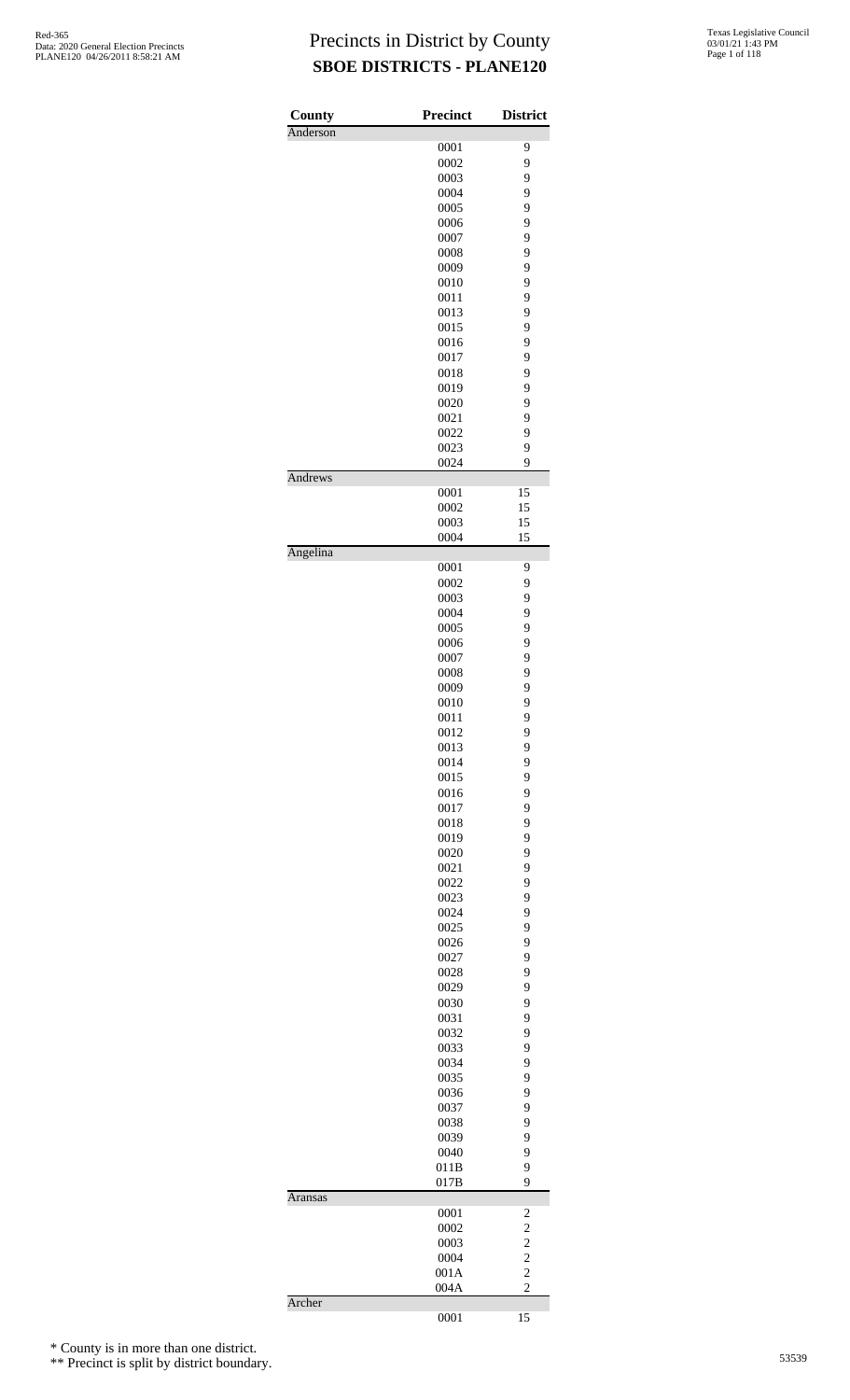| County           | <b>Precinct</b> | <b>District</b> |
|------------------|-----------------|-----------------|
| Archer           | 0002            | 15              |
|                  | 0003            | 15              |
|                  | 0004            | 15              |
|                  | 0005            | 15              |
|                  | 0006            | 15              |
|                  | 0007            | 15              |
|                  | 0008            | 15              |
|                  | 0009            | 15              |
|                  | 0010            | 15              |
|                  | 0011            | 15              |
| <b>Armstrong</b> |                 |                 |
|                  | 0101            | 15              |
|                  | 0201            | 15              |
|                  | 0202<br>0301    | 15<br>15        |
|                  | 0303            | 15              |
|                  |                 | 15              |
|                  | 0401<br>0402    | 15              |
|                  | 0404            | 15              |
| Atascosa         |                 |                 |
|                  | 0001            | 1               |
|                  | 0002            | $\mathbf{1}$    |
|                  | 0003            | $\mathbf{1}$    |
|                  | 0004            | 1               |
|                  | 0005            | $\mathbf{1}$    |
|                  | 0006            | $\mathbf{1}$    |
|                  | 0007            | $\mathbf{1}$    |
|                  | 0008            | $\mathbf{1}$    |
|                  | 0009            | 1               |
|                  | 0010            | $\mathbf{1}$    |
|                  | 0011            | $\mathbf{1}$    |
|                  | 0012            | 1               |
|                  | 0013            | $\mathbf{1}$    |
|                  | 0014            | 1               |
|                  | 0015            | $\mathbf{1}$    |
|                  | 0016            | $\mathbf{1}$    |
|                  | 0017            | $\mathbf{1}$    |
|                  | 0018            | $\mathbf{1}$    |
|                  | 0019            | 1               |
|                  | 0020            | $\mathbf{1}$    |
|                  | 0021            | 1               |
|                  | 0022            | $\mathbf{1}$    |
|                  | 0023            | $\mathbf{1}$    |
| Austin           | 0024            | 1               |
|                  | 0101            | 10              |
|                  | 0102            | 10              |
|                  | 0103            | 10              |
|                  | 0104            | 10              |
|                  | 0205            | 10              |
|                  | 0206            | 10              |
|                  | 0207            | 10              |
|                  | 0208            | 10              |
|                  | 0209            | 10              |
|                  | 0210            | 10              |
|                  | 0211            | 10              |
|                  | 0312            | 10              |
|                  | 0313            | 10              |
|                  | 0314            | 10              |
|                  | 0415            | 10              |
|                  | 0416            | 10              |
|                  | 0417            | 10              |
| <b>Bailey</b>    | 0418            | 10              |
|                  | 0001            | 15              |
|                  | 0002            | 15              |
|                  | 0003            | 15              |
| Bandera          | 0004            | 15              |
|                  | 0101            | 1               |
|                  | 0102            | 1               |
|                  | 0203            | $\mathbf{1}$    |
|                  | 0204            | 1               |
|                  | 0305            | 1               |
|                  | 0306            | $\mathbf{1}$    |
|                  | 0407            | $\mathbf{1}$    |
|                  | 0408            | 1               |
|                  | 0409            | $\mathbf{1}$    |
|                  | 0410            | 1               |

\* County is in more than one district.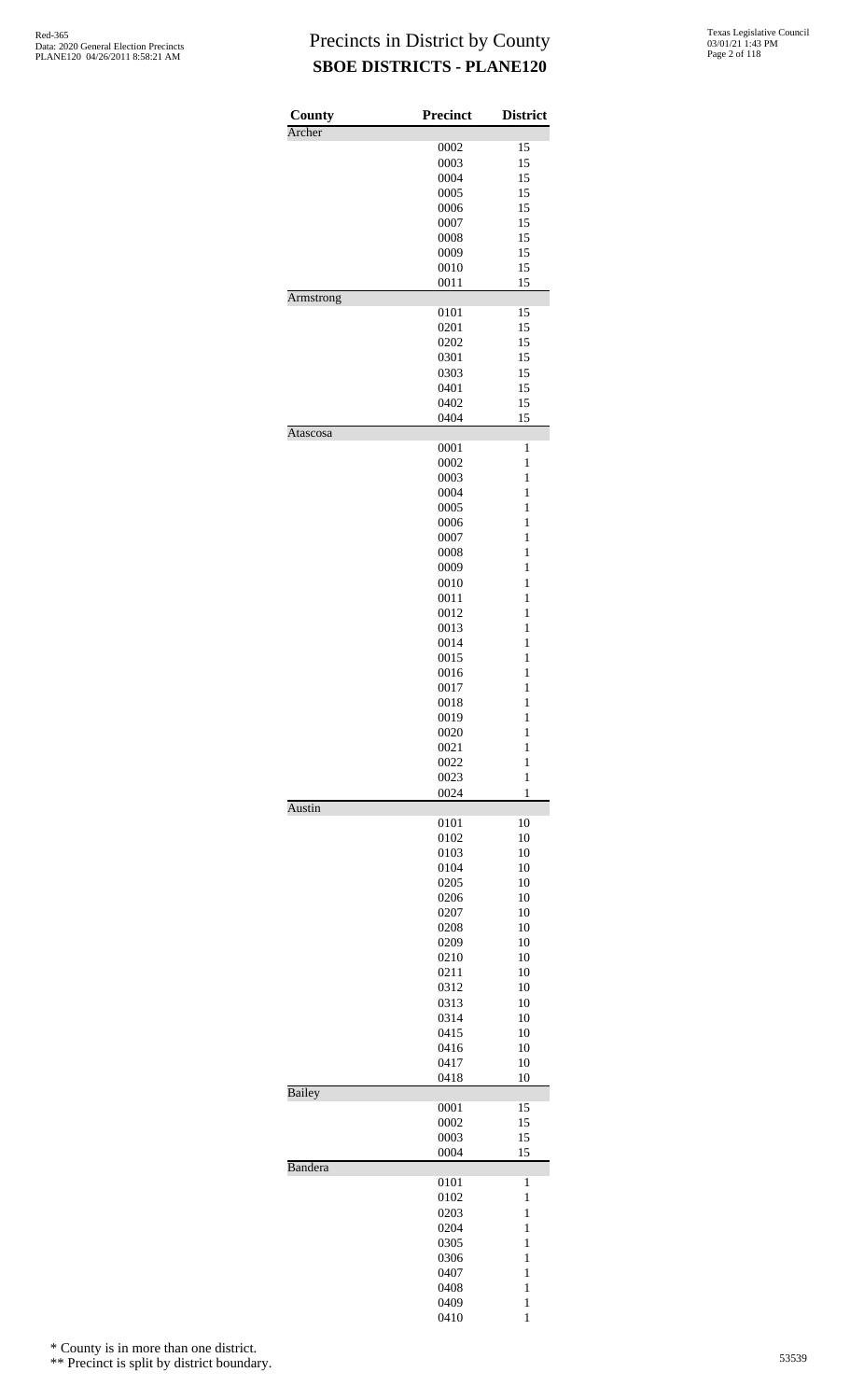| County         | <b>Precinct</b> | <b>District</b>     |
|----------------|-----------------|---------------------|
| <b>Bastrop</b> | 1001            | 10                  |
|                | 1002            | 10                  |
|                | 1003            | 10                  |
|                | 1004            | 10                  |
|                | 1022<br>2005    | 10<br>10            |
|                | 2006            | 10                  |
|                | 2007            | 10                  |
|                | 2008            | 10                  |
|                | 2009            | 10                  |
|                | 2010<br>2011    | 10<br>10            |
|                | 3012            | 10                  |
|                | 3013            | 10                  |
|                | 3014            | 10                  |
|                | 3015            | 10                  |
|                | 3016<br>4017    | 10<br>10            |
|                | 4018            | 10                  |
|                | 4019            | 10                  |
|                | 4020            | 10                  |
|                | 4021            | 10                  |
| Baylor         | 0001            | 15                  |
|                | 0002            | 15                  |
|                | 0003            | 15                  |
|                | 0004            | 15                  |
| Bee            | 0001            | 3                   |
|                | 0002            | 3                   |
|                | 0003            | 3                   |
|                | 0004            | 3                   |
|                | 0005            | 3                   |
|                | 0006<br>0008    | $\overline{3}$<br>3 |
|                | 0009            | $\overline{3}$      |
|                | 0010            |                     |
|                | 0011            | $\frac{3}{3}$       |
|                | 0012            | 3                   |
|                | 0013            | 3                   |
|                | 0014<br>0016    | 3<br>3              |
|                | 0017            | 3                   |
|                | 0018            | 3                   |
| Bell           | 0019            | $\overline{3}$      |
|                | 0101            | 10                  |
|                | 0102            | 10                  |
|                | 0103            | 10                  |
|                | 0104            | 10                  |
|                | 0105<br>0106    | 10<br>10            |
|                | 0107            | 10                  |
|                | 0108            | 10                  |
|                | 0109            | 10                  |
|                | 0110            | 10                  |
|                | 0111<br>0113    | 10<br>10            |
|                | 0201            | 10                  |
|                | 0202            | 10                  |
|                | 0203            | 10                  |
|                | 0204            | 10                  |
|                | 0205            | 10                  |
|                | 0206<br>0207    | 10<br>10            |
|                | 0208            | 10                  |
|                | 0209            | 10                  |
|                | 0210            | 10                  |
|                | 0301            | 10                  |
|                | 0302            | 10<br>10            |
|                | 0303<br>0304    | 10                  |
|                | 0305            | 10                  |
|                | 0306            | 10                  |
|                | 0307            | 10                  |
|                | 0308            | 10                  |
|                | 0309            | 10<br>10            |
|                | 0310<br>0311    | 10                  |

\* County is in more than one district.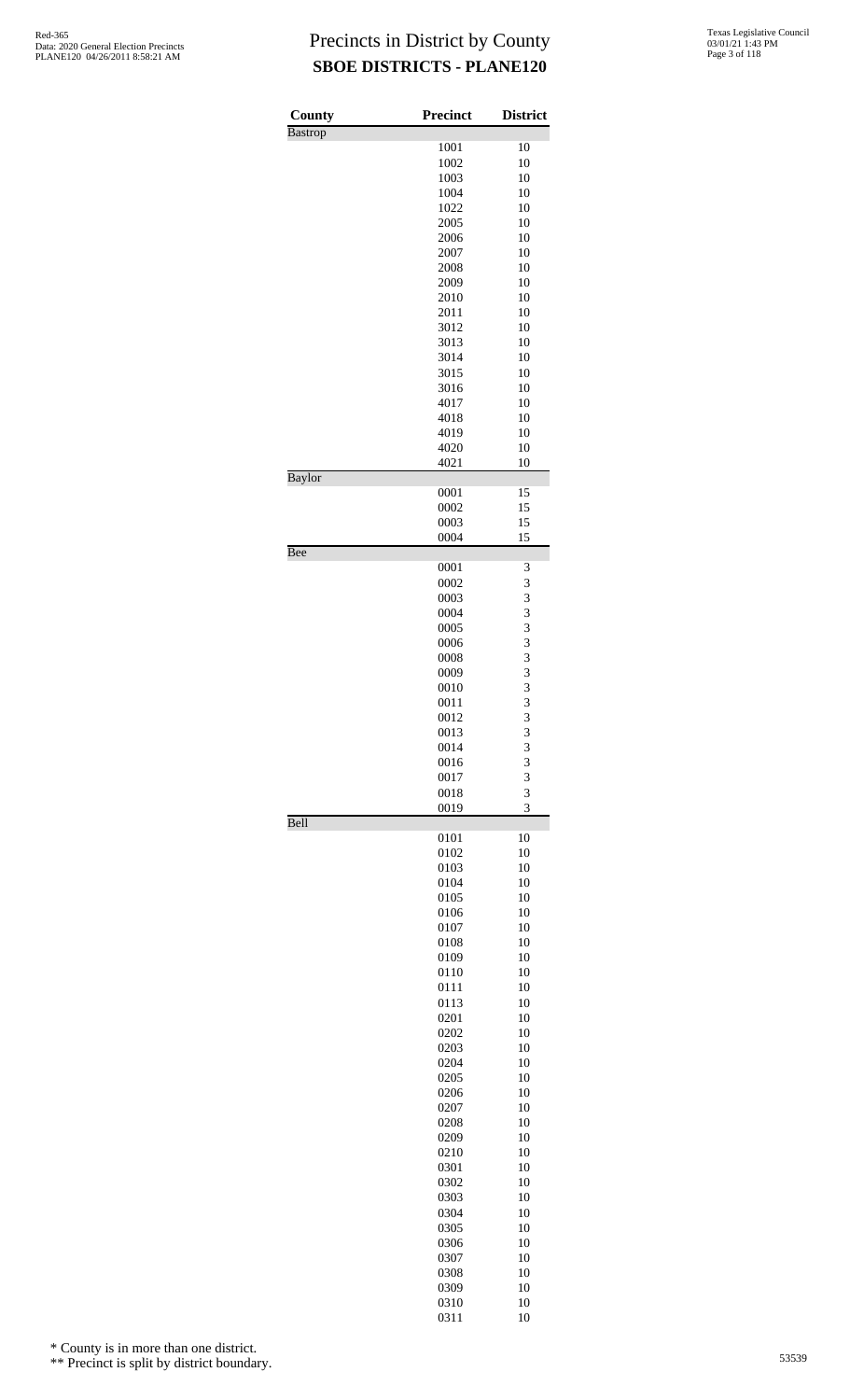| County             | <b>Precinct</b> | <b>District</b> |
|--------------------|-----------------|-----------------|
| Bell               | 0312            | 10              |
|                    | 0313            | 10              |
|                    | 0314            | 10              |
|                    | 0315            | 10              |
|                    | 0317            | 10              |
|                    |                 |                 |
|                    | 0401            | 10<br>10        |
|                    | 0402<br>0404    | 10              |
|                    | 0405            | 10              |
|                    | 0406            | 10              |
|                    | 0408            | 10              |
|                    | 0409            | 10              |
|                    | 0410            | 10              |
|                    | 0412            | 10              |
|                    | 0413            | 10              |
| Bexar <sup>*</sup> |                 |                 |
|                    | 1001            | 3               |
|                    | 1002            | 3               |
|                    | 1003            | 3               |
|                    | 1004            | 3               |
|                    | 1005            | 3               |
|                    | 1006            | 3               |
|                    | 1007            | 3               |
|                    | 1008            | 3               |
|                    | 1009            | 3               |
|                    | 1010            | 3               |
|                    | 1011            | 3               |
|                    | 1012            | 3               |
|                    | 1013            | 3               |
|                    | 1014            | 3               |
|                    | 1015            | 3               |
|                    | 1016            | 3               |
|                    | 1017            | 3               |
|                    | 1018            | 3               |
|                    | 1019            | 3               |
|                    | 1020            | 3               |
|                    | 1021            | 3               |
|                    | 1022            | 3               |
|                    | 1023            | 3               |
|                    | 1024            | 3               |
|                    | 1025            | 3               |
|                    | 1026            | 3               |
|                    | 1027            | 3               |
|                    | 1028            | 3               |
|                    | 1029            | 3               |
|                    | 1030            | 3               |
|                    | 1031            | 3               |
|                    | 1032            | 3               |
|                    | 1033            | 3               |
|                    | 1034            | 3               |
|                    | 1035            | 3               |
|                    | 1036            | 3               |
|                    | 1037            | 3               |
|                    | 1038            | 3               |
|                    | 1039            | 3               |
|                    | 1040            | 3               |
|                    | 1041            | 3               |
|                    | 1042            | 3               |
|                    | 1043            | 3               |
|                    | 1044            | 3               |
|                    | 1045            | 3               |
|                    | 1046            | 3               |
|                    | 1047            | 3               |
|                    | 1048            | 3               |
|                    | 1049            | 3               |
|                    | 1050            | 3               |
|                    | 1051            | 3               |
|                    | 1052            | 3               |
|                    | 1053            | 3               |
|                    | 1054            | 3               |
|                    | 1055            | 3               |
|                    | 1056            | 3               |
|                    | 1057            | 3               |
|                    | 1058            | 3               |
|                    | 1059            | 3               |
|                    | 1060            | 3               |
|                    | 1061            | 3               |
|                    | 1062<br>1063    | 3<br>3          |
|                    |                 |                 |

\* County is in more than one district.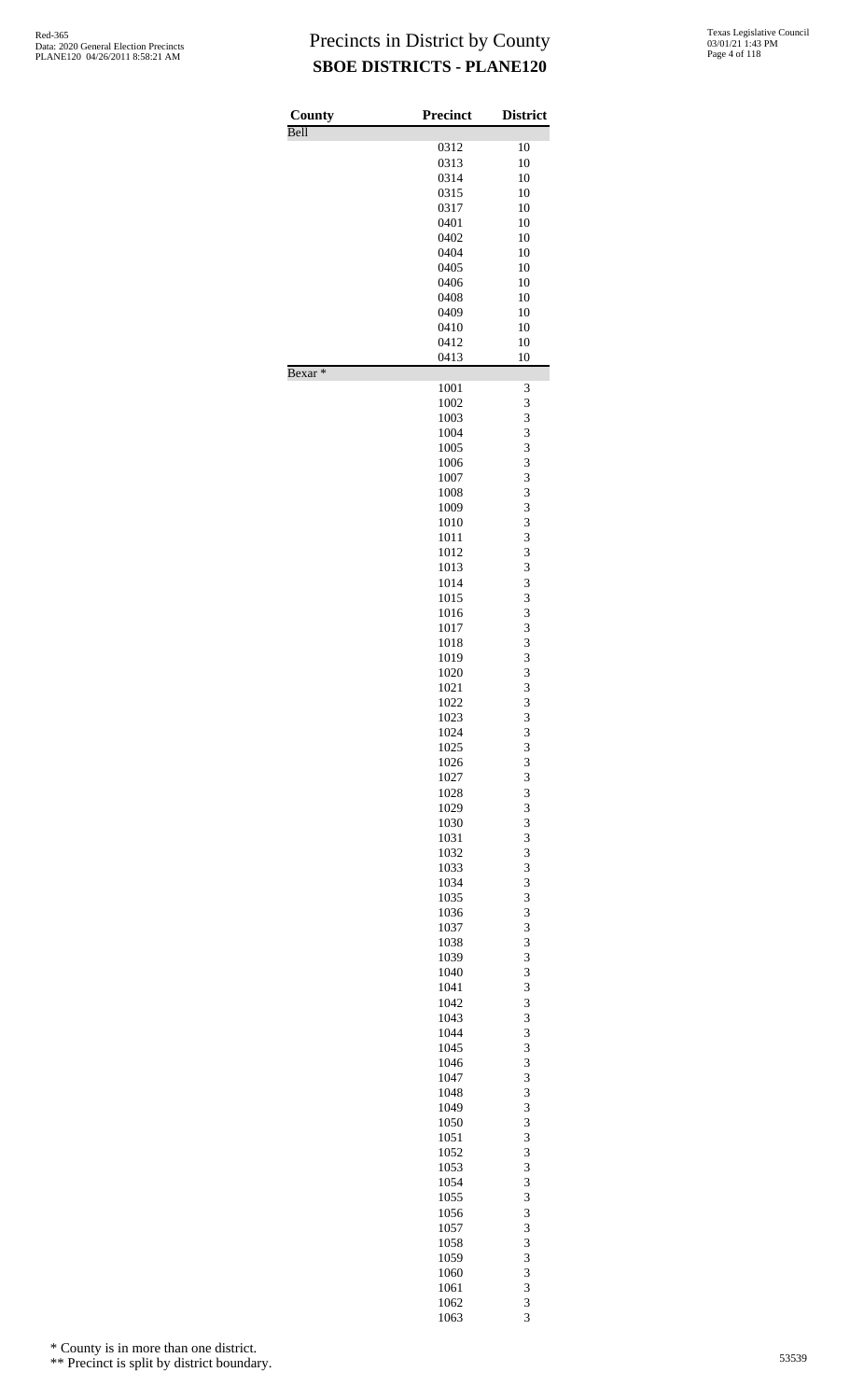| County             | <b>Precinct</b> | <b>District</b> |
|--------------------|-----------------|-----------------|
| Bexar <sup>*</sup> |                 |                 |
|                    | 1064            | 3               |
|                    | 1065            | 3<br>3          |
|                    | 1066<br>1067    | 3               |
|                    | 1068            | 3               |
|                    | 1069            | 3               |
|                    | 1070            | 3               |
|                    | 1071            | 3               |
|                    | 1072<br>1073    | 3<br>3          |
|                    | 1074            | 3               |
|                    | 1075            | 3               |
|                    | 1076            | 3               |
|                    | 1077            | 3               |
|                    | 1078            | 3               |
|                    | 1079<br>1080    | 3<br>3          |
|                    | 1081            | 3               |
|                    | 1082            | 3               |
|                    | 1083            | 3               |
|                    | 1084            | 3               |
|                    | 1085            | 3<br>3          |
|                    | 1086<br>1087    | 3               |
|                    | 1088            | 3               |
|                    | 1089            | 3               |
|                    | 1090            | 3               |
|                    | 1091            | 3               |
|                    | 1092<br>1093    | 3<br>3          |
|                    | 1094            | 3               |
|                    | 1095            | 3               |
|                    | 1096            | 3               |
|                    | 1097            | 3               |
|                    | 1098            | 3               |
|                    | 1099<br>1100    | 3<br>3          |
|                    | 1101            | 3               |
|                    | 1102            | 3               |
|                    | 1103            | 3               |
|                    | 1104            | 3               |
|                    | 1105<br>1106    | 3               |
|                    | 1107            | $\frac{3}{3}$   |
|                    | 1108            | 3               |
|                    | 1109            | 3               |
|                    | 1110            | 3               |
|                    | 1111<br>1112    | $\frac{3}{3}$   |
|                    | 1113            | 3               |
|                    | 1114            | 3               |
|                    | 1115            | 3               |
|                    | 1116            | $\frac{3}{3}$   |
|                    | 1117<br>1118    | 3               |
|                    | 1119            | 3               |
|                    | 1120            | 3               |
|                    | 1121            | $\frac{3}{3}$   |
|                    | 1122            |                 |
|                    | 1123<br>1124    | 3<br>3          |
|                    | 1125            | 3               |
|                    | 1126            |                 |
|                    | 1127            | $\frac{3}{3}$   |
|                    | 1128            | 3               |
|                    | 1129<br>1130    | 3<br>3          |
|                    | 1131            |                 |
|                    | 1132            | $\frac{3}{3}$   |
|                    | 1133            | 3               |
|                    | 1134            | 3               |
|                    | 1135            | 3               |
|                    | 1136<br>1137    | 3<br>3          |
|                    | 1138            | 3               |
|                    | 1139            | 3               |
|                    | 1140            | 3               |
|                    | 1141            | 3<br>3          |
|                    | 1142            |                 |

\* County is in more than one district.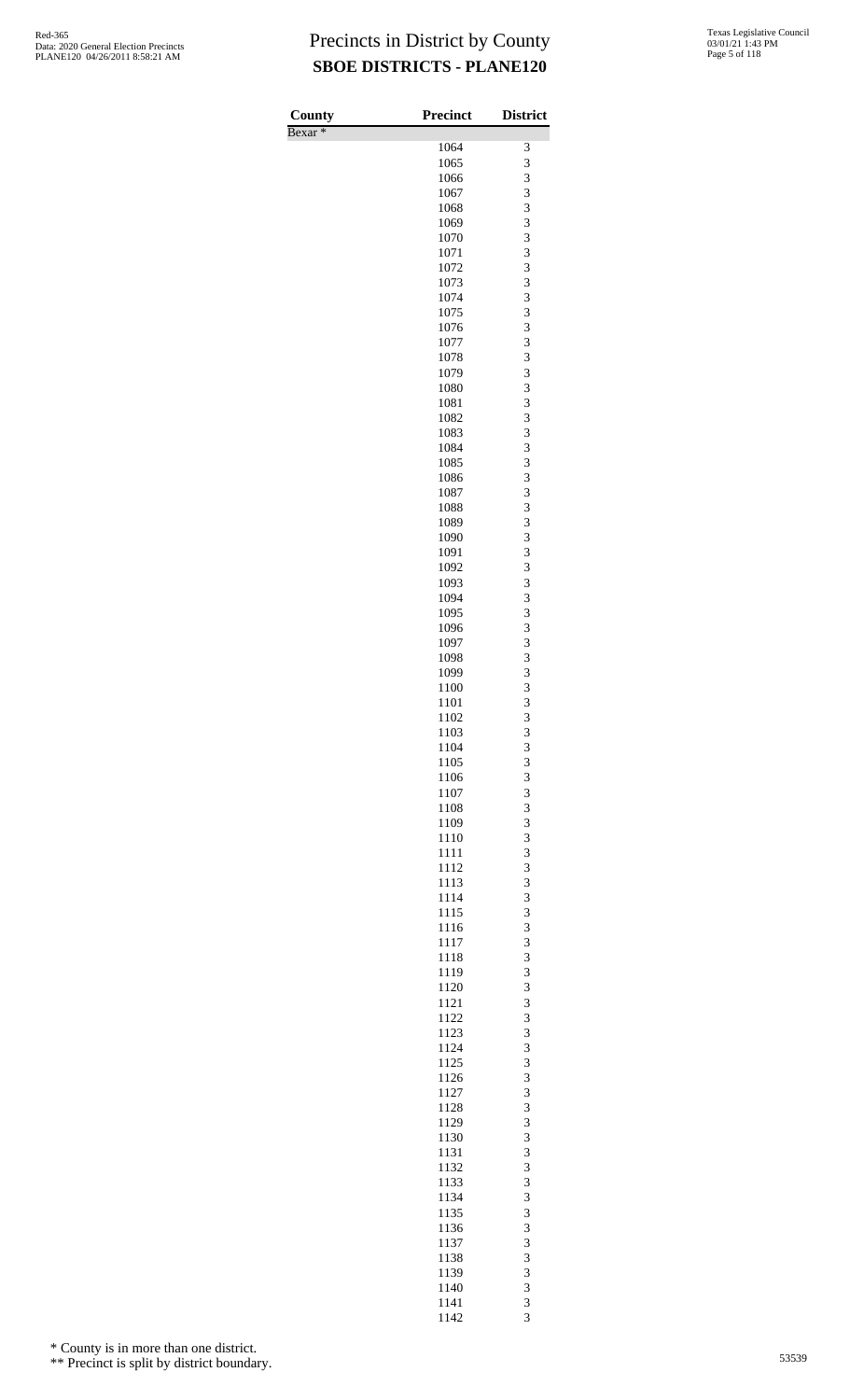| County             | <b>Precinct</b> | <b>District</b> |
|--------------------|-----------------|-----------------|
| Bexar <sup>*</sup> | 1143            | 3               |
|                    | 1144            | 3               |
|                    | 1145            | 3               |
|                    | 1146            | 3               |
|                    | 1147            | 3               |
|                    | 1148            | 3               |
|                    | 1149            | 3               |
|                    | 1150<br>1151    | 3<br>3          |
|                    | 2001            | 3               |
|                    | 2002            | 3               |
|                    | 2003            | 3               |
|                    | 2004            | 3               |
|                    | 2005            | 3               |
|                    | 2006            | 3               |
|                    | 2007<br>2008    | 3<br>3          |
|                    | 2009            | 3               |
|                    | 2010            | 3               |
|                    | 2011            | 3               |
|                    | 2012            | 3               |
|                    | 2013            | 3               |
|                    | 2014            | 3               |
|                    | 2015            | 3<br>3          |
|                    | 2016<br>2017    | 3               |
|                    | 2018            | 3               |
|                    | 2019            | 3               |
|                    | 2020            | 3               |
|                    | 2021            | 3               |
|                    | 2022            | 3               |
|                    | 2023            | 3               |
|                    | 2024<br>2025    | 3<br>3          |
|                    | 2026            | 3               |
|                    | 2027            | 3               |
|                    | 2028            | 3               |
|                    | 2029            | 3               |
|                    | 2030            | 3               |
|                    | 2031            | 3               |
|                    | 2032<br>2033    | 3<br>3          |
|                    | 2034            | 3               |
|                    | 2035            | 3               |
|                    | 2036            | 3               |
|                    | 2037            | 5               |
|                    | 2038            | 3               |
|                    | 2039            | 3               |
|                    | 2040<br>2041    | 3<br>3          |
|                    | 2042            | 3               |
|                    | 2043            | 3               |
|                    | 2044            | 3               |
|                    | 2045            | 3               |
|                    | 2046            | 3               |
|                    | 2047            | 3               |
|                    | 2048<br>2049    | 3<br>3          |
|                    | 2050            | 3               |
|                    | 2051            | 3               |
|                    | 2052            | 3               |
|                    | 2053            | 3               |
|                    | 2054            | 3               |
|                    | 2055            | 3               |
|                    | 2056<br>2057    | 3<br>3          |
|                    | 2058            | 3               |
|                    | 2059            | 3               |
|                    | 2060            | 3               |
|                    | 2061            | 3               |
|                    | 2062            | 3               |
|                    | 2063            | 5               |
|                    | 2064            | 3               |
|                    | 2065<br>2066    | 3<br>5          |
|                    | 2067            | 3               |
|                    | 2068            | 3               |
|                    | 2069            | 3               |
|                    | 2070            | 3               |

\* County is in more than one district.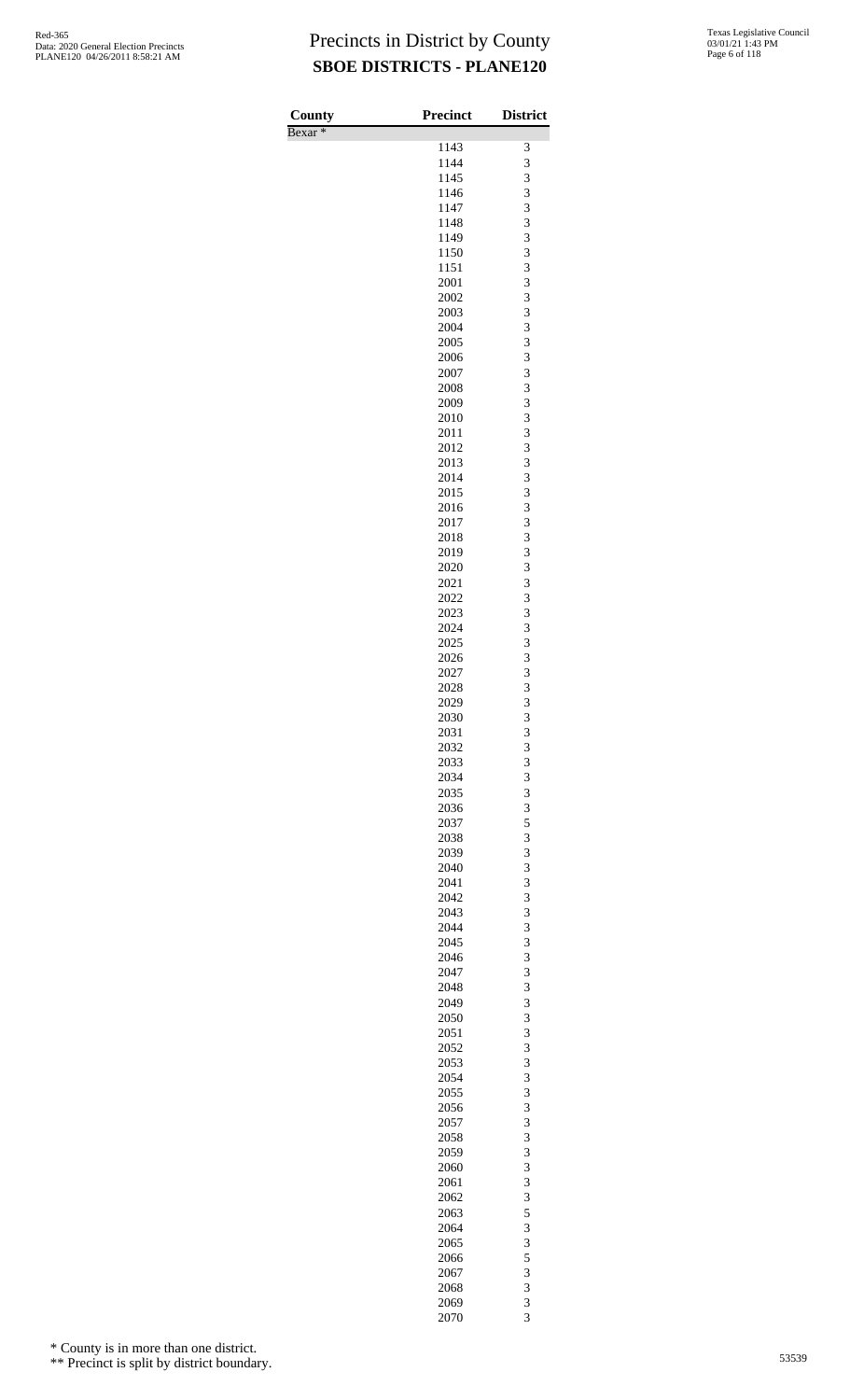| County             | <b>Precinct</b> | <b>District</b> |
|--------------------|-----------------|-----------------|
| Bexar <sup>*</sup> | 2071            | 3               |
|                    | 2072            | 3               |
|                    | 2073            | 3               |
|                    | 2074            | 3               |
|                    | 2075            | 3<br>3          |
|                    | 2076<br>2077    | 3               |
|                    | 2078            | 3               |
|                    | 2079            | 3               |
|                    | 2080            | 3               |
|                    | 2081            | 3               |
|                    | 2082<br>2083    | 3<br>3          |
|                    | 2084            | 5               |
|                    | 2085            | 3               |
|                    | 2086            | 3               |
|                    | 2087<br>2088    | 3<br>3          |
|                    | 2089            | 3               |
|                    | 2090            | 3               |
|                    | 2091            | 3               |
|                    | 2092            | 5               |
|                    | 2093<br>2094    | 3<br>5          |
|                    | 2095            | 5               |
|                    | 2096            | 3               |
|                    | 2097            | 3               |
|                    | 2098            | 3               |
|                    | 2099<br>2100    | 5<br>3          |
|                    | 2101            | 5               |
|                    | 2102            | 3               |
|                    | 2103            | 3               |
|                    | 2104            | 3               |
|                    | 2105<br>2106    | 3<br>3          |
|                    | 2107            | 3               |
|                    | 2108            | 5               |
|                    | 2109            | 3               |
|                    | 2110            | 3               |
|                    | 2111<br>2112    | 3<br>3          |
|                    | 2113            | 3               |
|                    | 2114            | 3               |
|                    | 2115            | 5               |
|                    | 2116            | 3               |
|                    | 2117<br>2118    | 3<br>3          |
|                    | 2119            | 3               |
|                    | 2120            | 5               |
|                    | 2121            | 3               |
|                    | 2122            | 3               |
|                    | 2123<br>2124    | 5<br>3          |
|                    | 2125            | 3               |
|                    | 2126            | 3               |
|                    | 2127            | 3               |
|                    | 2128            | 3               |
|                    | 2129<br>2130    | 3<br>3          |
|                    | 2131            | 3               |
|                    | 2132            | 3               |
|                    | 2133            | 3               |
|                    | 2134            | 3               |
|                    | 2135<br>2136    | 3<br>5          |
|                    | 2137            | 3               |
|                    | 2138            | 3               |
|                    | 2139            | 3               |
|                    | 2140<br>2141    | 3<br>3          |
|                    | 2142            | 3               |
|                    | 2143            | 3               |
|                    | 2144            | 3               |
|                    | 2145            | 3               |
|                    | 2146            | 3               |
|                    | 2147<br>2148    | 3<br>3          |
|                    | 2149            | 3               |

\* County is in more than one district.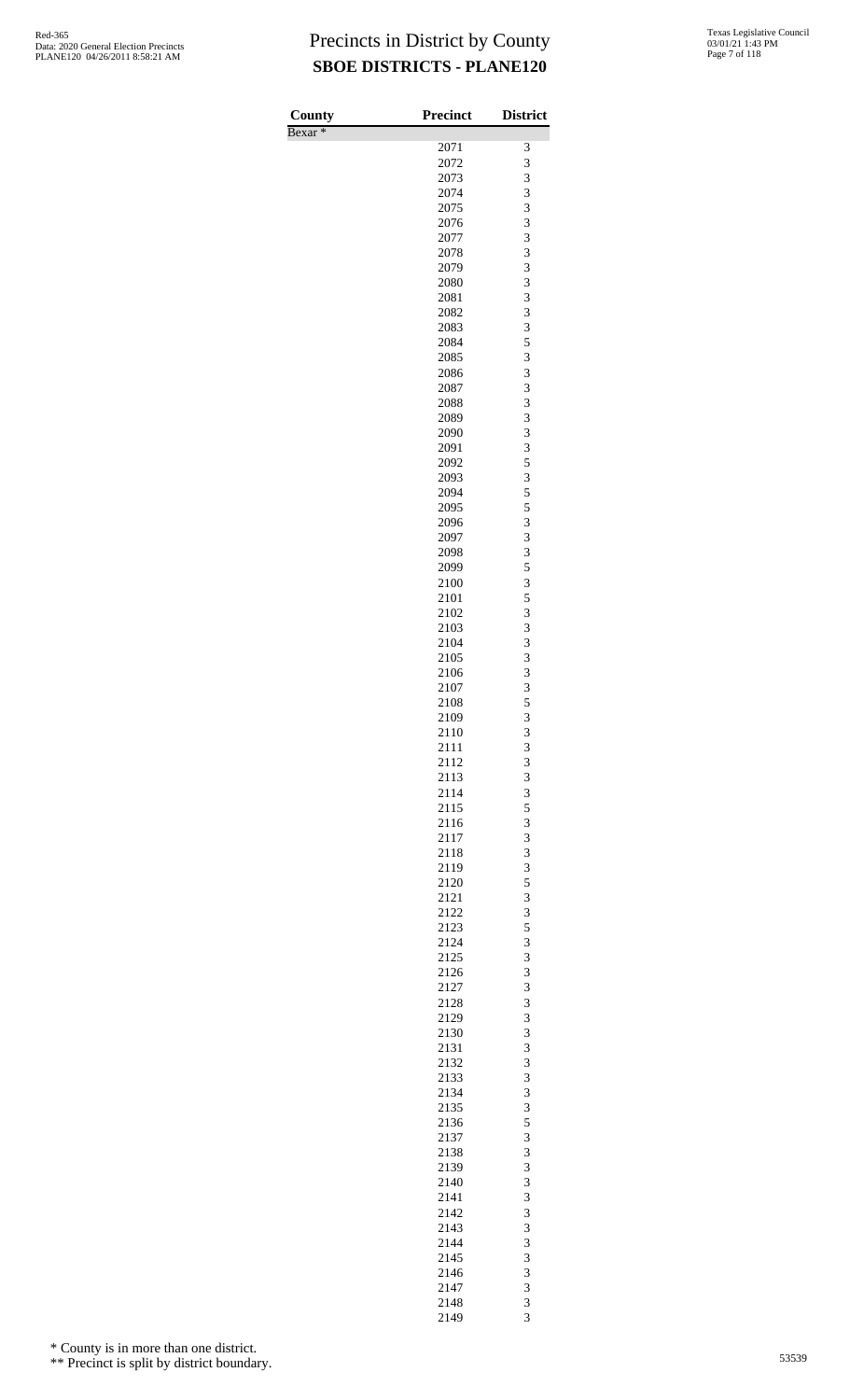| Texas Legislative Council |
|---------------------------|
| 03/01/21 1:43 PM          |
| Page 8 of 118             |

| County             | Precinct     | <b>District</b>                                 |
|--------------------|--------------|-------------------------------------------------|
| Bexar <sup>*</sup> | 2150         | 3                                               |
|                    | 2151         | 3                                               |
|                    | 2152         | 3                                               |
|                    | 2153         | $\overline{3}$                                  |
|                    | 2154         | 3                                               |
|                    | 2155         | 3                                               |
|                    | 2156         | 3                                               |
|                    | 2157         | 3<br>$\overline{\mathbf{3}}$                    |
|                    | 2158<br>2159 |                                                 |
|                    | 2160         | $\frac{3}{5}$                                   |
|                    | 3001         | 5                                               |
|                    | 3002         |                                                 |
|                    | 3003         | $3355$<br>555                                   |
|                    | 3004         |                                                 |
|                    | 3005         |                                                 |
|                    | 3006         |                                                 |
|                    | 3007<br>3008 | $\frac{5}{5}$                                   |
|                    | 3009         |                                                 |
|                    | 3010         | $\frac{5}{3}$                                   |
|                    | 3011         | 5                                               |
|                    | 3012         |                                                 |
|                    | 3013         | $\begin{array}{c} 5 \\ 3 \\ 5 \\ 3 \end{array}$ |
|                    | 3014         |                                                 |
|                    | 3015         |                                                 |
|                    | 3016         | 5                                               |
|                    | 3017<br>3018 | 5<br>5                                          |
|                    | 3019         |                                                 |
|                    | 3020         | $rac{3}{5}$                                     |
|                    | 3021         | 5                                               |
|                    | 3022         |                                                 |
|                    | 3023         |                                                 |
|                    | 3024         |                                                 |
|                    | 3025         | 5 3 5 5 5 5                                     |
|                    | 3026<br>3027 | 5                                               |
|                    | 3028         | 5                                               |
|                    | 3029         | 3                                               |
|                    | 3030         |                                                 |
|                    | 3031         | $\frac{5}{5}$<br>$\frac{3}{5}$                  |
|                    | 3032         |                                                 |
|                    | 3033         |                                                 |
|                    | 3034         |                                                 |
|                    | 3035<br>3036 |                                                 |
|                    | 3037         |                                                 |
|                    | 3038         |                                                 |
|                    | 3039         |                                                 |
|                    | 3040         | 5535555555                                      |
|                    | 3041         |                                                 |
|                    | 3042         |                                                 |
|                    | 3043         |                                                 |
|                    | 3044<br>3045 |                                                 |
|                    | 3046         | 555555555                                       |
|                    | 3047         |                                                 |
|                    | 3048         |                                                 |
|                    | 3049         |                                                 |
|                    | 3050         |                                                 |
|                    | 3051         |                                                 |
|                    | 3052         |                                                 |
|                    | 3053         |                                                 |
|                    | 3054<br>3055 | 5535555555                                      |
|                    | 3056         |                                                 |
|                    | 3057         |                                                 |
|                    | 3058         |                                                 |
|                    | 3059         |                                                 |
|                    | 3060         |                                                 |
|                    | 3061         |                                                 |
|                    | 3062         |                                                 |
|                    | 3063         |                                                 |
|                    | 3064<br>3065 |                                                 |
|                    | 3066         |                                                 |
|                    | 3067         | 5 3 5 5 5 5                                     |
|                    | 3068         |                                                 |

\* County is in more than one district.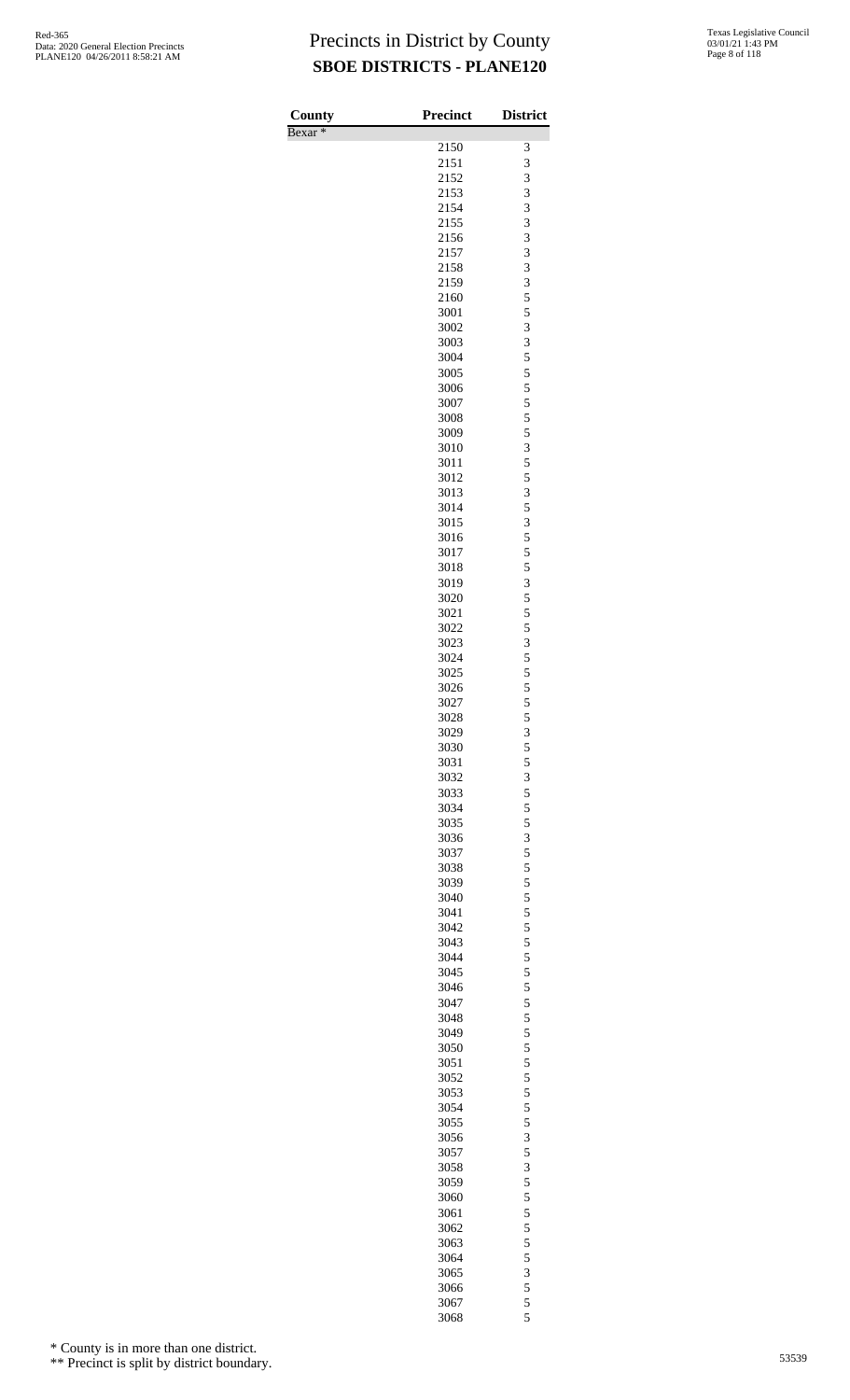| County             | <b>Precinct</b> | <b>District</b> |
|--------------------|-----------------|-----------------|
| Bexar <sup>*</sup> |                 |                 |
|                    | 3069            | 5               |
|                    | 3070            | 5               |
|                    | 3071<br>3072    | 3<br>5          |
|                    | 3073            | 5               |
|                    | 3074            | 5               |
|                    | 3075            | 5               |
|                    | 3076            | 5               |
|                    | 3077            | 5               |
|                    | 3078            | 5               |
|                    | 3079            | 5               |
|                    | 3080<br>3081    | 5<br>5          |
|                    | 3082            | 5               |
|                    | 3083            | 5               |
|                    | 3084            | 5               |
|                    | 3085            | 5               |
|                    | 3086            | 5               |
|                    | 3087            | 5               |
|                    | 3088            | 5               |
|                    | 3089<br>3090    | 5<br>5          |
|                    | 3091            | 5               |
|                    | 3092            | 5               |
|                    | 3093            | 5               |
|                    | 3094            | 5               |
|                    | 3095            | 3               |
|                    | 3096            | 5               |
|                    | 3097            | 5               |
|                    | 3098<br>3099    | 5<br>5          |
|                    | 3100            | 5               |
|                    | 3101            | 5               |
|                    | 3102            | 5               |
|                    | 3103            | 5               |
|                    | 3104            | 5               |
|                    | 3105            | 5               |
|                    | 3106            | 5               |
|                    | 3107            | 3               |
|                    | 3108<br>3109    | $\frac{5}{3}$   |
|                    | 3110            | $\overline{5}$  |
|                    | 3111            |                 |
|                    | 3112            | $\frac{5}{3}$   |
|                    | 3113            | 3               |
|                    | 3114            | 5               |
|                    | 3115            | 5               |
|                    | 3116            | $\frac{3}{5}$   |
|                    | 3117<br>3118    | 5               |
|                    | 3119            | 5               |
|                    | 3120            | 5               |
|                    | 3121            |                 |
|                    | 3122            | $\frac{5}{5}$   |
|                    | 3123            | 5               |
|                    | 3124            | 5               |
|                    | 3125            | 5               |
|                    | 3126<br>3127    | $\frac{5}{5}$   |
|                    | 3128            |                 |
|                    | 3129            | $\frac{5}{3}$   |
|                    | 3130            | $\overline{5}$  |
|                    | 3131            |                 |
|                    | 3132            | $\frac{5}{5}$   |
|                    | 3133            | 3               |
|                    | 3134            | 5               |
|                    | 3135            | 3               |
|                    | 3136<br>3137    | $\frac{5}{5}$   |
|                    | 3138            | 5               |
|                    | 3139            | 3               |
|                    | 3140            | 3               |
|                    | 3141            | 3               |
|                    | 3142            | 5               |
|                    | 3143            | 3               |
|                    | 3144            | 5               |
|                    | 3145<br>3146    | 5               |
|                    | 3147            | $rac{3}{5}$     |
|                    |                 |                 |

\* County is in more than one district.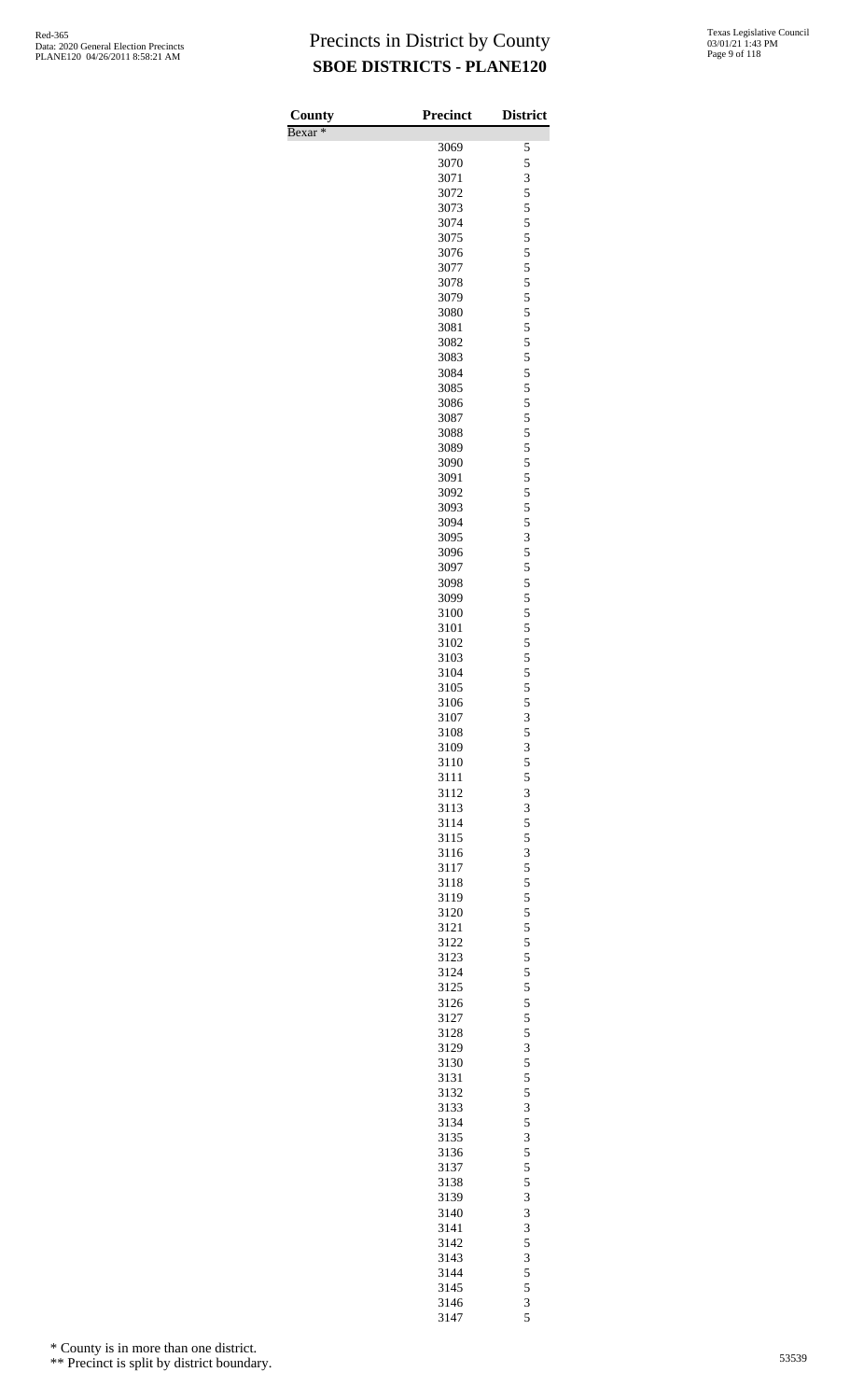| <b>County</b>      | <b>Precinct</b> | <b>District</b> |
|--------------------|-----------------|-----------------|
| Bexar <sup>*</sup> | 3148            | 5               |
|                    | 3149            | 3               |
|                    | 3150            | 5               |
|                    | 3151<br>3152    | 5<br>3          |
|                    | 3153            | 5               |
|                    | 3154            | 5               |
|                    | 3155<br>3156    | 5<br>3          |
|                    | 3157            | 5               |
|                    | 3158            | 5               |
|                    | 3159            | 3               |
|                    | 3160<br>3161    | 5<br>5          |
|                    | 3162            | 5               |
|                    | 3163            | 5               |
|                    | 3164<br>3165    | 5<br>5          |
|                    | 3166            | 5               |
|                    | 3167            | 3               |
|                    | 3168            | 5               |
|                    | 3169<br>3170    | 5<br>5          |
|                    | 3171            | 3               |
|                    | 3172            | 3               |
|                    | 3173<br>3174    | 5<br>5          |
|                    | 3175            | 5               |
|                    | 3176            | 5               |
|                    | 3177            | 5<br>5          |
|                    | 3178<br>3179    | 5               |
|                    | 3180            | 5               |
|                    | 3181            | 5               |
|                    | 3182<br>3183    | 5<br>5          |
|                    | 3184            | 5               |
|                    | 3185            | 5               |
|                    | 3186<br>3187    | 5<br>5          |
|                    | 3188            | 5               |
|                    | 3189            | 5               |
|                    | 3190            | 5<br>5          |
|                    | 3191<br>3192    | 5               |
|                    | 3193            | 5               |
|                    | 3194            | 5               |
|                    | 3195<br>3196    | 3<br>5          |
|                    | 3197            | 5               |
|                    | 3198            | 5               |
|                    | 3199<br>3200    | 5<br>5          |
|                    | 3201            | 5               |
|                    | 3202            | 5               |
|                    | 3203<br>3204    | 5<br>3          |
|                    | 3205            | 3               |
|                    | 3206            | 3               |
|                    | 3207            | 5               |
|                    | 3208<br>3209    | 3<br>5          |
|                    | 3210            | 5               |
|                    | 4001            | 3               |
|                    | 4002<br>4003    | 3<br>3          |
|                    | 4004            | 3               |
|                    | 4005            | 3               |
|                    | 4006            | 3<br>5          |
|                    | 4007<br>4008    | 5               |
|                    | 4009            | 3               |
|                    | 4010            | 3               |
|                    | 4011<br>4012    | 3<br>3          |
|                    | 4013            | 3               |
|                    | 4014            | 3               |
|                    | 4015<br>4016    | 3<br>3          |
|                    |                 |                 |

\* County is in more than one district.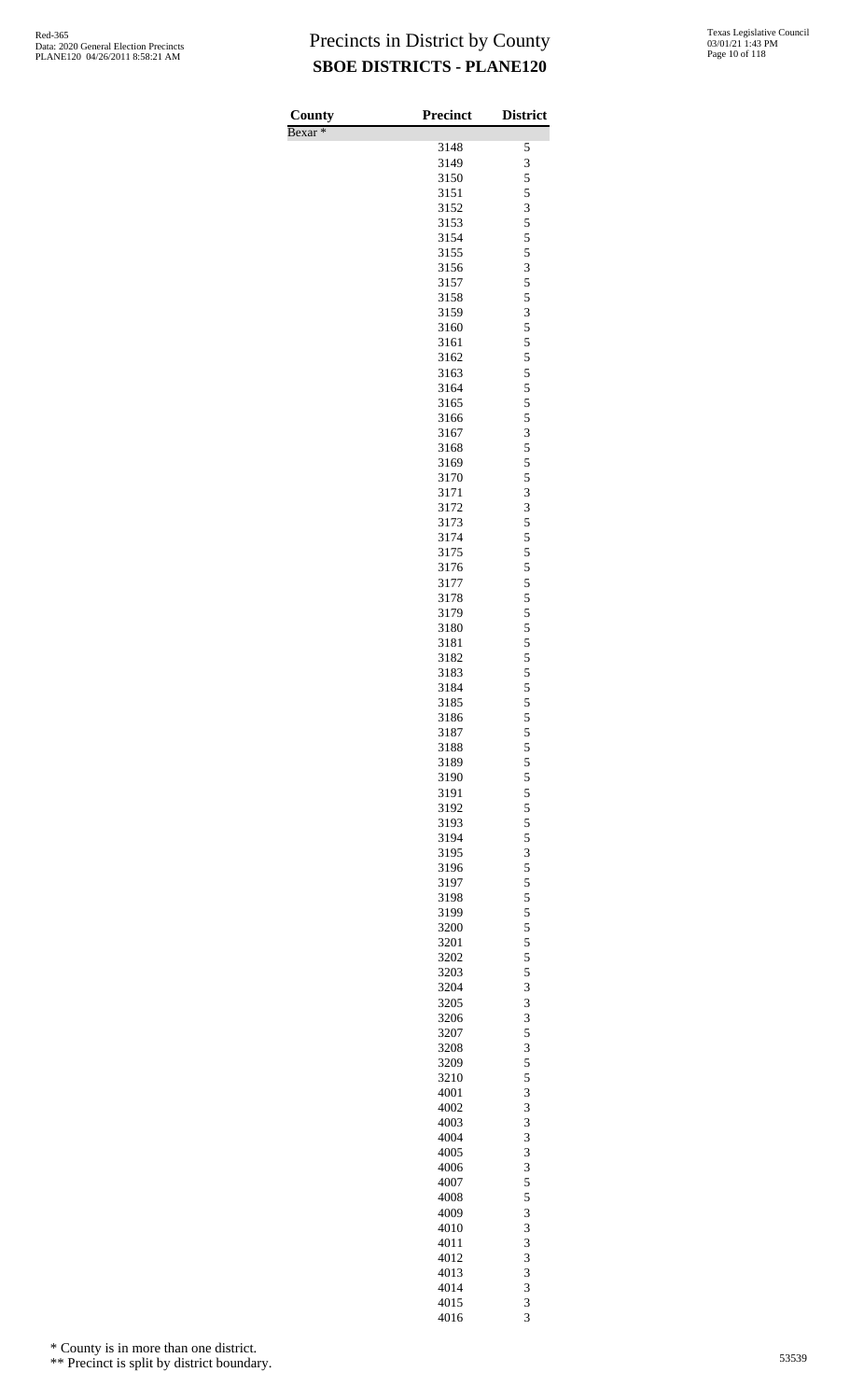| County             | <b>Precinct</b> | <b>District</b> |
|--------------------|-----------------|-----------------|
| Bexar <sup>*</sup> |                 |                 |
|                    | 4017<br>4018    | 3<br>3          |
|                    | 4019            | 3               |
|                    | 4020            | 3               |
|                    | 4021            | 3               |
|                    | 4022<br>4023    | 5<br>3          |
|                    | 4024            | 3               |
|                    | 4025            | 3               |
|                    | 4026            | 3               |
|                    | 4027<br>4028    | 3<br>3          |
|                    | 4029            | 3               |
|                    | 4030            | 3               |
|                    | 4031            | 3               |
|                    | 4032<br>4033    | 3<br>3          |
|                    | 4034            | 3               |
|                    | 4035            | 3               |
|                    | 4036            | 3               |
|                    | 4037            | 3               |
|                    | 4038<br>4039    | 5<br>3          |
|                    | 4040            | 3               |
|                    | 4041            | 3               |
|                    | 4042            | 3               |
|                    | 4043<br>4044    | 5<br>3          |
|                    | 4045            | 3               |
|                    | 4046            | 5               |
|                    | 4047            | 3               |
|                    | 4048<br>4049    | 3<br>3          |
|                    | 4050            | 5               |
|                    | 4051            | 5               |
|                    | 4052            | 5               |
|                    | 4053<br>4054    | 5<br>5          |
|                    | 4055            | 5               |
|                    | 4056            | 5               |
|                    | 4057            | 5               |
|                    | 4058            | 5               |
|                    | 4059<br>4060    | 5<br>3          |
|                    | 4061            | 3               |
|                    | 4062            | 3               |
|                    | 4063            | 3               |
|                    | 4064<br>4065    | 3<br>3          |
|                    | 4066            | 3               |
|                    | 4067            | 5               |
|                    | 4068            | 5               |
|                    | 4069            | 5<br>3          |
|                    | 4070<br>4071    | 5               |
|                    | 4072            | 5               |
|                    | 4073            | 5               |
|                    | 4074            | 3               |
|                    | 4075<br>4076    | 3<br>3          |
|                    | 4077            | 3               |
|                    | 4078            | 5               |
|                    | 4079            | 5               |
|                    | 4080<br>4081    | 3<br>5          |
|                    | 4082            | 3               |
|                    | 4083            | 5               |
|                    | 4084            | 3               |
|                    | 4085<br>4086    | 5<br>5          |
|                    | 4087            | 5               |
|                    | 4088            | 3               |
|                    | 4089            | 5               |
|                    | 4090            | 5               |
|                    | 4091<br>4092    | 5<br>5          |
|                    | 4093            | 5               |
|                    | 4094            | 5               |
|                    | 4095            | 5               |

\* County is in more than one district.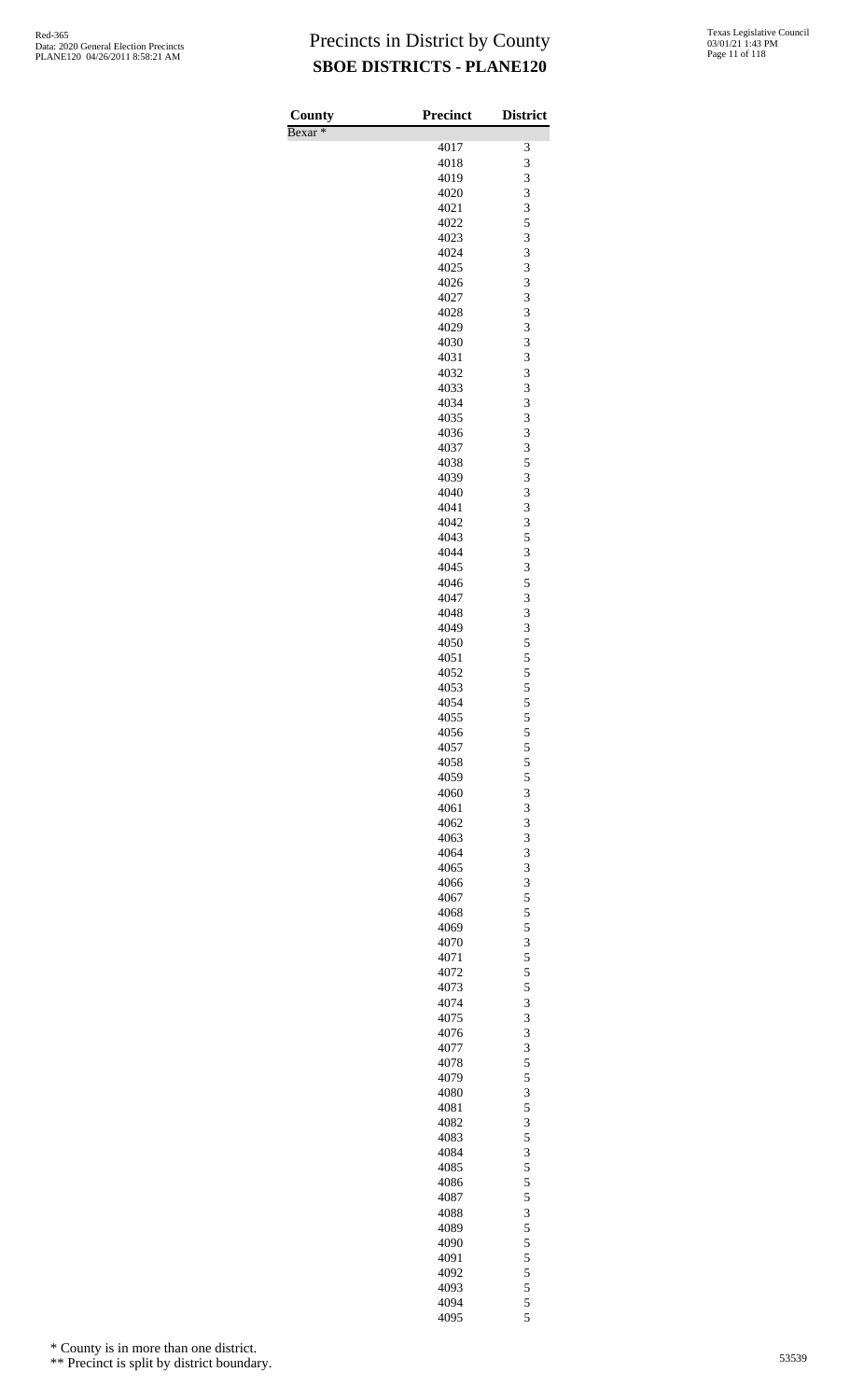| County             | <b>Precinct</b> | <b>District</b>         |
|--------------------|-----------------|-------------------------|
| Bexar <sup>*</sup> |                 |                         |
|                    | 4096            | 3                       |
|                    | 4097<br>4098    | 5                       |
|                    | 4099            | $\frac{5}{3}$           |
|                    | 4100            | 5                       |
|                    | 4101            | 5                       |
|                    | 4102            | $\overline{\mathbf{3}}$ |
|                    | 4103            | $\frac{5}{5}$           |
|                    | 4104            |                         |
|                    | 4105            | 5                       |
|                    | 4106            | 3<br>$\overline{5}$     |
|                    | 4107<br>4108    |                         |
|                    | 4109            | $\frac{5}{3}$           |
|                    | 4110            | 3                       |
|                    | 4111            | 3                       |
|                    | 4112            | 5                       |
|                    | 4113            | 3                       |
|                    | 4114            | 3                       |
|                    | 4115            | 5                       |
|                    | 4116            | 5<br>5                  |
|                    | 4117<br>4118    |                         |
|                    | 4119            | $\frac{5}{3}$           |
|                    | 4120            | 5                       |
|                    | 4121            | 5                       |
|                    | 4122            | 5                       |
|                    | 4123            | 3                       |
|                    | 4124            | 3                       |
|                    | 4125            | 3<br>5                  |
|                    | 4126<br>4127    | 3                       |
|                    | 4128            | 3                       |
|                    | 4129            | 3                       |
|                    | 4130            | 5                       |
|                    | 4131            | $\frac{5}{5}$           |
|                    | 4132            |                         |
|                    | 4133            | 3                       |
|                    | 4134            | 5                       |
|                    | 4135<br>4136    | 3<br>5                  |
|                    | 4137            | 5                       |
|                    | 4138            |                         |
|                    | 4139            | $\frac{5}{3}$           |
|                    | 4140            | 5                       |
|                    | 4141            | 3                       |
|                    | 4142            | 3                       |
|                    | 4143            | 3                       |
|                    | 4144<br>4145    | 5<br>3                  |
|                    | 4146            | 3                       |
|                    | 4147            | 5                       |
|                    | 4148            | 5                       |
|                    | 4149            | 3                       |
|                    | 4150            | 3                       |
|                    | 4151            | 5                       |
|                    | 4152            | 3                       |
|                    | 4153            | $\frac{5}{3}$           |
|                    | 4154<br>4155    | 3                       |
|                    | 4156            | 3                       |
|                    | 4157            | 3                       |
|                    | 4158            | 5                       |
|                    | 4159            | 5                       |
|                    | 4160            | 3                       |
|                    | 4161            | 3                       |
|                    | 4162            | 5                       |
|                    | 4163<br>4164    | 3<br>5                  |
|                    | 4165            | 3                       |
|                    | 4166            | 3                       |
|                    | 4167            | 3                       |
|                    | 4168            | 3                       |
|                    | 4169            | 3                       |
|                    | 4170            | 5                       |
|                    | 4171            | 5                       |
|                    | 4172            | $\overline{5}$          |
|                    | 4173<br>4174    | 5<br>3                  |

\* County is in more than one district.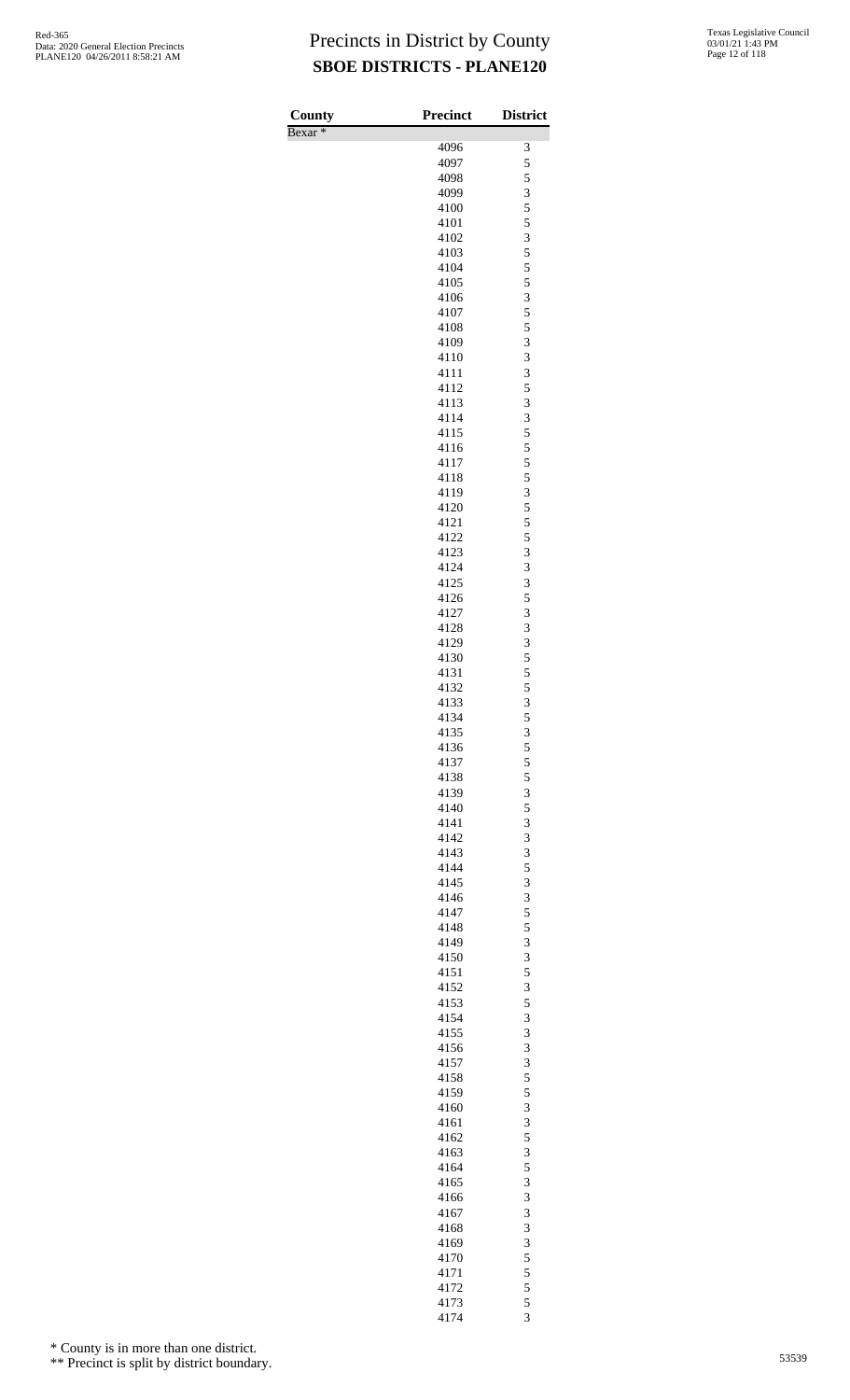| County<br>Bexar <sup>*</sup> | <b>Precinct</b> | <b>District</b> |
|------------------------------|-----------------|-----------------|
|                              | 4175            | 5               |
|                              | 4176            | 5               |
|                              | 4177            | 3               |
|                              | 4178            | 3               |
|                              | 4179            | 5               |
|                              | 4180            | 3               |
|                              | 4181            | 3               |
|                              | 4182<br>4183    | 3<br>3          |
|                              | 4184            | 3               |
|                              | 4185            | 5               |
|                              | 4186            | 3               |
|                              | 4187            | 5               |
|                              | 4188            | 5               |
|                              | 4189            | 3               |
|                              | 4190<br>4191    | 3<br>3          |
|                              | 4192            | 3               |
|                              | 4193            | 3               |
|                              | 4194            | 5               |
|                              | 4195            | 3               |
|                              | 4196            | 3               |
|                              | 4197            | 3               |
|                              | 4198            | 3               |
|                              | 4199<br>4200    | 5<br>3          |
|                              | 4201            | 5               |
|                              | 4202            | 3               |
|                              | 4203            | 3               |
|                              | 4204            | 3               |
|                              | 4205            | 3               |
|                              | 4206            | 5               |
|                              | 4207            | 5<br>5          |
|                              | 4208<br>4209    | 5               |
|                              | 4210            |                 |
|                              | 4211            | $\frac{5}{3}$   |
|                              | 4212            | 5               |
|                              | 4213            | 3               |
| Blanco                       | 0102            | 5               |
|                              | 0201            | 5               |
|                              | 0302            | 5               |
|                              | 0303            | 5               |
|                              | 0304<br>0401    | 5<br>5          |
| Borden                       |                 |                 |
|                              | 0004            | 15              |
|                              | 001A            | 15<br>15        |
|                              | 001B<br>002A    | 15              |
|                              | 002B            | 15              |
|                              | 003A            | 15              |
|                              | 003B            | 15              |
| <b>Bosque</b>                | 0001            | 14              |
|                              | 0002            | 14              |
|                              | 0003            | 14              |
|                              | 0004            | 14              |
|                              | 0005            | 14              |
|                              | 0006            | 14              |
|                              | 0007            | 14<br>14        |
|                              | 0008<br>0009    | 14              |
|                              | 0010            | 14              |
|                              | 0011            | 14              |
| Bowie                        | 0007            | 9               |
|                              | 0009            | 9               |
|                              | 0010            | 9               |
|                              | 0011            | 9               |
|                              | 0012            | 9               |
|                              | 0013            | 9               |
|                              | 0014            | 9               |
|                              | 0015<br>0016    | 9<br>9          |
|                              | 0017            | 9               |
|                              | 0018            | 9               |

9

\* County is in more than one district.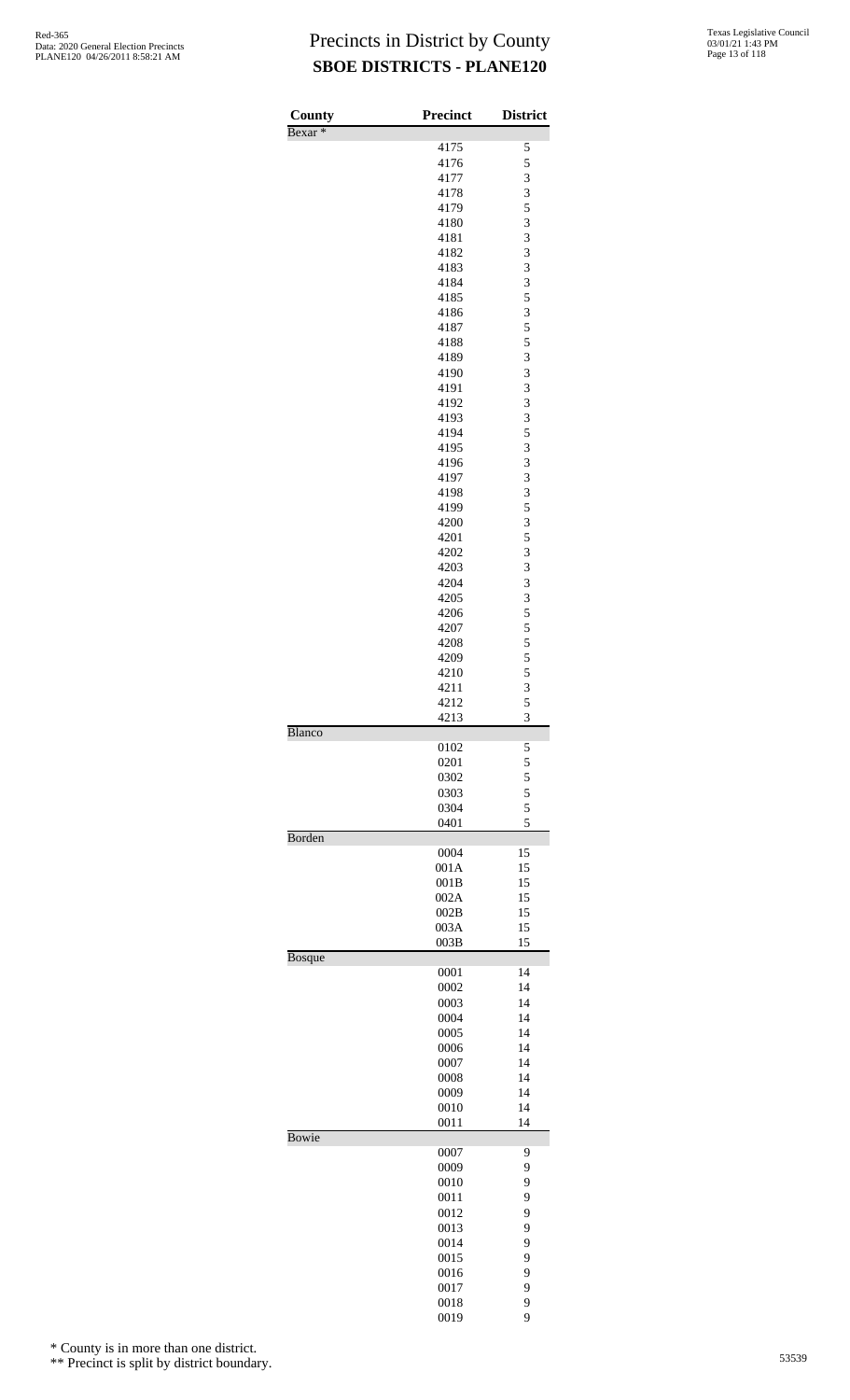| County          | <b>Precinct</b> | <b>District</b>                  |
|-----------------|-----------------|----------------------------------|
| <b>Bowie</b>    |                 |                                  |
|                 | 001A            | 9                                |
|                 | 001B            | 9                                |
|                 | 0020            | 9                                |
|                 | 0021            | 9                                |
|                 | 0022            | 9                                |
|                 | 0024            | 9                                |
|                 | 0025            | 9                                |
|                 | 0027            | 9                                |
|                 | 0028            | 9                                |
|                 | 0029            | 9                                |
|                 | 002A            | 9                                |
|                 | 002B            | 9                                |
|                 | 002C<br>002D    | 9<br>9                           |
|                 | 0030            | 9                                |
|                 | 003A            | 9                                |
|                 | 003B            | 9                                |
|                 | 004A            | 9                                |
|                 | 004B            | 9                                |
|                 | 004C            | 9                                |
|                 | 004D            | 9                                |
|                 | 004E            | 9                                |
|                 | 005A            | 9                                |
|                 | 005B            | 9                                |
|                 | 005C            | 9                                |
|                 | 006A            | 9                                |
|                 | 006B            | 9                                |
|                 | 008A            | 9                                |
|                 | 008B            | 9                                |
|                 | 008C            | 9                                |
| <b>Brazoria</b> |                 |                                  |
|                 | 0001<br>0002    | 7<br>$\overline{7}$              |
|                 | 0003            | $\overline{7}$                   |
|                 | 0004            | 7                                |
|                 | 0005            | $\overline{7}$                   |
|                 | 0006            | $\overline{7}$                   |
|                 | 0007            | $\overline{7}$                   |
|                 | 0008            | $\overline{7}$                   |
|                 | 0009            | $\overline{7}$                   |
|                 | 0010            | $\overline{7}$                   |
|                 | 0011            | $\overline{7}$                   |
|                 | 0012<br>0013    | $\overline{7}$<br>$\overline{7}$ |
|                 | 0014            | 7                                |
|                 | 0015            | $\overline{7}$                   |
|                 | 0016            | 7                                |
|                 | 0017            | $\overline{7}$                   |
|                 | 0018            | 7                                |
|                 | 0019            | 7                                |
|                 | 0020            | $\overline{7}$                   |
|                 | 0021            | 7                                |
|                 | 0022            | $\overline{7}$                   |
|                 | 0023<br>0024    | 7<br>7                           |
|                 | 0025            | $\overline{7}$                   |
|                 | 0026            | 7                                |
|                 | 0027            | $\overline{7}$                   |
|                 | 0028            | 7                                |
|                 | 0029            | 7                                |
|                 | 0030            | $\overline{7}$                   |
|                 | 0031            | $\overline{7}$                   |
|                 | 0032            | $\overline{7}$                   |
|                 | 0033            | 7                                |
|                 | 0034            | 7                                |
|                 | 0035<br>0036    | $\overline{7}$<br>7              |
|                 | 0037            | $\overline{7}$                   |
|                 | 0038            | 7                                |
|                 | 0039            | 7                                |
|                 | 0040            | $\overline{7}$                   |
|                 | 0041            | 7                                |
|                 | 0042            | $\overline{7}$                   |
|                 | 0043            | 7                                |
|                 | 0044<br>0045    | 7<br>$\overline{7}$              |
|                 | 0046            | $\overline{7}$                   |
|                 | 0047            | $\overline{7}$                   |
|                 | 0048            | $\overline{7}$                   |

\* County is in more than one district.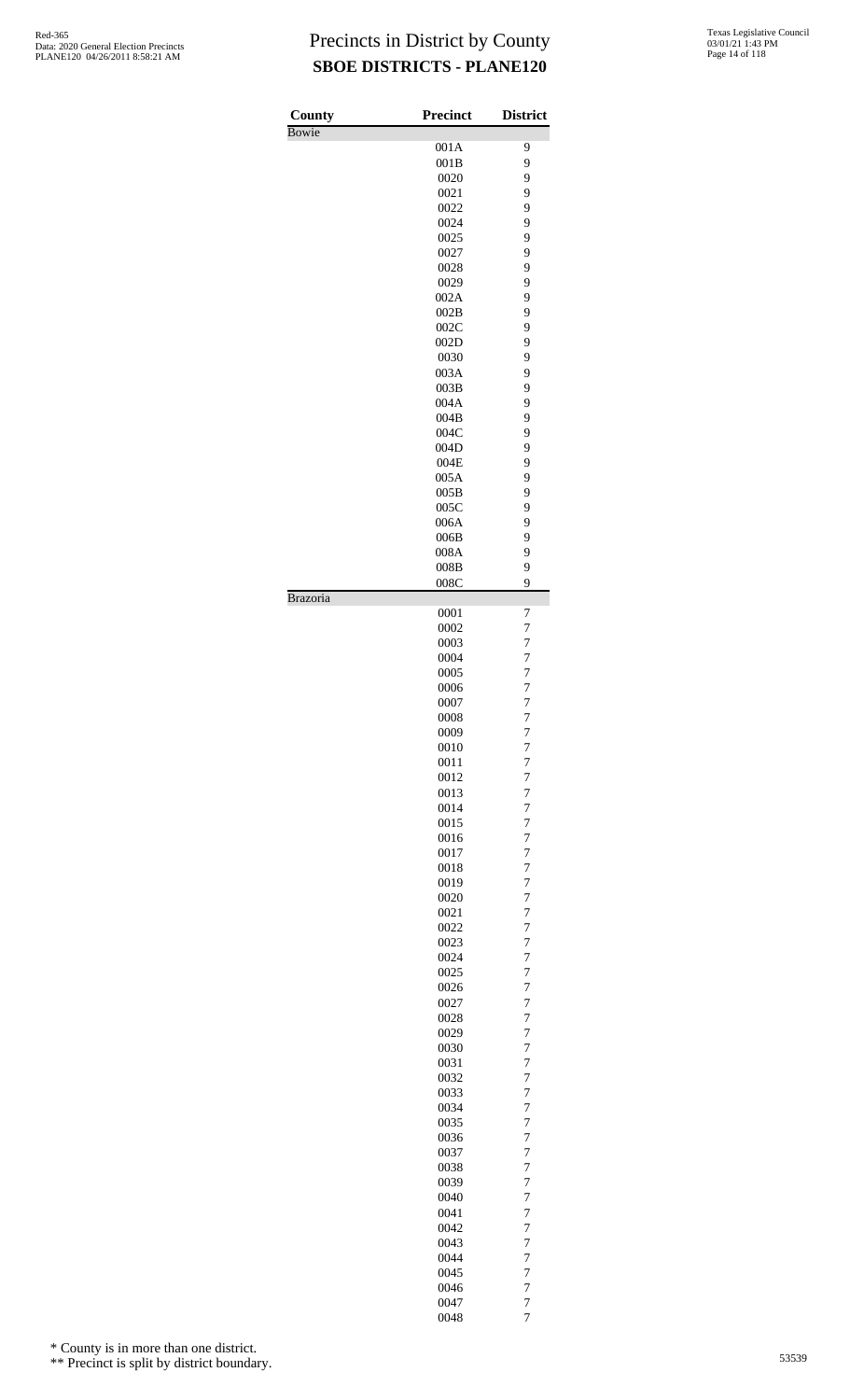| County          | <b>Precinct</b> | <b>District</b>                  |
|-----------------|-----------------|----------------------------------|
| <b>Brazoria</b> |                 |                                  |
|                 | 0049            | 7                                |
|                 | 0050            | $\overline{7}$                   |
|                 | 0051            | $\overline{7}$                   |
|                 | 0052            | $\overline{7}$                   |
|                 | 0053            | $\overline{7}$                   |
|                 | 0054            | $\overline{7}$                   |
|                 | 0055            | $\overline{7}$                   |
|                 | 0056<br>0057    | $\overline{7}$<br>$\overline{7}$ |
|                 | 0058            | $\overline{7}$                   |
|                 | 0059            | $\overline{7}$                   |
|                 | 0060            | $\overline{7}$                   |
|                 | 0061            | 7                                |
|                 | 0062            | $\overline{7}$                   |
|                 | 0063            | $\overline{7}$                   |
|                 | 0064            | $\overline{7}$                   |
|                 | 0066            | $\overline{7}$                   |
|                 | 0067            | 7                                |
|                 | 0068            | $\overline{7}$                   |
| <b>Brazos</b>   |                 |                                  |
|                 | 0001            | 8                                |
|                 | 0002            | 8                                |
|                 | 0003            | 8                                |
|                 | 0004            | 8                                |
|                 | 0005            | 8                                |
|                 | 0006<br>0007    | 8<br>8                           |
|                 | 0008            | 8                                |
|                 | 0009            | 8                                |
|                 | 0010            | 8                                |
|                 | 0011            | 8                                |
|                 | 0012            | 8                                |
|                 | 0013            | 8                                |
|                 | 0014            | 8                                |
|                 | 0015            | 8                                |
|                 | 0016            | 8                                |
|                 | 0017            | 8                                |
|                 | 0018            | 8                                |
|                 | 0019            | 8                                |
|                 | 0020            | 8                                |
|                 | 0021            | 8                                |
|                 | 0022            | 8                                |
|                 | 0023<br>0024    | 8<br>8                           |
|                 | 0025            | 8                                |
|                 | 0026            | 8                                |
|                 | 0027            | 8                                |
|                 | 0028            | 8                                |
|                 | 0029            | 8                                |
|                 | 0030            | 8                                |
|                 | 0031            | 8                                |
|                 | 0032            | 8                                |
|                 | 0033            | 8                                |
|                 | 0034            | 8                                |
|                 | 0035            | 8                                |
|                 | 0036            | 8                                |
|                 | 0037            | 8                                |
|                 | 0038            | 8                                |
|                 | 0039            | 8                                |
|                 | 0040<br>0041    | 8<br>8                           |
|                 | 0042            | 8                                |
|                 | 0043            | 8                                |
|                 | 0044            | 8                                |
|                 | 0045            | 8                                |
|                 | 0046            | 8                                |
|                 | 0047            | 8                                |
|                 | 0048            | 8                                |
|                 | 0049            | 8                                |
|                 | 0050            | 8                                |
|                 | 0051            | 8                                |
|                 | 0052            | 8                                |
|                 | 0053            | 8                                |
|                 | 0056<br>0057    | 8<br>8                           |
|                 | 0058            | 8                                |
|                 | 0059            | 8                                |
|                 | 0060            | 8                                |
|                 | 0061            | 8                                |

\* County is in more than one district.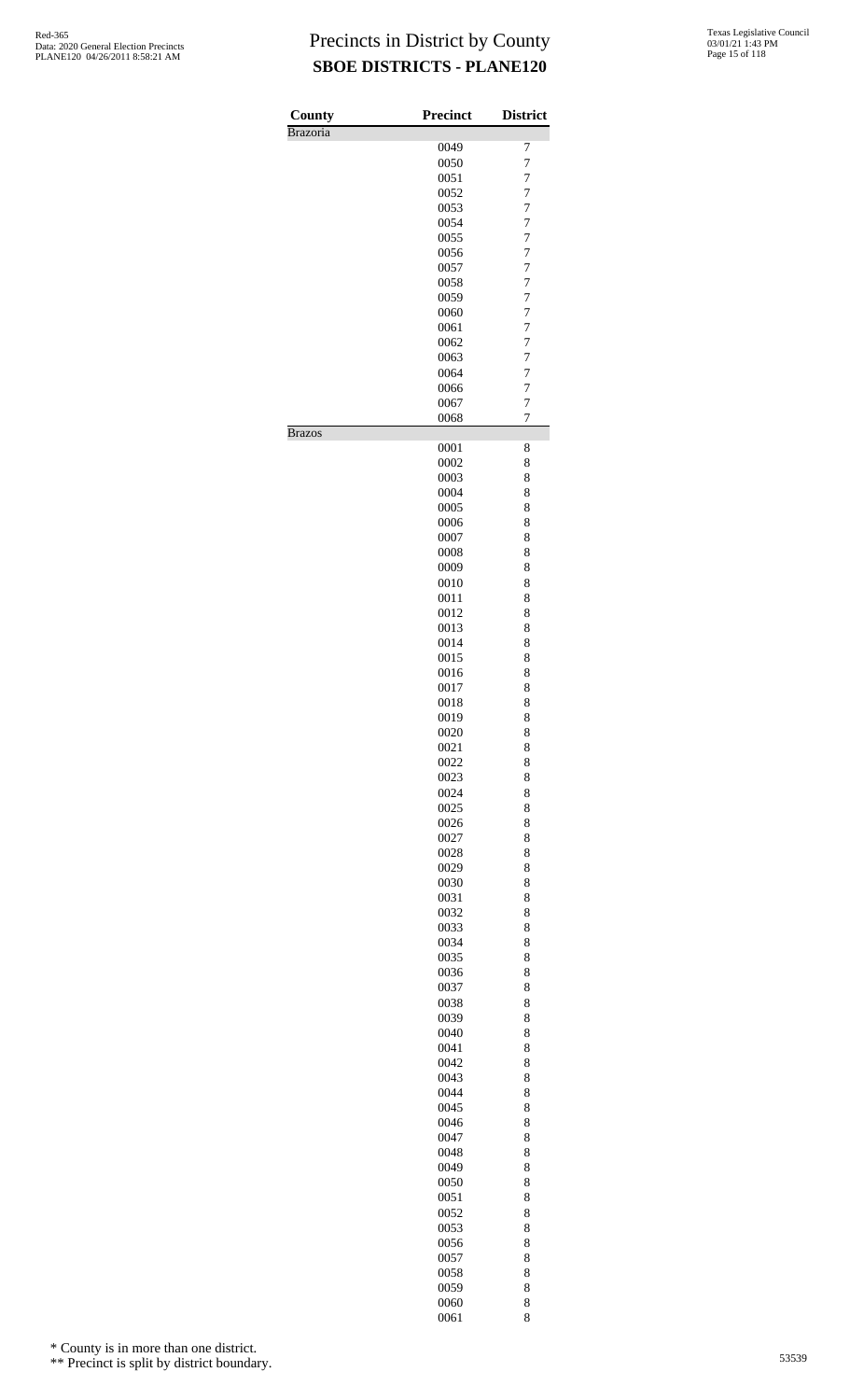| County          | <b>Precinct</b> | <b>District</b> |
|-----------------|-----------------|-----------------|
| <b>Brazos</b>   |                 |                 |
|                 | 0062            | 8               |
|                 | 0063            | 8               |
|                 | 0064            | 8               |
|                 | 0065            | 8               |
|                 | 0067            | 8               |
|                 | 0068            | 8               |
|                 | 0069            | 8               |
|                 | 0070            | 8               |
|                 | 0071            | 8               |
|                 | 0072            | 8               |
|                 | 0074            | 8               |
|                 | 0077            | 8               |
|                 | 0078            | 8               |
|                 | 0079            | 8               |
|                 | 0080            | 8               |
|                 |                 |                 |
|                 | 0081            | 8               |
|                 | 0082            | 8               |
|                 | 0083            | 8               |
|                 | 0086            | 8               |
|                 | 0087            | 8               |
|                 | 0088            | 8               |
|                 | 0089            | 8               |
|                 | 0090            | 8               |
|                 | 0091            | 8               |
|                 | 0092            | 8               |
|                 | 0093            | 8               |
|                 | 0094            | 8               |
|                 | 0095            | 8               |
|                 | 0096            | 8               |
|                 | 0097            | 8               |
|                 | 0098            | 8               |
|                 | 0099            | 8               |
|                 |                 |                 |
|                 | 0100            | 8               |
|                 | 0101            | 8               |
|                 | 0102            | 8               |
|                 | 0103            | 8               |
|                 | 0104            | 8               |
| <b>Brewster</b> |                 |                 |
|                 | 0001            | 1               |
|                 | 0002            | 1               |
|                 | 0003            | 1               |
|                 | 0004            | 1               |
|                 | 0005            | $\mathbf{1}$    |
|                 | 0006            | 1               |
|                 | 0007            | $\mathbf{1}$    |
|                 | 0008            | 1               |
| <b>Briscoe</b>  |                 |                 |
|                 | 0001            |                 |
|                 |                 |                 |
|                 |                 | 15              |
|                 | 0002            | 15              |
|                 | 0003            | 15              |
|                 | 0004            | 15              |
|                 | 0006            | 15              |
| <b>Brooks</b>   |                 |                 |
|                 | 0001            | 3               |
|                 | 0002            | 3               |
|                 | 0003            | 3               |
|                 | 0004            | 3               |
|                 | 003S            | 3               |
| <b>Brown</b>    |                 |                 |
|                 | 0101            | 14              |
|                 | 0105            | 14              |
|                 | 0109            | 14              |
|                 | 0113            | 14              |
|                 | 0202            | 14              |
|                 | 0204            | 14              |
|                 | 0212            | 14              |
|                 | 0214            | 14              |
|                 | 0215            | 14              |
|                 | 0303            | 14              |
|                 | 0306            | 14              |
|                 | 0307            | 14              |
|                 |                 | 14              |
|                 | 0308            | 14              |
|                 | 0316            |                 |
|                 | 0318            | 14              |
|                 | 0410            | 14              |
|                 | 0411<br>0417    | 14<br>14        |

10

\* County is in more than one district.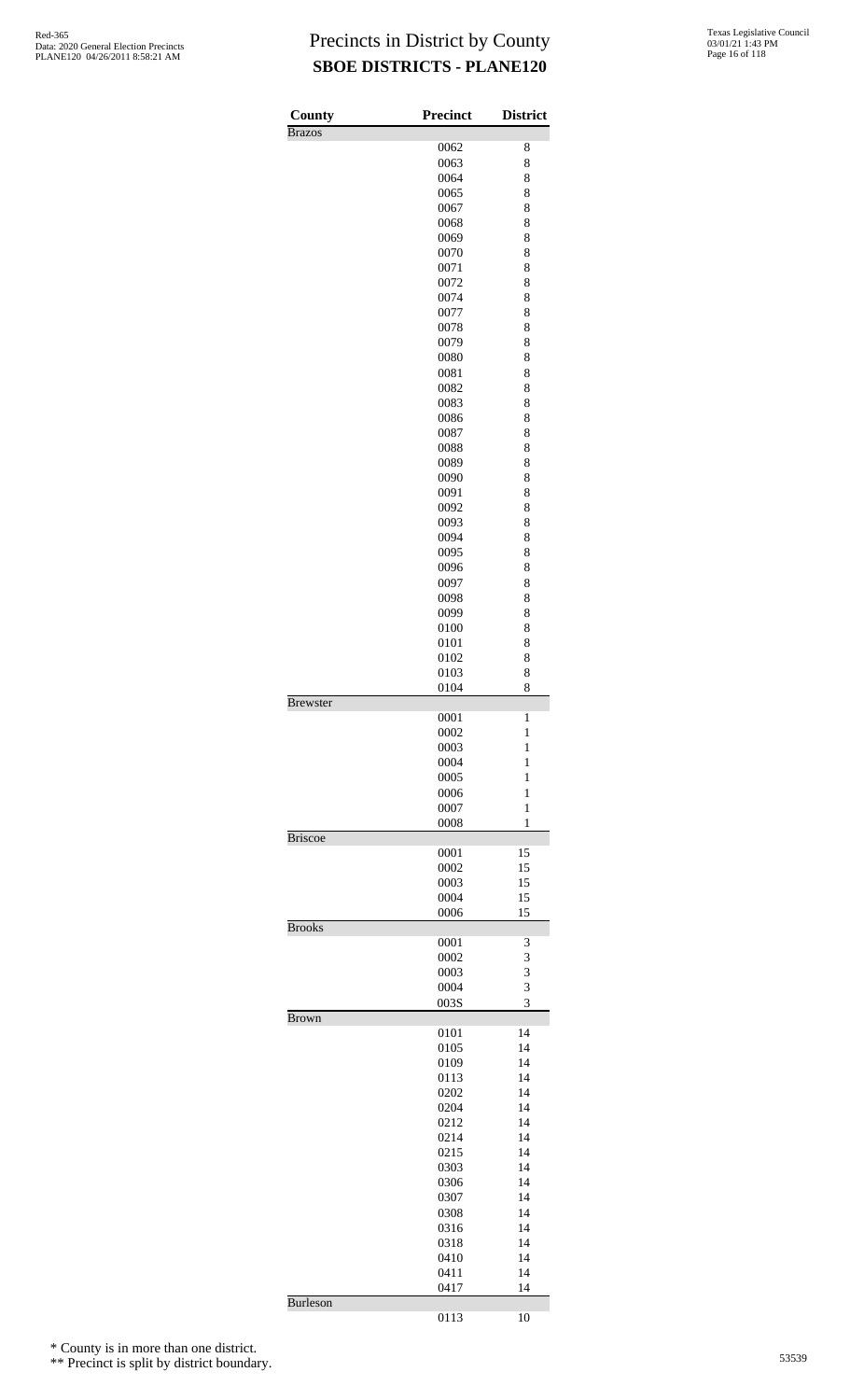| County        | <b>Precinct</b> | <b>District</b>               |
|---------------|-----------------|-------------------------------|
| Burleson      |                 |                               |
|               | 0114            | 10                            |
|               | 0203            | 10                            |
|               | 0204            | 10                            |
|               | 0207<br>0211    | 10<br>10                      |
|               |                 |                               |
|               | 0215            | 10                            |
|               | 0301            | 10                            |
|               | 0305            | 10                            |
|               | 0308            | 10                            |
|               | 0309            | 10                            |
|               | 0406            | 10                            |
|               | 0410            | 10                            |
| <b>Burnet</b> | 0001            | 10                            |
|               | 0002            | 10                            |
|               | 0003            | 10                            |
|               | 0004            |                               |
|               |                 | 10                            |
|               | 0005            | 10                            |
|               | 0006            | 10                            |
|               | 0007            | 10                            |
|               | 0008            | 10                            |
|               | 0009            | 10                            |
|               | 0010            | 10                            |
|               | 0011            | 10                            |
|               | 0012            | 10                            |
|               | 0013            | 10                            |
|               | 0014            | 10                            |
|               | 0015            | 10                            |
|               | 0016            | 10                            |
|               | 0017            | 10                            |
|               | 0018            | 10                            |
|               | 0019            | 10                            |
|               | 0020            | 10                            |
| Caldwell      |                 |                               |
|               | 0100            | 5                             |
|               | 0101            |                               |
|               | 0102            | 5<br>5<br>5<br>5<br>5         |
|               | 0103            |                               |
|               | 0104            |                               |
|               | 0105            | 5                             |
|               | 0107            |                               |
|               | 0108            |                               |
|               | 0109            |                               |
|               | 0110            |                               |
|               | 0111            |                               |
|               | 0112            |                               |
|               | 0113            |                               |
|               | 0114            |                               |
|               | 0115            |                               |
|               | 0116            |                               |
|               | 0117            |                               |
|               | 0118            |                               |
|               | 0201            |                               |
|               | 0202            |                               |
|               |                 |                               |
|               | 0203            |                               |
|               | 0204            |                               |
|               | 0205            |                               |
|               | 0206            |                               |
|               | 0301            |                               |
|               | 0302            |                               |
|               | 0303            |                               |
|               | 0305            |                               |
|               | 0306            |                               |
|               | 0307            |                               |
|               | 0400            |                               |
|               | 0401            |                               |
|               | 0402            |                               |
|               | 0404            |                               |
|               | 0405            |                               |
|               | 0407            |                               |
|               | 0408            |                               |
|               | 0409            |                               |
|               | 0410            |                               |
|               | 0411            | 55555555555555555555555555555 |
|               | 0412            | 5                             |
| Calhoun       |                 |                               |
|               | 0001            | $\overline{\mathbf{c}}$       |
|               | 0002            | $\frac{2}{2}$                 |
|               | 0003            |                               |

\* County is in more than one district.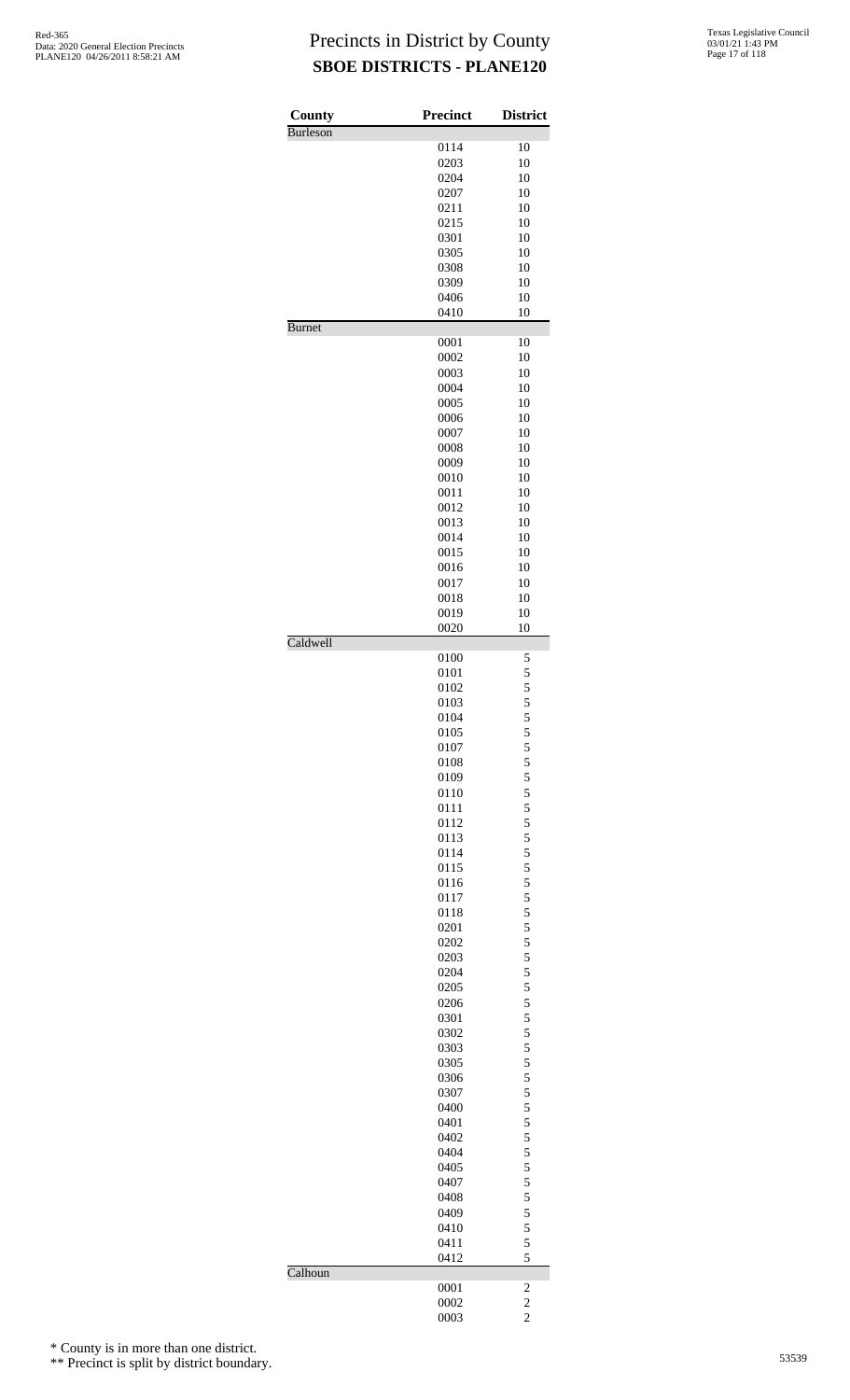| County   | <b>Precinct</b> | <b>District</b>                            |
|----------|-----------------|--------------------------------------------|
| Calhoun  |                 |                                            |
|          | 0004            | $\overline{\mathbf{c}}$                    |
|          | 0005            | $\overline{c}$                             |
|          | 0006            | $\overline{\mathbf{c}}$                    |
|          | 0007            | $\overline{c}$                             |
|          | 0008            | $\overline{c}$                             |
|          | 0009            | $\overline{c}$                             |
|          | 0010            | $\overline{c}$                             |
|          | 0011            |                                            |
|          | 0012            | $\frac{2}{2}$                              |
|          | 0013            | $\overline{\mathbf{c}}$                    |
|          | 0014            | $\overline{c}$                             |
|          | 0015            | $\overline{c}$                             |
|          | 0016            |                                            |
|          | 0017            | $\frac{2}{2}$                              |
|          | 0018            | $\overline{c}$                             |
|          | 0019            | $\overline{c}$                             |
|          | 0020            | $\overline{c}$                             |
|          |                 |                                            |
|          | 0021            | $\frac{2}{2}$                              |
|          | 0022            |                                            |
|          | 0023            | $\overline{c}$                             |
|          | 0024            | $\overline{c}$                             |
| Callahan | 0025            | $\overline{2}$                             |
|          | 0001            | 15                                         |
|          | 0002            | 15                                         |
|          | 0003            | 15                                         |
|          | 0004            | 15                                         |
|          | 0005            | 15                                         |
|          | 0006            | 15                                         |
| Cameron  | 0007            | 15                                         |
|          | 0001            | 2                                          |
|          | 0002            | $\overline{\mathbf{c}}$                    |
|          | 0003            | $\overline{c}$                             |
|          | 0004            | $\overline{\mathbf{c}}$                    |
|          | 0005            |                                            |
|          | 0006            | $\frac{2}{2}$                              |
|          | 0007            | $\overline{c}$                             |
|          | 0008            | $\overline{2}$                             |
|          | 0009            | $\overline{\mathbf{c}}$                    |
|          | 0010            | $\overline{\mathbf{c}}$                    |
|          | 0011            | $\overline{c}$                             |
|          | 0012            |                                            |
|          | 0013            | $\frac{2}{2}$                              |
|          | 0014            | $\overline{\mathbf{c}}$                    |
|          | 0015            | $\overline{\mathbf{c}}$                    |
|          | 0016            | $\overline{c}$                             |
|          | 0017            |                                            |
|          | 0018            | $\frac{2}{2}$                              |
|          | 0019            | $\overline{\mathbf{c}}$                    |
|          | 0020            | $\overline{\mathbf{c}}$                    |
|          | 0021            | $\overline{c}$                             |
|          | 0022            |                                            |
|          | 0023            | $\frac{2}{2}$                              |
|          | 0024            | $\overline{\mathbf{c}}$                    |
|          | 0025            | $\overline{\mathbf{c}}$                    |
|          |                 | $\overline{c}$                             |
|          | 0026            |                                            |
|          | 0027            | $\frac{2}{2}$                              |
|          | 0028            |                                            |
|          | 0029            | $\overline{\mathbf{c}}$                    |
|          | 0030            | $\overline{\mathbf{c}}$                    |
|          | 0031            | $\overline{c}$                             |
|          | 0032            | $\frac{2}{2}$                              |
|          | 0033            |                                            |
|          | 0034            | $\overline{\mathbf{c}}$                    |
|          | 0035            | $\overline{\mathbf{c}}$                    |
|          | 0036            | $\overline{c}$                             |
|          | 0037            | $\frac{2}{2}$                              |
|          | 0038            |                                            |
|          | 0039            | $\overline{\mathbf{c}}$                    |
|          | 0040            | $\overline{\mathbf{c}}$                    |
|          | 0041            | $\overline{c}$                             |
|          | 0042            |                                            |
|          | 0043            | $\begin{array}{c} 2 \\ 2 \\ 2 \end{array}$ |
|          | 0044            |                                            |
|          | 0045            |                                            |
|          | 0046            | $\frac{2}{2}$                              |
|          | 0047            |                                            |
|          | 0048            | $\frac{2}{2}$                              |
|          |                 |                                            |

\* County is in more than one district.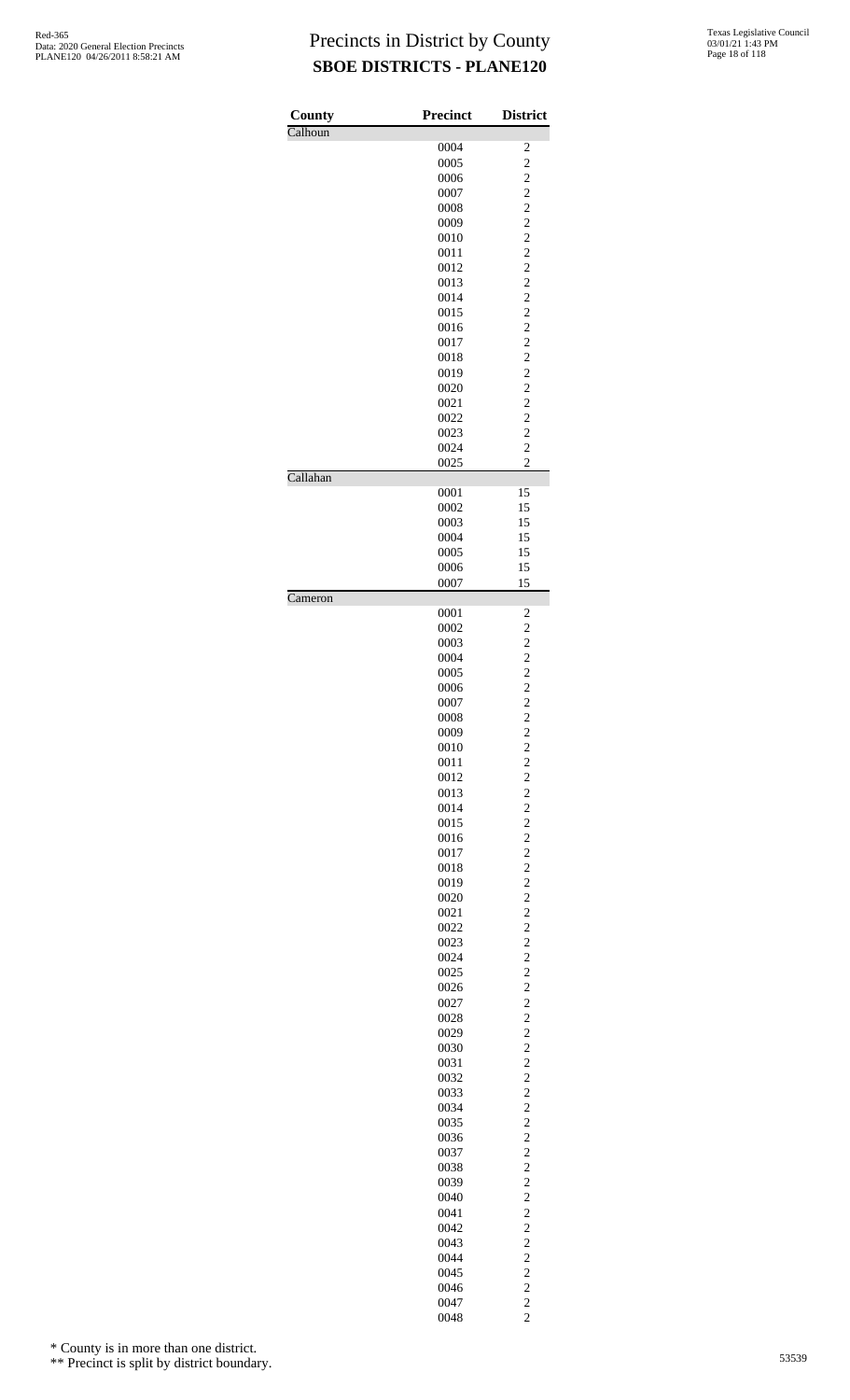| County                   | <b>Precinct</b> | <b>District</b>                           |
|--------------------------|-----------------|-------------------------------------------|
| Cameron                  |                 |                                           |
|                          | 0049<br>0050    | $\overline{\mathbf{c}}$<br>$\overline{c}$ |
|                          | 0051            |                                           |
|                          | 0052            | $\frac{2}{2}$                             |
|                          | 0053            | $\overline{c}$                            |
|                          | 0054            | $\overline{c}$                            |
|                          | 0055            | $\overline{c}$                            |
|                          | 0056            | $\frac{2}{2}$                             |
|                          | 0057            | $\overline{c}$                            |
|                          | 0058<br>0059    | $\overline{c}$                            |
|                          | 0060            | $\overline{c}$                            |
|                          | 0061            |                                           |
|                          | 0062            | $\frac{2}{2}$                             |
|                          | 0063            | $\overline{c}$                            |
|                          | 0064            | $\overline{c}$                            |
|                          | 0065            | $\overline{c}$                            |
|                          | 0066<br>0067    | $\frac{2}{2}$                             |
|                          | 0068            | $\overline{c}$                            |
|                          | 0069            | $\overline{c}$                            |
|                          | 0070            | $\overline{c}$                            |
|                          | 0071            | $\frac{2}{2}$                             |
|                          | 0072            |                                           |
|                          | 0073            | $\overline{c}$                            |
|                          | 0074            | $\overline{c}$                            |
|                          | 0075            | $\overline{c}$                            |
|                          | 0076<br>0077    | $\frac{2}{2}$                             |
|                          | 0078            | $\overline{c}$                            |
|                          | 0079            | $\overline{c}$                            |
|                          | 0080            | $\overline{c}$                            |
|                          | 0081            | $\frac{2}{2}$                             |
|                          | 0082            |                                           |
|                          | 0083            | $\overline{c}$                            |
|                          | 0084            | $\overline{c}$<br>$\overline{c}$          |
|                          | 0085<br>0086    | $\overline{\mathbf{c}}$                   |
|                          | 0087            | $\overline{c}$                            |
|                          | 0088            | $\overline{\mathbf{c}}$                   |
|                          | 0095            | $\overline{c}$                            |
|                          | 0096            | $\overline{c}$                            |
|                          | 0097            | $\frac{2}{2}$                             |
|                          | 0098            |                                           |
|                          | 0099            | $\overline{c}$                            |
|                          | 0100<br>0101    | $\overline{c}$<br>$\overline{c}$          |
|                          | 0102            |                                           |
|                          | 0103            | $\frac{2}{2}$                             |
|                          | 0104            | $\overline{c}$                            |
|                          | 0105            | $\overline{c}$                            |
|                          | 0106            | $\overline{\mathbf{c}}$                   |
|                          | 0107            | $\frac{2}{2}$                             |
|                          | 0108            |                                           |
| $\overline{\text{Camp}}$ | 0109            | $\overline{c}$                            |
|                          | 1001            | 9                                         |
|                          | 2002            | 9                                         |
|                          | 3003            | 9                                         |
|                          | 4004            | 9                                         |
| Carson                   |                 |                                           |
|                          | 0101            | 15                                        |
|                          | 0102            | 15<br>15                                  |
|                          | 0103<br>0201    | 15                                        |
|                          | 0301            | 15                                        |
|                          | 0302            | 15                                        |
|                          | 0401            | 15                                        |
|                          | 0402            | 15                                        |
| Cass                     |                 |                                           |
|                          | 0001            | 9                                         |
|                          | 0002<br>0004    | 9<br>9                                    |
|                          | 0005            | 9                                         |
|                          | 0006            | 9                                         |
|                          | 0007            | 9                                         |
|                          | 0009            | 9                                         |
|                          | 0011            | 9                                         |
|                          | 0012            | 9                                         |

\* County is in more than one district.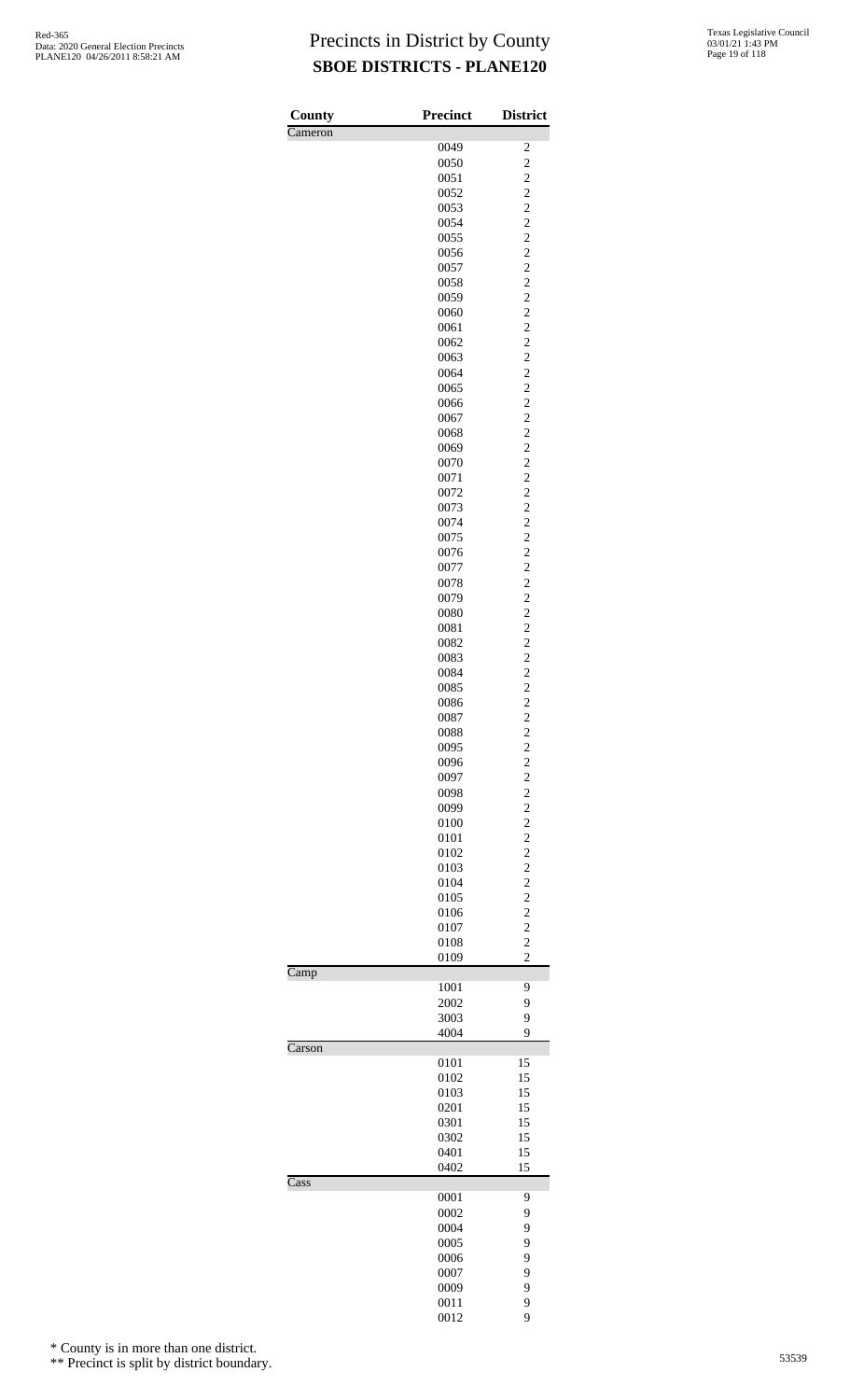| County    | Precinct     | <b>District</b>                  |
|-----------|--------------|----------------------------------|
| Cass      |              |                                  |
|           | 0014         | 9                                |
|           | 0015         | 9                                |
|           | 0016<br>0017 | 9<br>9                           |
|           | 0018         | 9                                |
|           | 0019         | 9                                |
|           | 0021         | 9                                |
|           | 013T         | 9                                |
|           | 020E         | 9                                |
| Castro    | 0101         | 15                               |
|           | 0105         | 15                               |
|           | 0201         | 15                               |
|           | 0206         | 15                               |
|           | 0301         | 15                               |
|           | 0307         | 15                               |
|           | 0401<br>0408 | 15<br>15                         |
| Chambers  |              |                                  |
|           | 0001         | 7                                |
|           | 0002         | 7                                |
|           | 0003         | 7                                |
|           | 0004         | $\overline{7}$                   |
|           | 0005<br>0006 | $\overline{7}$<br>$\overline{7}$ |
|           | 0007         | $\overline{7}$                   |
|           | 0008         | $\overline{7}$                   |
|           | 0009         | $\overline{7}$                   |
|           | 0010         | $\overline{7}$                   |
|           | 0011         | $\overline{7}$                   |
|           | 0012         | $\overline{7}$                   |
|           | 0013         | $\overline{7}$                   |
|           | 0014<br>0015 | $\overline{7}$<br>$\overline{7}$ |
| Cherokee  |              |                                  |
|           | 0012         | 9                                |
|           | 0013         | 9                                |
|           | 0014         | 9                                |
|           | 0015         | 9                                |
|           | 0022<br>0023 | 9<br>9                           |
|           | 0024         | 9                                |
|           | 0025         | 9                                |
|           | 0026         | 9                                |
|           | 0027         | 9                                |
|           | 0028         | 9                                |
|           | 0032<br>0033 | 9<br>9                           |
|           | 0034         | 9                                |
|           | 0035         | 9                                |
|           | 0036         | 9                                |
|           | 0037         | 9                                |
|           | 0038         | 9                                |
|           | 0042         | 9                                |
|           | 0043<br>0044 | 9<br>9                           |
|           | 0045         | 9                                |
|           | 0046         | 9                                |
|           | 0047         | 9                                |
|           | 0048         | 9                                |
| Childress |              |                                  |
|           | 0101<br>0201 | 15<br>15                         |
|           | 0301         | 15                               |
|           | 0401         | 15                               |
| Clay      |              |                                  |
|           | 0001         | 15                               |
|           | 0006<br>0008 | 15<br>15                         |
|           | 0009         | 15                               |
|           | 0010         | 15                               |
|           | 0011         | 15                               |
|           | 0012         | 15                               |
|           | 0013         | 15                               |
|           | 0014         | 15                               |
|           | 0015<br>0017 | 15<br>15                         |
|           | 0020         | 15                               |
|           | 0024         | 15                               |

\* County is in more than one district.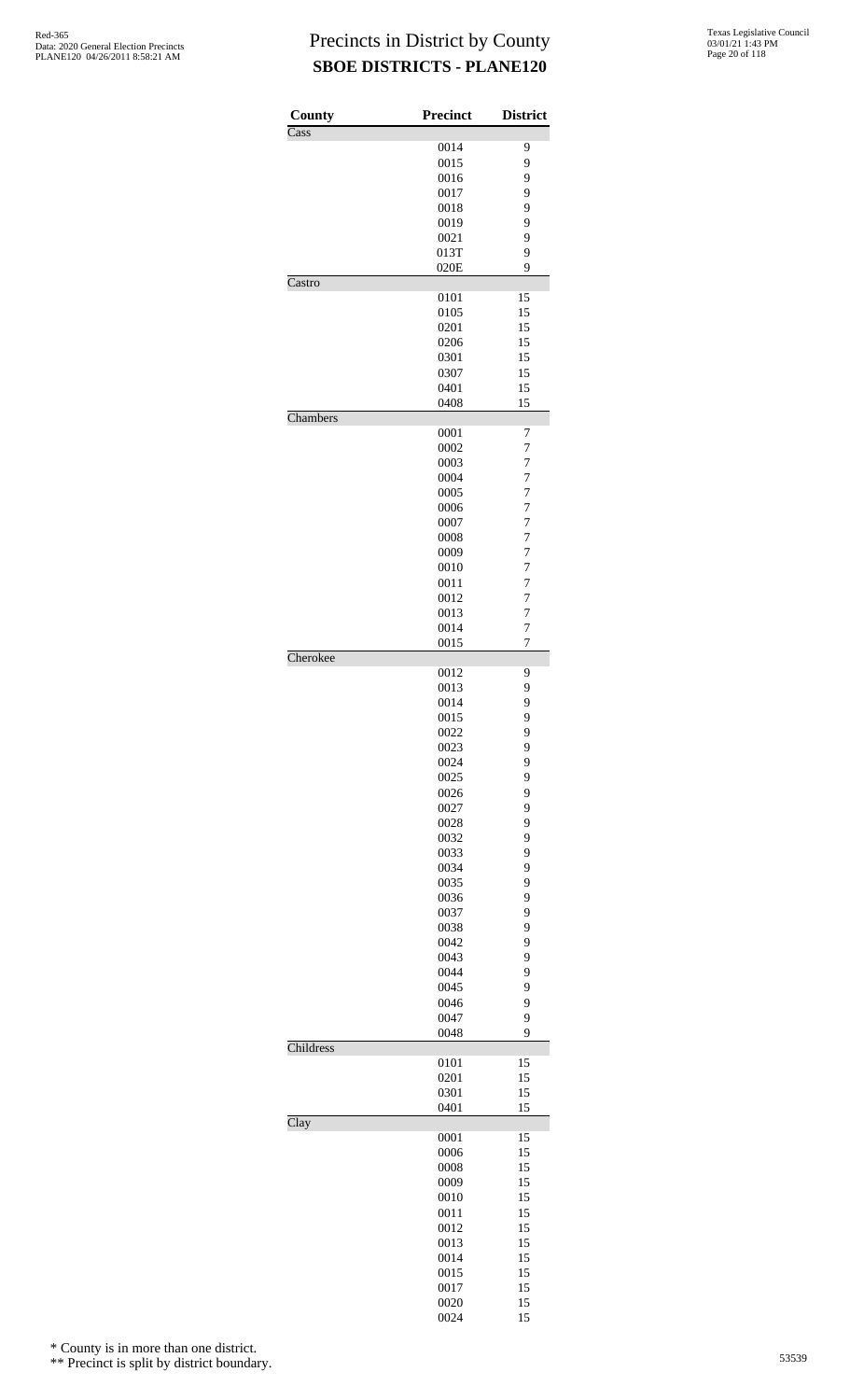| County  | <b>Precinct</b> | <b>District</b> |
|---------|-----------------|-----------------|
| Clay    |                 |                 |
|         | 0026            | 15              |
|         | 0027            | 15              |
| Cochran | 0032            | 15              |
|         | 0101            | 15              |
|         | 0202            | 15              |
|         | 0303            | 15              |
|         | 0306<br>0404    | 15<br>15        |
| Coke    |                 |                 |
|         | 0001            | 15              |
|         | 0002            | 15              |
|         | 0003            | 15              |
| Coleman | 0004            | 15              |
|         | 0001            | 15              |
|         | 0002            | 15              |
|         | 0003            | 15              |
|         | 0004            | 15              |
| Collin  | 002E            | 15              |
|         | 0001            | 12              |
|         | 0002            | 12              |
|         | 0003            | 12              |
|         | 0004            | 12              |
|         | 0005<br>0006    | 12<br>12        |
|         | 0007            | 12              |
|         | 0008            | 12              |
|         | 0009            | 12              |
|         | 0010            | 12              |
|         | 0011<br>0012    | 12<br>12        |
|         | 0013            | 12              |
|         | 0014            | 12              |
|         | 0015            | 12              |
|         | 0016            | 12              |
|         | 0017<br>0018    | 12<br>12        |
|         | 0019            | 12              |
|         | 0020            | 12              |
|         | 0021            | 12              |
|         | 0022            | 12              |
|         | 0023<br>0024    | 12<br>12        |
|         | 0025            | 12              |
|         | 0026            | 12              |
|         | 0027            | 12              |
|         | 0028            | 12              |
|         | 0029<br>0030    | 12<br>12        |
|         | 0031            | 12              |
|         | 0032            | 12              |
|         | 0033            | 12              |
|         | 0034            | 12              |
|         | 0035<br>0036    | 12<br>12        |
|         | 0037            | 12              |
|         | 0038            | 12              |
|         | 0039            | 12              |
|         | 0040            | 12              |
|         | 0041            | 12              |
|         | 0042<br>0043    | 12<br>12        |
|         | 0044            | 12              |
|         | 0045            | 12              |
|         | 0046            | 12              |
|         | 0047            | 12<br>12        |
|         | 0048<br>0049    | 12              |
|         | 0050            | 12              |
|         | 0051            | 12              |
|         | 0052            | 12              |
|         | 0053            | 12              |
|         | 0054<br>0055    | 12<br>12        |
|         | 0056            | 12              |
|         | 0057            | 12              |
|         | 0058            | 12              |

\* County is in more than one district.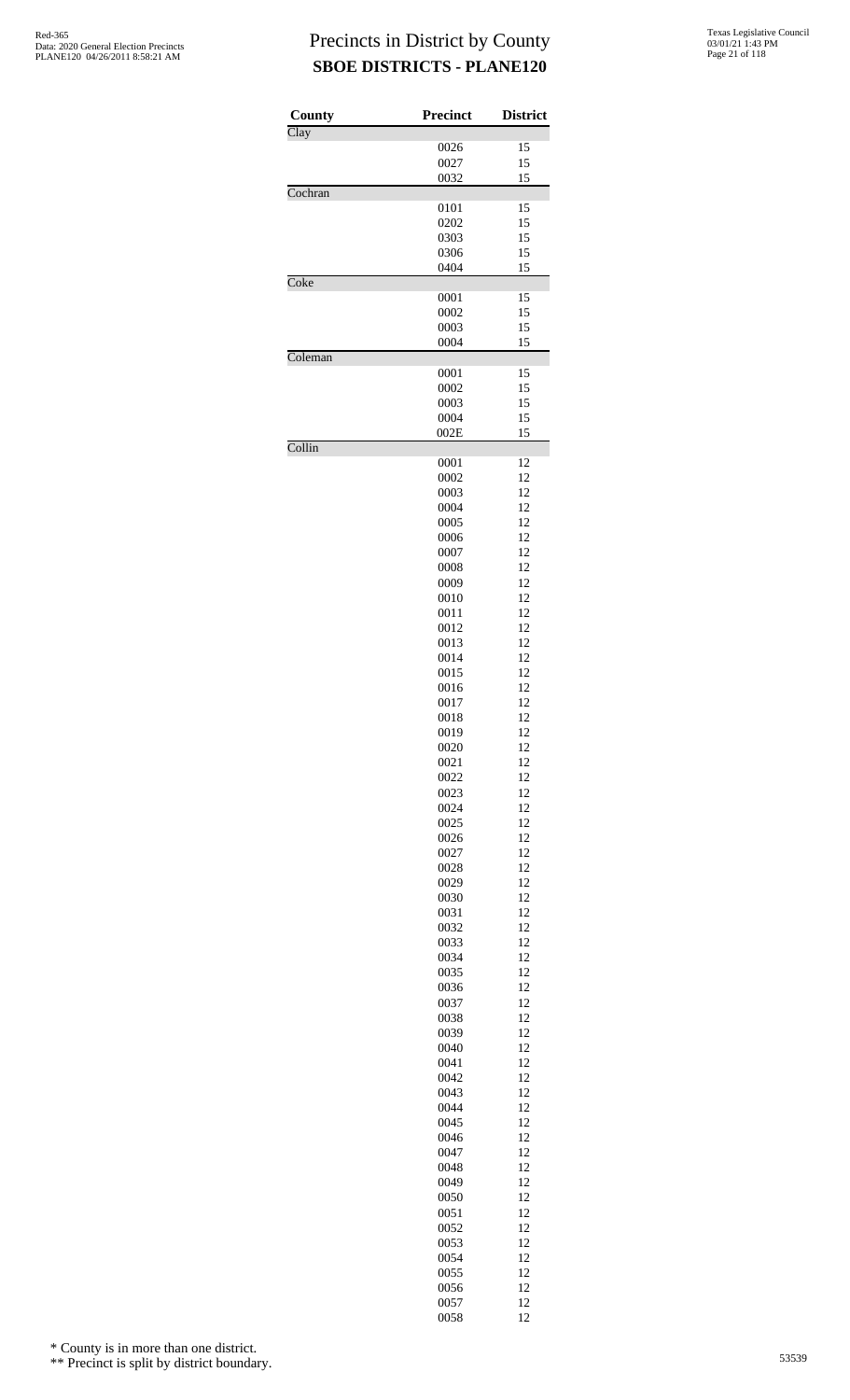Collin

| County | <b>Precinct</b> | <b>District</b> |
|--------|-----------------|-----------------|
| Collin |                 |                 |
|        | 0059<br>0060    | 12<br>12        |
|        | 0061            | 12              |
|        | 0062            | 12              |
|        | 0063            | 12              |
|        | 0064            | 12              |
|        | 0065            | 12              |
|        | 0066<br>0067    | 12<br>12        |
|        | 0068            | 12              |
|        | 0069            | 12              |
|        | 0070            | 12              |
|        | 0071            | 12              |
|        | 0072            | 12              |
|        | 0073            | 12<br>12        |
|        | 0074<br>0075    | 12              |
|        | 0076            | 12              |
|        | 0077            | 12              |
|        | 0078            | 12              |
|        | 0079            | 12              |
|        | 0080            | 12              |
|        | 0081<br>0082    | 12<br>12        |
|        | 0083            | 12              |
|        | 0084            | 12              |
|        | 0085            | 12              |
|        | 0086            | 12              |
|        | 0087            | 12              |
|        | 0088            | 12<br>12        |
|        | 0089<br>0090    | 12              |
|        | 0091            | 12              |
|        | 0092            | 12              |
|        | 0093            | 12              |
|        | 0094            | 12              |
|        | 0095            | 12              |
|        | 0096<br>0097    | 12<br>12        |
|        | 0098            | 12              |
|        | 0099            | 12              |
|        | 0100            | 12              |
|        | 0101            | 12              |
|        | 0102            | 12              |
|        | 0103<br>0104    | 12<br>12        |
|        | 0105            | 12              |
|        | 0106            | 12              |
|        | 0107            | 12              |
|        | 0108            | 12              |
|        | 0109            | 12              |
|        | 0110            | 12              |
|        | 0111<br>0112    | 12<br>12        |
|        | 0113            | 12              |
|        | 0114            | 12              |
|        | 0115            | 12              |
|        | 0116            | 12              |
|        | 0117            | 12              |
|        | 0118<br>0119    | 12<br>12        |
|        | 0120            | 12              |
|        | 0121            | 12              |
|        | 0122            | 12              |
|        | 0123            | 12              |
|        | 0124            | 12              |
|        | 0125<br>0126    | 12<br>12        |
|        | 0127            | 12              |
|        | 0128            | 12              |
|        | 0129            | 12              |
|        | 0130            | 12              |
|        | 0131            | 12              |
|        | 0132            | 12              |
|        | 0133<br>0134    | 12<br>12        |
|        | 0135            | 12              |
|        | 0136            | 12              |
|        | 0137            | 12              |

\* County is in more than one district.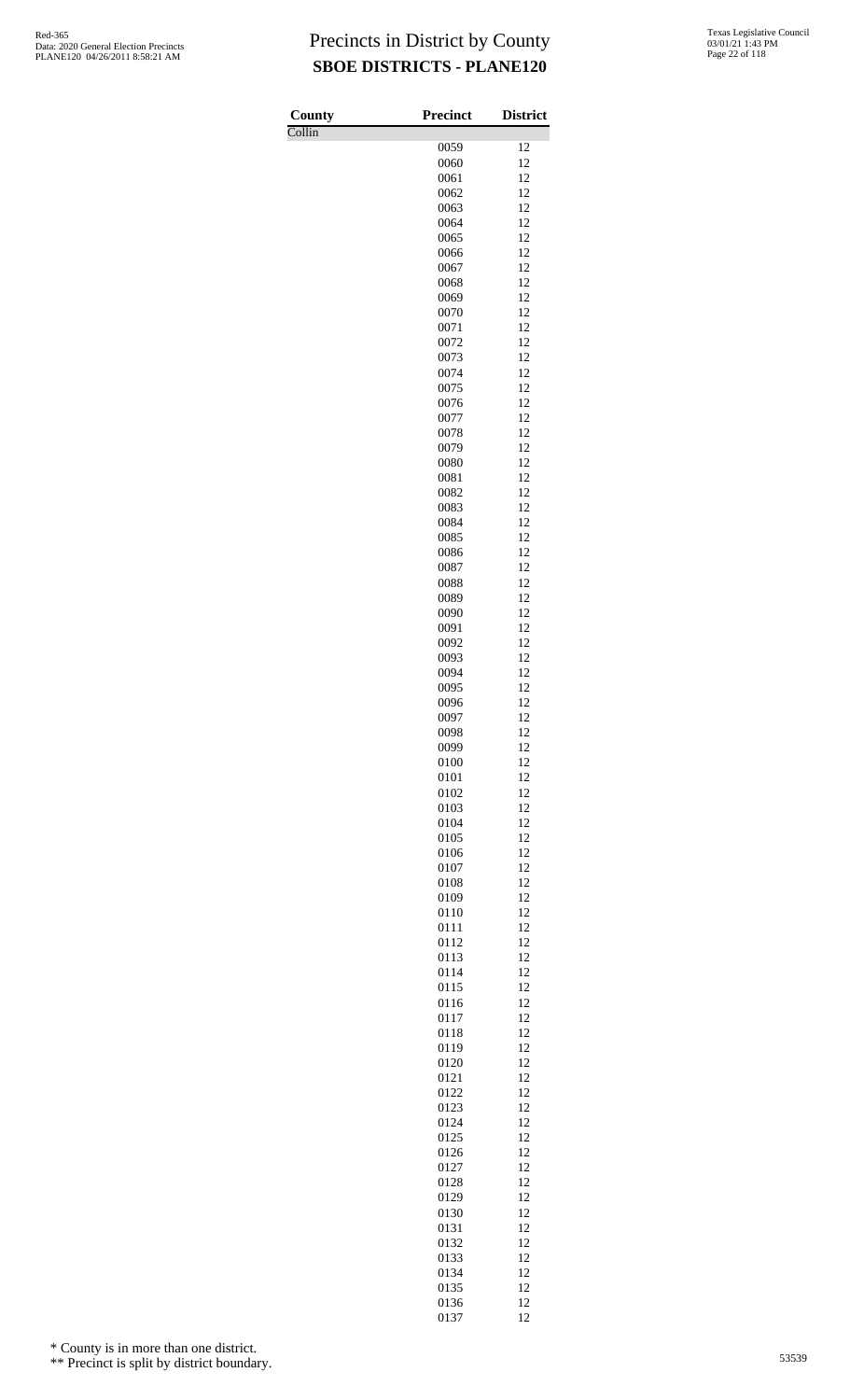Collin

| County                     | Precinct     | <b>District</b> |
|----------------------------|--------------|-----------------|
| $\overline{\text{Collin}}$ | 0138         | 12              |
|                            | 0139         | 12              |
|                            | 0140         | 12              |
|                            | 0141         | 12              |
|                            | 0142<br>0143 | 12<br>12        |
|                            | 0144         | 12              |
|                            | 0145         | 12              |
|                            | 0146         | 12              |
|                            | 0147<br>0148 | 12<br>12        |
|                            | 0149         | 12              |
|                            | 0150         | 12              |
|                            | 0151         | 12              |
|                            | 0152<br>0153 | 12<br>12        |
|                            | 0154         | 12              |
|                            | 0155         | 12              |
|                            | 0156         | 12              |
|                            | 0157<br>0158 | 12<br>12        |
|                            | 0159         | 12              |
|                            | 0160         | 12              |
|                            | 0161         | 12              |
|                            | 0162         | 12<br>12        |
|                            | 0163<br>0164 | 12              |
|                            | 0165         | 12              |
|                            | 0166         | 12              |
|                            | 0167         | 12              |
|                            | 0168<br>0169 | 12<br>12        |
|                            | 0170         | 12              |
|                            | 0171         | 12              |
|                            | 0172         | 12<br>12        |
|                            | 0173<br>0174 | 12              |
|                            | 0175         | 12              |
|                            | 0176         | 12              |
|                            | 0177         | 12<br>12        |
|                            | 0178<br>0179 | 12              |
|                            | 0180         | 12              |
|                            | 0181         | 12              |
|                            | 0182         | 12<br>12        |
|                            | 0183<br>0184 | 12              |
|                            | 0185         | 12              |
|                            | 0186         | 12              |
|                            | 0187         | 12              |
|                            | 0188<br>0189 | 12<br>12        |
|                            | 0190         | 12              |
|                            | 0191         | 12              |
|                            | 0192         | 12<br>12        |
|                            | 0193<br>0194 | 12              |
|                            | 0195         | 12              |
|                            | 0196         | 12              |
|                            | 0197         | 12              |
|                            | 0198<br>0199 | 12<br>12        |
|                            | 0200         | 12              |
|                            | 0201         | 12              |
|                            | 0202         | 12              |
|                            | 0203<br>0204 | 12<br>12        |
|                            | 0205         | 12              |
|                            | 0206         | 12              |
|                            | 0207         | 12              |
|                            | 0208<br>0209 | 12<br>12        |
|                            | 0210         | 12              |
|                            | 0211         | 12              |
|                            | 0212         | 12              |
|                            | 0213         | 12<br>12        |
|                            | 0214<br>0215 | 12              |
|                            | 0216         | 12              |

\* County is in more than one district.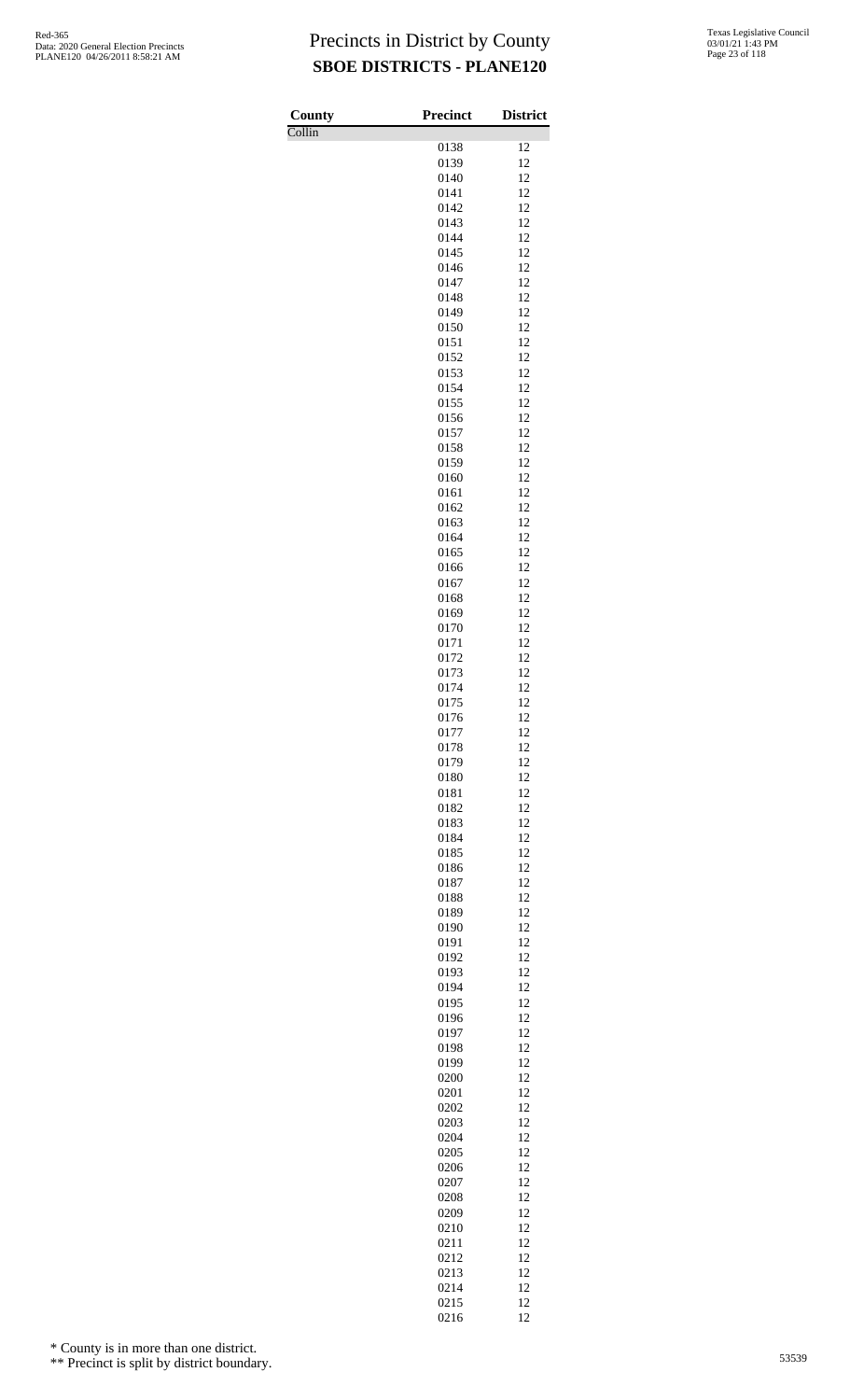| County        | <b>Precinct</b> | <b>District</b>                            |
|---------------|-----------------|--------------------------------------------|
| Collin        | 0217            | 12                                         |
|               | 0218            | 12                                         |
|               | 0219            | 12                                         |
|               | 0220            | 12                                         |
|               | 0221            | 12                                         |
|               | 0222            | 12                                         |
|               | 0223            | 12                                         |
|               | 0224            | 12<br>12                                   |
|               | 0225<br>0226    | 12                                         |
|               | 0227            | 12                                         |
|               | 0228            | 12                                         |
|               | 0229            | 12                                         |
|               | 0230            | 12                                         |
|               | 0231            | 12                                         |
|               | 0232            | 12                                         |
|               | 0233            | 12                                         |
|               | 0234<br>0235    | 12<br>12                                   |
|               | 0236            | 12                                         |
|               | 0237            | 12                                         |
|               | 0238            | 12                                         |
|               | 0239            | 12                                         |
| Collingsworth |                 |                                            |
|               | 0101            | 15                                         |
|               | 0201            | 15                                         |
|               | 0202<br>0301    | 15<br>15                                   |
|               | 0302            | 15                                         |
|               | 0401            | 15                                         |
|               | 0402            | 15                                         |
| Colorado      |                 |                                            |
|               | 0101            |                                            |
|               | 0102            | $\frac{2}{2}$                              |
|               | 0103            |                                            |
|               | 0201            | $\begin{array}{c} 2 \\ 2 \\ 2 \end{array}$ |
|               | 0202<br>0302    |                                            |
|               | 0303            |                                            |
|               | 0304            | $\overline{\mathbf{c}}$                    |
|               | 0305            |                                            |
|               | 0401            | $\frac{2}{2}$                              |
|               | 0402            | $\overline{c}$                             |
| Comal         |                 | 5                                          |
|               | 0101<br>0102    | 5                                          |
|               | 0103            |                                            |
|               | 0104            | $\frac{5}{5}$ 5 5                          |
|               | 0105            |                                            |
|               | 0106            |                                            |
|               | 0107            | $\overline{5}$                             |
|               | 0108            |                                            |
|               | 0201            | $\begin{array}{c} 5 \\ 5 \\ 5 \end{array}$ |
|               | 0202<br>0203    | 5                                          |
|               | 0204            | 5                                          |
|               | 0205            |                                            |
|               | 0206            | $\frac{5}{5}$ 5 5                          |
|               | 0207            |                                            |
|               | 0208            |                                            |
|               | 0301            | $\overline{5}$                             |
|               | 0302            |                                            |
|               | 0303            |                                            |
|               | 0304<br>0305    | $\frac{5}{5}$ 5 5                          |
|               | 0306            | 5                                          |
|               | 0401            |                                            |
|               | 0402            | $\frac{5}{5}$ 5 5                          |
|               | 0403            |                                            |
|               | 0404            |                                            |
|               | 0405            | 5                                          |
|               | 0406            | 5                                          |
| Comanche      | 0407            | 5                                          |
|               | 0001            | 14                                         |
|               | 0002            | 14                                         |
|               | 0004            | 14                                         |
|               | 0005            | 14                                         |
|               | 0006            | 14                                         |

\* County is in more than one district.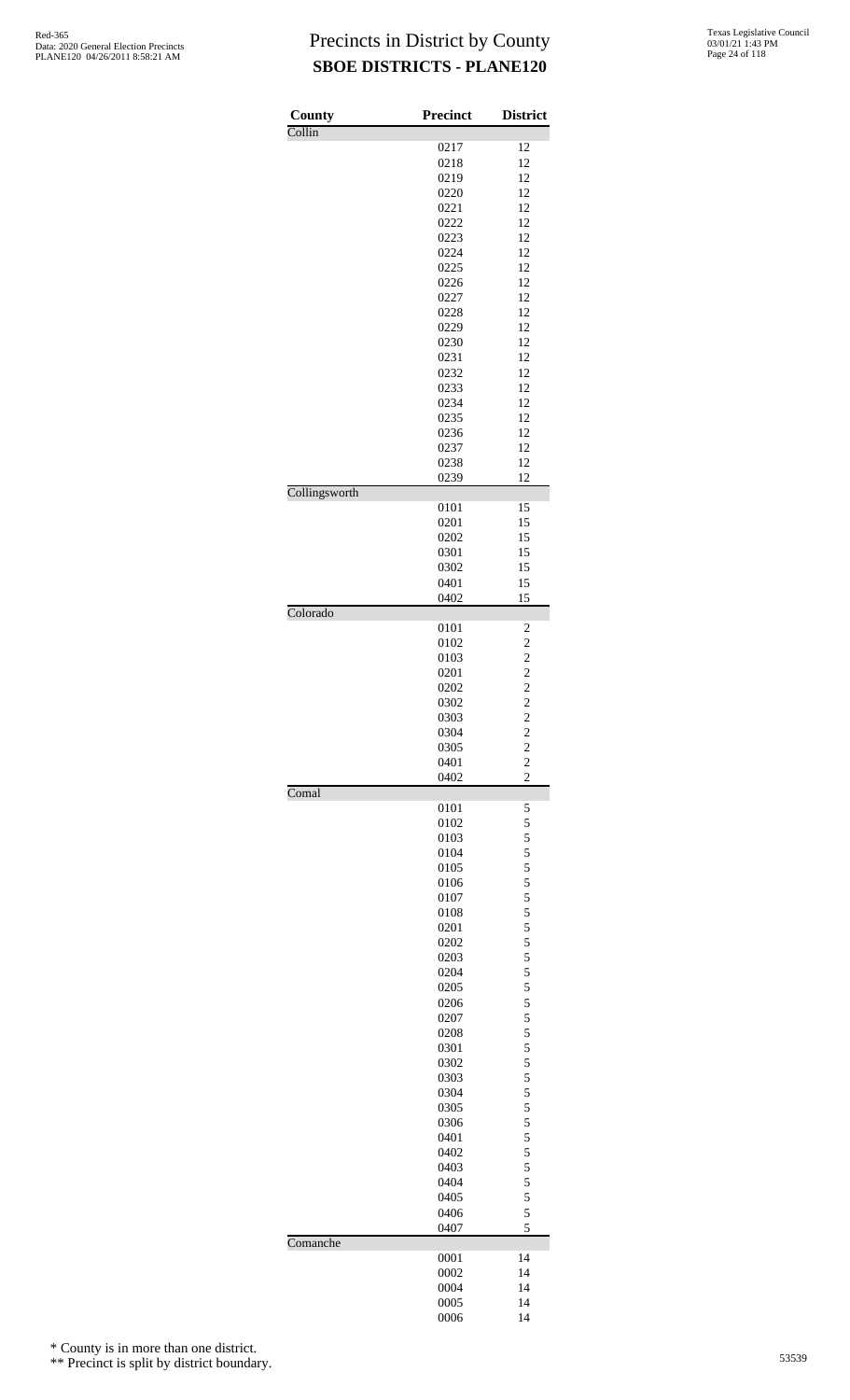| County                     | Precinct     | <b>District</b>              |
|----------------------------|--------------|------------------------------|
| Comanche                   |              |                              |
|                            | 0007         | 14                           |
|                            | 0009         | 14                           |
|                            | 0010<br>0011 | 14<br>14                     |
|                            | 0012         | 14                           |
|                            | 0013         | 14                           |
|                            | 0014         | 14                           |
|                            | 0015         | 14<br>14                     |
| $\overline{\text{Concho}}$ | 0016         |                              |
|                            | 0101         | 1                            |
|                            | 0102         | $\,1$                        |
|                            | 0203         | $\mathbf{1}$                 |
|                            | 0204<br>0205 | $\mathbf{1}$<br>$\mathbf{1}$ |
|                            | 0306         | $\mathbf{1}$                 |
|                            | 0407         | $\,1$                        |
|                            | 0408         | $\mathbf{1}$                 |
| Cooke                      |              |                              |
|                            | 0001<br>0002 | 15<br>15                     |
|                            | 0003         | 15                           |
|                            | 0004         | 15                           |
|                            | 0005         | 15                           |
|                            | 0006         | 15                           |
|                            | 0007<br>0008 | 15<br>15                     |
|                            | 0009         | 15                           |
|                            | 0010         | 15                           |
|                            | 0011         | 15                           |
|                            | 0012         | 15                           |
|                            | 0014         | 15<br>15                     |
|                            | 0015<br>0017 | 15                           |
|                            | 0018         | 15                           |
|                            | 0019         | 15                           |
|                            | 0020         | 15                           |
|                            | 0021         | 15                           |
|                            | 0022<br>0026 | 15<br>15                     |
|                            | 0027         | 15                           |
|                            | 0028         | 15                           |
|                            | 0030         | 15                           |
|                            | 0031         | 15                           |
|                            | 0033<br>0034 | 15<br>15                     |
|                            | 0035         | 15                           |
|                            | 0037         | 15                           |
| Coryell                    |              |                              |
|                            | 0101<br>0102 | 14<br>14                     |
|                            | 0103         | 14                           |
|                            | 0104         | 14                           |
|                            | 0205         | 14                           |
|                            | 0206         | 14                           |
|                            | 0207<br>0308 | 14<br>14                     |
|                            | 0309         | 14                           |
|                            | 0310         | 14                           |
|                            | 0311         | 14                           |
|                            | 0412         | 14                           |
|                            | 0413<br>0414 | 14<br>14                     |
|                            | 0415         | 14                           |
|                            | 0416         | 14                           |
| Cottle                     |              |                              |
|                            | 0101         | 15                           |
|                            | 0201<br>0301 | 15<br>15                     |
|                            | 0401         | 15                           |
| Crane                      |              |                              |
|                            | 0001         | 1                            |
|                            | 0002         | 1                            |
|                            | 0003<br>0004 | 1<br>1                       |
| Crockett                   |              |                              |
|                            | 0001         | 1                            |
|                            | 0002         | $\mathbf{1}$                 |
|                            | 0003         | $\mathbf{1}$                 |

\* County is in more than one district.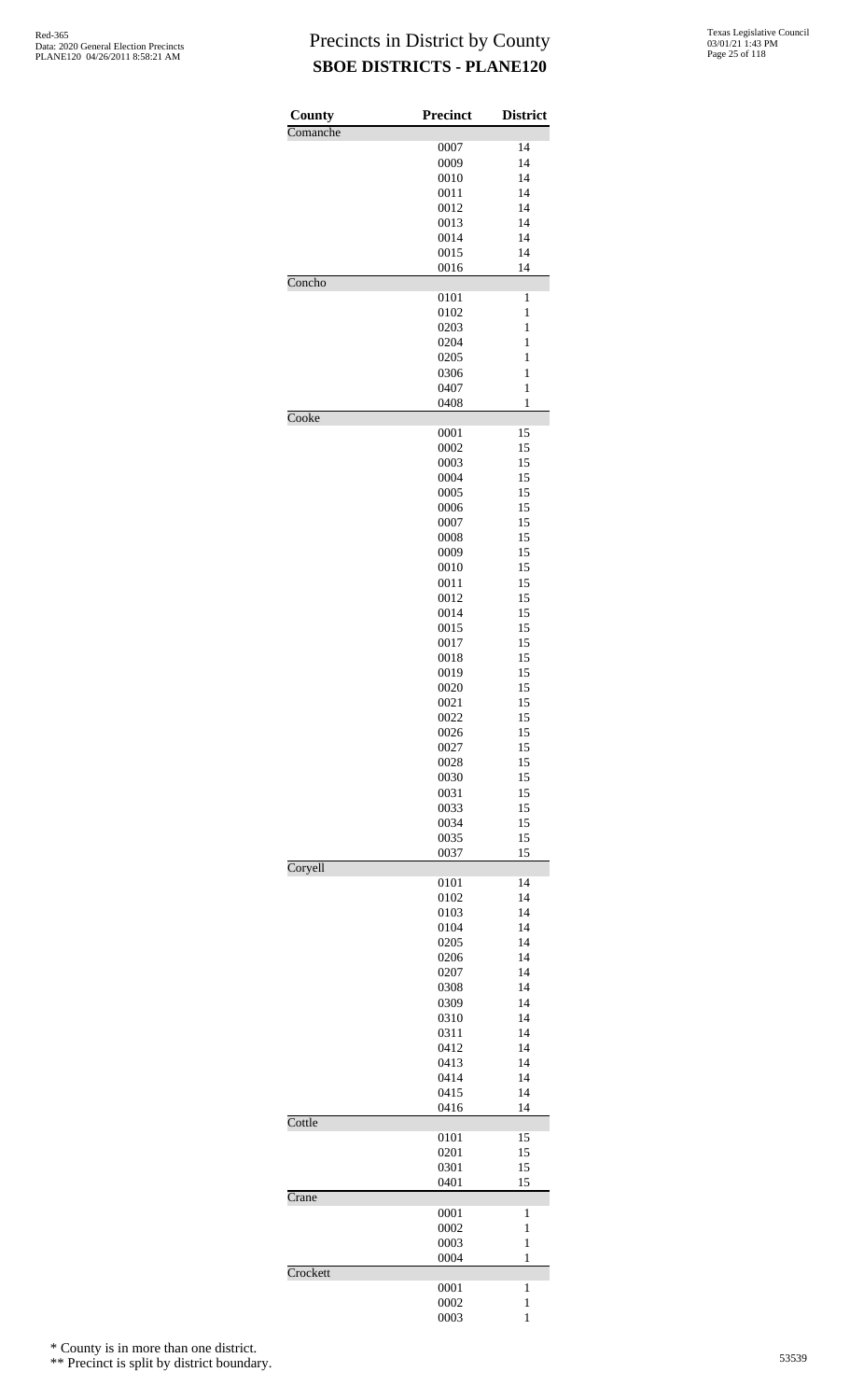| County              | <b>Precinct</b> | <b>District</b> |
|---------------------|-----------------|-----------------|
| Crockett            |                 | 1               |
| Crosby              | 0004            |                 |
|                     | 0011            | 15              |
|                     | 0027            | 15              |
|                     | 0039            | 15              |
| Culberson           | 0044            | 15              |
|                     | 0001            | 1               |
|                     | 0002            | 1               |
|                     | 0004            | 1               |
|                     | $03-3$          | 1               |
| Dallam              | $03 - 5$        | 1               |
|                     | 0001            | 15              |
|                     | 0002            | 15              |
|                     | 0003            | 15              |
|                     | 0004            | 15              |
|                     | 0005<br>0006    | 15<br>15        |
|                     | 0007            | 15              |
|                     | 0008            | 15              |
|                     | 0009            | 15              |
| Dallas <sup>*</sup> |                 |                 |
|                     | 1000            | 12              |
|                     | 1001<br>1002    | 12<br>12        |
|                     | 1003            | 12              |
|                     | 1004            | 12              |
|                     | 1005            | 12              |
|                     | 1006            | 12              |
|                     | 1007            | 12              |
|                     | 1008<br>1009    | 12<br>12        |
|                     | 1010            | 12              |
|                     | 1011            | 12              |
|                     | 1012            | 12              |
|                     | 1013            | 12              |
|                     | 1014            | 13              |
|                     | 1015            | 13              |
|                     | 1016<br>1017    | 12<br>12        |
|                     | 1018            | 13              |
|                     | 1019            | 12              |
|                     | 1020            | 12              |
|                     | 1021            | 12              |
|                     | 1022            | 12              |
|                     | 1023<br>1026    | 12<br>12        |
|                     | 1027            | 12              |
|                     | 1028            | 12              |
|                     | 1029            | 12              |
|                     | 1030            | 12              |
|                     | 1032            | 12              |
|                     | 1033<br>1035    | 12<br>12        |
|                     | 1036            | 12              |
|                     | 1037            | 12              |
|                     | 1038            | 12              |
|                     | 1039            | 12              |
|                     | 1040            | 12              |
|                     | 1041            | 12<br>12        |
|                     | 1042<br>1043    | 12              |
|                     | 1044            | 12              |
|                     | 1045            | 12              |
|                     | 1046            | 12              |
|                     | 1047            | 12              |
|                     | 1048            | 12<br>12        |
|                     | 1049<br>1050    | 12              |
|                     | 1051            | 12              |
|                     | 1052            | 12              |
|                     | 1054            | 13              |
|                     | 1055            | 13              |
|                     | 1056            | 13              |
|                     | 1057<br>1058    | 13<br>12        |
|                     | 1059            | 12              |
|                     | 1060            | 12              |

\* County is in more than one district.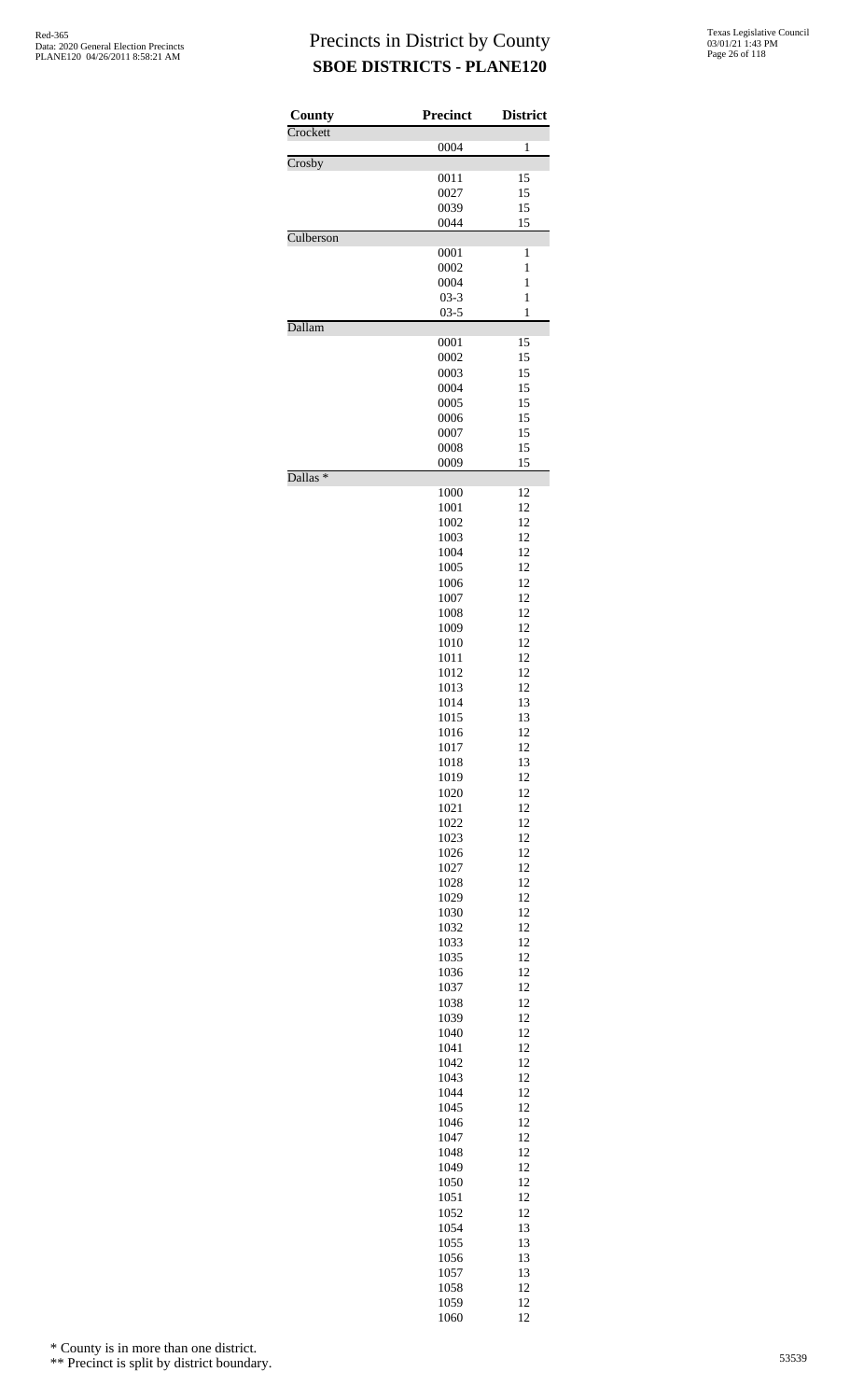Dallas \*

| County<br>$\overline{\text{Dallas}}$ $*$ | Precinct           | <b>District</b> |
|------------------------------------------|--------------------|-----------------|
|                                          | 1061               | 12              |
|                                          | 1062               | 12              |
|                                          | 1063<br>1064       | 13<br>13        |
|                                          | **<br>1065         | 12              |
|                                          | **<br>1065         | 13              |
|                                          | 1067               | 12<br>12        |
|                                          | 1068<br>1069       | 12              |
|                                          | 1070               | 13              |
|                                          | **<br>1071         | 12              |
|                                          | **<br>1071<br>1073 | 13<br>13        |
|                                          | 1074               | 13              |
|                                          | 1075               | 13              |
|                                          | 1076<br>1077       | 12<br>13        |
|                                          | 1078               | 13              |
|                                          | 1079               | 13              |
|                                          | 1080<br>1081       | 13<br>13        |
|                                          | 1082               | 13              |
|                                          | 1083               | 13              |
|                                          | 1084               | 13<br>13        |
|                                          | 1085<br>1086       | 13              |
|                                          | **<br>1087         | 12              |
|                                          | $**$<br>1087       | 13              |
|                                          | 1088<br>1089       | 13<br>13        |
|                                          | 1090               | 13              |
|                                          | 1091               | 13              |
|                                          | 1092<br>1093       | 13<br>13        |
|                                          | 1094               | 13              |
|                                          | 1095               | 13              |
|                                          | 1096<br>1097       | 13<br>13        |
|                                          | 1098               | 13              |
|                                          | 1099               | 13              |
|                                          | 1100<br>1101       | 13<br>13        |
|                                          | 1102               | 13              |
|                                          | 1103               | 13              |
|                                          | 1104               | 13<br>13        |
|                                          | 1105<br>1106       | 13              |
|                                          | 1107               | 13              |
|                                          | 1108               | 13              |
|                                          | 1109<br>1110       | 13<br>13        |
|                                          | 1111               | 13              |
|                                          | 1112               | 13              |
|                                          | 1113<br>1114       | 13<br>13        |
|                                          | 1115               | 13              |
|                                          | 1116               | 13              |
|                                          | 1117<br>1118       | 12<br>13        |
|                                          | 1119               | 13              |
|                                          | 1120               | 13              |
|                                          | 1121               | 13              |
|                                          | 1122<br>1124       | 12<br>13        |
|                                          | 1125               | 13              |
|                                          | 1126               | 12              |
|                                          | 1127<br>1128       | 12<br>12        |
|                                          | 1129               | 12              |
|                                          | 1130               | 13              |
|                                          | 1131<br>1132       | 13<br>13        |
|                                          | 1133               | 13              |
|                                          | 1134               | 13              |
|                                          | 1135               | 13              |
|                                          | 1136<br>1137       | 13<br>13        |
|                                          | 1138               | 13              |
|                                          | 1139               | 12              |

\* County is in more than one district.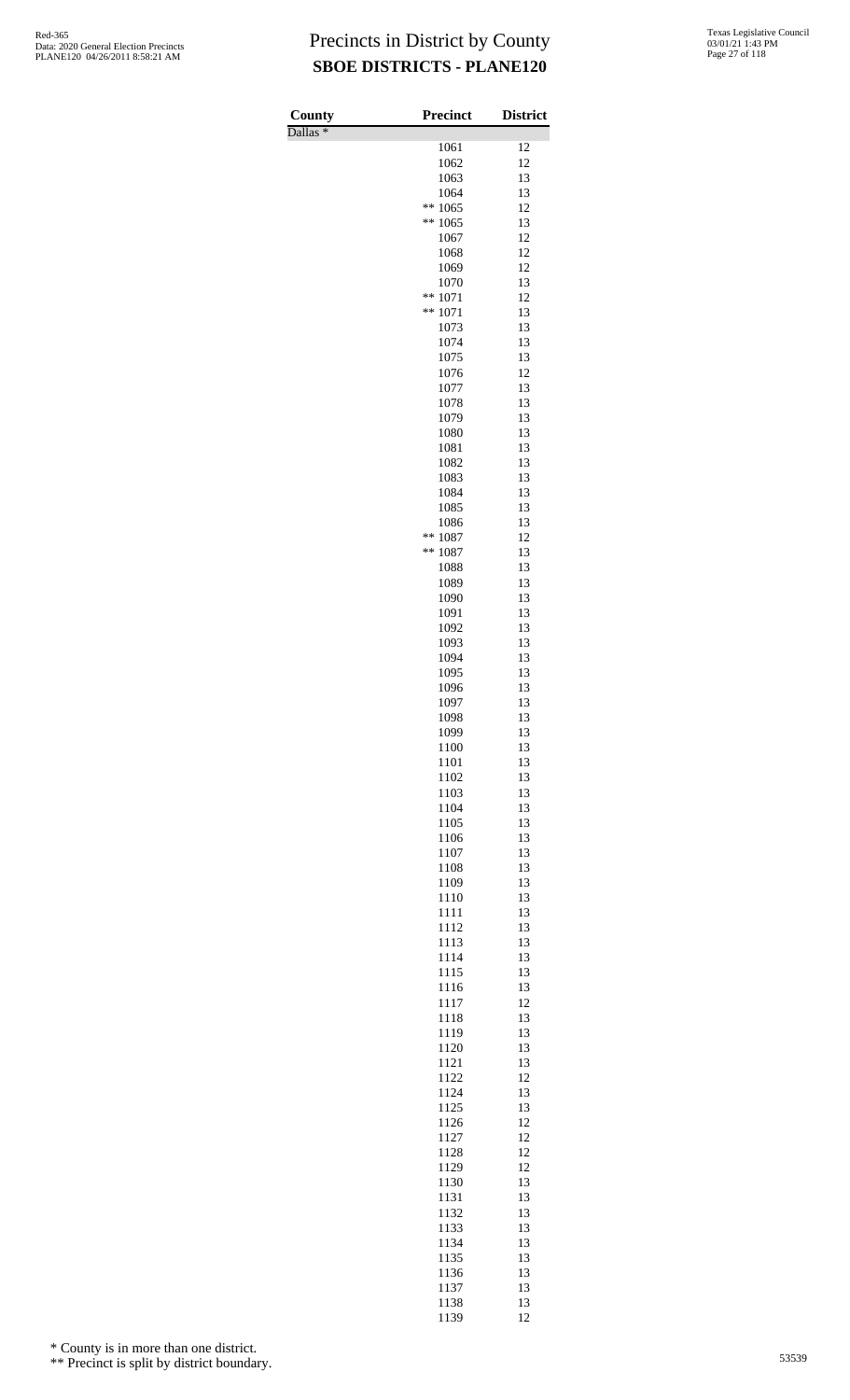Dallas \*

| Texas Legislative Council |
|---------------------------|
| 03/01/21 1:43 PM          |
| Page 28 of 118            |

| County                         | <b>Precinct</b> | <b>District</b> |
|--------------------------------|-----------------|-----------------|
| $\overline{\text{Dallas}}$ $*$ | 1140            | 13              |
|                                | 1141            | 13              |
|                                | 1300            | 12              |
|                                | 1301<br>1302    | 12<br>12        |
|                                | 1303            | 13              |
|                                | 1304            | 12              |
|                                | 1305            | 12              |
|                                | 1307<br>1308    | 13<br>12        |
|                                | 1309            | 13              |
|                                | 1310            | 12              |
|                                | 1311            | 12              |
|                                | 1312            | 12<br>13        |
|                                | 1313<br>1314    | 13              |
|                                | 1315            | 13              |
|                                | 1316            | 12              |
|                                | 1317<br>1500    | 13<br>12        |
|                                | 1501            | 12              |
|                                | 1502            | 12              |
|                                | 1503            | 12              |
|                                | 1504            | 12<br>12        |
|                                | 1700<br>1701    | 12              |
|                                | 1702            | 12              |
|                                | 1703            | 12              |
|                                | 1704            | 12<br>12        |
|                                | 1705<br>1706    | 12              |
|                                | 1707            | 12              |
|                                | 1708            | 12              |
|                                | 1709<br>1710    | 12<br>12        |
|                                | 1711            | 12              |
|                                | 1712            | 12              |
|                                | 1713            | 12              |
|                                | 1714<br>1715    | 12<br>12        |
|                                | 1716            | 12              |
|                                | 1717            | 12              |
|                                | 1718            | 12              |
|                                | 1719<br>1720    | 12<br>12        |
|                                | 1721            | 12              |
|                                | 1722            | 12              |
|                                | 1723            | 12              |
|                                | 1724<br>1725    | 12<br>12        |
|                                | 1726            | 12              |
|                                | 1727            | 12              |
|                                | 1728            | 12              |
|                                | 1729<br>1730    | 12<br>12        |
|                                | 1731            | 12              |
|                                | 2000            | 13              |
|                                | 2001            | 11              |
|                                | 2002<br>2003    | 11<br>11        |
|                                | 2004            | 11              |
|                                | 2005            | 11              |
|                                | 2006<br>2007    | 11<br>11        |
|                                | 2008            | 12              |
|                                | 2009            | 12              |
|                                | 2010            | 12              |
|                                | 2011<br>2012    | 12<br>12        |
|                                | 2013            | 12              |
|                                | 2014            | 12              |
|                                | 2015            | 11              |
|                                | 2016<br>2017    | 12<br>12        |
|                                | 2018            | 12              |
|                                | 2019            | 12              |
|                                | 2020            | 12              |
|                                | 2021<br>2022    | 12<br>12        |

\* County is in more than one district.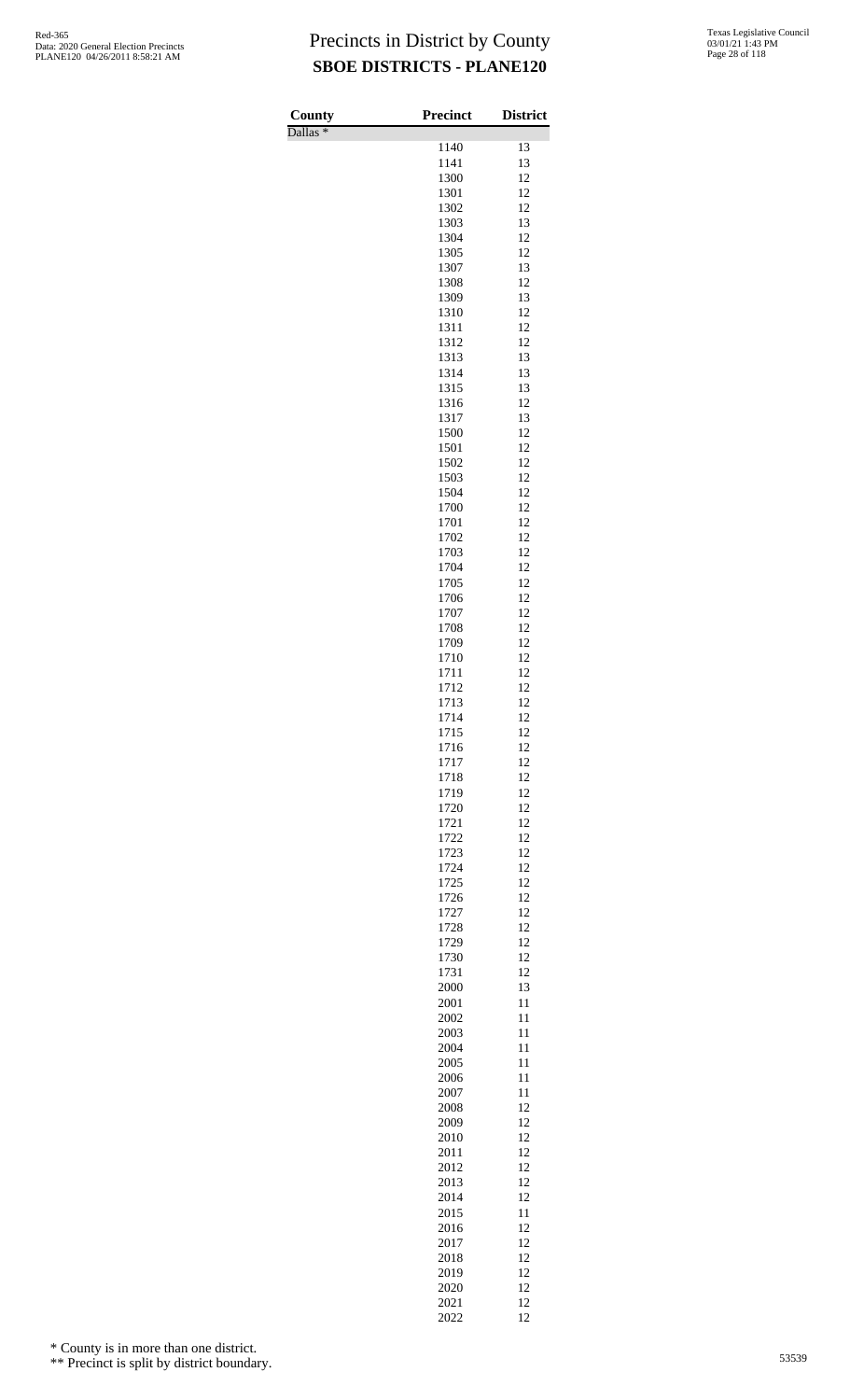Dallas \*

| County              | <b>Precinct</b> | <b>District</b> |
|---------------------|-----------------|-----------------|
| Dallas <sup>*</sup> |                 |                 |
|                     | 2023<br>2024    | 12<br>12        |
|                     | 2025            | 12              |
|                     | 2026            | 12              |
|                     | 2027            | 12              |
|                     | 2028            | 11              |
|                     | 2029<br>2030    | 12<br>12        |
|                     | 2031            | 12              |
|                     | 2032            | 12              |
|                     | 2033            | 12              |
|                     | 2034            | 12              |
|                     | 2035            | 12              |
|                     | 2036<br>2037    | 12<br>12        |
|                     | 2038            | 12              |
|                     | 2039            | 12              |
|                     | 2040            | 12              |
|                     | 2041            | 11              |
|                     | 2042            | 12              |
|                     | 2043<br>2044    | 12<br>12        |
|                     | 2045            | 12              |
|                     | 2046            | 12              |
|                     | 2047            | 12              |
|                     | 2048            | 11              |
|                     | 2049            | 12              |
|                     | 2050<br>2051    | 12<br>12        |
|                     | 2052            | 12              |
|                     | 2053            | 11              |
|                     | 2054            | 11              |
|                     | 2055            | 11              |
|                     | 2056            | 12<br>12        |
|                     | 2057<br>2058    | 12              |
|                     | 2059            | 12              |
|                     | 2060            | 12              |
|                     | 2061            | 12              |
|                     | 2062            | 12              |
|                     | 2063<br>2064    | 12<br>12        |
|                     | 2065            | 12              |
|                     | 2066            | 12              |
|                     | 2067            | 12              |
|                     | 2068            | 12              |
|                     | 2069<br>2070    | 12<br>12        |
|                     | 2071            | 12              |
|                     | 2072            | 12              |
|                     | 2073            | 12              |
|                     | 2074            | 11              |
|                     | 2076<br>2077    | 13<br>11        |
|                     | 2078            | 11              |
|                     | 2079            | 11              |
|                     | 2200            | 12              |
|                     | 2201            | 12              |
|                     | 2202            | 12<br>12        |
|                     | 2203<br>2220    | 12              |
|                     | 2221            | 12              |
|                     | 2222            | 12              |
|                     | 2223            | 12              |
|                     | 2224            | 12              |
|                     | 2225<br>2226    | 12<br>12        |
|                     | 2300            | 11              |
|                     | 2301            | 11              |
|                     | 2302            | 11              |
|                     | 2303            | 11              |
|                     | 2305            | 11              |
|                     | 2306<br>2307    | 11<br>11        |
|                     | 2308            | 11              |
|                     | 2309            | 13              |
|                     | 2310            | 11              |
|                     | 2311            | 11              |
|                     | 2312            | 11              |

\* County is in more than one district.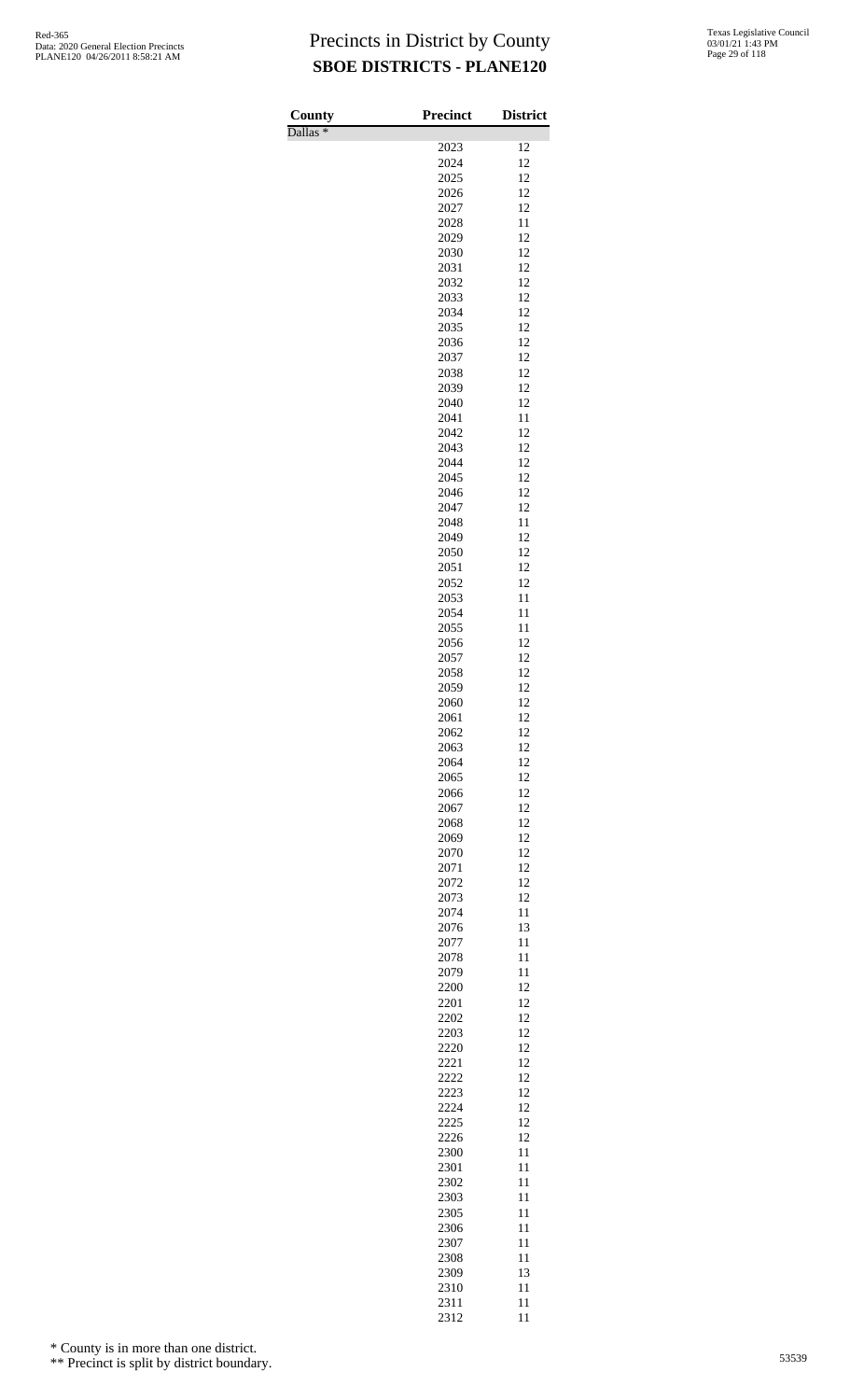Dallas \*

| County              | <b>Precinct</b> | <b>District</b> |
|---------------------|-----------------|-----------------|
| Dallas <sup>*</sup> |                 |                 |
|                     | 2400<br>2401    | 11<br>11        |
|                     | 2402            | 11              |
|                     | 2403            | 11              |
|                     | 2404            | 11              |
|                     | 2405            | 11              |
|                     | 2406            | 11              |
|                     | 2407            | 11              |
|                     | 2408<br>2409    | 11<br>11        |
|                     | 2410            | 11              |
|                     | 2411            | 11              |
|                     | 2500            | 12              |
|                     | 2501            | 12              |
|                     | 2502            | 12              |
|                     | 2503<br>2504    | 12<br>12        |
|                     | 2505            | 12              |
|                     | 2506            | 12              |
|                     | 2507            | 12              |
|                     | 2508            | 12              |
|                     | 2509            | 12              |
|                     | 2510<br>2511    | 12<br>12        |
|                     | 2512            | 12              |
|                     | 2513            | 12              |
|                     | 2514            | 12              |
|                     | 2601            | 11              |
|                     | 2602            | 11              |
|                     | 2603            | 11              |
|                     | 2604<br>2605    | 11<br>11        |
|                     | 2606            | 11              |
|                     | 2700            | 12              |
|                     | 2701            | 12              |
|                     | 2702            | 12              |
|                     | 2703            | 12              |
|                     | 2704<br>2705    | 12<br>12        |
|                     | 2706            | 12              |
|                     | 2707            | 12              |
|                     | 2708            | 12              |
|                     | 2709            | 12              |
|                     | 2710            | 12              |
|                     | 2711<br>2712    | 12<br>12        |
|                     | 2713            | 12              |
|                     | 2714            | 12              |
|                     | 2715            | 12              |
|                     | 2716            | 12              |
|                     | 2717            | 12              |
|                     | 2800            | 11              |
|                     | 2801<br>2802    | 11<br>11        |
|                     | 2803            | 11              |
|                     | 2804            | 11              |
|                     | 2805            | 11              |
|                     | 2806            | 11              |
|                     | 2807            | 11              |
|                     | 2808            | 11<br>11        |
|                     | 2809<br>2810    | 11              |
|                     | 2900            | 11              |
|                     | 2901            | 11              |
|                     | 2902            | 11              |
|                     | 2903            | 11              |
|                     | 2904            | 11              |
|                     | 2905<br>2910    | 11<br>11        |
|                     | 2911            | 11              |
|                     | 2920            | 12              |
|                     | 2921            | 12              |
|                     | 2922            | 12              |
|                     | 2923            | 12              |
|                     | 2924            | 12              |
|                     | 2925<br>2926    | 12<br>12        |
|                     | 2927            | 12              |
|                     | 2928            | 12              |

\* County is in more than one district.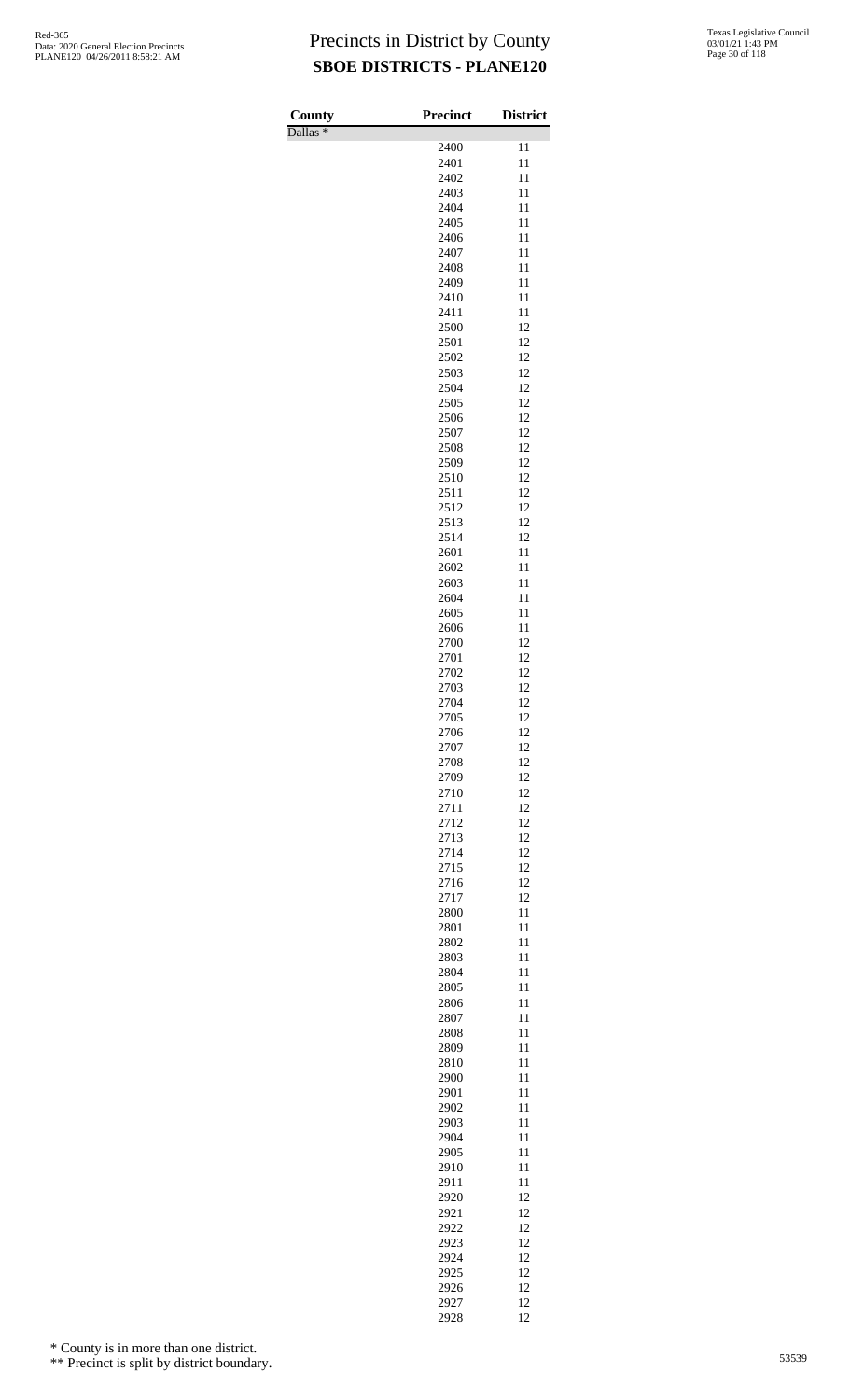Dallas \*

| County                         | Precinct        | <b>District</b> |
|--------------------------------|-----------------|-----------------|
| $\overline{\text{Dallas}}$ $*$ | 2929            | 12              |
|                                | 2940            | 12              |
|                                | 2941            | 12              |
|                                | 2942            | 12              |
|                                | 3000            | 12              |
|                                | 3001            | 13              |
|                                | 3002<br>3003    | 13<br>13        |
|                                | 3004            | 13              |
|                                | 3005            | 13              |
|                                | 3006            | 12              |
|                                | 3007            | 12              |
|                                | ** 3008         | 12<br>13        |
|                                | ** 3008<br>3009 | 12              |
|                                | 3010            | 12              |
|                                | 3011            | 12              |
|                                | 3012            | 13              |
|                                | 3013            | 12              |
|                                | 3014<br>3015    | 12<br>12        |
|                                | ** 3016         | 12              |
|                                | ** 3016         | 13              |
|                                | 3017            | 13              |
|                                | 3018            | 13              |
|                                | 3019<br>3020    | 13<br>13        |
|                                | 3021            | 13              |
|                                | 3022            | 13              |
|                                | 3023            | 13              |
|                                | 3024            | 13              |
|                                | 3025<br>3026    | 13<br>13        |
|                                | 3027            | 13              |
|                                | 3028            | 13              |
|                                | 3029            | 13              |
|                                | 3030            | 13              |
|                                | 3031            | 12              |
|                                | 3032<br>3033    | 13<br>13        |
|                                | 3034            | 13              |
|                                | 3035            | 13              |
|                                | 3036            | 13              |
|                                | 3037            | 13              |
|                                | 3038<br>3039    | 13<br>13        |
|                                | 3040            | 13              |
|                                | 3041            | 13              |
|                                | 3042            | 13              |
|                                | 3043            | 13              |
|                                | 3044<br>3045    | 13<br>13        |
|                                | 3046            | 13              |
|                                | 3047            | 13              |
|                                | 3048            | 13              |
|                                | 3049            | 13              |
|                                | 3050<br>3051    | 13<br>13        |
|                                | 3052            | 13              |
|                                | 3053            | 13              |
|                                | 3054            | 13              |
|                                | 3055            | 13              |
|                                | 3056<br>3057    | 13<br>13        |
|                                | 3058            | 13              |
|                                | 3059            | 13              |
|                                | 3060            | 13              |
|                                | 3061            | 13              |
|                                | 3062            | 13              |
|                                | 3063<br>3064    | 13<br>13        |
|                                | 3065            | 13              |
|                                | 3066            | 13              |
|                                | 3067            | 13              |
|                                | 3068            | 13              |
|                                | 3069<br>3070    | 13<br>13        |
|                                | 3071            | 13              |

13

\* County is in more than one district.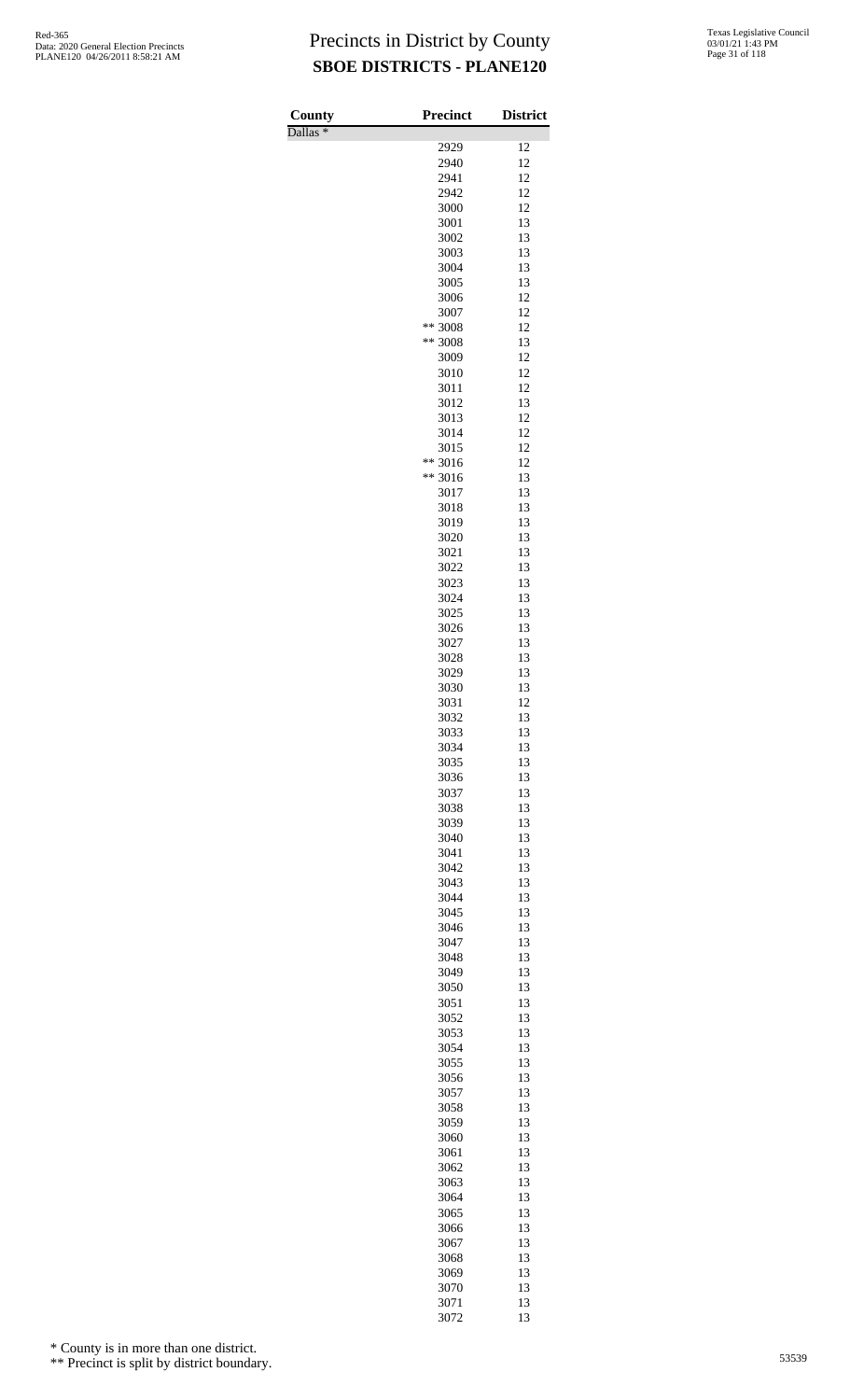Dallas \*

| County              | <b>Precinct</b> | <b>District</b> |
|---------------------|-----------------|-----------------|
| Dallas <sup>*</sup> | 3073            | 13              |
|                     | 3074            | 13              |
|                     | 3075            | 13              |
|                     | 3076            | 13              |
|                     | 3077            | 13              |
|                     | 3078<br>3079    | 13<br>12        |
|                     | 3080            | 12              |
|                     | 3081            | 12              |
|                     | 3082            | 13              |
|                     | 3083            | 13              |
|                     | 3084<br>3086    | 13<br>12        |
|                     | 3087            | 13              |
|                     | 3088            | 13              |
|                     | 3089            | 13              |
|                     | 3090            | 12              |
|                     | 3091<br>3092    | 13<br>13        |
|                     | 3093            | 13              |
|                     | 3094            | 13              |
|                     | 3095            | 13              |
|                     | 3096            | 13              |
|                     | 3097<br>3098    | 13<br>13        |
|                     | 3099            | 13              |
|                     | 3100            | 13              |
|                     | 3101            | 13              |
|                     | 3102            | 13              |
|                     | 3103<br>3104    | 13<br>13        |
|                     | 3105            | 13              |
|                     | 3106            | 13              |
|                     | 3107            | 13              |
|                     | 3108            | 13              |
|                     | 3109<br>3110    | 13<br>13        |
|                     | 3111            | 13              |
|                     | 3112            | 13              |
|                     | 3113            | 13              |
|                     | 3114            | 13              |
|                     | 3200<br>3201    | 13<br>13        |
|                     | 3202            | 13              |
|                     | 3203            | 13              |
|                     | 3204            | 13              |
|                     | 3205            | 13              |
|                     | 3206            | 13              |
|                     | 3207<br>3208    | 13<br>13        |
|                     | 3209            | 13              |
|                     | 3210            | 13              |
|                     | 3211            | 13              |
|                     | 3300            | 12<br>12        |
|                     | 3301<br>3302    | 12              |
|                     | 3303            | 12              |
|                     | 3304            | 12              |
|                     | 3305            | 12              |
|                     | 3306            | 12              |
|                     | 3307<br>3308    | 12<br>12        |
|                     | 3309            | 12              |
|                     | 3310            | 12              |
|                     | 3311            | 12              |
|                     | 3312            | 12              |
|                     | 3313<br>3314    | 12<br>12        |
|                     | 3315            | 12              |
|                     | 3316            | 12              |
|                     | 3317            | 12              |
|                     | 3318            | 12              |
|                     | 3400<br>3401    | 12<br>13        |
|                     | 3402            | 13              |
|                     | 3404            | 13              |
|                     | 3405            | 12              |
|                     | 3406<br>3407    | 12<br>13        |
|                     |                 |                 |

\* County is in more than one district.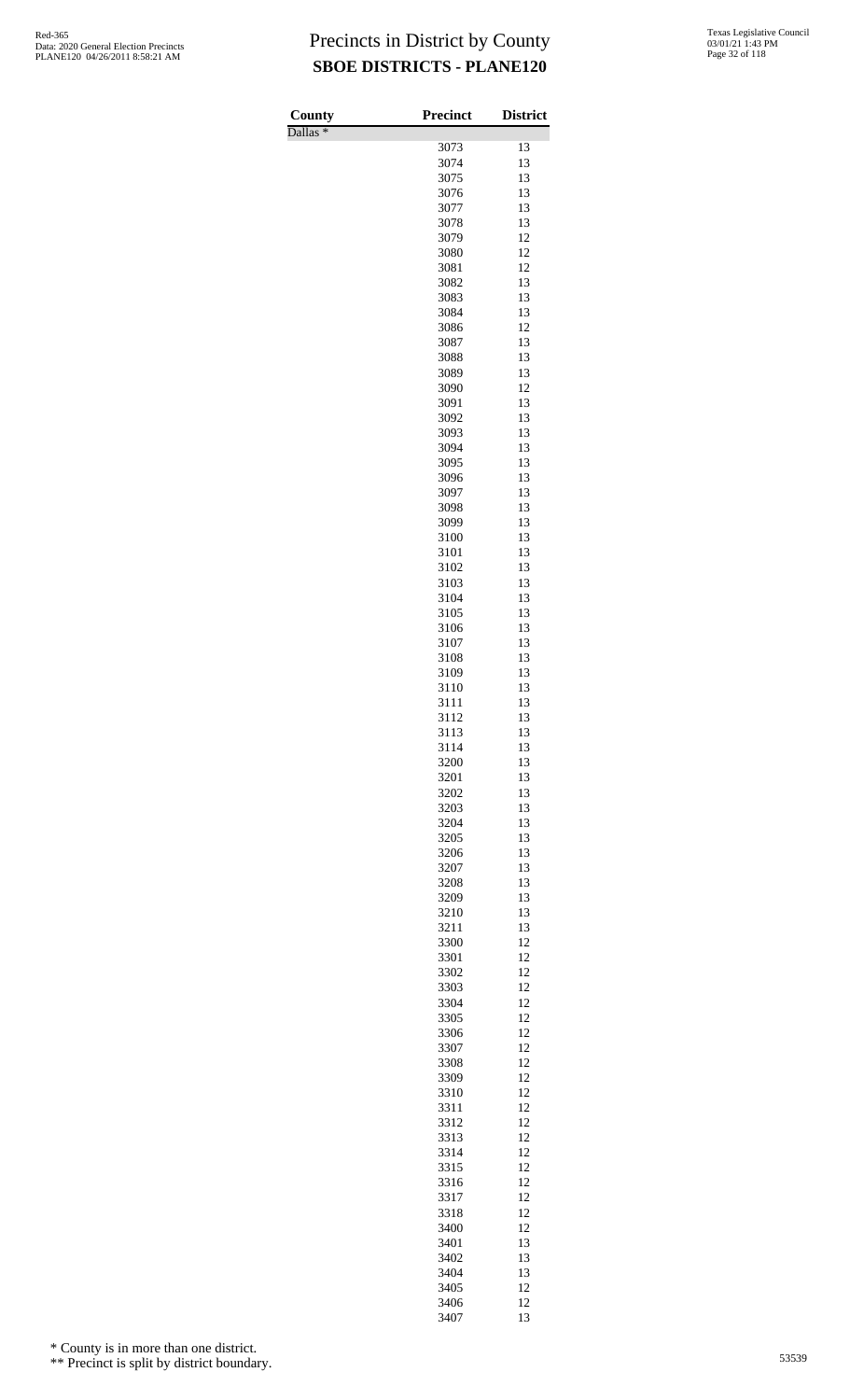Dallas \*

| County<br>$\overline{\text{Dallas}}$ * | Precinct        | <b>District</b> |
|----------------------------------------|-----------------|-----------------|
|                                        | 3408            | 13              |
|                                        | 3409            | 13              |
|                                        | 3410            | 13              |
|                                        | 3411<br>3500    | 13<br>12        |
|                                        | 3501            | 12              |
|                                        | 3600            | 13              |
|                                        | 3601            | 13              |
|                                        | 3602            | 13              |
|                                        | 3603<br>3604    | 13<br>13        |
|                                        | 3605            | 13              |
|                                        | 3606            | 13              |
|                                        | 3607            | 13              |
|                                        | 3608            | 13              |
|                                        | 3609            | 13<br>13        |
|                                        | 3610<br>3611    | 13              |
|                                        | 3612            | 13              |
|                                        | 3613            | 13              |
|                                        | 3614            | 13              |
|                                        | 3615            | 13              |
|                                        | 3616<br>3617    | 13<br>13        |
|                                        | 3618            | 13              |
|                                        | 3619            | 13              |
|                                        | 3620            | 13              |
|                                        | 3621            | 13              |
|                                        | 3700            | 12              |
|                                        | 3701<br>3702    | 12<br>12        |
|                                        | 3703            | 12              |
|                                        | 3800            | 13              |
|                                        | 3801            | 13              |
|                                        | 3802            | 13              |
|                                        | 3803<br>3805    | 13<br>13        |
|                                        | 3806            | 13              |
|                                        | 3807            | 13              |
|                                        | 3808            | 13              |
|                                        | 3809            | 13              |
|                                        | 3900<br>3920    | 13<br>12        |
|                                        | 3921            | 12              |
|                                        | 3922            | 12              |
|                                        | 3940            | 13              |
|                                        | 3950            | 13              |
|                                        | 4000<br>4001    | 13<br>13        |
|                                        | 4002            | 13              |
|                                        | ** $4003$       | 11              |
|                                        | ** $4003$       | 13              |
|                                        | 4004            | 13              |
|                                        | 4005<br>** 4006 | 11<br>11        |
|                                        | $** 4006$       | 13              |
|                                        | 4007            | 12              |
|                                        | 4008            | 13              |
|                                        | ** 4009         | 12              |
|                                        | ** 4009<br>4010 | 13<br>13        |
|                                        | 4011            | 13              |
|                                        | 4012            | 13              |
|                                        | 4013            | 12              |
|                                        | 4014            | 12              |
|                                        | 4015<br>4016    | 13<br>13        |
|                                        | 4017            | 12              |
|                                        | 4018            | 12              |
|                                        | 4019            | 13              |
|                                        | 4020            | 13              |
|                                        | 4021            | 13              |
|                                        | 4022<br>4023    | 13<br>13        |
|                                        | 4024            | 13              |
|                                        | 4025            | 13              |
|                                        | 4026            | 13              |
|                                        | 4027<br>4028    | 13<br>13        |

\* County is in more than one district.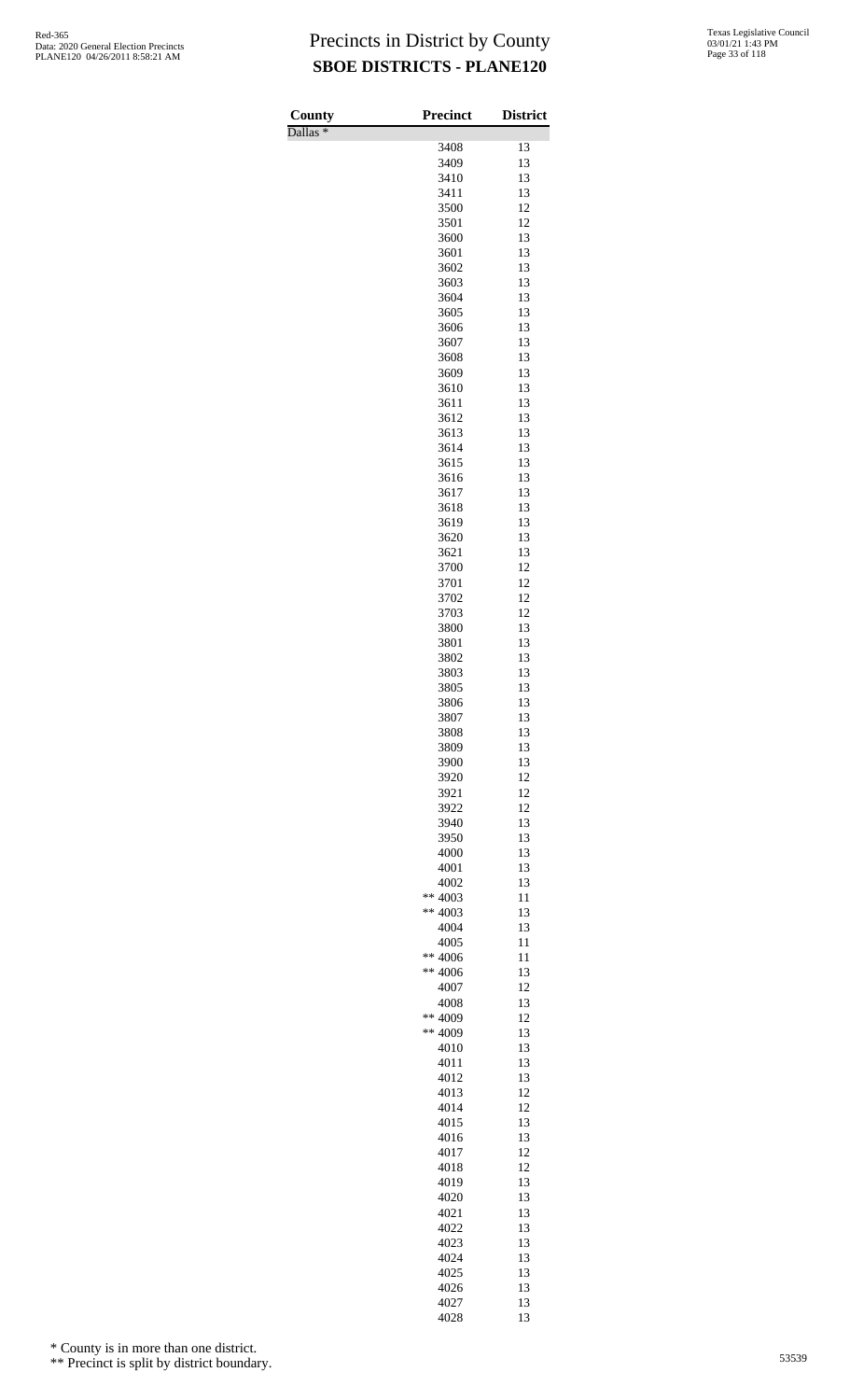Dallas \*

| County<br>$\overline{\text{Dallas}}$ $*$ | <b>Precinct</b> | <b>District</b> |
|------------------------------------------|-----------------|-----------------|
|                                          | 4029            | 13              |
|                                          | 4030            | 13              |
|                                          | 4031            | 13              |
|                                          | 4032            | 13              |
|                                          | 4033            | 13              |
|                                          | 4035            | 13              |
|                                          | 4036<br>4037    | 13<br>13        |
|                                          | 4038            | 13              |
|                                          | 4039            | 13              |
|                                          | 4040            | 13              |
|                                          | 4041            | 13              |
|                                          | 4043            | 13              |
|                                          | 4044            | 13              |
|                                          | 4046            | 13<br>13        |
|                                          | 4047<br>4048    | 13              |
|                                          | 4049            | 13              |
|                                          | 4050            | 13              |
|                                          | 4051            | 13              |
|                                          | 4052            | 13              |
|                                          | 4053            | 13              |
|                                          | 4054            | 13              |
|                                          | 4055            | 13              |
|                                          | 4056<br>4057    | 13<br>13        |
|                                          | 4058            | 13              |
|                                          | 4059            | 13              |
|                                          | 4060            | 13              |
|                                          | 4061            | 13              |
|                                          | 4062            | 13              |
|                                          | 4063            | 13              |
|                                          | 4065            | 13              |
|                                          | 4066<br>4067    | 13<br>13        |
|                                          | 4068            | 13              |
|                                          | 4069            | 13              |
|                                          | 4070            | 13              |
|                                          | 4071            | 13              |
|                                          | 4072            | 13              |
|                                          | 4073            | 13              |
|                                          | 4074            | 13              |
|                                          | 4075<br>4076    | 13<br>13        |
|                                          | 4077            | 13              |
|                                          | 4078            | 13              |
|                                          | 4079            | 13              |
|                                          | 4080            | 13              |
|                                          | 4081            | 13              |
|                                          | 4082            | 13              |
|                                          | 4083            | 13              |
|                                          | 4084<br>4085    | 13<br>13        |
|                                          | 4086            | 13              |
|                                          | 4087            | 13              |
|                                          | 4088            | 13              |
|                                          | 4090            | 13              |
|                                          | 4091            | 13              |
|                                          | 4092            | 12              |
|                                          | 4093            | 13              |
|                                          | 4094            | 11              |
|                                          | 4095<br>4096    | 11<br>11        |
|                                          | ** 4097         | 12              |
|                                          | ** 4097         | 13              |
|                                          | 4098            | 13              |
|                                          | 4099            | 12              |
|                                          | 4100            | 13              |
|                                          | 4101            | 13              |
|                                          | 4102            | 13              |
|                                          | 4103            | 13              |
|                                          | 4104<br>4105    | 13<br>13        |
|                                          | 4106            | 13              |
|                                          | 4107            | 13              |
|                                          | 4108            | 13              |
|                                          | 4109            | 13              |
|                                          | 4110            | 13              |
|                                          | 4111            | 13              |

\* County is in more than one district.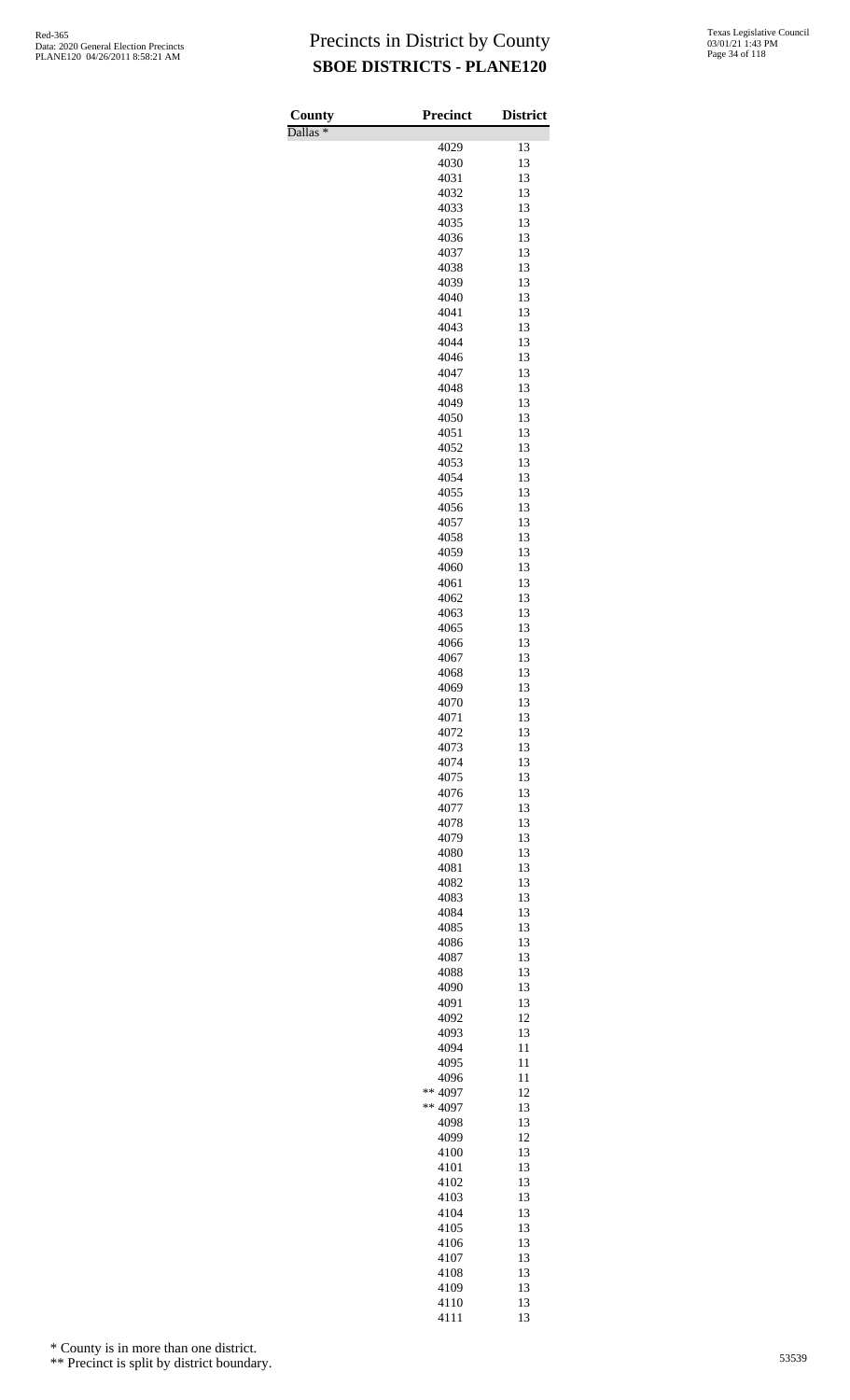Dallas \*

| County                         | Precinct     | <b>District</b> |
|--------------------------------|--------------|-----------------|
| $\overline{\text{Dallas}}$ $*$ |              | 13              |
|                                | 4112<br>4113 | 13              |
|                                | 4114         | 13              |
|                                | 4115         | 13              |
|                                | 4116         | 13              |
|                                | 4117         | 13              |
|                                | 4118         | 13              |
|                                | 4119         | 13              |
|                                | 4120<br>4121 | 13<br>11        |
|                                | 4122         | 13              |
|                                | 4123         | 13              |
|                                | 4124         | 13              |
|                                | 4125         | 12              |
|                                | 4300         | 13              |
|                                | 4500         | 13              |
|                                | 4501         | 13              |
|                                | 4502<br>4503 | 13<br>13        |
|                                | 4504         | 13              |
|                                | 4505         | 13              |
|                                | 4506         | 13              |
|                                | 4507         | 13              |
|                                | 4508         | 13              |
|                                | 4509         | 13              |
|                                | 4510         | 13              |
|                                | 4511         | 13              |
|                                | 4512<br>4513 | 13<br>13        |
|                                | 4514         | 13              |
|                                | 4515         | 13              |
|                                | 4516         | 13              |
|                                | 4517         | 13              |
|                                | 4518         | 13              |
|                                | 4519         | 13              |
|                                | 4520         | 13              |
|                                | 4521<br>4522 | 13<br>13        |
|                                | 4523         | 13              |
|                                | 4525         | 13              |
|                                | 4527         | 13              |
|                                | 4528         | 13              |
|                                | 4529         | 13              |
|                                | 4530         | 13              |
|                                | 4531         | 13              |
|                                | 4532         | 13              |
|                                | 4533<br>4534 | 13<br>13        |
|                                | 4535         | 13              |
|                                | 4536         | 13              |
|                                | 4537         | 13              |
|                                | 4538         | 13              |
|                                | 4539         | 13              |
|                                | 4540         | 13              |
|                                | 4541         | 13              |
|                                | 4542         | 13              |
|                                | 4600<br>4601 | 13<br>13        |
|                                | 4602         | 13              |
|                                | 4603         | 13              |
|                                | 4604         | 13              |
|                                | 4605         | 13              |
|                                | 4606         | 13              |
|                                | 4607         | 13              |
|                                | 4608         | 13              |
|                                | 4609         | 13              |
|                                | 4610<br>4611 | 13<br>13        |
|                                | 4612         | 13              |
|                                | 4613         | 13              |
|                                | 4614         | 11              |
|                                | 4615         | 13              |
|                                | 4616         | 13              |
|                                | 4617         | 13              |
|                                | 4618         | 11              |
|                                | 4619         | 11              |
|                                | 4620<br>4621 | 11<br>11        |
|                                | 4622         | 11              |

\* County is in more than one district.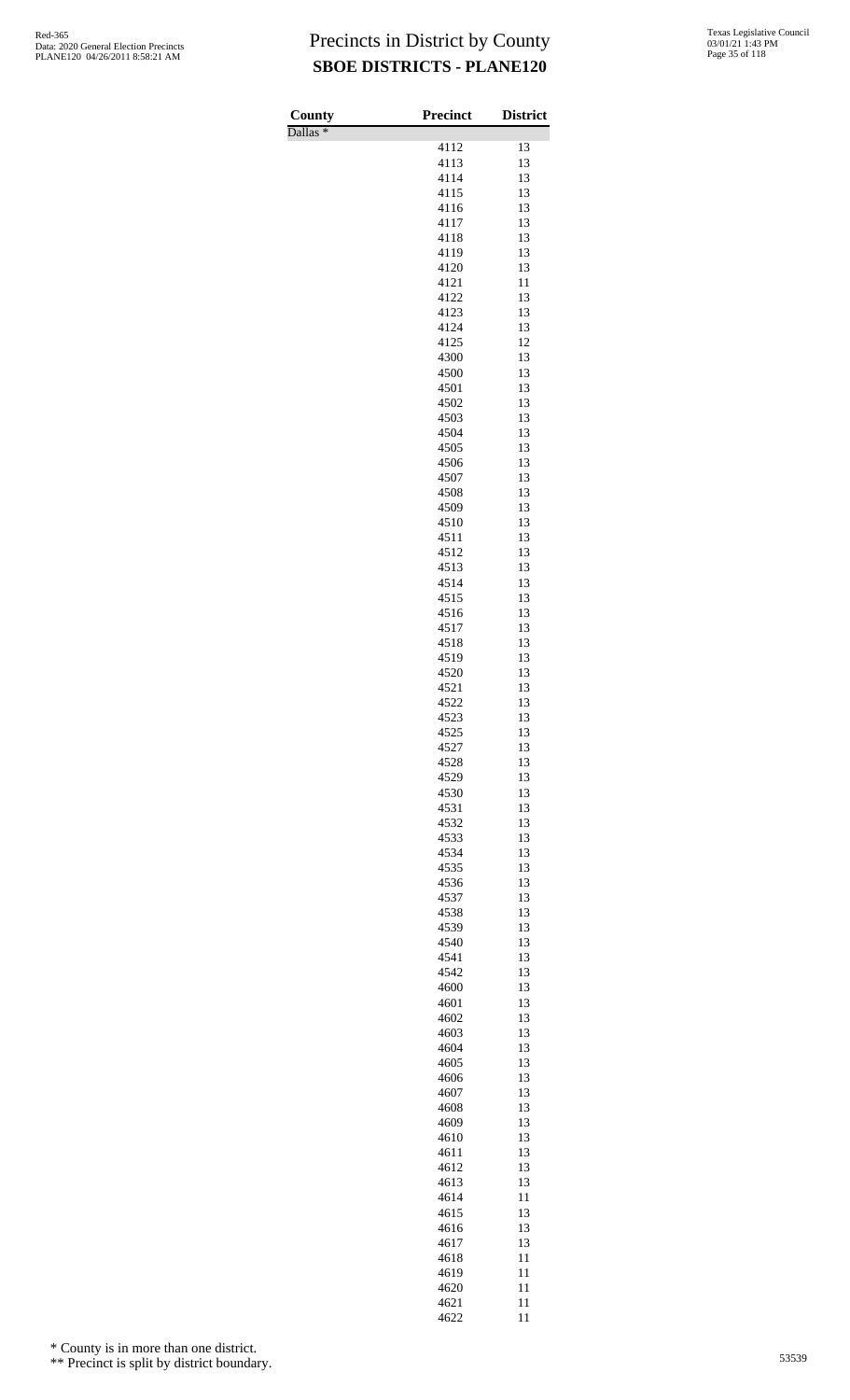| County              | <b>Precinct</b> | <b>District</b>                  |
|---------------------|-----------------|----------------------------------|
| Dallas <sup>*</sup> | 4623            | 11                               |
|                     | 4624            | 11                               |
|                     | 4625            | 11                               |
|                     | 4626            | 11                               |
|                     | 4627            | 11                               |
|                     | 4628            | 11<br>11                         |
|                     | 4629<br>4630    | 11                               |
|                     | 4631            | 11                               |
|                     | 4632            | 11                               |
|                     | 4633            | 11                               |
|                     | 4634            | 11                               |
|                     | 4635<br>4636    | 11<br>11                         |
|                     | 4637            | 11                               |
|                     | 4639            | 11                               |
|                     | 4640            | 11                               |
|                     | 4641            | 11                               |
|                     | 4642<br>4644    | 11<br>11                         |
|                     | 4645            | 11                               |
|                     | 4646            | 13                               |
|                     | 4647            | 11                               |
|                     | 4648            | 11                               |
|                     | 4649            | 13                               |
|                     | 4650            | 13                               |
|                     | 4651<br>4652    | 13<br>13                         |
|                     | 4653            | 13                               |
|                     | 4654            | 13                               |
|                     | 4655            | 13                               |
|                     | 4656            | 13                               |
|                     | 4657<br>4658    | 13<br>11                         |
|                     | 4659            | 11                               |
|                     | 4660            | 11                               |
|                     | 4661            | 11                               |
|                     | 4662            | 13                               |
|                     | 4663<br>4664    | 13<br>11                         |
| Dawson              |                 |                                  |
|                     | 0001            | 15                               |
|                     | 0002            | 15                               |
|                     | 0003<br>0004    | 15<br>15                         |
|                     | 0005            | 15                               |
|                     | 0011            | 15                               |
|                     | 0012            | 15                               |
|                     | 0013            | 15                               |
| De Witt             | 0017            | 15                               |
|                     | 0101            | $\overline{c}$                   |
|                     | 0102            | $\overline{\mathbf{c}}$          |
|                     | 0201            | $\overline{\mathbf{c}}$          |
|                     | 0202<br>0203    | $\overline{c}$<br>$\overline{c}$ |
|                     | 0301            | $\overline{c}$                   |
|                     | 0302            | $\overline{\mathbf{c}}$          |
|                     | 0303            | $\overline{c}$                   |
|                     | 0401            | $\overline{c}$                   |
| Deaf Smith          | 0402            | $\overline{c}$                   |
|                     | 0001            | 15                               |
|                     | 0002            | 15                               |
|                     | 0003            | 15                               |
| Delta               | 0004            | 15                               |
|                     | 0001            | 9                                |
|                     | 0003            | 9                                |
|                     | 0004            | 9                                |
|                     | 0005            | 9                                |
|                     | 0007<br>0009    | 9<br>9                           |
|                     | 0010            | 9                                |
| Denton              |                 |                                  |
|                     | 1000            | 14                               |
|                     | 1001<br>1002    | 14<br>14                         |
|                     | 1003            | 14                               |

\* County is in more than one district.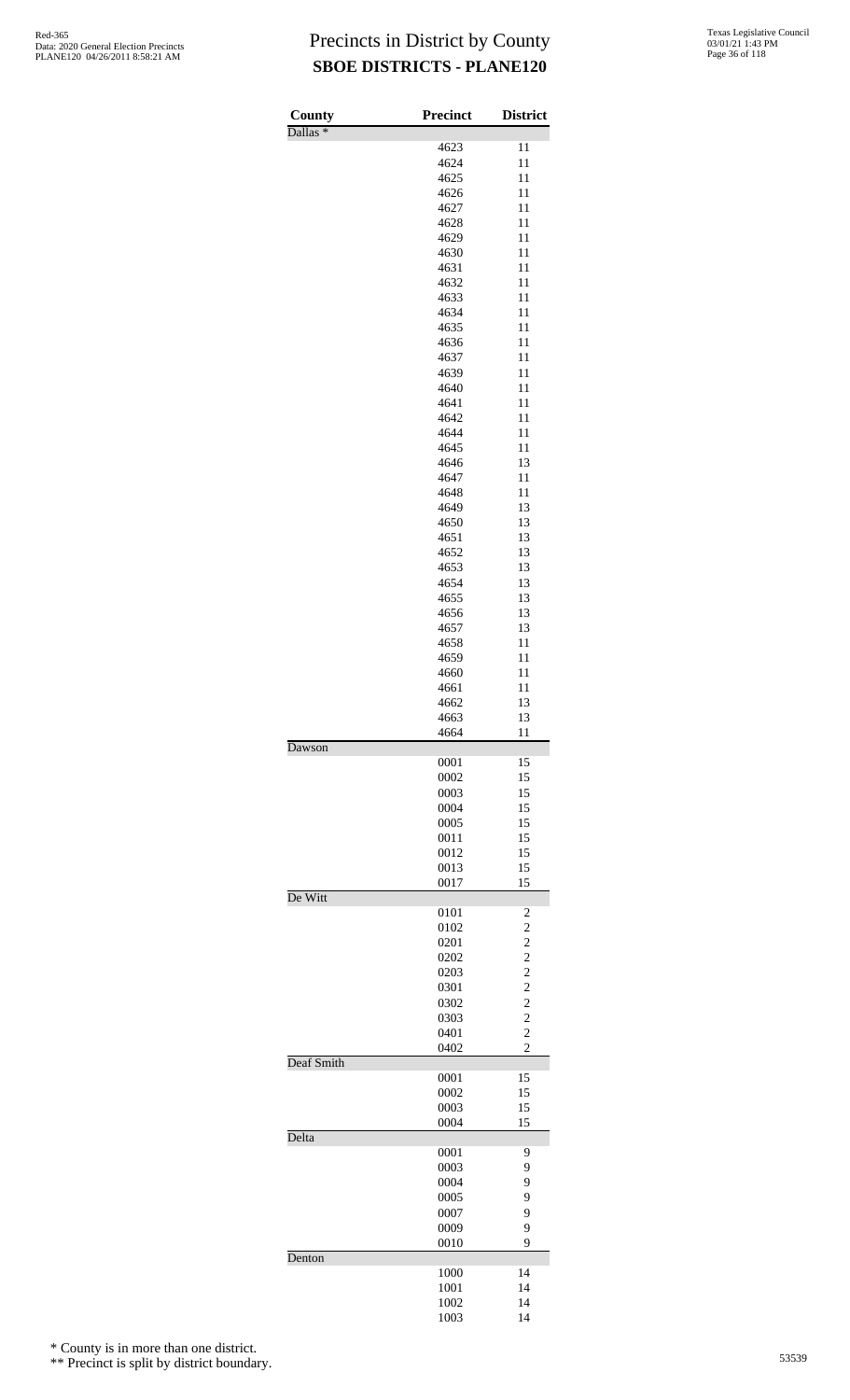| County | <b>Precinct</b> | <b>District</b> |
|--------|-----------------|-----------------|
| Denton | 1004            | 14              |
|        | 1005            | 14              |
|        | 1006            | 14              |
|        | 1007            | 14              |
|        | 1008            | 14              |
|        | 1009<br>1010    | 14<br>14        |
|        | 1011            | 14              |
|        | 1012            | 14              |
|        | 1013            | 14              |
|        | 1014            | 14              |
|        | 1015<br>1016    | 14<br>14        |
|        | 1017            | 14              |
|        | 1018            | 14              |
|        | 1019            | 14              |
|        | 1020            | 14<br>14        |
|        | 1021<br>1022    | 14              |
|        | 1023            | 14              |
|        | 1024            | 14              |
|        | 1025            | 14              |
|        | 1026<br>1027    | 14<br>14        |
|        | 1028            | 14              |
|        | 1029            | 14              |
|        | 1030            | 14              |
|        | 1031            | 14              |
|        | 1032<br>1033    | 14<br>14        |
|        | 1034            | 14              |
|        | 1035            | 14              |
|        | 1036            | 14              |
|        | 1037            | 14              |
|        | 1038<br>1039    | 14<br>14        |
|        | 1040            | 14              |
|        | 1041            | 14              |
|        | 1042            | 14              |
|        | 1043<br>1044    | 14<br>14        |
|        | 1045            | 14              |
|        | 1046            | 14              |
|        | 1047            | 14              |
|        | 1048            | 14              |
|        | 1049<br>1050    | 14<br>14        |
|        | 1051            | 14              |
|        | 1052            | 14              |
|        | 1053            | 14              |
|        | 1054<br>1055    | 14<br>14        |
|        | 1056            | 14              |
|        | 1057            | 14              |
|        | 2000            | 14              |
|        | 2001            | 14              |
|        | 2002<br>2003    | 14<br>14        |
|        | 2004            | 14              |
|        | 2005            | 14              |
|        | 2006            | 14              |
|        | 2007<br>2008    | 14<br>14        |
|        | 2009            | 14              |
|        | 2010            | 14              |
|        | 2011            | 14              |
|        | 2012            | 14              |
|        | 2013<br>2014    | 14<br>14        |
|        | 2015            | 14              |
|        | 2016            | 14              |
|        | 2017            | 14              |
|        | 2018<br>2019    | 14<br>14        |
|        | 2020            | 14              |
|        | 2021            | 14              |
|        | 2022            | 14              |
|        | 2023            | 14              |

14

\* County is in more than one district.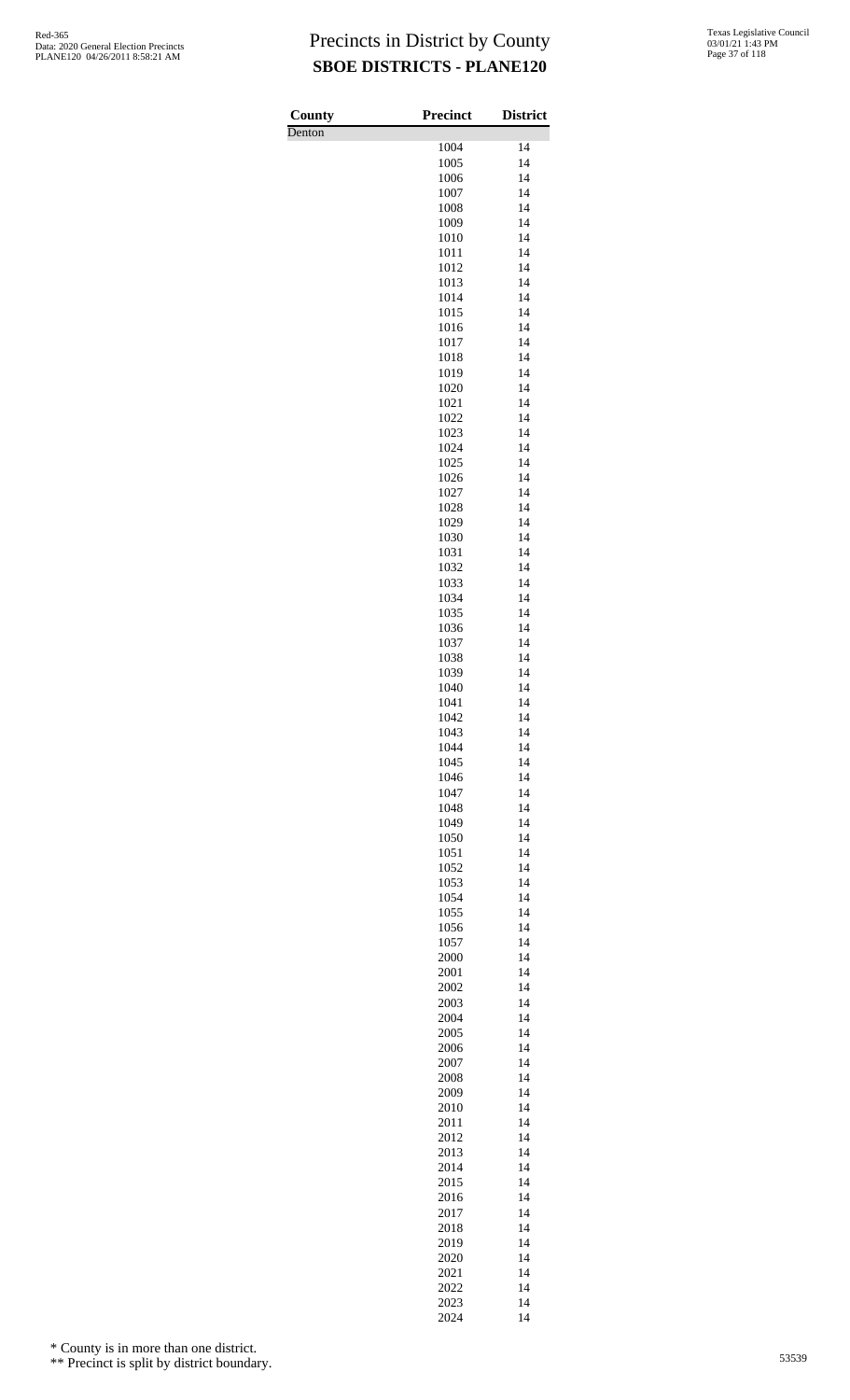**County** Denton

| <b>Precinct</b> | <b>District</b> |
|-----------------|-----------------|
| 2025            | 14              |
| 2026            | 14              |
| 2027            | 14              |
| 2028<br>2029    | 14<br>14        |
| 2030            | 14              |
| 2031            | 14              |
| 2032            | 14              |
| 2033            | 14              |
| 2034<br>2035    | 14<br>14        |
| 2036            | 14              |
| 2096            | 14              |
| 2097            | 14              |
| 2098<br>2099    | 14<br>14        |
| 3000            | 14              |
| 3001            | 14              |
| 3002            | 14              |
| 3003            | 14              |
| 3004<br>3005    | 14<br>14        |
| 3006            | 14              |
| 3007            | 14              |
| 3008            | 14              |
| 3009<br>3010    | 14<br>14        |
| 3011            | 14              |
| 3012            | 14              |
| 3013            | 14              |
| 3014            | 14<br>14        |
| 3015<br>3016    | 14              |
| 3017            | 14              |
| 3018            | 14              |
| 3019            | 14              |
| 3020<br>3021    | 14<br>14        |
| 3022            | 14              |
| 3023            | 14              |
| 3024            | 14              |
| 3025<br>3026    | 14<br>14        |
| 3027            | 14              |
| 3028            | 14              |
| 3029            | 14              |
| 3030<br>3031    | 14<br>14        |
| 3032            | 14              |
| 3033            | 14              |
| 3098            | 14              |
| 3099            | 14              |
| 4000<br>4001    | 14<br>14        |
| 4002            | 14              |
| 4003            | 14              |
| 4004            | 14              |
| 4005<br>4006    | 14<br>14        |
| 4007            | 14              |
| 4008            | 14              |
| 4009            | 14              |
| 4010            | 14              |
| 4011<br>4012    | 14<br>14        |
| 4013            | 14              |
| 4014            | 14              |
| 4015            | 14              |
| 4016<br>4017    | 14<br>14        |
| 4018            | 14              |
| 4019            | 14              |
| 4020            | 14              |
| 4021<br>4022    | 14<br>14        |
| 4023            | 14              |
| 4024            | 14              |
| 4025            | 14              |
| 4026            | 14              |

\* County is in more than one district.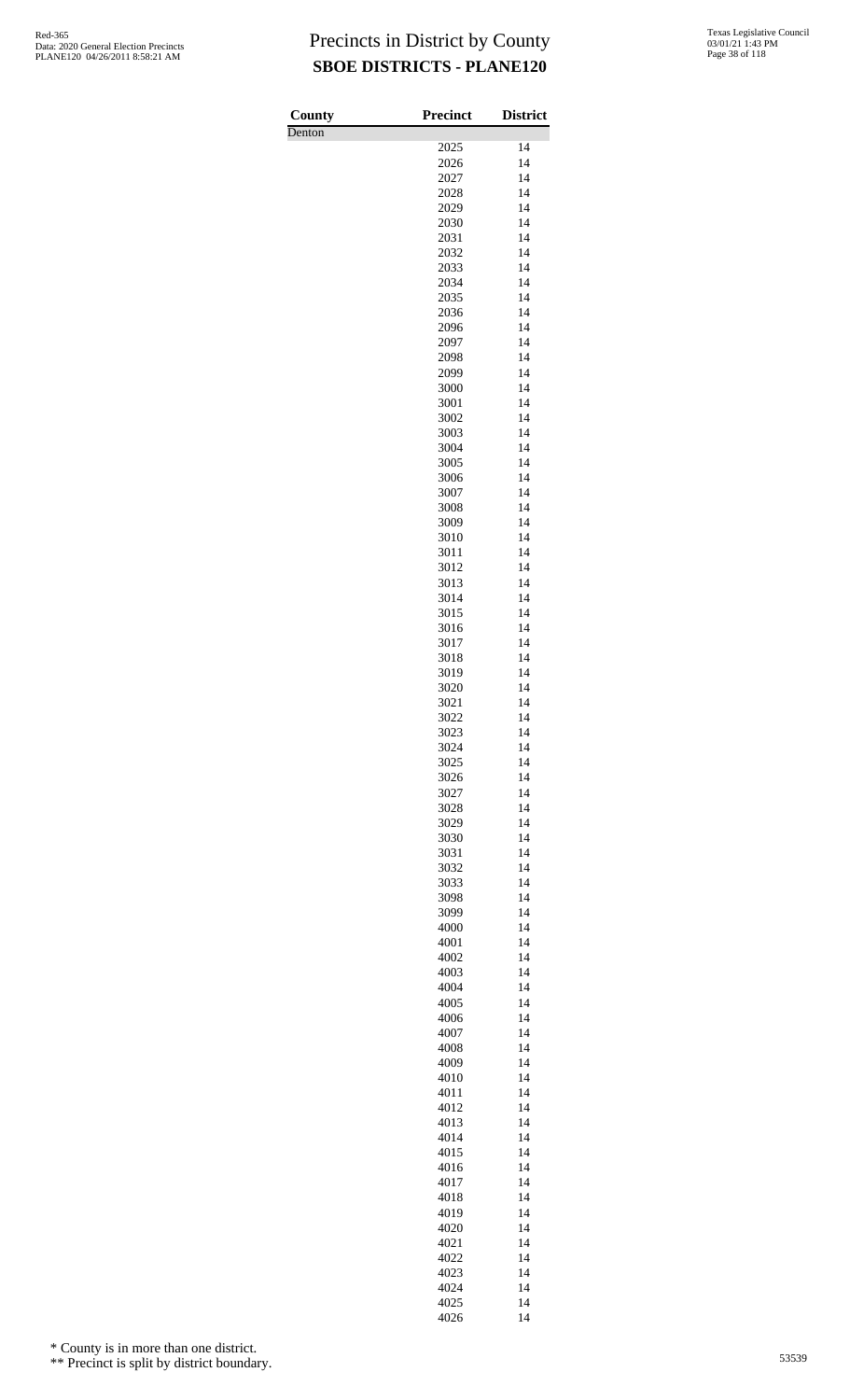| County   | <b>Precinct</b> | <b>District</b>              |
|----------|-----------------|------------------------------|
| Denton   |                 |                              |
|          | 4027            | 14                           |
|          | 4028            | 14<br>14                     |
|          | 4029<br>4030    | 14                           |
|          | 4031            | 14                           |
|          | 4032            | 14                           |
|          | 4033            | 14                           |
|          | 4034            | 14                           |
|          | 4035            | 14                           |
|          | 4036            | 14                           |
|          | 4037            | 14                           |
|          | 4038<br>4039    | 14<br>14                     |
|          | 4040            | 14                           |
|          | 4041            | 14                           |
|          | 4042            | 14                           |
|          | 4043            | 14                           |
|          | 4044            | 14                           |
|          | 4045            | 14                           |
|          | 4046            | 14                           |
|          | 4047            | 14                           |
|          | 4048            | 14                           |
|          | 4049            | 14                           |
| Dickens  | 0001            | 15                           |
|          | 0002            | 15                           |
|          | 0003            | 15                           |
|          | 0004            | 15                           |
|          | 0005            | 15                           |
|          | 0006            | 15                           |
| Dimmit   |                 |                              |
|          | 0001            | 1                            |
|          | 0002            | 1                            |
|          | 0003            | $\mathbf{1}$                 |
|          | 0004            | $\mathbf{1}$<br>$\mathbf{1}$ |
|          | 0005<br>0006    | $\mathbf{1}$                 |
|          | 0007            | $\mathbf{1}$                 |
| Donley   |                 |                              |
|          | 0101            | 15                           |
|          | 0102            | 15                           |
|          | 0201            | 15                           |
|          | 0301            | 15                           |
|          | 0303            | 15                           |
| Duval    | 0401            | 15                           |
|          | 0001            | 3                            |
|          | 0002            | 3                            |
|          | 0003            | 3                            |
|          | 0004            | 3                            |
|          | 0005            | 3                            |
|          | 0006            | 3                            |
|          | 0007            | 3                            |
|          | 0008            | 3                            |
|          | 0009            | 3                            |
| Eastland |                 | 14                           |
|          | 0001<br>0002    | 14                           |
|          | 0003            | 14                           |
|          | 0004            | 14                           |
|          | 0005            | 14                           |
|          | 0006            | 14                           |
|          | 0007            | 14                           |
|          | 0008            | 14                           |
|          | 0009            | 14                           |
| Ector    |                 |                              |
|          | 0101            | 1                            |
|          | 0102            | 1<br>$\mathbf{1}$            |
|          | 0103<br>0104    | $\mathbf{1}$                 |
|          | 0106            | 1                            |
|          | 0107            | 1                            |
|          | 0108            | 1                            |
|          | 0109            | $\mathbf{1}$                 |
|          | 0110            | 1                            |
|          | 0111            | 1                            |
|          | 0201            | $\mathbf{1}$                 |
|          | 0202            | 1                            |
|          | 0203            | $\mathbf{1}$                 |

\* County is in more than one district.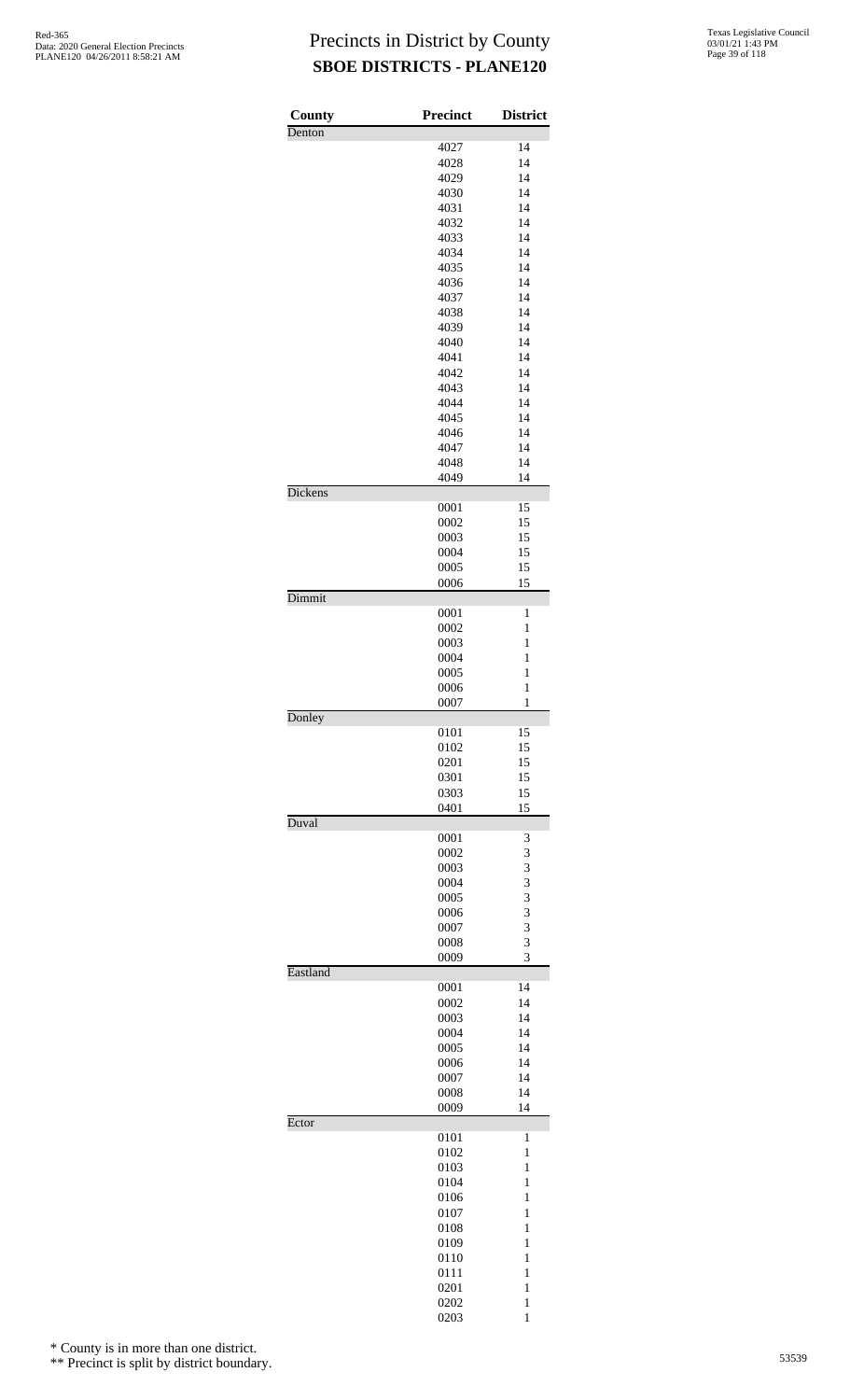| County  | <b>Precinct</b> | <b>District</b>              |
|---------|-----------------|------------------------------|
| Ector   |                 |                              |
|         | 0204<br>0205    | 1<br>1                       |
|         |                 | 1                            |
|         | 0206<br>0207    | 1                            |
|         | 0208            | 1                            |
|         | 0209            | 1                            |
|         | 0301            | $\mathbf{1}$                 |
|         | 0302            | $\mathbf{1}$                 |
|         | 0303            | 1                            |
|         | 0304            | 1                            |
|         | 0305            | 1                            |
|         | 0306            | 1                            |
|         | 0307            | 1                            |
|         | 0308            | 1                            |
|         | 0309            | 1                            |
|         | 0311            | 1                            |
|         | 0312            | $\mathbf{1}$                 |
|         | 0401            | $\mathbf{1}$                 |
|         | 0402            | 1                            |
|         | 0403            | 1                            |
|         | 0404            | 1                            |
|         | 0405<br>0406    | 1<br>1                       |
|         | 0407            | 1                            |
|         | 0408            | 1                            |
|         | 0409            | 1                            |
|         | 0412            | $\mathbf{1}$                 |
| Edwards |                 |                              |
|         | 0001            | 1                            |
|         | 0002<br>0003    | 1<br>1                       |
|         | 0004            | $\mathbf{1}$                 |
| El Paso |                 |                              |
|         | 0001            | $\mathbf{1}$                 |
|         | 0002            | 1                            |
|         | 0003            | 1                            |
|         | 0004            | $\mathbf{1}$                 |
|         | 0005            | $\mathbf{1}$                 |
|         | 0006            | $\mathbf{1}$                 |
|         | 0007<br>0008    | $\mathbf{1}$                 |
|         | 0009            | $\mathbf{1}$<br>$\mathbf{1}$ |
|         | 0010            | $\mathbf{1}$                 |
|         | 0011            | $\mathbf{1}$                 |
|         | 0012            | $\mathbf{1}$                 |
|         | 0013            | $\mathbf{1}$                 |
|         | 0014            | $\mathbf{1}$                 |
|         | 0015            | $\mathbf{1}$                 |
|         | 0016            | $\mathbf{1}$                 |
|         | 0017            | $\mathbf{1}$                 |
|         | 0018            | $\mathbf{1}$                 |
|         | 0019            | $\mathbf{1}$                 |
|         | 0020            | $\mathbf{1}$                 |
|         | 0021            | $\mathbf{1}$                 |
|         | 0022            | $\mathbf{1}$                 |
|         | 0023            | $\mathbf{1}$                 |
|         | 0024            | $\mathbf{1}$                 |
|         | 0025            | $\mathbf{1}$                 |
|         | 0026            | $\mathbf{1}$                 |
|         | 0027            | $\mathbf{1}$                 |
|         | 0028            | $\mathbf{1}$                 |
|         | 0029            | $\mathbf{1}$                 |
|         | 0030<br>0031    | $\mathbf{1}$<br>$\mathbf{1}$ |
|         | 0032            | $\mathbf{1}$                 |
|         | 0033            | $\mathbf{1}$                 |
|         | 0034            | $\mathbf{1}$                 |
|         | 0035            | $\mathbf{1}$                 |
|         | 0036            | $\mathbf{1}$                 |
|         | 0037            | $\mathbf{1}$                 |
|         | 0038            | $\mathbf{1}$                 |
|         | 0039            | $\mathbf{1}$                 |
|         | 0040            | $\mathbf{1}$                 |
|         | 0041            | $\mathbf{1}$                 |
|         | 0042            | $\mathbf{1}$                 |
|         | 0043            | $\mathbf{1}$                 |
|         | 0044            | $\mathbf{1}$                 |
|         | 0045            | $\mathbf{1}$                 |
|         | 0046            | $\mathbf{1}$                 |

\* County is in more than one district.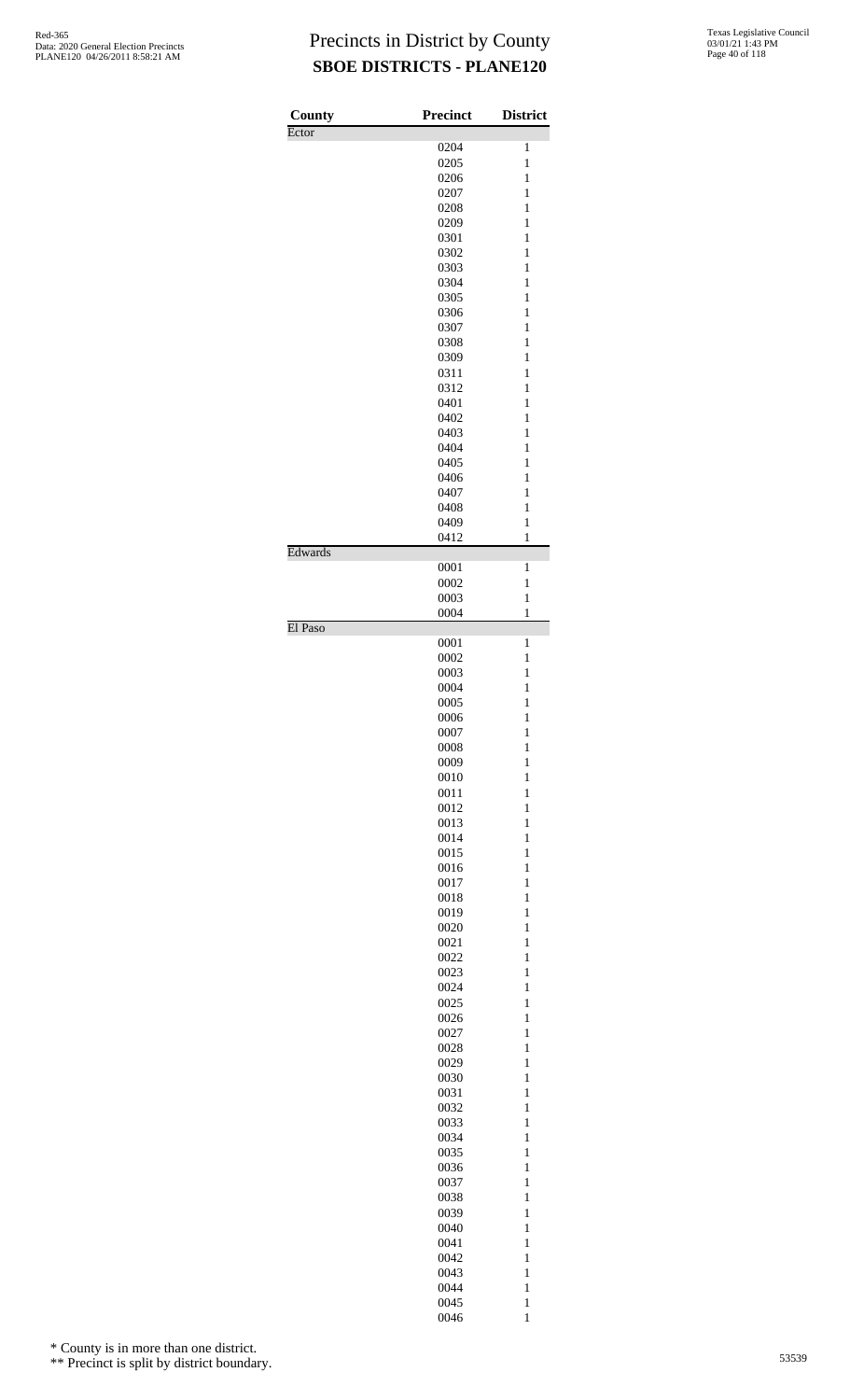| County  | <b>Precinct</b> | <b>District</b>              |
|---------|-----------------|------------------------------|
| El Paso |                 |                              |
|         | 0047            | 1                            |
|         | 0048<br>0049    | $\mathbf{1}$<br>$\mathbf{1}$ |
|         | 0050            | $\mathbf{1}$                 |
|         | 0051            | $\mathbf{1}$                 |
|         | 0052            | $\mathbf{1}$                 |
|         | 0053            | $\mathbf{1}$                 |
|         | 0054            | $\mathbf{1}$                 |
|         | 0055            | $\mathbf{1}$                 |
|         | 0056            | $\mathbf{1}$                 |
|         | 0057            | $\mathbf{1}$                 |
|         | 0058<br>0059    | $\mathbf{1}$<br>$\mathbf{1}$ |
|         | 0060            | $\mathbf{1}$                 |
|         | 0061            | $\mathbf{1}$                 |
|         | 0062            | $\mathbf{1}$                 |
|         | 0063            | $\mathbf{1}$                 |
|         | 0064            | $\mathbf{1}$                 |
|         | 0065            | $\mathbf{1}$                 |
|         | 0066            | $\mathbf{1}$                 |
|         | 0067<br>0068    | $\mathbf{1}$<br>$\mathbf{1}$ |
|         | 0069            | $\mathbf{1}$                 |
|         | 0070            | $\mathbf{1}$                 |
|         | 0071            | $\mathbf{1}$                 |
|         | 0072            | $\mathbf{1}$                 |
|         | 0073            | $\mathbf{1}$                 |
|         | 0074            | $\mathbf{1}$                 |
|         | 0075            | $\mathbf{1}$                 |
|         | 0076            | $\mathbf{1}$                 |
|         | 0077            | $\mathbf{1}$<br>$\mathbf{1}$ |
|         | 0078<br>0079    | $\mathbf{1}$                 |
|         | 0080            | $\mathbf{1}$                 |
|         | 0081            | $\mathbf{1}$                 |
|         | 0082            | $\mathbf{1}$                 |
|         | 0083            | $\mathbf{1}$                 |
|         | 0084            | $\mathbf{1}$                 |
|         | 0085            | $\mathbf{1}$                 |
|         | 0086            | $\mathbf{1}$                 |
|         | 0087<br>0088    | $\mathbf{1}$<br>$\mathbf{1}$ |
|         | 0089            | $\mathbf{1}$                 |
|         | 0090            | $\mathbf{1}$                 |
|         | 0091            | $\mathbf{1}$                 |
|         | 0092            | $\mathbf{1}$                 |
|         | 0093            | $\mathbf{1}$                 |
|         | 0094            | $\mathbf{1}$                 |
|         | 0095            | $\mathbf{1}$                 |
|         | 0096            | $\mathbf{1}$                 |
|         | 0097<br>0098    | $\mathbf{1}$<br>$\mathbf{1}$ |
|         | 0099            | $\mathbf{1}$                 |
|         | 0100            | $\mathbf{1}$                 |
|         | 0101            | $\mathbf{1}$                 |
|         | 0102            | $\mathbf{1}$                 |
|         | 0103            | $\mathbf{1}$                 |
|         | 0104            | $\mathbf{1}$                 |
|         | 0105            | $\mathbf{1}$                 |
|         | 0106<br>0107    | $\mathbf{1}$<br>$\mathbf{1}$ |
|         | 0108            | $\mathbf{1}$                 |
|         | 0109            | $\mathbf{1}$                 |
|         | 0110            | $\mathbf{1}$                 |
|         | 0111            | $\mathbf{1}$                 |
|         | 0112            | $\mathbf{1}$                 |
|         | 0113            | $\mathbf{1}$                 |
|         | 0114            | $\mathbf{1}$                 |
|         | 0115<br>0116    | $\mathbf{1}$<br>$\mathbf{1}$ |
|         | 0117            | $\mathbf{1}$                 |
|         | 0118            | $\mathbf{1}$                 |
|         | 0119            | $\mathbf{1}$                 |
|         | 0120            | $\mathbf{1}$                 |
|         | 0121            | $\mathbf{1}$                 |
|         | 0122            | $\mathbf{1}$                 |
|         | 0123            | $\mathbf{1}$                 |
|         | 0124<br>0125    | $\mathbf{1}$<br>$\mathbf{1}$ |
|         |                 |                              |

\* County is in more than one district.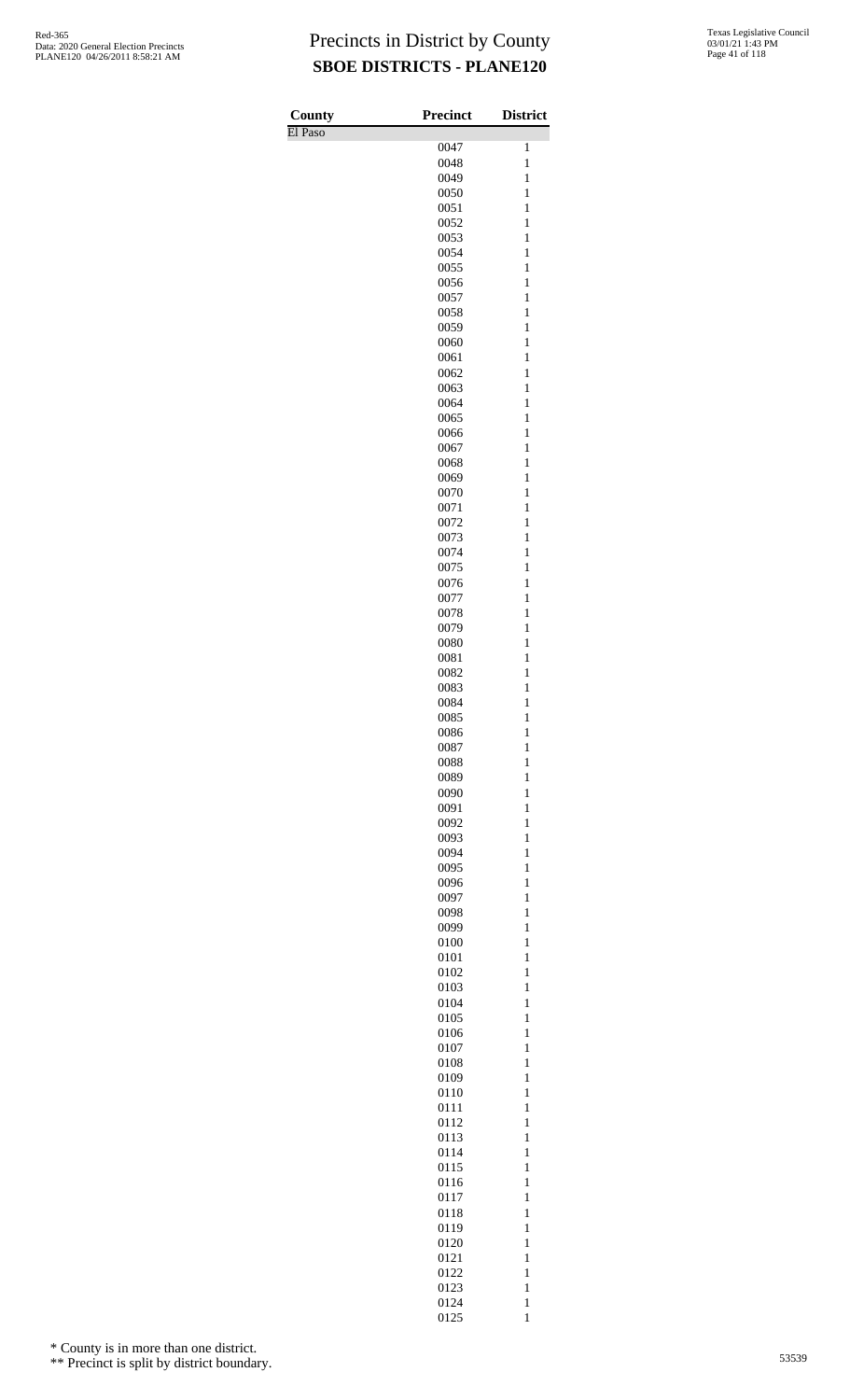| County<br>El Paso | <b>Precinct</b> | <b>District</b>              |
|-------------------|-----------------|------------------------------|
|                   | 0126            | $\mathbf{1}$                 |
|                   | 0127<br>0128    | $\mathbf{1}$<br>$\mathbf{1}$ |
|                   | 0129            | $\mathbf{1}$                 |
|                   | 0130            | $\mathbf{1}$                 |
|                   | 0131<br>0132    | $\mathbf{1}$<br>$\mathbf{1}$ |
|                   | 0133            | $\mathbf{1}$                 |
|                   | 0134<br>0135    | $\mathbf{1}$<br>$\mathbf{1}$ |
|                   | 0136            | $\mathbf{1}$                 |
|                   | 0137<br>0138    | $\mathbf{1}$<br>$\mathbf{1}$ |
|                   | 0139            | $\mathbf{1}$                 |
|                   | 0140            | $\mathbf{1}$                 |
|                   | 0141<br>0142    | $\mathbf{1}$<br>$\mathbf{1}$ |
|                   | 0143            | $\mathbf{1}$                 |
|                   | 0144<br>0145    | $\mathbf{1}$<br>$\mathbf{1}$ |
|                   | 0146            | $\mathbf{1}$                 |
|                   | 0147<br>0148    | $\mathbf{1}$<br>$\mathbf{1}$ |
|                   | 0149            | $\mathbf{1}$                 |
|                   | 0150<br>0151    | $\mathbf{1}$<br>$\mathbf{1}$ |
|                   | 0152            | $\mathbf{1}$                 |
|                   | 0153            | $\mathbf{1}$                 |
|                   | 0154<br>0155    | $\mathbf{1}$<br>$\mathbf{1}$ |
|                   | 0156            | $\mathbf{1}$                 |
|                   | 0157<br>0158    | $\mathbf{1}$<br>$\mathbf{1}$ |
|                   | 0159            | $\mathbf{1}$                 |
|                   | 0160<br>0161    | $\mathbf{1}$<br>$\mathbf{1}$ |
|                   | 0162            | $\mathbf{1}$                 |
|                   | 0163            | $\mathbf{1}$                 |
|                   | 0164<br>0165    | $\mathbf{1}$<br>$\mathbf{1}$ |
|                   | 0166            | $\mathbf{1}$                 |
|                   | 0167<br>0168    | $\mathbf{1}$<br>$\mathbf{1}$ |
|                   | 0169            | $\mathbf{1}$                 |
|                   | 0170<br>0171    | $\mathbf{1}$<br>$\mathbf{1}$ |
|                   | 0172            | $\mathbf{1}$                 |
|                   | 0173            | $\mathbf{1}$                 |
|                   | 0174<br>0175    | $\mathbf{1}$<br>$\mathbf{1}$ |
|                   | 0176            | $\mathbf{1}$                 |
|                   | 0177<br>0178    | $\mathbf{1}$<br>$\mathbf{1}$ |
|                   | 0179            | $\mathbf{1}$                 |
|                   | 0180<br>0181    | $\mathbf{1}$<br>$\mathbf{1}$ |
|                   | 0182            | $\mathbf{1}$                 |
|                   | 0183<br>0184    | $\mathbf{1}$<br>$\mathbf{1}$ |
|                   | 0185            | $\mathbf{1}$                 |
|                   | 0186            | $\mathbf{1}$                 |
|                   | 0187<br>0188    | $\mathbf{1}$<br>$\mathbf{1}$ |
|                   | 0189            | $\mathbf{1}$                 |
|                   | 0190<br>0191    | $\mathbf{1}$<br>$\mathbf{1}$ |
|                   | 0192            | $\mathbf{1}$                 |
|                   | 0193<br>0194    | $\mathbf{1}$<br>$\mathbf{1}$ |
|                   | 0195            | $\mathbf{1}$                 |
|                   | 0196            | $\mathbf{1}$                 |
|                   | 0197<br>0198    | $\mathbf{1}$<br>$\mathbf{1}$ |
|                   | 0199            | $\mathbf{1}$                 |
|                   | 0200<br>0201    | $\mathbf{1}$<br>$\mathbf{1}$ |
|                   | 0202            | $\mathbf{1}$                 |
|                   | 0203<br>0204    | $\mathbf{1}$<br>$\mathbf{1}$ |

\* County is in more than one district.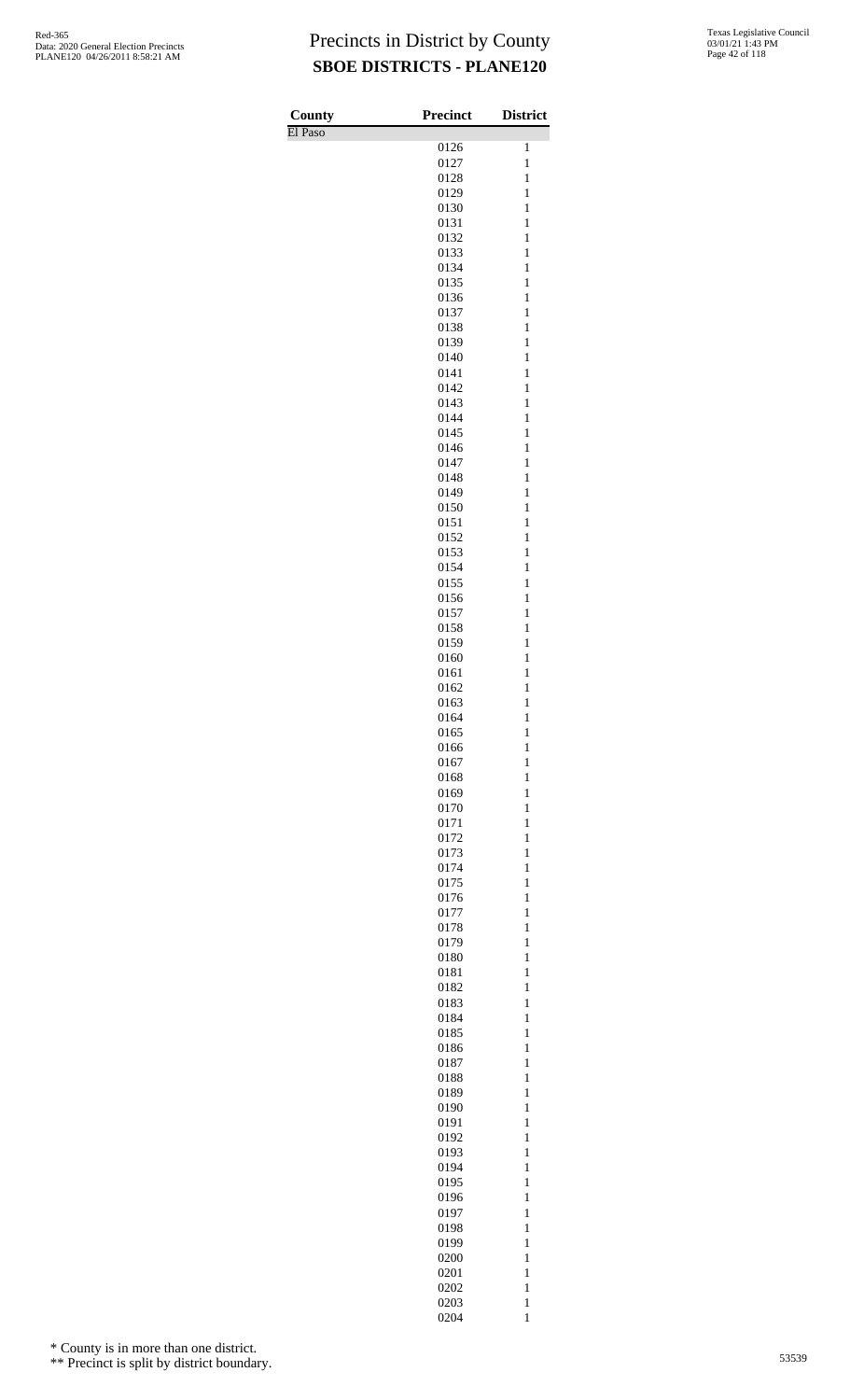| County<br>El Paso | <b>Precinct</b> | <b>District</b> |
|-------------------|-----------------|-----------------|
|                   | 0205            | 1               |
|                   | 0206            | $\mathbf{1}$    |
|                   | 0207            | $\mathbf{1}$    |
| Ellis             | 0208            | $\mathbf{1}$    |
|                   | 0101            | 14              |
|                   | 0102            | 14              |
|                   | 0103            | 14              |
|                   | 0104            | 14              |
|                   | 0105            | 14              |
|                   | 0106            | 14              |
|                   | 0107<br>0108    | 14<br>14        |
|                   | 0109            | 14              |
|                   | 0110            | 14              |
|                   | 0111            | 14              |
|                   | 0112            | 14              |
|                   | 0113            | 14              |
|                   | 0114            | 14              |
|                   | 0115            | 14<br>14        |
|                   | 0116<br>0117    | 14              |
|                   | 0118            | 14              |
|                   | 0119            | 14              |
|                   | 0120            | 14              |
|                   | 0121            | 14              |
|                   | 0122            | 14              |
|                   | 0123            | 14              |
|                   | 0124            | 14<br>14        |
|                   | 0125<br>0126    | 14              |
|                   | 0127            | 14              |
|                   | 0128            | 14              |
|                   | 0129            | 14              |
|                   | 0130            | 14              |
|                   | 0131            | 14              |
|                   | 0132            | 14              |
|                   | 0133<br>0134    | 14<br>14        |
|                   | 0135            | 14              |
|                   | 0136            | 14              |
|                   | 0137            | 14              |
|                   | 0138            | 14              |
|                   | 0139            | 14              |
|                   | 0140            | 14              |
|                   | 0141            | 14              |
|                   | 0142<br>0143    | 14<br>14        |
|                   | 0144            | 14              |
|                   | 0145            | 14              |
|                   | 0146            | 14              |
|                   | 0147            | 14              |
|                   | 0148            | 14              |
|                   | 0149            | 14              |
| Erath             | 0010            | 14              |
|                   | 0011            | 14              |
|                   | 0012            | 14              |
|                   | 0018            | 14              |
|                   | 0019            | 14              |
|                   | 0020            | 14              |
|                   | 0021            | 14              |
|                   | 0023<br>0024    | 14<br>14        |
|                   | 0025            | 14              |
|                   | 0030            | 14              |
|                   | 0031            | 14              |
|                   | 0032            | 14              |
|                   | 0033            | 14              |
|                   | 0034            | 14              |
|                   | 0035            | 14              |
|                   | 0041<br>0044    | 14<br>14        |
|                   | 0045            | 14              |
|                   | 0046            | 14              |
|                   | 0047            | 14              |
| Falls             |                 |                 |
|                   | 0101            | 10              |
|                   | 0104            | 10              |

\* County is in more than one district.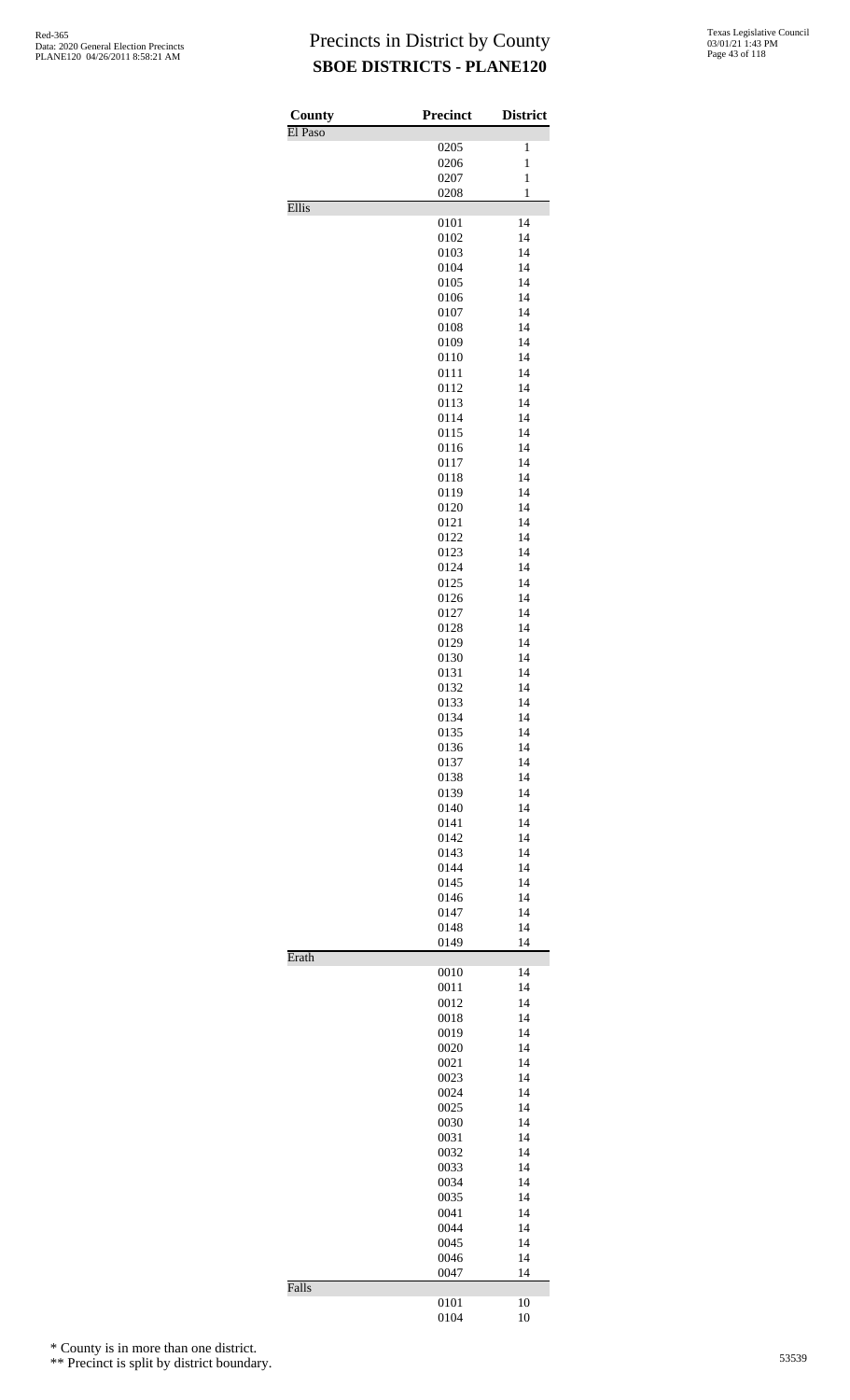| County                 | Precinct     | <b>District</b> |
|------------------------|--------------|-----------------|
| Falls                  | 0105         | 10              |
|                        | 0201         | 10              |
|                        | 0203         | 10              |
|                        | 0204         | 10              |
|                        | 0301         | 10              |
|                        | 0302         | 10              |
|                        | 0303         | 10              |
|                        | 0304         | 10              |
|                        | 0403         | 10              |
|                        | 0404         | 10              |
|                        | 0405         | 10              |
| Fannin                 |              |                 |
|                        | 0001         | 9               |
|                        | 0002         | 9<br>9          |
|                        | 0003<br>0004 | 9               |
|                        | 0005         | 9               |
|                        | 0006         | 9               |
|                        | 0007         | 9               |
|                        | 0009         | 9               |
|                        | 0010         | 9               |
|                        | 0011         | 9               |
|                        | 0012         | 9               |
|                        | 0013         | 9               |
|                        | 0015         | 9               |
|                        | 0016         | 9               |
|                        | 0018         | 9               |
|                        | 0019         | 9               |
| Fayette                |              |                 |
|                        | 0002         | 10              |
|                        | 0003         | 10              |
|                        | 0004         | 10              |
|                        | 0005         | 10              |
|                        | 0006         | 10              |
|                        | 0007         | 10              |
|                        | 0008         | 10              |
|                        | 0009         | 10              |
|                        | 0010         | 10              |
|                        | 0011         | 10              |
|                        | 0012         | 10              |
|                        | 0013<br>0014 | 10<br>10        |
|                        | 0015         | 10              |
|                        | 0016         | 10              |
|                        | 0017         | 10              |
|                        | 001E         | 10              |
|                        | 001N         | 10              |
|                        | 001W         | 10              |
|                        | 0020         | 10              |
|                        | 0021         | 10              |
|                        | 0022         | 10              |
|                        | 0023         | 10              |
|                        | 0024         | 10              |
|                        | 0025         | 10              |
|                        | 0026         | 10              |
| Fisher                 |              |                 |
|                        | 0001<br>0004 | 15<br>15        |
|                        | 0010         | 15              |
|                        | 0012         | 15              |
| Floyd                  |              |                 |
|                        | 0001         | 15              |
|                        | 0009         | 15              |
|                        | 0018         | 15              |
|                        | 0023         | 15              |
|                        | 0024<br>024B | 15<br>15        |
| Foard                  |              |                 |
|                        | 0101         | 15              |
|                        | 0201         | 15              |
|                        | 0301<br>0401 | 15<br>15        |
| Fort Bend <sup>*</sup> |              |                 |
|                        | 1001         | 7               |
|                        | 1002         | 7               |
|                        | 1003         | 4               |
|                        | 1007         | 7               |
|                        | 1008         | 7               |
|                        | 1010         | $\overline{7}$  |

\* County is in more than one district.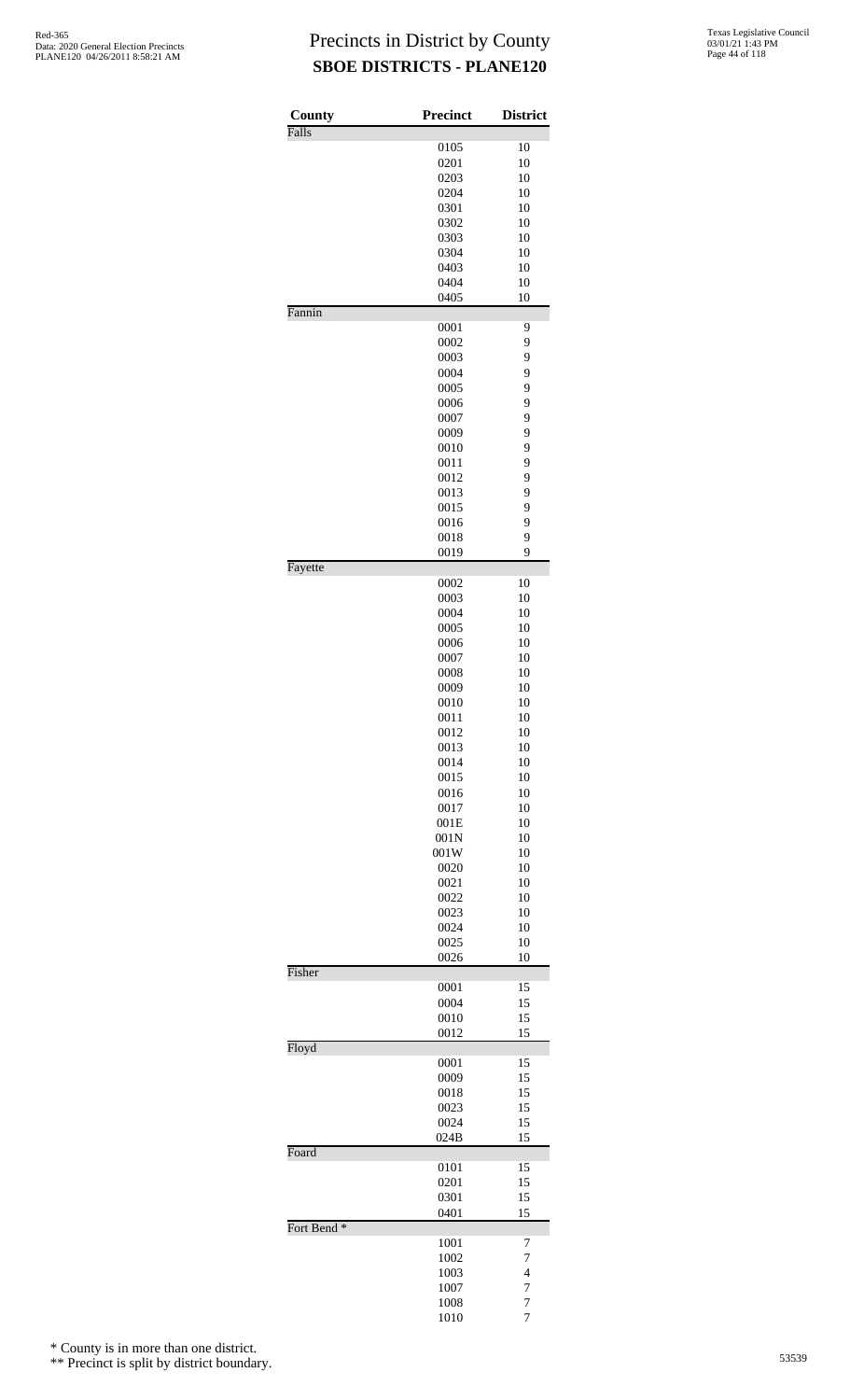| County                 | <b>Precinct</b> | <b>District</b>                                     |
|------------------------|-----------------|-----------------------------------------------------|
| Fort Bend <sup>*</sup> | 1012            | 7                                                   |
|                        | 1013            | $\overline{7}$                                      |
|                        | 1015            | $\overline{7}$                                      |
|                        | 1018            | $\overline{7}$                                      |
|                        | 1021            | $\overline{7}$                                      |
|                        | 1024            | 7                                                   |
|                        | 1025            | $\overline{7}$                                      |
|                        | 1037<br>1040    | $\boldsymbol{7}$<br>$\overline{7}$                  |
|                        | 1048            | $\boldsymbol{7}$                                    |
|                        | 1054            | $\boldsymbol{7}$                                    |
|                        | 1058            | $\overline{7}$                                      |
|                        | 1067            | 7                                                   |
|                        | 1068            | $\overline{7}$                                      |
|                        | 1072<br>1073    | $\overline{7}$<br>$\boldsymbol{7}$                  |
|                        | 1074            | $\overline{7}$                                      |
|                        | 1076            | $\boldsymbol{7}$                                    |
|                        | 1085            | $\overline{7}$                                      |
|                        | 1087            | 7                                                   |
|                        | 1094            | $\overline{\mathcal{L}}$                            |
|                        | 1097<br>1103    | $\overline{7}$<br>$\boldsymbol{7}$                  |
|                        | 1109            | $\overline{7}$                                      |
|                        | 1114            | $\overline{4}$                                      |
|                        | 1118            | $\boldsymbol{7}$                                    |
|                        | 1120            | $\overline{7}$                                      |
|                        | 1128            | 7                                                   |
|                        | 1134<br>1141    | $\overline{4}$<br>$\boldsymbol{7}$                  |
|                        | 1152            | $\boldsymbol{7}$                                    |
|                        | 1153            | $\overline{\mathcal{L}}$                            |
|                        | 1154            | $\boldsymbol{7}$                                    |
|                        | 2016            | $\overline{7}$                                      |
|                        | 2017            | $\overline{4}$                                      |
|                        | 2022<br>2023    | 7<br>$\overline{\mathcal{L}}$                       |
|                        | 2031            | $\overline{4}$                                      |
|                        | 2033            | 4                                                   |
|                        | 2034            | 4                                                   |
|                        | 2036            | $\overline{4}$                                      |
|                        | 2043            | $\overline{7}$                                      |
|                        | 2050<br>2051    | $\overline{4}$<br>$\overline{4}$                    |
|                        | 2052            | $\overline{\mathcal{L}}$                            |
|                        | 2055            | $\overline{\mathbf{4}}$                             |
|                        | 2056            | $\overline{\mathcal{L}}$                            |
|                        | 2059            | $\overline{4}$                                      |
|                        | 2060            | $\overline{7}$                                      |
|                        | 2061<br>2066    | 7<br>7                                              |
|                        | 2070            | $\overline{4}$                                      |
|                        | 2075            | $\overline{\mathcal{L}}$                            |
|                        | 2077            | $\overline{4}$                                      |
|                        | 2078            | 7                                                   |
|                        | 2081            | $\overline{\mathbf{4}}$<br>$\overline{\mathcal{L}}$ |
|                        | 2088<br>2089    | $\overline{4}$                                      |
|                        | 2090            | $\overline{4}$                                      |
|                        | 2091            | $\overline{\mathbf{4}}$                             |
|                        | 2092            | 7                                                   |
|                        | 2093            | $\overline{7}$                                      |
|                        | 2096<br>2099    | 7<br>$\overline{7}$                                 |
|                        | 2100            | $\overline{7}$                                      |
|                        | 2101            | 7                                                   |
|                        | 2106            | $\overline{7}$                                      |
|                        | 2108            | $\overline{4}$                                      |
|                        | 2112            | $\overline{4}$                                      |
|                        | 2115<br>2116    | $\overline{\mathbf{4}}$<br>$\overline{\mathbf{4}}$  |
|                        | 2123            | $\overline{\mathcal{L}}$                            |
|                        | 2136            | $\overline{\mathcal{L}}$                            |
|                        | 2137            | 7                                                   |
|                        | 2138            | $\overline{4}$                                      |
|                        | 2139            | 7                                                   |
|                        | 2151<br>2157    | $\overline{7}$<br>$\overline{7}$                    |
|                        | 3004            | $\overline{7}$                                      |

\* County is in more than one district.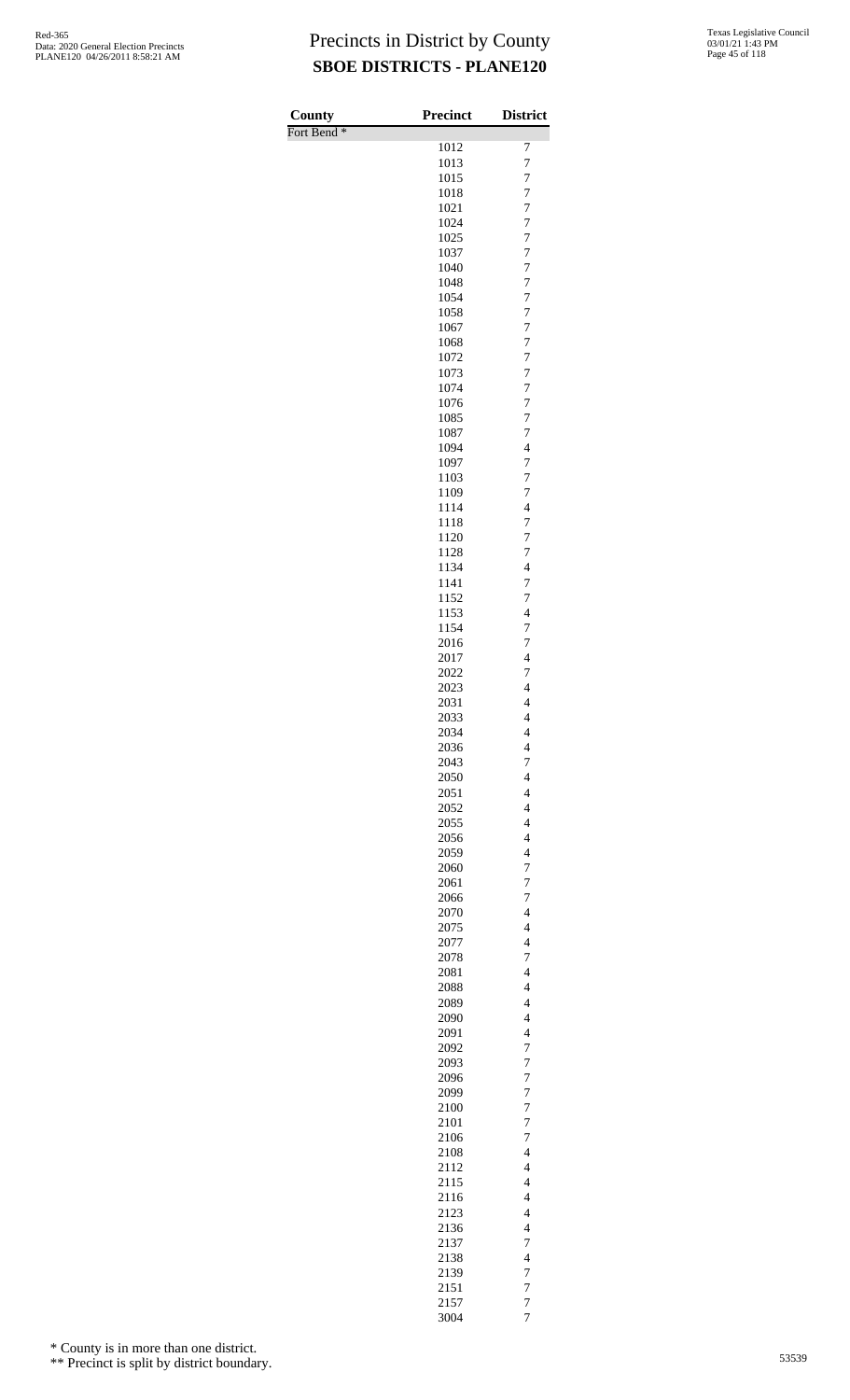| County                 | <b>Precinct</b> | <b>District</b>                  |
|------------------------|-----------------|----------------------------------|
| Fort Bend <sup>*</sup> |                 |                                  |
|                        | 3005<br>3006    | 7<br>7                           |
|                        | 3009            | $\overline{7}$                   |
|                        | 3014            | 7                                |
|                        | 3019            | $\overline{7}$                   |
|                        | 3032            | $\overline{7}$                   |
|                        | 3038            | $\overline{7}$                   |
|                        | 3041            | 7                                |
|                        | 3053            | 7                                |
|                        | 3057            | $\overline{7}$                   |
|                        | 3063<br>3069    | 7<br>7                           |
|                        | 3083            | $\overline{7}$                   |
|                        | 3095            | $\overline{7}$                   |
|                        | 3098            | $\overline{7}$                   |
|                        | 3104            | $\overline{7}$                   |
|                        | 3113            | $\overline{7}$                   |
|                        | 3122            | $\overline{7}$                   |
|                        | 3130            | 7                                |
|                        | 3132            | $\overline{7}$                   |
|                        | 3133<br>3142    | 7<br>7                           |
|                        | 3143            | $\overline{7}$                   |
|                        | 3144            | $\overline{7}$                   |
|                        | 3145            | $\overline{7}$                   |
|                        | 3146            | $\overline{7}$                   |
|                        | 3148            | 7                                |
|                        | 3149            | $\overline{7}$                   |
|                        | 3150            | 7                                |
|                        | 3156            | $\overline{7}$                   |
|                        | 3159<br>3160    | $\overline{7}$<br>7              |
|                        | 4011            | $\overline{7}$                   |
|                        | 4020            | 7                                |
|                        | 4026            | $\overline{7}$                   |
|                        | 4027            | 7                                |
|                        | 4028            | 7                                |
|                        | 4029            | $\overline{7}$                   |
|                        | 4030            | $\overline{7}$                   |
|                        | 4035<br>4039    | 7<br>$\overline{7}$              |
|                        | 4042            | $\overline{7}$                   |
|                        | 4044            | $\overline{7}$                   |
|                        | 4045            | 7                                |
|                        | 4046            | $\overline{7}$                   |
|                        | 4047            | $\overline{7}$                   |
|                        | 4049            | 7                                |
|                        | 4062            | $\overline{7}$                   |
|                        | 4064<br>4065    | 7<br>$\overline{7}$              |
|                        | 4071            | $\overline{7}$                   |
|                        | 4079            | 7                                |
|                        | 4080            | $\overline{7}$                   |
|                        | 4082            | 7                                |
|                        | 4084            | $\overline{7}$                   |
|                        | 4086            | $\overline{7}$                   |
|                        | 4102            | 7                                |
|                        | 4105            | $\overline{7}$<br>7              |
|                        | 4107<br>4110    | $\overline{7}$                   |
|                        | 4111            | $\overline{7}$                   |
|                        | 4117            | 7                                |
|                        | 4119            | $\overline{7}$                   |
|                        | 4121            | 7                                |
|                        | 4124            | $\overline{7}$                   |
|                        | 4125            | $\overline{7}$                   |
|                        | 4126            | $\overline{7}$<br>$\overline{7}$ |
|                        | 4127<br>4129    | 7                                |
|                        | 4131            | $\overline{7}$                   |
|                        | 4135            | $\overline{7}$                   |
|                        | 4140            | 7                                |
|                        | 4147            | $\overline{7}$                   |
|                        | 4155            | $\overline{7}$                   |
|                        | 4158            | $\overline{7}$                   |
| Franklin               |                 |                                  |
|                        | 0101<br>0102    | 9<br>9                           |
|                        | 0201            | 9                                |
|                        |                 |                                  |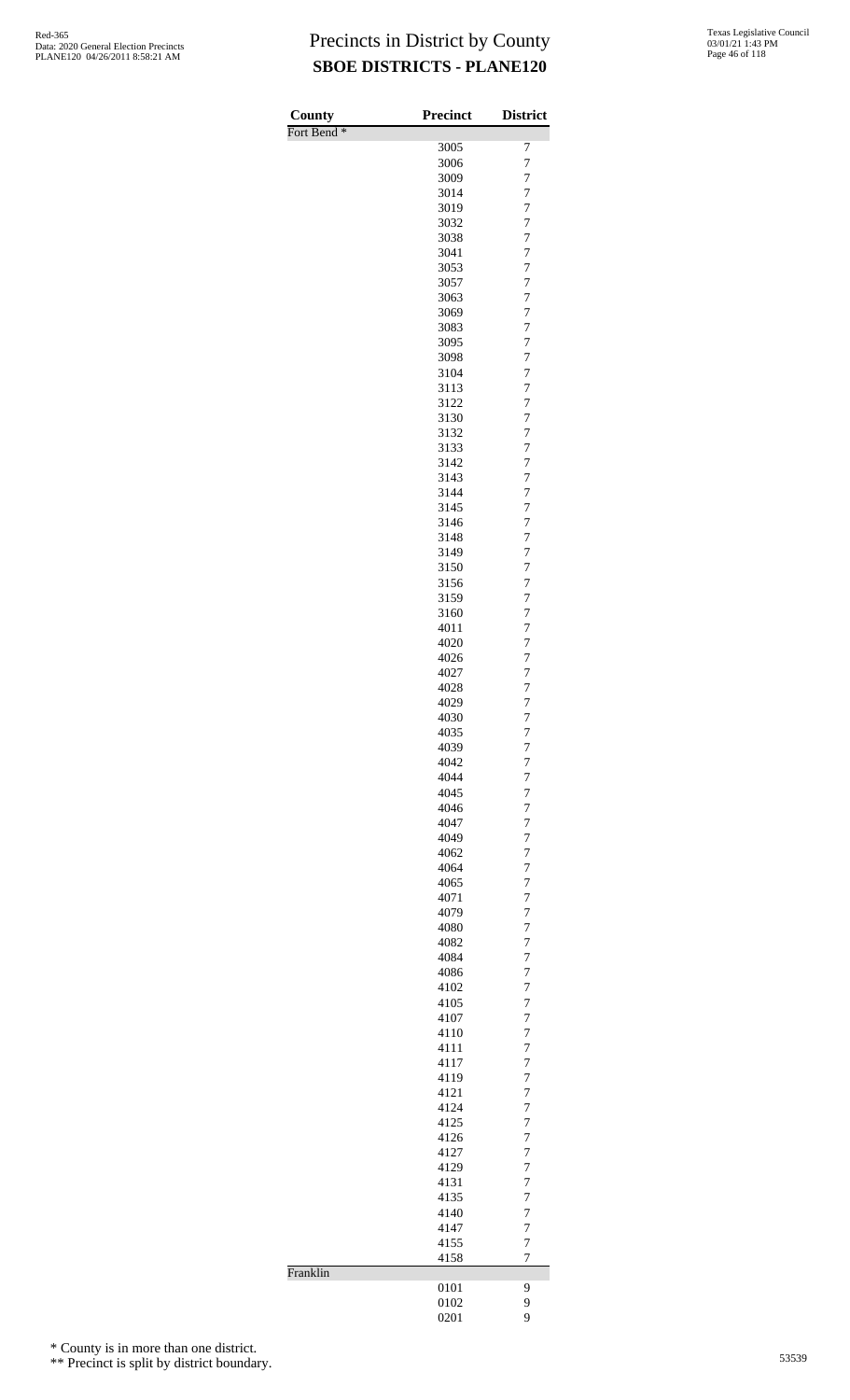| County    | <b>Precinct</b> | <b>District</b>       |
|-----------|-----------------|-----------------------|
| Franklin  |                 |                       |
|           | 0202<br>0301    | 9<br>9                |
|           | 0302            | 9                     |
|           | 0401            | 9                     |
|           | 0402            | 9                     |
| Freestone |                 |                       |
|           | 0001            | 10                    |
|           | 0002            | 10                    |
|           | 0003            | 10                    |
|           | 0004            | 10                    |
|           | 0005<br>0006    | 10<br>10              |
|           | 0007            | 10                    |
|           | 0008            | 10                    |
|           | 0009            | 10                    |
|           | 0010            | 10                    |
|           | 0011            | 10                    |
|           | 0012            | 10                    |
|           | 0013            | 10                    |
|           | 0014            | 10                    |
|           | 0015            | 10                    |
| Frio      |                 |                       |
|           | 0001<br>0002    | 1<br>$\mathbf{1}$     |
|           | 0003            | $\mathbf{1}$          |
|           | 0004            | $\mathbf{1}$          |
|           | 0005            | $\mathbf{1}$          |
|           | 0006            | $\mathbf{1}$          |
|           | 0008            | 1                     |
|           | 0009            | $\mathbf{1}$          |
|           | 0010            | $\mathbf{1}$          |
| Gaines    |                 |                       |
|           | 0002            | 15                    |
|           | 0003<br>0004    | 15                    |
|           | 0005            | 15<br>15              |
|           | 0006            | 15                    |
|           | 0007            | 15                    |
|           | 0008            | 15                    |
|           | 0009            | 15                    |
| Galveston |                 |                       |
|           | 0103            | 7                     |
|           | 0104            | 7                     |
|           | 0105            | 7                     |
|           | 0142<br>0144    | 7<br>7                |
|           | 0146            | $\overline{7}$        |
|           | 0148            | $\overline{7}$        |
|           | 0150            | $\overline{7}$        |
|           | 0151            | 7                     |
|           | 0152            | $\overline{7}$        |
|           | 0159            | $\overline{7}$        |
|           | 0165            | 7                     |
|           | 0166            | $\overline{7}$        |
|           | 0167            | $\boldsymbol{7}$      |
|           | 0168            | $\overline{7}$        |
|           | 0169            | $\overline{7}$        |
|           | 0170            | $\overline{7}$        |
|           | 0172            | $\overline{7}$<br>7   |
|           | 0192<br>0193    | $\overline{7}$        |
|           | 0197            | $\overline{7}$        |
|           | 0218            | 7                     |
|           | 0219            | 7                     |
|           | 0220            | $\boldsymbol{7}$      |
|           | 0221            | 7                     |
|           | 0223            | 7                     |
|           | 0224            | 7                     |
|           | 0225            | 7                     |
|           | 0226            | 7                     |
|           | 0227            | 7                     |
|           | 0228            | 7                     |
|           | 0232            | 7                     |
|           | 0258            | 7                     |
|           | 0263<br>0274    | $\boldsymbol{7}$<br>7 |
|           | 0275            | 7                     |
|           | 0276            | 7                     |
|           | 0277            | $\overline{7}$        |

\* County is in more than one district.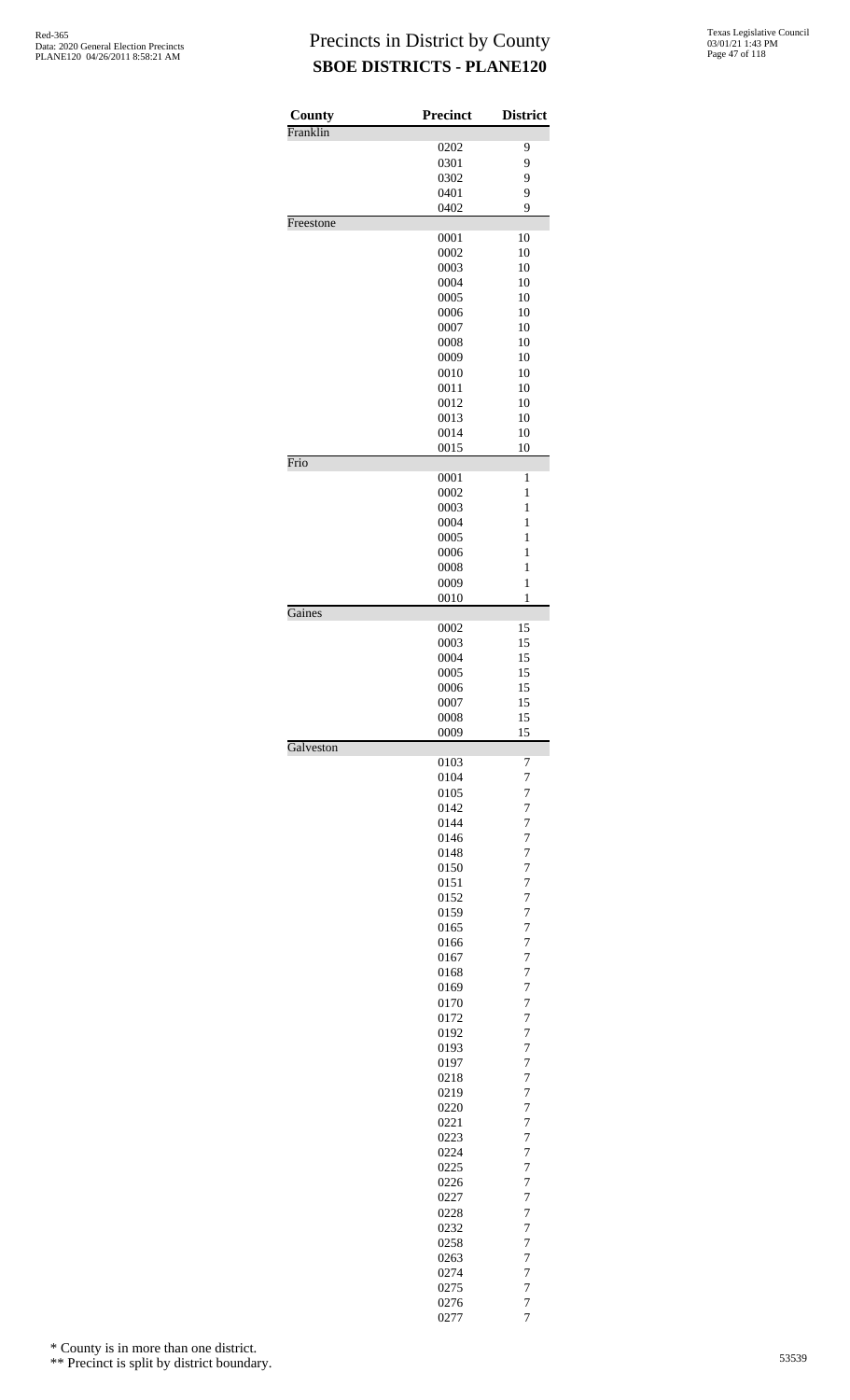| County    | <b>Precinct</b> | <b>District</b>         |
|-----------|-----------------|-------------------------|
| Galveston |                 |                         |
|           | 0278<br>0279    | 7<br>7                  |
|           | 0280            | 7                       |
|           | 0281            | $\overline{7}$          |
|           | 0283            | 7                       |
|           | 0301            | $\overline{7}$          |
|           | 0306            | $\overline{7}$          |
|           | 0309            | 7                       |
|           | 0311<br>0312    | $\overline{7}$<br>7     |
|           | 0314            | $\overline{7}$          |
|           | 0315            | $\overline{7}$          |
|           | 0316            | 7                       |
|           | 0330            | $\overline{7}$          |
|           | 0331            | 7                       |
|           | 0334<br>0336    | 7<br>$\overline{7}$     |
|           | 0338            | 7                       |
|           | 0340            | $\overline{7}$          |
|           | 0341            | 7                       |
|           | 0343            | $\overline{7}$          |
|           | 0345            | $\overline{7}$          |
|           | 0347            | 7                       |
|           | 0389<br>0391    | $\overline{7}$<br>7     |
|           | 0394            | 7                       |
|           | 0398            | $\overline{7}$          |
|           | 0399            | 7                       |
|           | 0401            | $\overline{7}$          |
|           | 0439            | 7                       |
|           | 0453            | 7<br>$\overline{7}$     |
|           | 0454<br>0455    | 7                       |
|           | 0456            | $\overline{7}$          |
|           | 0457            | 7                       |
|           | 0460            | 7                       |
|           | 0461            | $\overline{7}$          |
|           | 0462            | 7                       |
|           | 0464<br>0471    | $\overline{7}$<br>7     |
|           | 0482            | 7                       |
|           | 0487            | 7                       |
|           | 0488            | 7                       |
|           | 0490            | $\overline{7}$          |
|           | 1051            | $\overline{7}$          |
|           | 1651<br>2321    | $\overline{7}$<br>7     |
|           | 2322            | 7                       |
|           | 2323            | 7                       |
|           | 2801            | $\overline{7}$          |
|           | 3061            | $\overline{7}$          |
|           | 3301            | 7                       |
|           | 3311            | 7                       |
| Garza     | 4391            | 7                       |
|           | 0001            | 15                      |
|           | 0002            | 15                      |
|           | 0003            | 15                      |
|           | 0004<br>0005    | 15<br>15                |
|           | 0006            | 15                      |
| Gillespie |                 |                         |
|           | 0001            | 5                       |
|           | 0002<br>0003    | 5<br>5                  |
|           | 0004            | 5                       |
|           | 0005            | 5                       |
|           | 0006            | 5                       |
|           | 0007            | 5                       |
|           | 0008            | $\overline{\mathbf{5}}$ |
|           | 0009            | 5                       |
|           | 0010<br>0012    | 5<br>5                  |
|           | 0013            | 5                       |
|           | 0015            | 5                       |
| Glasscock |                 |                         |
|           | 0001<br>0002    | 1<br>$\mathbf{1}$       |
|           | 0003            | $\mathbf{1}$            |

\* County is in more than one district.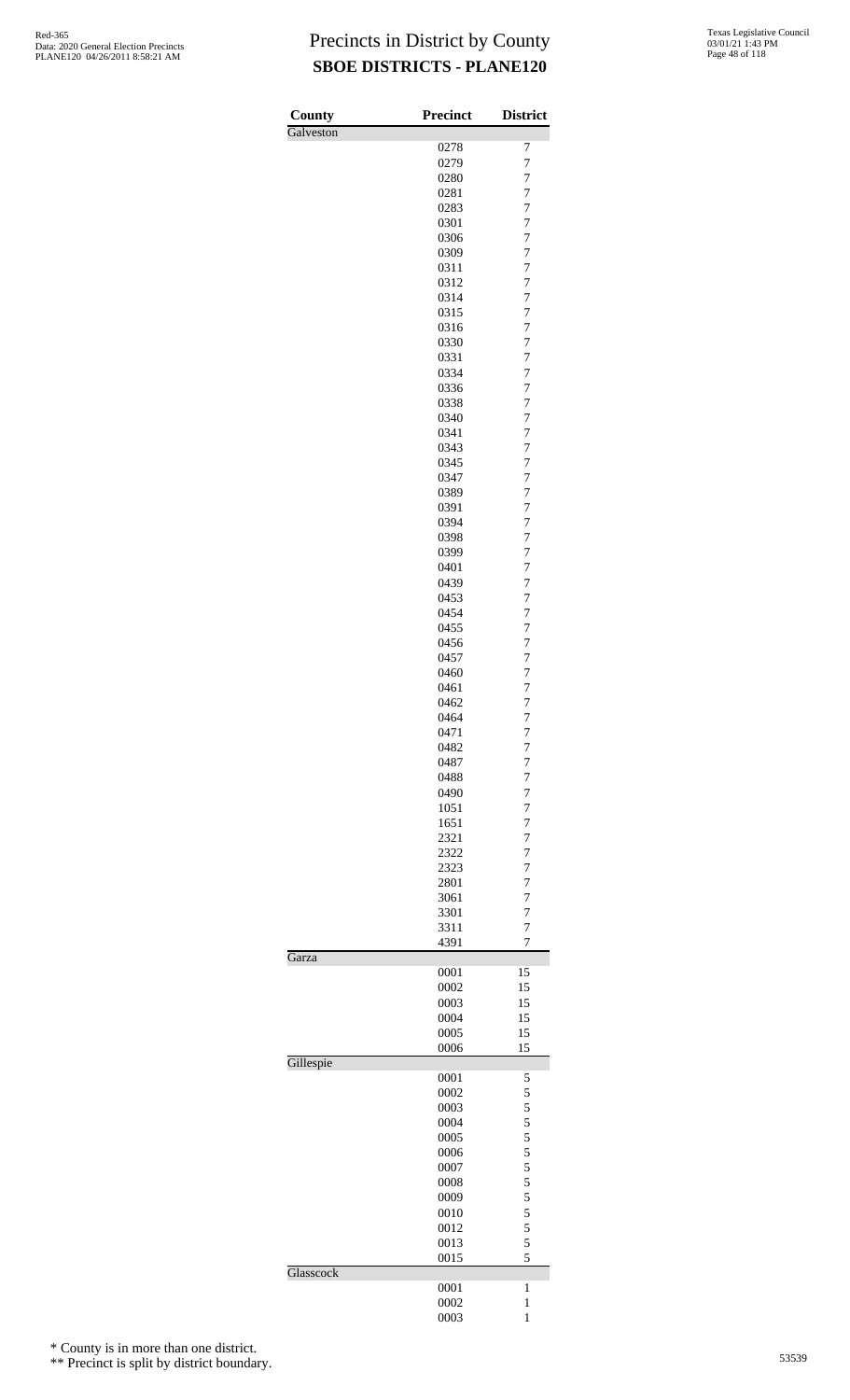| County    | Precinct     | <b>District</b>                  |
|-----------|--------------|----------------------------------|
| Glasscock | 0004         | 1                                |
| Goliad    |              |                                  |
|           | 0011         | $\overline{c}$                   |
|           | 0012         | $\overline{c}$                   |
|           | 0021         | $\overline{\mathbf{c}}$          |
|           | 0022         | $\overline{c}$                   |
|           | 0031         | $\overline{c}$                   |
|           | 0032         | $\overline{c}$                   |
|           | 0041         | $\overline{c}$                   |
|           | 0042         | $\overline{c}$<br>$\overline{c}$ |
| Gonzales  | 0043         |                                  |
|           | 0001         | 3                                |
|           | 0002         | 3                                |
|           | 0003         | 3                                |
|           | 0005         | 3                                |
|           | 0007         | 3                                |
|           | 0008         | 3                                |
|           | 0009         | 3                                |
|           | 0010         | 3                                |
|           | 0011         | 3                                |
|           | 0012         | 3                                |
|           | 0013         | 3                                |
|           | 0014         | 3                                |
|           | 0015         | 3                                |
|           | 04/6         | 3                                |
| Gray      |              |                                  |
|           | 0001         | 15                               |
|           | 0002<br>0003 | 15<br>15                         |
|           | 0004         | 15                               |
|           | 0005         | 15                               |
|           | 0006         | 15                               |
|           | 0007         | 15                               |
| Grayson   |              |                                  |
|           | 0101         | 9                                |
|           | 0102         | 9                                |
|           | 0103         | 9                                |
|           | 0104         | 9                                |
|           | 0105         | 9                                |
|           | 0106         | 9                                |
|           | 0107         | 9                                |
|           | 0108         | 9                                |
|           | 0201         | 9                                |
|           | 0202         | 9                                |
|           | 0203         | 9                                |
|           | 0204         | 9                                |
|           | 0205         | 9                                |
|           | 0206         | 9                                |
|           | 0207         | 9                                |
|           | 0208         | 9                                |
|           | 0209         | 9<br>9                           |
|           | 0210<br>0301 | 9                                |
|           | 0302         | 9                                |
|           | 0303         | 9                                |
|           | 0304         | 9                                |
|           | 0305         | 9                                |
|           | 0306         | 9                                |
|           | 0307         | 9                                |
|           | 0308         | 9                                |
|           | 0309         | 9                                |
|           | 0401         | 9                                |
|           | 0402         | 9                                |
|           | 0403         | 9                                |
|           | 0404         | 9                                |
|           | 0405         | 9                                |
|           | 0406         | 9                                |
|           | 0407         | 9                                |
|           | 0408         | 9                                |
|           | 0409         | 9                                |
| Gregg     |              |                                  |
|           | 0001         | 9                                |
|           | 0002         | 9                                |
|           | 0003         | 9                                |
|           | 0004         | 9                                |
|           | 0005<br>0006 | 9<br>9                           |
|           | 0007         | 9                                |
|           |              |                                  |

\* County is in more than one district.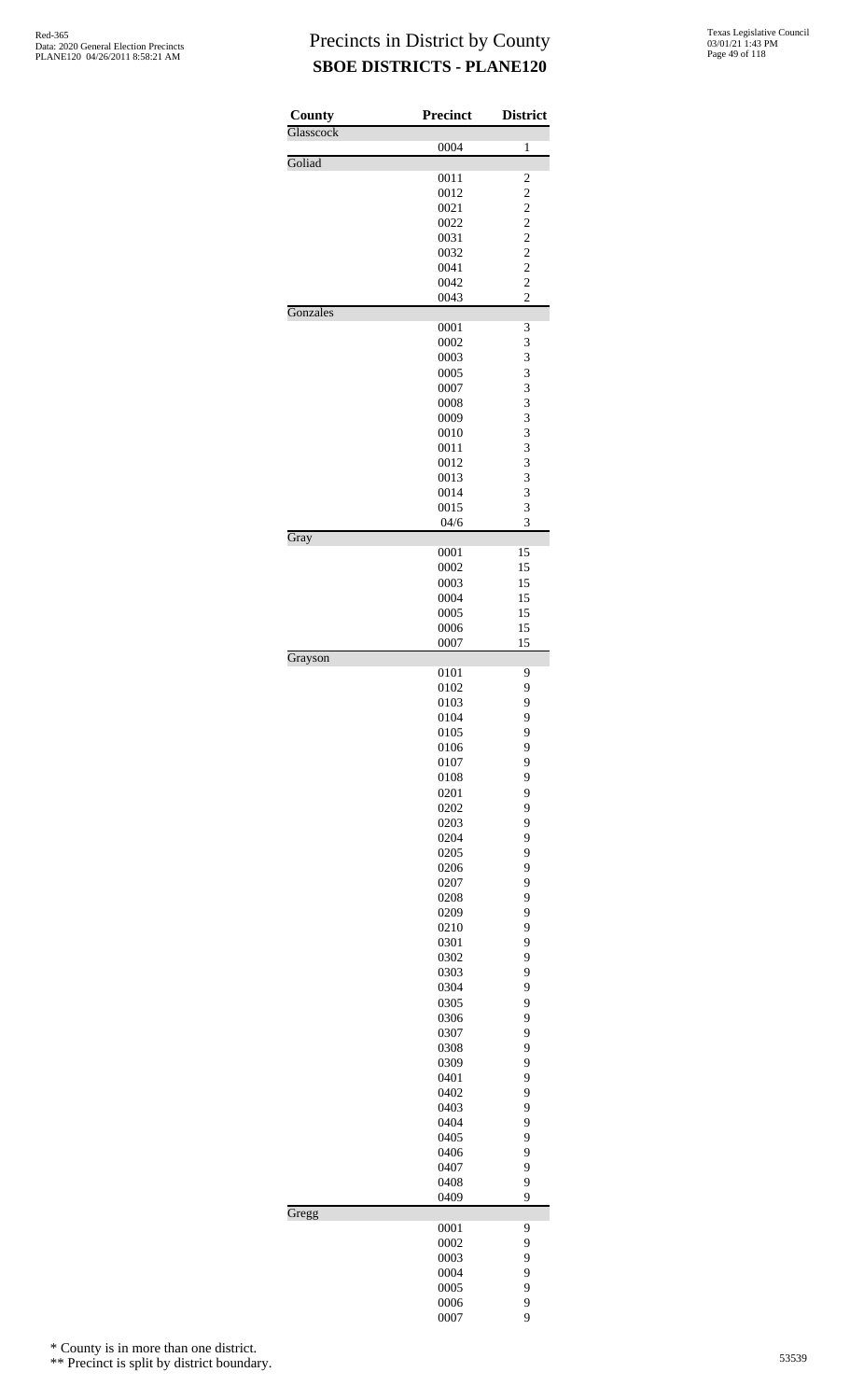| County    | Precinct     | <b>District</b>                            |
|-----------|--------------|--------------------------------------------|
| Gregg     | 0008         |                                            |
|           | 0009         | 9<br>9                                     |
|           | 0010         | 9                                          |
|           | 0011         | 9                                          |
|           | 0012         | 9                                          |
|           | 0013         | 9                                          |
|           | 0014         | 9                                          |
|           | 0015         | 9                                          |
|           | 0016         | 9<br>9                                     |
|           | 0017<br>0018 | 9                                          |
|           | 0019         | 9                                          |
|           | 0020         | 9                                          |
|           | 0021         | 9                                          |
| Grimes    |              |                                            |
|           | 0001<br>0002 | 8                                          |
|           | 0003         | 8<br>8                                     |
|           | 0004         | 8                                          |
|           | 0005         | 8                                          |
|           | 0006         | 8                                          |
|           | 0007         | 8                                          |
|           | 0008         | 8                                          |
|           | 0009         | 8                                          |
|           | 0010         | 8                                          |
|           | 0011<br>0012 | 8<br>8                                     |
|           | 0014         | 8                                          |
|           | 0015         | 8                                          |
| Guadalupe |              |                                            |
|           | 0101         | 5                                          |
|           | 0102<br>0103 | 5                                          |
|           | 0104         | $\frac{5}{5}$                              |
|           | 0105         |                                            |
|           | 0106         | $\begin{array}{c} 5 \\ 5 \\ 5 \end{array}$ |
|           | 0107         |                                            |
|           | 0108         | 5                                          |
|           | 0109         | 5                                          |
|           | 0110         | 5                                          |
|           | 0111<br>0112 | $\frac{5}{5}$                              |
|           | 0113         |                                            |
|           | 0114         | $\frac{5}{5}$                              |
|           | 0115         | 5                                          |
|           | 0116         | 5                                          |
|           | 0117         | 5                                          |
|           | 0118         | $\frac{5}{5}$                              |
|           | 0119<br>0120 |                                            |
|           | 0121         | 5<br>5                                     |
|           | 0122         | 5                                          |
|           | 0123         |                                            |
|           | 0124         | $\frac{5}{5}$                              |
|           | 0125         | 5                                          |
|           | 0126         | 5                                          |
|           | 0127         | 5                                          |
|           | 0201<br>0202 | $\frac{5}{5}$                              |
|           | 0203         | 5                                          |
|           | 0204         | 5                                          |
|           | 0205         | 5                                          |
|           | 0206         |                                            |
|           | 0207         | $\frac{5}{5}$                              |
|           | 0208         | 5                                          |
|           | 0209         | 5                                          |
|           | 0210         | 5                                          |
|           | 0211<br>0212 | $\frac{5}{5}$                              |
|           | 0213         | 5                                          |
|           | 0214         | 5                                          |
|           | 0215         | 5                                          |
|           | 0216         | $\frac{5}{5}$                              |
|           | 0217         |                                            |
|           | 0218         | 5                                          |
|           | 0219         | $\frac{5}{5}$                              |
|           | 0220         | 5                                          |
|           | 0221<br>0222 | 5                                          |

\* County is in more than one district.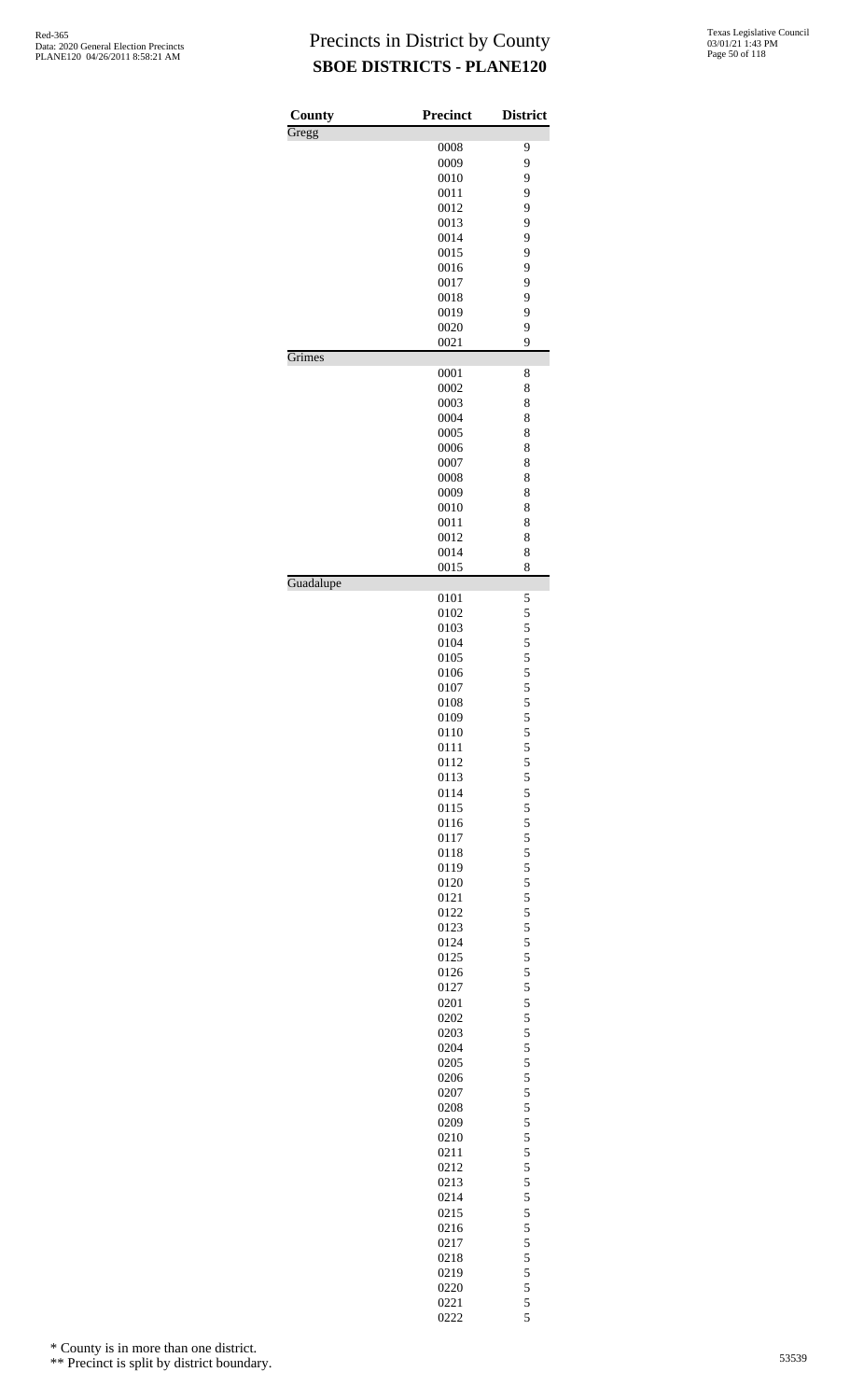| County<br>Guadalupe | <b>Precinct</b> | <b>District</b> |
|---------------------|-----------------|-----------------|
|                     | 0223            | 5               |
|                     | 0224            | 5               |
|                     | 0225            | 5               |
|                     | 0226            | 5               |
|                     | 0301            | 5               |
|                     | 0302            | 5               |
|                     | 0303            | 5               |
|                     | 0304<br>0305    | 5<br>5          |
|                     | 0306            | 5               |
|                     | 0307            | 5               |
|                     | 0308            | 5               |
|                     | 0401            | 5               |
|                     | 0402            | 5               |
|                     | 0403            | 5               |
|                     | 0404            | 5               |
|                     | 0405            | 5               |
|                     | 0406<br>0407    | 5<br>5          |
|                     | 0408            | 5               |
|                     | 0409            | 5               |
|                     | 0410            | 5               |
|                     | 0411            | 5               |
| Hale                |                 |                 |
|                     | 0101<br>0102    | 15<br>15        |
|                     | 0103            | 15              |
|                     | 0104            | 15              |
|                     | 0105            | 15              |
|                     | 0110            | 15              |
|                     | 0111            | 15              |
|                     | 0112            | 15              |
|                     | 0202            | 15              |
|                     | 0203            | 15              |
|                     | 0204            | 15<br>15        |
|                     | 0205<br>0206    | 15              |
|                     | 0213            | 15              |
|                     | 0214            | 15              |
|                     | 0215            | 15              |
|                     | 0304            | 15              |
|                     | 0305            | 15              |
|                     | 0306            | 15              |
|                     | 0307            | 15              |
|                     | 0308<br>0316    | 15<br>15        |
|                     | 0317            | 15              |
|                     | 0318            | 15              |
|                     | 0406            | 15              |
|                     | 0407            | 15              |
|                     | 0408            | 15              |
|                     | 0409            | 15              |
|                     | 0419            | 15              |
| Hall                | 0420            | 15              |
|                     | 0101            | 15              |
|                     | 0201            | 15              |
|                     | 0202            | 15              |
|                     | 0301            | 15              |
|                     | 0302            | 15              |
|                     | 0401<br>0402    | 15<br>15        |
| Hamilton            |                 |                 |
|                     | 0001            | 14              |
|                     | 0004            | 14              |
|                     | 0005            | 14              |
|                     | 0007            | 14              |
|                     | 0009<br>0012    | 14<br>14        |
|                     | 0014            | 14              |
|                     | 0015            | 14              |
|                     | 0017            | 14              |
|                     | 0022            | 14              |
|                     | 0023            | 14              |
| Hansford            | 0001            | 15              |
|                     | 0002            | 15              |
|                     | 0003            | 15              |
|                     | 0004            | 15              |

\* County is in more than one district.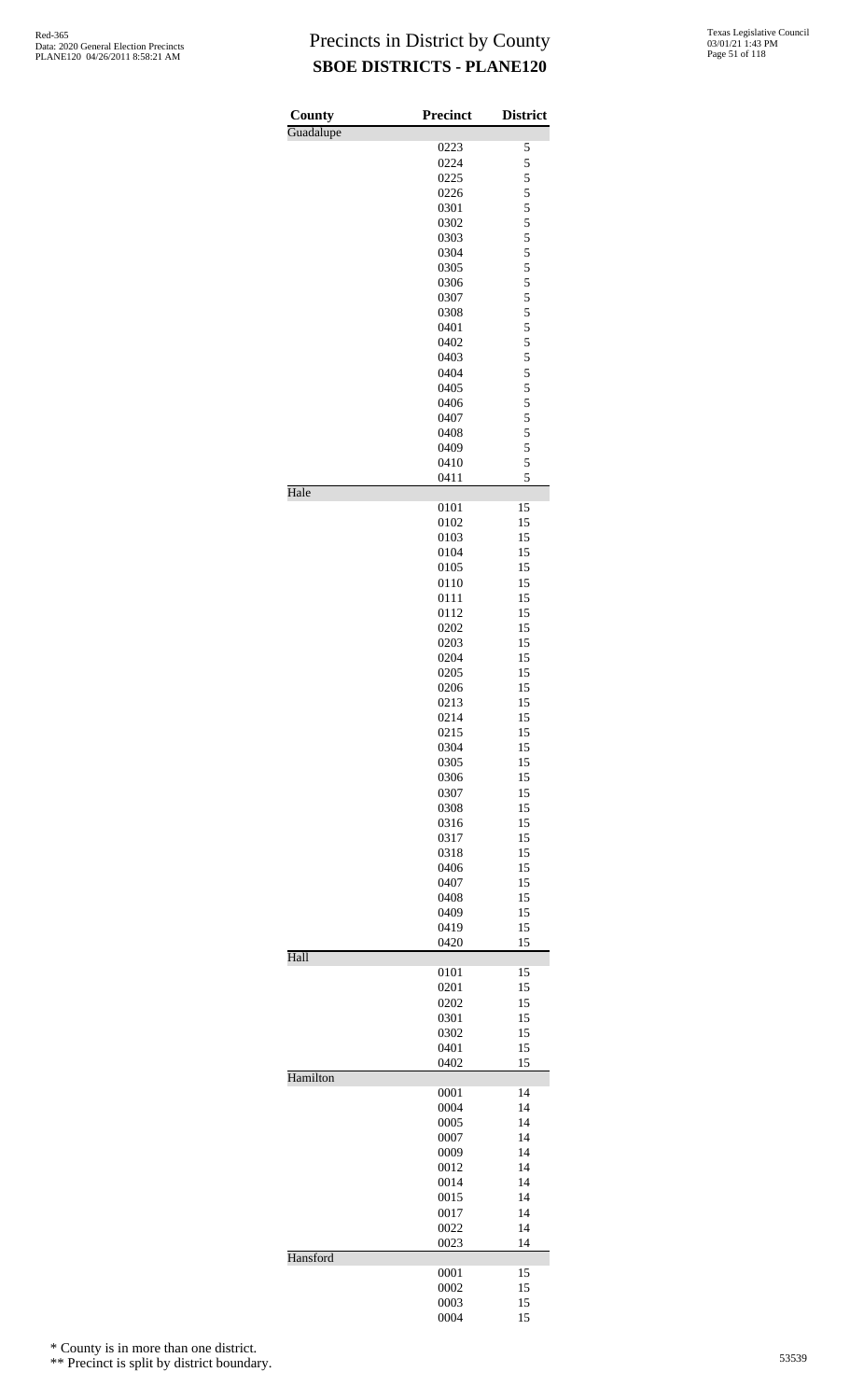| County              | <b>Precinct</b> | <b>District</b>                  |
|---------------------|-----------------|----------------------------------|
| Hansford            |                 |                                  |
|                     | 0005            | 15                               |
|                     | 0006            | 15                               |
|                     | 0007            | 15                               |
|                     | 0009            | 15                               |
| Hardeman            |                 |                                  |
|                     | 0001<br>0002    | 15<br>15                         |
|                     | 0003            | 15                               |
|                     | 0004            | 15                               |
| Hardin              |                 |                                  |
|                     | 0001            | 7                                |
|                     | 0002            | 7                                |
|                     | 0003<br>0004    | 7<br>7                           |
|                     | 0005            | $\overline{7}$                   |
|                     | 0006            | 7                                |
|                     | 0007            | 7                                |
|                     | 0008            | $\overline{7}$                   |
|                     | 0009            | 7                                |
|                     | 0010            | 7                                |
|                     | 0011            | 7                                |
|                     | 0012<br>0013    | 7<br>$\overline{7}$              |
|                     | 0014            | 7                                |
|                     | 0015            | 7                                |
|                     | 0016            | 7                                |
|                     | 0017            | 7                                |
|                     | 0018            | $\overline{7}$                   |
| Harris <sup>*</sup> | 0019            | 7                                |
|                     | 0001            | 6                                |
|                     | 0002            | 6                                |
|                     | 0003            | 6                                |
|                     | 0004            | 6<br>6                           |
|                     | 0005<br>0006    | 8                                |
|                     | 0007            | $\overline{\mathcal{L}}$         |
|                     | 0008            | 6                                |
|                     | 0009            | 4                                |
|                     | 0010            | $\overline{\mathcal{L}}$         |
|                     | 0011            | $\overline{\mathcal{L}}$         |
|                     | 0012            | 8                                |
|                     | 0013<br>0014    | 8<br>6                           |
|                     | 0015            | 6                                |
|                     | 0016            | $\overline{4}$                   |
|                     | 0017            | $\overline{\mathbf{4}}$          |
|                     | 0018            | 6                                |
|                     | 0019            | $\overline{\mathbf{4}}$          |
|                     | 0020<br>0021    | $\overline{4}$<br>$\overline{4}$ |
|                     | 0022            | $\overline{\mathbf{4}}$          |
|                     | 0023            | $\overline{\mathbf{4}}$          |
|                     | 0024            | $\overline{\mathbf{4}}$          |
|                     | 0025            | $\overline{4}$                   |
|                     | 0026            | $\overline{4}$                   |
|                     | 0027            | $\overline{\mathbf{4}}$          |
|                     | 0028            | 8<br>$\overline{\mathbf{4}}$     |
|                     | 0029<br>0030    | $\overline{4}$                   |
|                     | 0031            | $\overline{4}$                   |
|                     | 0032            | 6                                |
|                     | 0033            | 6                                |
|                     | 0034            | 6                                |
|                     | 0035            | $\overline{\mathcal{L}}$         |
|                     | 0036            | $\overline{4}$                   |
|                     | 0037<br>0038    | 6<br>6                           |
|                     | 0039            | 6                                |
|                     | 0040            | 6                                |
|                     | 0041            | 8                                |
|                     | 0042            | $\overline{\mathbf{4}}$          |
|                     | 0043            | 6                                |
|                     | 0044            | 6                                |
|                     | 0045            | $\overline{\mathcal{L}}$         |
|                     | 0046            | 6<br>$\overline{\mathbf{4}}$     |
|                     | 0047<br>0048    | $\overline{\mathbf{4}}$          |
|                     | 0049            | 8                                |

\* County is in more than one district.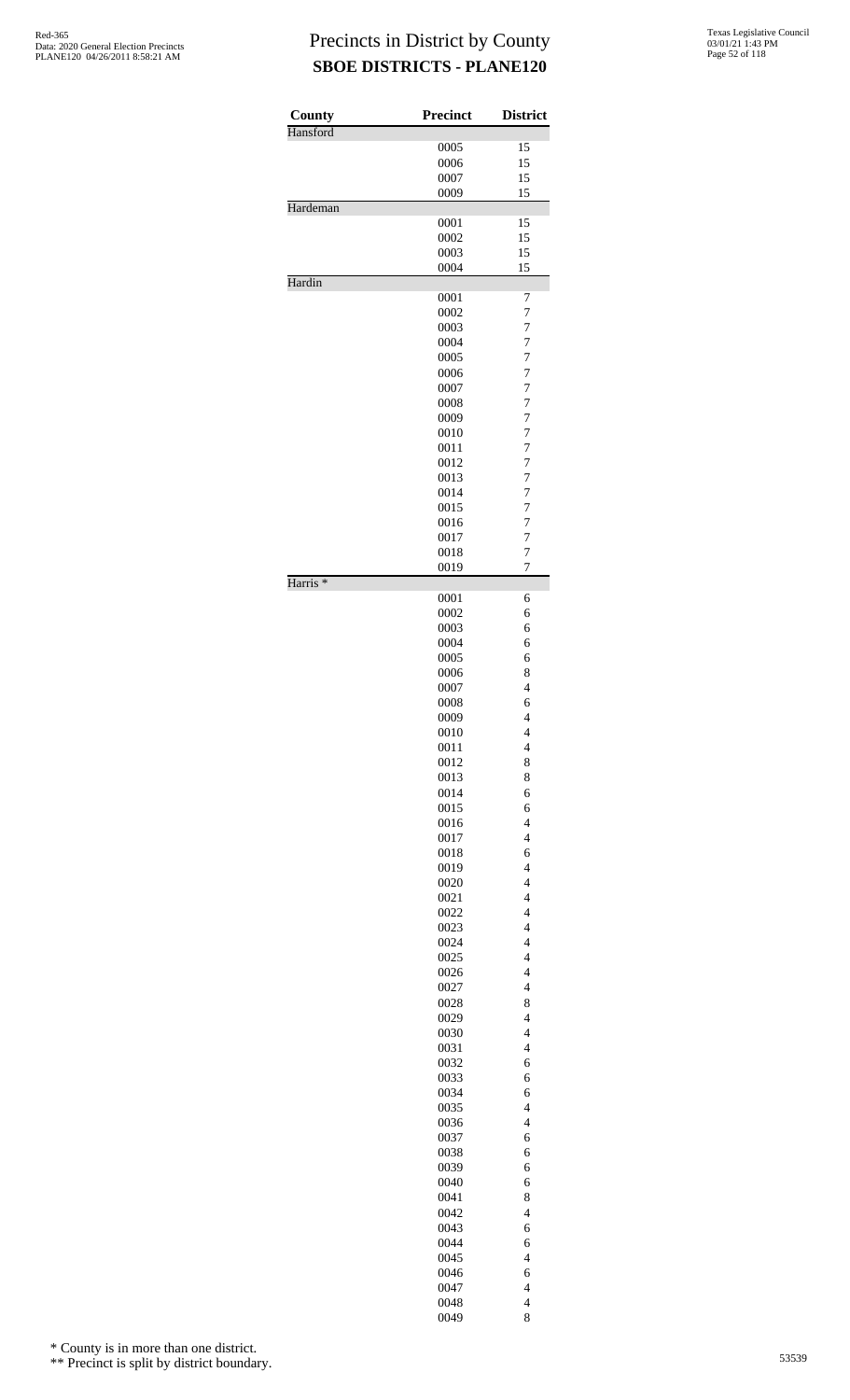Harris \*

| County<br>Harris <sup>*</sup> | Precinct     | <b>District</b>                                      |
|-------------------------------|--------------|------------------------------------------------------|
|                               | 0050         | 6                                                    |
|                               | 0051         | 8                                                    |
|                               | 0052<br>0053 | 6<br>6                                               |
|                               | 0054         | 6                                                    |
|                               | 0055         | 6                                                    |
|                               | 0056         | 6                                                    |
|                               | 0057<br>0058 | 6<br>6                                               |
|                               | 0059         | 6                                                    |
|                               | 0060         | 6                                                    |
|                               | 0061<br>0062 | $\overline{4}$<br>$\overline{\mathcal{L}}$           |
|                               | 0063         | 8                                                    |
|                               | 0064         | $\overline{\mathcal{L}}$                             |
|                               | 0065         | $\overline{\mathcal{L}}$                             |
|                               | 0066<br>0067 | $\overline{\mathcal{L}}$<br>$\overline{\mathcal{L}}$ |
|                               | 0068         | $\overline{4}$                                       |
|                               | 0069         | $\overline{\mathcal{L}}$                             |
|                               | 0070<br>0071 | 6<br>6                                               |
|                               | 0072         | $\overline{\mathcal{L}}$                             |
|                               | 0073         | $\overline{\mathcal{L}}$                             |
|                               | 0074         | 6                                                    |
|                               | 0075<br>0076 | 6<br>8                                               |
|                               | 0077         | $\overline{\mathcal{L}}$                             |
|                               | 0078         | $\overline{\mathcal{L}}$                             |
|                               | 0079<br>0080 | $\overline{\mathcal{L}}$<br>$\overline{\mathcal{L}}$ |
|                               | 0081         | $\overline{\mathcal{L}}$                             |
|                               | 0082         | 6                                                    |
|                               | 0083         | $\overline{4}$                                       |
|                               | 0084<br>0085 | 8<br>$\overline{\mathcal{L}}$                        |
|                               | 0086         | 6                                                    |
|                               | 0087         | 6                                                    |
|                               | 0088         | 8                                                    |
|                               | 0089<br>0090 | 6<br>8                                               |
|                               | 0091         | 8                                                    |
|                               | 0092         | 8                                                    |
|                               | 0093<br>0094 | $\overline{4}$<br>$\overline{4}$                     |
|                               | 0095         | 6                                                    |
|                               | 0096         | $\overline{\mathcal{L}}$                             |
|                               | 0097         | 8                                                    |
|                               | 0098<br>0099 | 8<br>8                                               |
|                               | 0100         | 8                                                    |
|                               | 0101         | $\overline{\mathcal{L}}$                             |
|                               | 0102         | 8                                                    |
|                               | 0103<br>0104 | 8<br>$\overline{4}$                                  |
|                               | 0105         | $\overline{\mathcal{L}}$                             |
|                               | 0106         | $\overline{\mathcal{L}}$                             |
|                               | 0107<br>0108 | $\overline{4}$<br>8                                  |
|                               | 0109         | $\overline{4}$                                       |
|                               | 0110         | 8                                                    |
|                               | 0111         | 6                                                    |
|                               | 0112<br>0113 | 6<br>6                                               |
|                               | 0114         | 6                                                    |
|                               | 0115         | $\overline{4}$                                       |
|                               | 0116<br>0117 | 6                                                    |
|                               | 0118         | 6<br>$\overline{4}$                                  |
|                               | 0119         | 8                                                    |
|                               | 0120         | 6                                                    |
|                               | 0121<br>0122 | 8<br>$\overline{4}$                                  |
|                               | 0123         | 6                                                    |
|                               | 0124         | 6                                                    |
|                               | 0125         | 6                                                    |
|                               | 0126<br>0127 | 6<br>6                                               |
|                               | 0128         | 6                                                    |

\* County is in more than one district.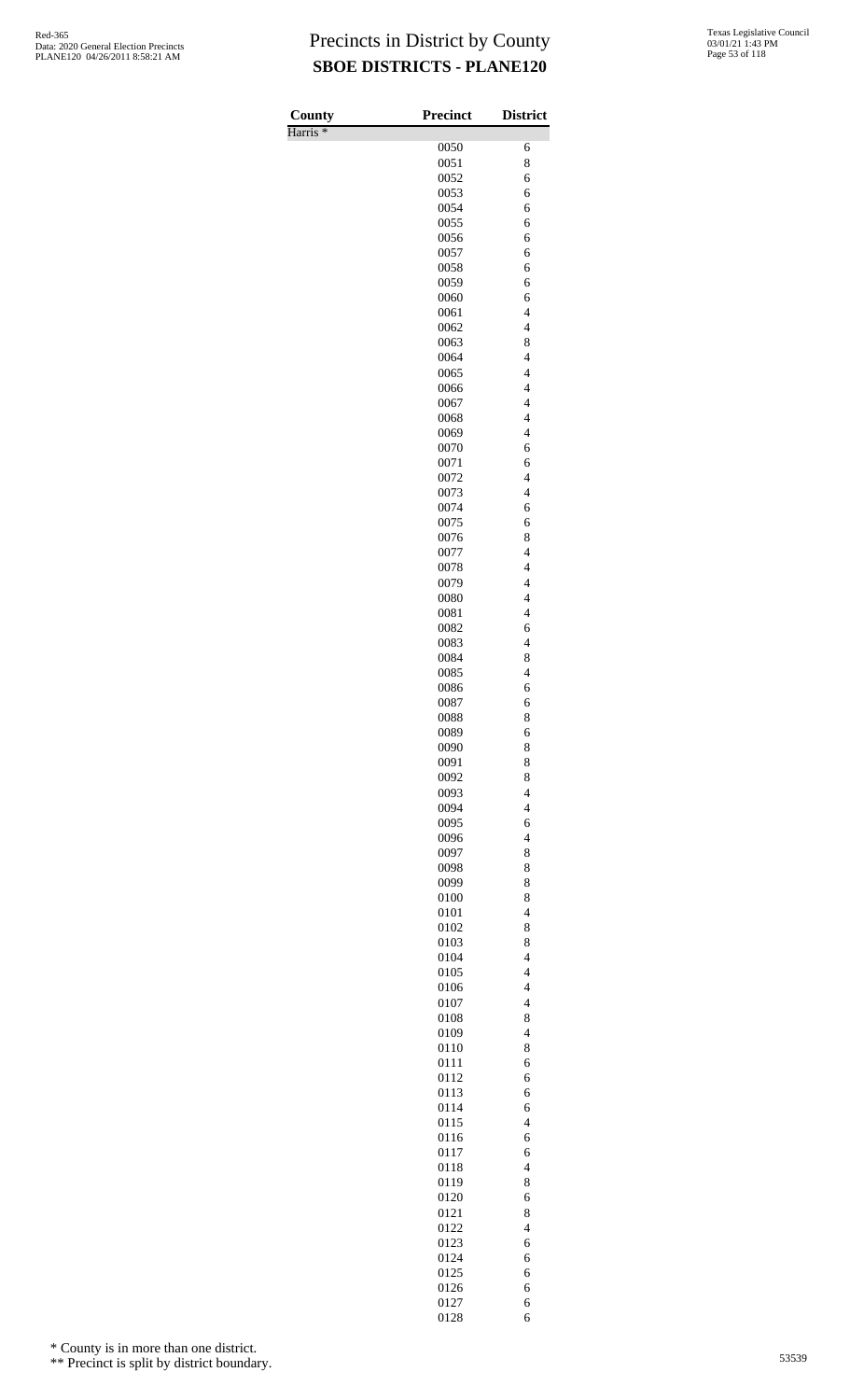Harris \*

| County<br>Harris <sup>*</sup> | <b>Precinct</b> | <b>District</b>                                     |
|-------------------------------|-----------------|-----------------------------------------------------|
|                               | 0129            | 6                                                   |
|                               | 0130            | 6                                                   |
|                               | 0131            | $\overline{\mathcal{L}}$                            |
|                               | 0132            | $\overline{4}$                                      |
|                               | 0133            | 6                                                   |
|                               | 0134            | $\overline{\mathcal{L}}$                            |
|                               | 0135            | 6<br>$\overline{4}$                                 |
|                               | 0136<br>0137    | 6                                                   |
|                               | 0138            | $\overline{\mathbf{4}}$                             |
|                               | 0139            | 6                                                   |
|                               | 0140            | $\overline{\mathcal{L}}$                            |
|                               | 0141            | 8                                                   |
|                               | 0142            | $\overline{4}$                                      |
|                               | 0143            | 8                                                   |
|                               | 0144<br>0145    | $\overline{4}$<br>$\overline{4}$                    |
|                               | 0146            | $\overline{\mathcal{L}}$                            |
|                               | 0147            | $\overline{4}$                                      |
|                               | 0148            | 6                                                   |
|                               | 0149            | 8                                                   |
|                               | 0150            | $\overline{4}$                                      |
|                               | 0151            | $\overline{4}$                                      |
|                               | 0152            | $\overline{4}$                                      |
|                               | 0153<br>0154    | $\overline{\mathbf{4}}$<br>$\overline{\mathcal{L}}$ |
|                               | 0155            | 6                                                   |
|                               | 0156            | $\overline{\mathcal{L}}$                            |
|                               | 0157            | $\overline{4}$                                      |
|                               | 0158            | $\overline{\mathbf{4}}$                             |
|                               | 0159            | $\overline{4}$                                      |
|                               | 0160            | $\overline{4}$                                      |
|                               | 0161            | $\overline{4}$                                      |
|                               | 0162            | $\overline{4}$<br>$\overline{\mathbf{4}}$           |
|                               | 0163<br>0164    | $\overline{4}$                                      |
|                               | 0165            | 6                                                   |
|                               | 0166            | 6                                                   |
|                               | 0167            | $\overline{4}$                                      |
|                               | 0168            | $\overline{\mathcal{L}}$                            |
|                               | 0169            | $\overline{\mathcal{L}}$                            |
|                               | 0170            | 8                                                   |
|                               | 0171            | $\overline{\mathcal{L}}$                            |
|                               | 0172            | $\overline{\mathcal{L}}$                            |
|                               | 0173<br>0174    | 6<br>8                                              |
|                               | 0175            | 6                                                   |
|                               | 0176            | 6                                                   |
|                               | 0177            | 6                                                   |
|                               | 0178            | 6                                                   |
|                               | 0179            | 6                                                   |
|                               | 0180            | $\overline{\mathcal{L}}$                            |
|                               | 0181            | $\overline{\mathcal{L}}$                            |
|                               | 0182<br>0183    | 6<br>6                                              |
|                               | 0184            | $\overline{\mathcal{L}}$                            |
|                               | 0185            | $\overline{\mathcal{L}}$                            |
|                               | 0186            | $\overline{4}$                                      |
|                               | 0187            | $\overline{4}$                                      |
|                               | 0188            | $\overline{4}$                                      |
|                               | 0189            | $\overline{\mathcal{L}}$                            |
|                               | 0190            | $\overline{4}$                                      |
|                               | 0191            | $\overline{4}$<br>$\overline{4}$                    |
|                               | 0192<br>0193    | $\overline{4}$                                      |
|                               | 0194            | $\overline{4}$                                      |
|                               | 0195            | $\overline{4}$                                      |
|                               | 0196            | $\overline{4}$                                      |
|                               | 0197            | $\overline{4}$                                      |
|                               | 0198            | $\overline{4}$                                      |
|                               | 0199            | 8                                                   |
|                               | 0200            | 6                                                   |
|                               | 0201            | $\overline{\mathcal{L}}$<br>$\overline{4}$          |
|                               | 0202<br>0203    | $\overline{4}$                                      |
|                               | 0204            | 6                                                   |
|                               | 0205            | $\overline{\mathcal{L}}$                            |
|                               | 0206            | 6                                                   |
|                               | 0207            | $\overline{4}$                                      |

\* County is in more than one district.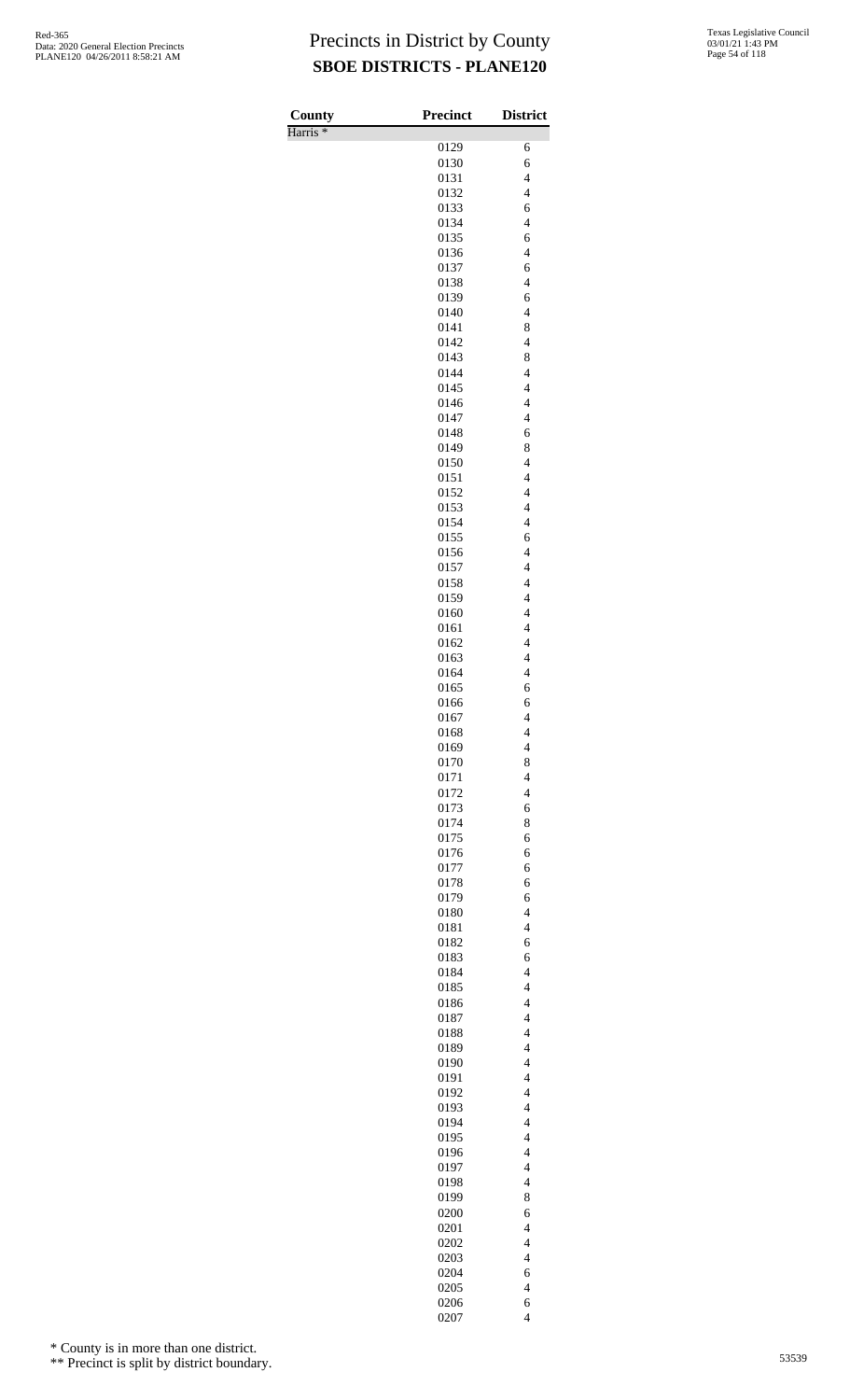Harris \*

| County<br>Harris <sup>*</sup> | <b>Precinct</b> | <b>District</b>                  |
|-------------------------------|-----------------|----------------------------------|
|                               | 0208            | 4                                |
|                               | 0209            | 6                                |
|                               | 0210            | $\overline{\mathcal{L}}$         |
|                               | 0211            | $\overline{4}$                   |
|                               | 0212            | $\overline{\mathcal{L}}$         |
|                               | 0213            | 6                                |
|                               | 0214            | 6                                |
|                               | 0215            | 6                                |
|                               | 0216            | $\overline{\mathcal{L}}$         |
|                               | 0217            | 6                                |
|                               | 0218            | $\overline{4}$                   |
|                               | 0219            | $\overline{\mathcal{L}}$         |
|                               | 0220            | 8<br>$\overline{4}$              |
|                               | 0221<br>0222    | 6                                |
|                               | 0223            | $\overline{4}$                   |
|                               | 0224            | 6                                |
|                               | 0225            | 6                                |
|                               | 0226            | $\overline{\mathcal{L}}$         |
|                               | 0227            | 6                                |
|                               | 0228            | $\overline{4}$                   |
|                               | 0229            | $\overline{\mathcal{L}}$         |
|                               | 0230            | $\overline{\mathcal{L}}$         |
|                               | 0231            | $\overline{4}$                   |
|                               | 0232            | 6                                |
|                               | 0233<br>0234    | 6<br>6                           |
|                               | 0235            | $\overline{\mathcal{L}}$         |
|                               | 0236            | $\overline{\mathcal{L}}$         |
|                               | 0237            | $\overline{\mathcal{L}}$         |
|                               | 0238            | $\overline{4}$                   |
|                               | 0239            | $\overline{4}$                   |
|                               | 0240            | $\overline{\mathcal{L}}$         |
|                               | 0241            | $\overline{\mathcal{L}}$         |
|                               | 0242            | 8                                |
|                               | 0243            | $\overline{4}$                   |
|                               | 0244            | 6                                |
|                               | 0245            | 6                                |
|                               | 0246            | 6                                |
|                               | 0247            | $\overline{\mathcal{L}}$         |
|                               | 0248<br>0249    | 8<br>8                           |
|                               | 0250            | 8                                |
|                               | 0251            | 8                                |
|                               | 0252            | $\overline{\mathcal{L}}$         |
|                               | 0253            | $\overline{\mathcal{L}}$         |
|                               | 0254            | $\overline{4}$                   |
|                               | 0255            | $\overline{4}$                   |
|                               | 0256            | 6                                |
|                               | 0257            | $\overline{\mathcal{L}}$         |
|                               | 0258            | 6                                |
|                               | 0259            | $\overline{4}$                   |
|                               | 0260            | 6                                |
|                               | 0261            | $\overline{4}$                   |
|                               | 0262<br>0263    | 6<br>6                           |
|                               | 0264            | 6                                |
|                               | 0265            | 6                                |
|                               | 0266            | $\overline{4}$                   |
|                               | 0267            | $\overline{\mathcal{L}}$         |
|                               | 0268            | 6                                |
|                               | 0269            | 6                                |
|                               | 0270            | $\overline{\mathcal{L}}$         |
|                               | 0271            | $\overline{4}$                   |
|                               | 0272            | 6                                |
|                               | 0273            | 6                                |
|                               | 0274            | 6                                |
|                               | 0275            | $\overline{4}$<br>$\overline{4}$ |
|                               | 0276            | $\overline{4}$                   |
|                               | 0277<br>0278    | $\overline{\mathcal{L}}$         |
|                               | 0279            | 8                                |
|                               | 0280            | $\overline{\mathcal{L}}$         |
|                               | 0281            | 6                                |
|                               | 0282            | 6                                |
|                               | 0283            | $\overline{\mathcal{L}}$         |
|                               | 0284            | 6                                |
|                               | 0285            | $\overline{\mathcal{L}}$         |
|                               | 0286            | $\overline{4}$                   |

\* County is in more than one district.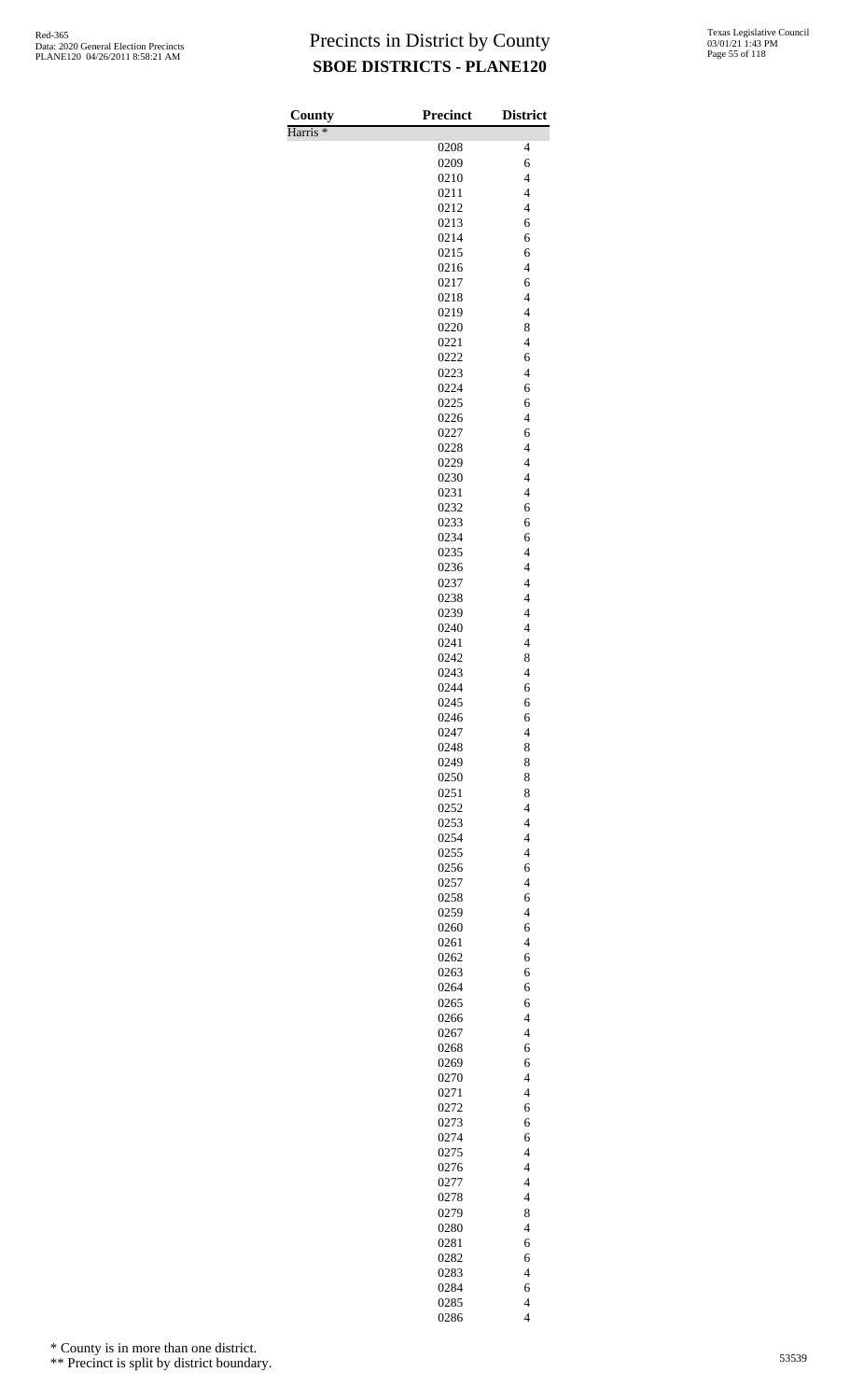Harris \*

| County              | <b>Precinct</b> | <b>District</b>                                      |
|---------------------|-----------------|------------------------------------------------------|
| Harris <sup>*</sup> |                 |                                                      |
|                     | 0287<br>0288    | 4<br>$\overline{\mathcal{L}}$                        |
|                     | 0289            | $\overline{4}$                                       |
|                     | 0290            | 8                                                    |
|                     | 0291            | $\overline{\mathcal{L}}$                             |
|                     | 0292            | $\overline{\mathbf{4}}$                              |
|                     | 0293            | $\overline{\mathcal{L}}$                             |
|                     | 0294            | $\overline{\mathcal{L}}$                             |
|                     | 0295            | $\overline{4}$                                       |
|                     | 0296            | 6                                                    |
|                     | 0297<br>0298    | 6<br>6                                               |
|                     | 0299            | 6                                                    |
|                     | 0300            | 6                                                    |
|                     | 0301            | $\overline{4}$                                       |
|                     | 0302            | 8                                                    |
|                     | 0303            | 6                                                    |
|                     | 0304            | 6                                                    |
|                     | 0305            | 8                                                    |
|                     | 0306<br>0307    | 8<br>8                                               |
|                     | 0308            | $\overline{\mathcal{L}}$                             |
|                     | 0309            | 6                                                    |
|                     | 0310            | 6                                                    |
|                     | 0311            | 6                                                    |
|                     | 0312            | 6                                                    |
|                     | 0313            | $\overline{\mathcal{L}}$                             |
|                     | 0314            | 6                                                    |
|                     | 0315<br>0316    | 6<br>6                                               |
|                     | 0317            | 6                                                    |
|                     | 0318            | $\overline{\mathcal{L}}$                             |
|                     | 0319            | $\overline{\mathcal{L}}$                             |
|                     | 0320            | $\overline{4}$                                       |
|                     | 0321            | $\overline{\mathcal{L}}$                             |
|                     | 0322            | $\overline{\mathbf{4}}$                              |
|                     | 0323            | $\overline{4}$                                       |
|                     | 0324            | $\overline{4}$                                       |
|                     | 0325<br>0326    | 4<br>$\overline{\mathcal{L}}$                        |
|                     | 0327            | $\overline{\mathcal{L}}$                             |
|                     | 0328            | $\overline{\mathcal{L}}$                             |
|                     | 0329            | $\overline{4}$                                       |
|                     | 0330            | 6                                                    |
|                     | 0331            | 8                                                    |
|                     | 0332            | $\overline{\mathcal{L}}$                             |
|                     | 0333            | 8                                                    |
|                     | 0334<br>0335    | $\overline{\mathcal{L}}$<br>6                        |
|                     | 0336            | $\overline{4}$                                       |
|                     | 0337            | $\overline{\mathcal{L}}$                             |
|                     | 0338            | 6                                                    |
|                     | 0339            | $\overline{4}$                                       |
|                     | 0340            | 8                                                    |
|                     | 0341            | $\overline{4}$                                       |
|                     | 0342            | $\overline{\mathcal{L}}$                             |
|                     | 0343            | $\overline{\mathcal{L}}$                             |
|                     | 0344<br>0345    | $\overline{4}$<br>6                                  |
|                     | 0346            | 8                                                    |
|                     | 0347            | 8                                                    |
|                     | 0348            | 8                                                    |
|                     | 0349            | 8                                                    |
|                     | 0350            | 6                                                    |
|                     | 0351            | 8                                                    |
|                     | 0352            | 8                                                    |
|                     | 0353<br>0354    | $\overline{\mathcal{L}}$<br>$\overline{\mathcal{L}}$ |
|                     | 0355            | $\overline{4}$                                       |
|                     | 0356            | 6                                                    |
|                     | 0357            | 8                                                    |
|                     | 0358            | $\overline{\mathcal{L}}$                             |
|                     | 0359            | $\overline{\mathcal{L}}$                             |
|                     | 0360            | 6                                                    |
|                     |                 | 6                                                    |
|                     | 0361            |                                                      |
|                     | 0362            | 6                                                    |
|                     | 0363<br>0364    | $\overline{\mathcal{L}}$<br>6                        |

\* County is in more than one district.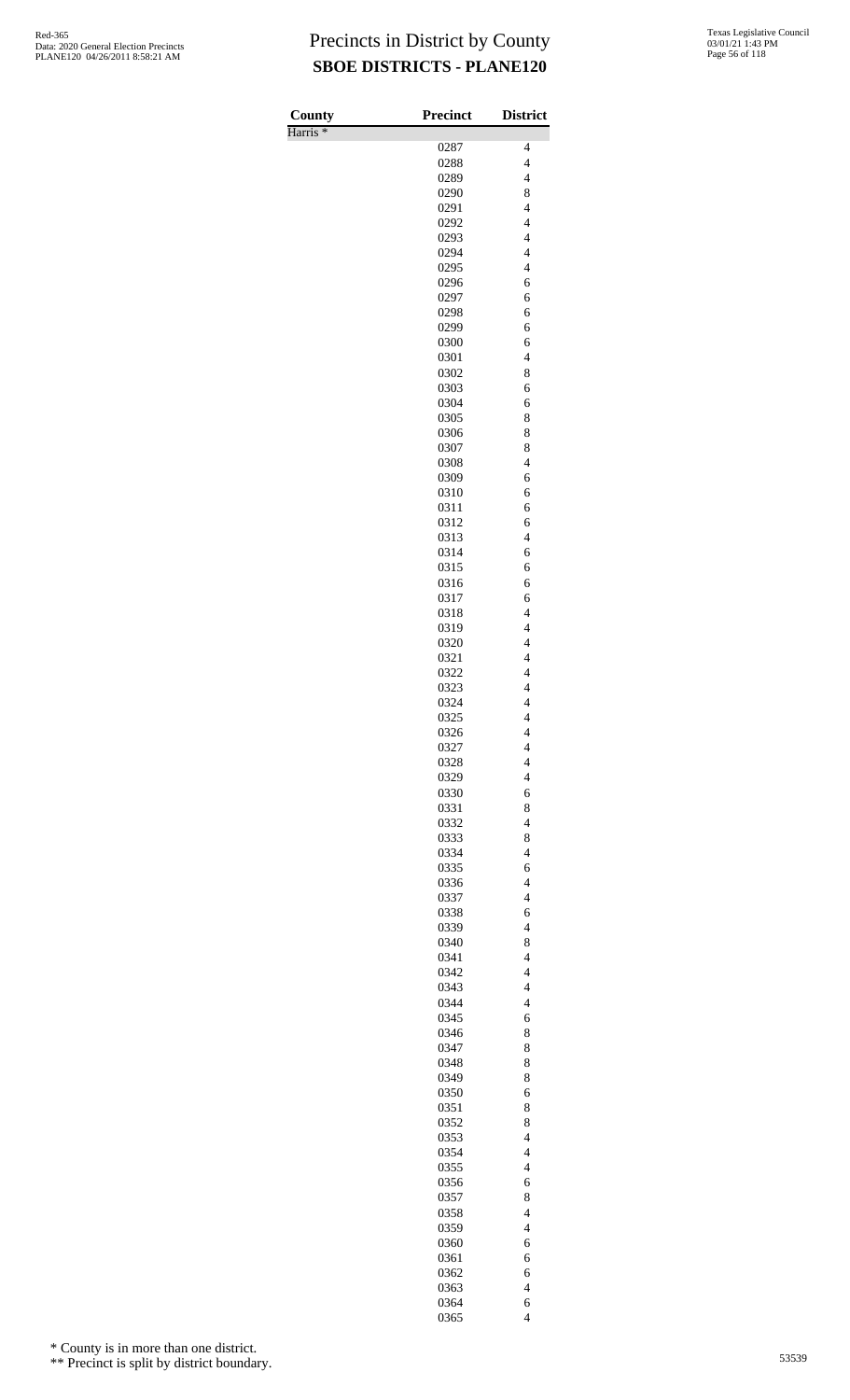Harris \*

| County<br>Harris <sup>*</sup> | Precinct     | <b>District</b>                            |
|-------------------------------|--------------|--------------------------------------------|
|                               | 0366         | 4                                          |
|                               | 0367         | $\overline{4}$                             |
|                               | 0368         | $\overline{\mathcal{L}}$                   |
|                               | 0369         | $\overline{4}$<br>6                        |
|                               | 0370<br>0371 | $\overline{\mathbf{4}}$                    |
|                               | 0372         | $\overline{\mathcal{L}}$                   |
|                               | 0373         | $\overline{4}$                             |
|                               | 0374         | $\overline{4}$                             |
|                               | 0375         | $\overline{\mathcal{L}}$                   |
|                               | 0376<br>0377 | $\overline{\mathcal{L}}$<br>8              |
|                               | 0378         | 8                                          |
|                               | 0379         | $\overline{\mathcal{L}}$                   |
|                               | 0380         | 8                                          |
|                               | 0381         | $\overline{\mathcal{L}}$                   |
|                               | 0382<br>0383 | 8<br>6                                     |
|                               | 0384         | $\overline{4}$                             |
|                               | 0385         | 6                                          |
|                               | 0386         | 8                                          |
|                               | 0387         | 8                                          |
|                               | 0388<br>0389 | 8<br>$\overline{\mathcal{L}}$              |
|                               | 0390         | $\overline{\mathcal{L}}$                   |
|                               | 0391         | 8                                          |
|                               | 0392         | $\overline{\mathcal{L}}$                   |
|                               | 0393         | 8<br>$\overline{\mathcal{L}}$              |
|                               | 0394<br>0395 | 6                                          |
|                               | 0396         | $\overline{\mathcal{L}}$                   |
|                               | 0397         | $\overline{4}$                             |
|                               | 0398         | 6                                          |
|                               | 0399         | 8                                          |
|                               | 0400<br>0401 | 6<br>$\overline{\mathbf{4}}$               |
|                               | 0402         | $\overline{\mathcal{L}}$                   |
|                               | 0403         | 6                                          |
|                               | 0404         | 8                                          |
|                               | 0405         | 6                                          |
|                               | 0406<br>0407 | $\overline{4}$<br>6                        |
|                               | 0408         | $\overline{\mathcal{L}}$                   |
|                               | 0409         | $\overline{4}$                             |
|                               | 0410         | $\overline{\mathbf{4}}$                    |
|                               | 0411         | $\overline{\mathbf{4}}$                    |
|                               | 0412<br>0413 | $\overline{4}$<br>$\overline{\mathcal{L}}$ |
|                               | 0414         | 8                                          |
|                               | 0415         | 8                                          |
|                               | 0416         | 8                                          |
|                               | 0417         | $\overline{4}$                             |
|                               | 0418<br>0419 | $\overline{\mathcal{L}}$<br>8              |
|                               | 0420         | 8                                          |
|                               | 0421         | 8                                          |
|                               | 0422         | $\overline{4}$                             |
|                               | 0423         | $\overline{\mathcal{L}}$                   |
|                               | 0424<br>0425 | 6<br>6                                     |
|                               | 0426         | 6                                          |
|                               | 0427         | 6                                          |
|                               | 0428         | 6                                          |
|                               | 0429         | $\overline{4}$                             |
|                               | 0430<br>0431 | 6<br>6                                     |
|                               | 0432         | 6                                          |
|                               | 0433         | 6                                          |
|                               | 0434         | 6                                          |
|                               | 0435         | 6                                          |
|                               | 0436<br>0437 | 6<br>6                                     |
|                               | 0438         | 6                                          |
|                               | 0439         | 6                                          |
|                               | 0440         | 6                                          |
|                               | 0441         | 6                                          |
|                               | 0442         | 6                                          |
|                               | 0443<br>0444 | 6<br>6                                     |

\* County is in more than one district.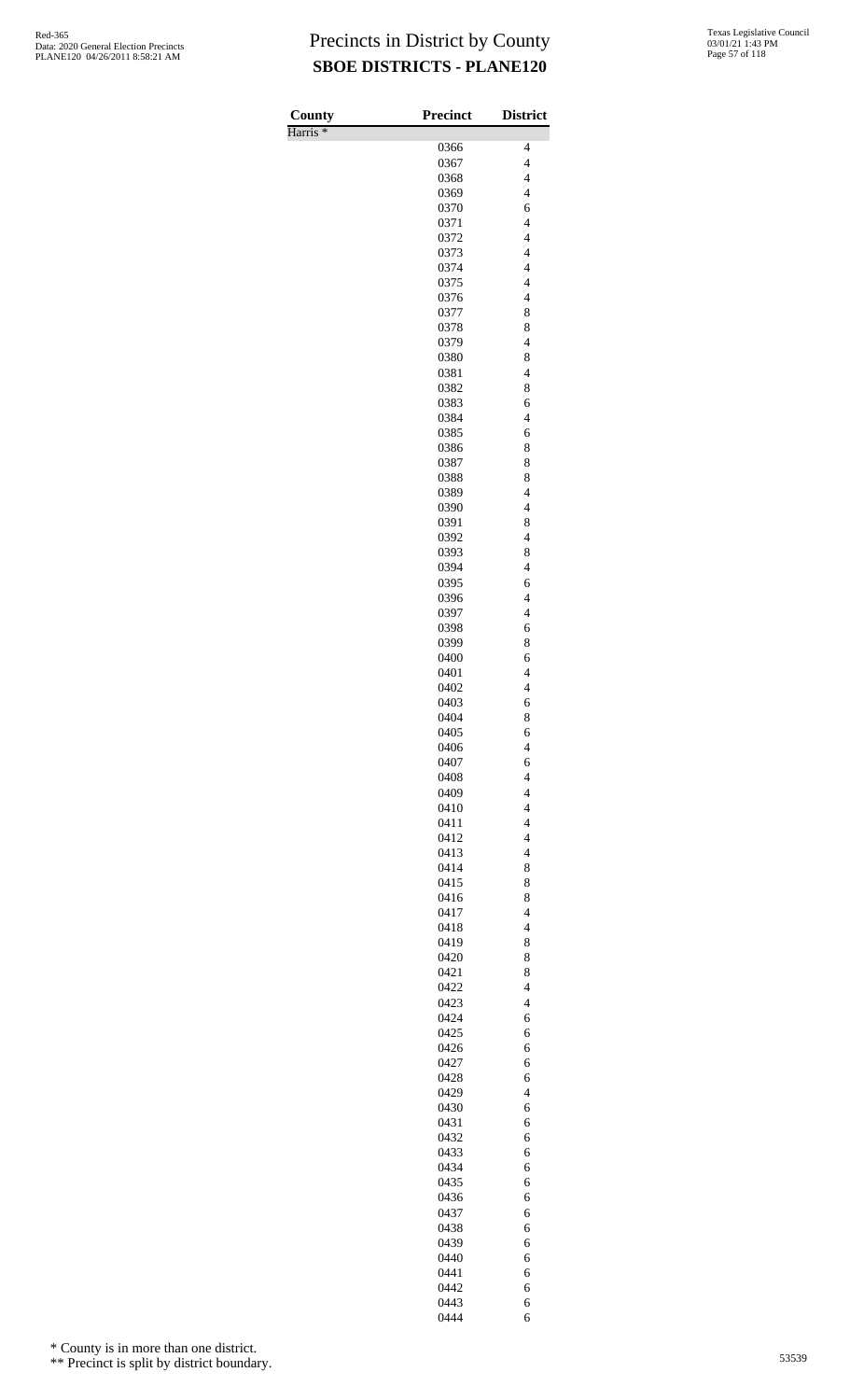Harris \*

| County<br>Harris <sup>*</sup> | <b>Precinct</b> | <b>District</b>                                      |
|-------------------------------|-----------------|------------------------------------------------------|
|                               | 0445            | 6                                                    |
|                               | 0446            | 6                                                    |
|                               | 0447            | 8                                                    |
|                               | 0448            | $\overline{4}$                                       |
|                               | 0449            | $\overline{\mathbf{4}}$                              |
|                               | 0450            | $\overline{\mathcal{L}}$                             |
|                               | 0451            | 6                                                    |
|                               | 0452<br>0453    | 6<br>$\overline{4}$                                  |
|                               | 0454            | $\overline{\mathbf{4}}$                              |
|                               | 0455            | $\overline{\mathcal{L}}$                             |
|                               | 0456            | 8                                                    |
|                               | 0457            | $\overline{\mathcal{L}}$                             |
|                               | 0458            | $\overline{4}$                                       |
|                               | 0459            | 8                                                    |
|                               | 0460<br>0461    | $\overline{\mathcal{L}}$<br>6                        |
|                               | 0462            | $\overline{4}$                                       |
|                               | 0463            | 6                                                    |
|                               | 0464            | 6                                                    |
|                               | 0465            | 6                                                    |
|                               | 0466            | 6                                                    |
|                               | 0467            | $\overline{\mathcal{L}}$                             |
|                               | 0468            | $\overline{4}$                                       |
|                               | 0469<br>0470    | 8<br>8                                               |
|                               | 0471            | 8                                                    |
|                               | 0472            | 6                                                    |
|                               | 0473            | 8                                                    |
|                               | 0474            | 8                                                    |
|                               | 0475            | $\overline{4}$                                       |
|                               | 0476            | 8                                                    |
|                               | 0477            | 6                                                    |
|                               | 0478<br>0479    | 6<br>6                                               |
|                               | 0480            | 6                                                    |
|                               | 0481            | 6                                                    |
|                               | 0482            | 6                                                    |
|                               | 0483            | 6                                                    |
|                               | 0484            | 6                                                    |
|                               | 0485            | 6                                                    |
|                               | 0486            | 6                                                    |
|                               | 0487<br>0488    | 6<br>6                                               |
|                               | 0489            | $\overline{\mathcal{L}}$                             |
|                               | 0490            | $\overline{\mathcal{L}}$                             |
|                               | 0491            | 6                                                    |
|                               | 0492            | 6                                                    |
|                               | 0493            | 6                                                    |
|                               | 0494            | $\overline{\mathcal{L}}$                             |
|                               | 0495            | 6                                                    |
|                               | 0496<br>0497    | 6<br>$\overline{4}$                                  |
|                               | 0498            | 6                                                    |
|                               | 0499            | 6                                                    |
|                               | 0500            | 6                                                    |
|                               | 0501            | 6                                                    |
|                               | 0502            | 8                                                    |
|                               | 0503            | 6                                                    |
|                               | 0504            | 6                                                    |
|                               | 0505<br>0506    | $\overline{\mathcal{L}}$<br>$\overline{\mathcal{L}}$ |
|                               | 0507            | 6                                                    |
|                               | 0508            | 6                                                    |
|                               | 0509            | 6                                                    |
|                               | 0510            | 6                                                    |
|                               | 0511            | 8                                                    |
|                               | 0512            | 6                                                    |
|                               | 0513            | 6                                                    |
|                               | 0514            | 6                                                    |
|                               | 0515<br>0516    | 6<br>6                                               |
|                               | 0517            | 6                                                    |
|                               | 0518            | 6                                                    |
|                               | 0519            | 6                                                    |
|                               | 0520            | $\overline{\mathcal{L}}$                             |
|                               | 0521            | 8                                                    |
|                               | 0522            | 6                                                    |
|                               | 0523            | 6                                                    |

\* County is in more than one district.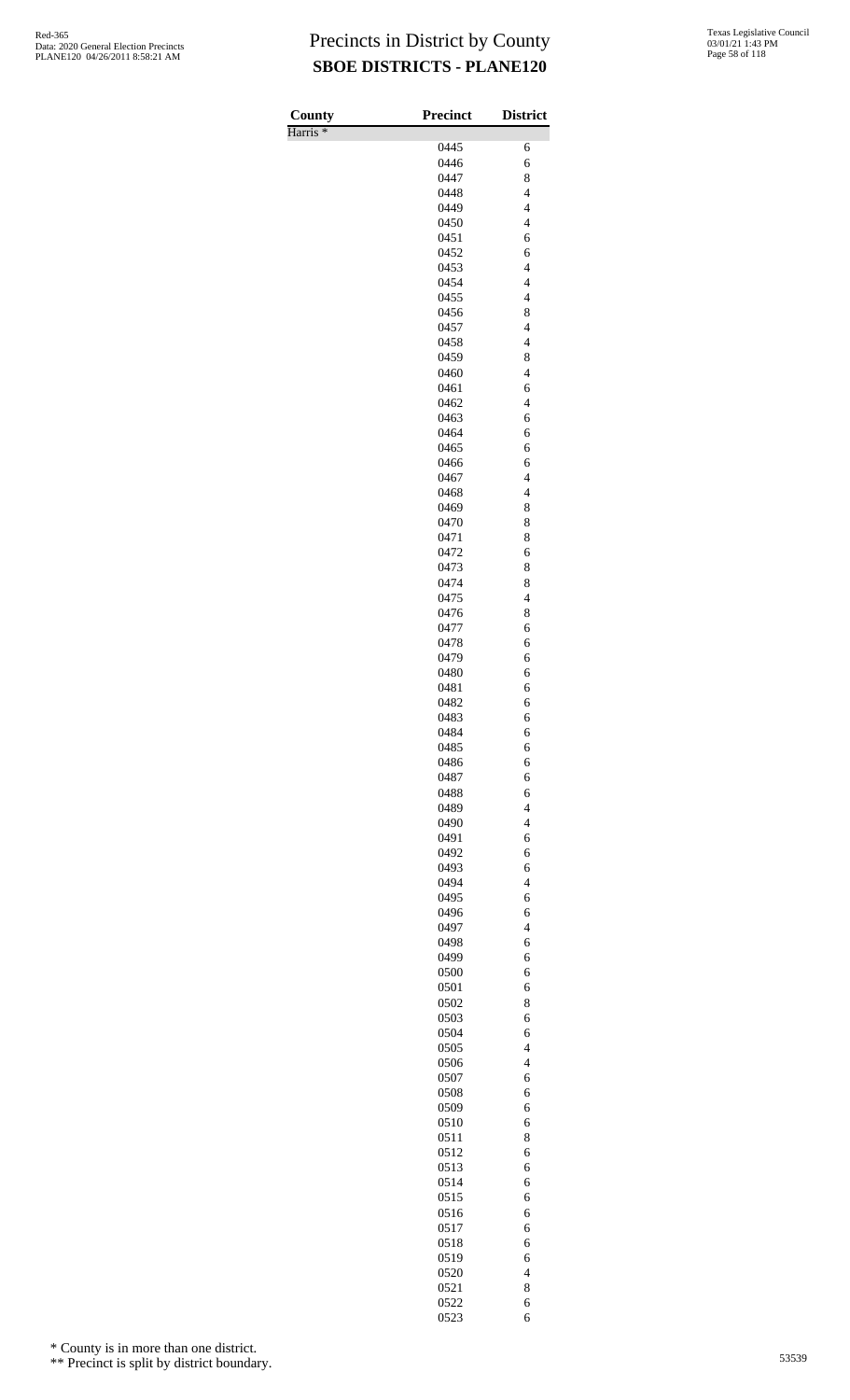Harris \*

| County<br>Harris <sup>*</sup> | <b>Precinct</b> | <b>District</b>                                     |
|-------------------------------|-----------------|-----------------------------------------------------|
|                               | 0524            | 6                                                   |
|                               | 0525            | $\overline{4}$                                      |
|                               | 0526            | $\overline{\mathcal{L}}$                            |
|                               | 0527            | $\overline{\mathcal{L}}$                            |
|                               | 0528<br>0529    | $\overline{\mathcal{L}}$<br>6                       |
|                               | 0530            | $\overline{4}$                                      |
|                               | 0531            | 8                                                   |
|                               | 0532            | 8                                                   |
|                               | 0533            | 8                                                   |
|                               | 0534            | 8                                                   |
|                               | 0535<br>0536    | $\overline{4}$<br>$\overline{\mathcal{L}}$          |
|                               | 0537            | 8                                                   |
|                               | 0538            | $\overline{\mathcal{L}}$                            |
|                               | 0539            | 6                                                   |
|                               | 0540            | $\overline{\mathcal{L}}$                            |
|                               | 0541            | $\overline{4}$<br>$\overline{4}$                    |
|                               | 0542<br>0543    | $\overline{\mathbf{4}}$                             |
|                               | 0544            | $\overline{\mathcal{L}}$                            |
|                               | 0545            | 8                                                   |
|                               | 0546            | 8                                                   |
|                               | 0547            | 6                                                   |
|                               | 0548<br>0549    | 6<br>$\overline{\mathbf{4}}$                        |
|                               | 0550            | $\overline{\mathcal{L}}$                            |
|                               | 0551            | 6                                                   |
|                               | 0552            | 6                                                   |
|                               | 0553            | 6                                                   |
|                               | 0554<br>0555    | $\overline{\mathbf{4}}$<br>$\overline{\mathcal{L}}$ |
|                               | 0556            | $\overline{\mathcal{L}}$                            |
|                               | 0557            | 6                                                   |
|                               | 0558            | 6                                                   |
|                               | 0559            | 6                                                   |
|                               | 0560            | $\overline{4}$                                      |
|                               | 0561<br>0562    | 8<br>$\overline{4}$                                 |
|                               | 0563            | 8                                                   |
|                               | 0564            | $\overline{4}$                                      |
|                               | 0565            | 6                                                   |
|                               | 0566            | 6<br>6                                              |
|                               | 0567<br>0568    | 8                                                   |
|                               | 0569            | 6                                                   |
|                               | 0570            | 6                                                   |
|                               | 0571            | $\overline{4}$                                      |
|                               | 0572            | 6                                                   |
|                               | 0573<br>0574    | $\overline{4}$<br>$\overline{\mathcal{L}}$          |
|                               | 0575            | 6                                                   |
|                               | 0576            | $\overline{4}$                                      |
|                               | 0577            | 6                                                   |
|                               | 0578            | $\overline{4}$<br>$\overline{\mathcal{L}}$          |
|                               | 0579<br>0580    | $\overline{\mathcal{L}}$                            |
|                               | 0581            | $\overline{\mathcal{L}}$                            |
|                               | 0582            | $\overline{4}$                                      |
|                               | 0583            | $\overline{\mathcal{L}}$                            |
|                               | 0584            | $\overline{4}$                                      |
|                               | 0585<br>0586    | $\overline{\mathcal{L}}$<br>8                       |
|                               | 0587            | $\overline{4}$                                      |
|                               | 0588            | 8                                                   |
|                               | 0589            | 8                                                   |
|                               | 0590            | 8                                                   |
|                               | 0591<br>0592    | $\overline{4}$<br>6                                 |
|                               | 0593            | 6                                                   |
|                               | 0594            | $\overline{4}$                                      |
|                               | 0595            | $\overline{4}$                                      |
|                               | 0596            | 8                                                   |
|                               | 0597<br>0598    | 6<br>8                                              |
|                               | 0599            | $\overline{\mathcal{L}}$                            |
|                               | 0600            | 6                                                   |
|                               | 0601            | 6                                                   |
|                               | 0602            | 6                                                   |

\* County is in more than one district.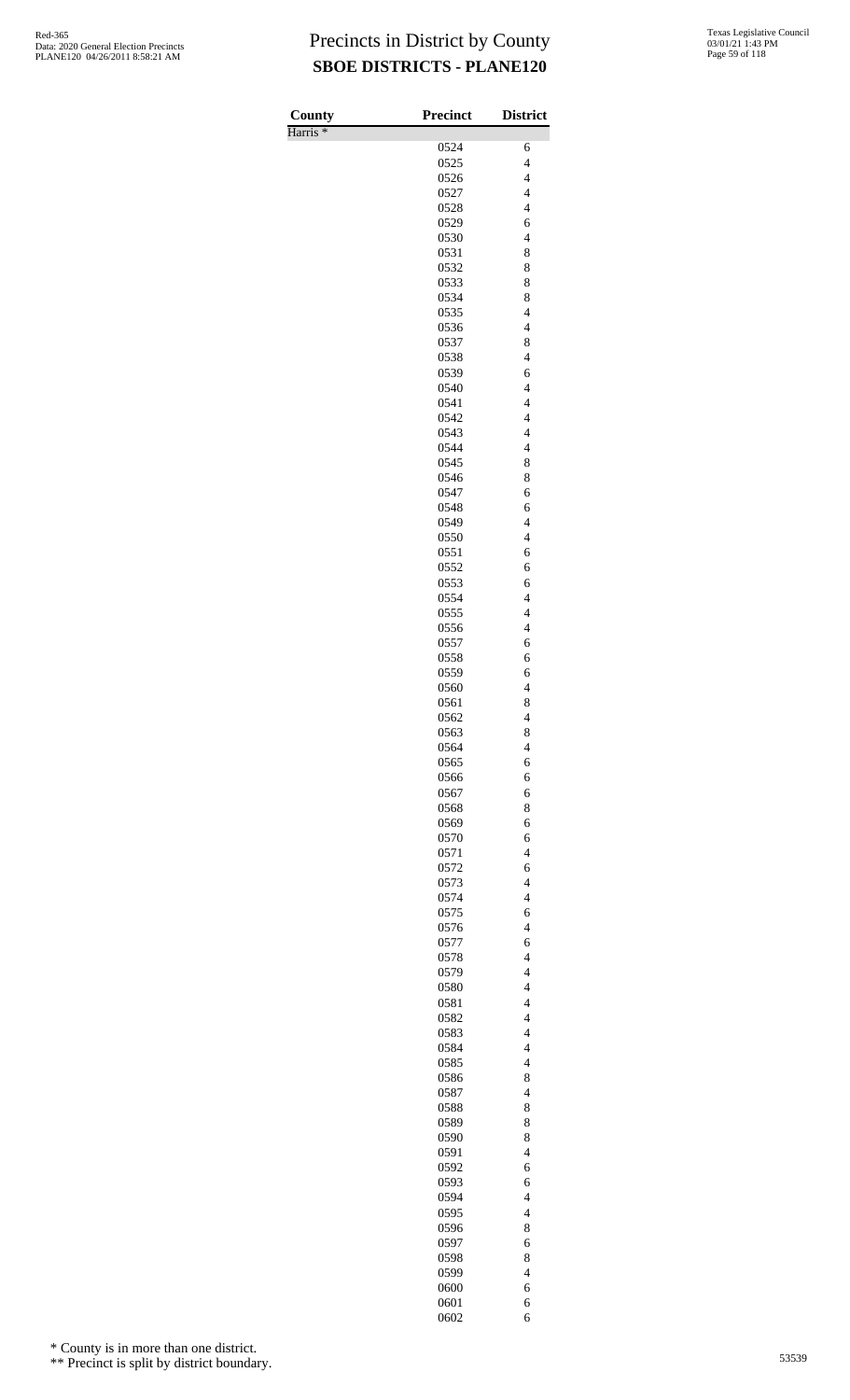Harris \*

| County              | Precinct     | <b>District</b>               |
|---------------------|--------------|-------------------------------|
| Harris <sup>*</sup> |              |                               |
|                     | 0603         | 8                             |
|                     | 0604<br>0605 | 8<br>$\overline{\mathcal{L}}$ |
|                     | 0606         | $\overline{4}$                |
|                     | 0607         | $\overline{4}$                |
|                     | 0608         | $\overline{\mathbf{4}}$       |
|                     | 0609         | 6                             |
|                     | 0610         | 6                             |
|                     | 0611         | $\overline{\mathcal{L}}$      |
|                     | 0612         | 8                             |
|                     | 0613<br>0614 | $\overline{\mathcal{L}}$<br>6 |
|                     | 0615         | 6                             |
|                     | 0616         | 6                             |
|                     | 0617         | 8                             |
|                     | 0618         | 8                             |
|                     | 0619         | 6                             |
|                     | 0620         | 6                             |
|                     | 0621         | 6                             |
|                     | 0622<br>0623 | 6<br>6                        |
|                     | 0624         | 8                             |
|                     | 0625         | 6                             |
|                     | 0626         | 6                             |
|                     | 0627         | $\overline{4}$                |
|                     | 0628         | 6                             |
|                     | 0629         | $\overline{\mathcal{L}}$      |
|                     | 0630         | $\overline{\mathcal{L}}$      |
|                     | 0631<br>0632 | 6<br>$\overline{4}$           |
|                     | 0633         | 6                             |
|                     | 0634         | 8                             |
|                     | 0635         | 8                             |
|                     | 0636         | 8                             |
|                     | 0637         | $\overline{4}$                |
|                     | 0638         | $\overline{\mathbf{4}}$       |
|                     | 0639         | 8                             |
|                     | 0640         | 6                             |
|                     | 0641<br>0642 | 6<br>6                        |
|                     | 0643         | 6                             |
|                     | 0644         | 6                             |
|                     | 0645         | 6                             |
|                     | 0646         | 6                             |
|                     | 0647         | 6                             |
|                     | 0648         | 6                             |
|                     | 0649         | $\overline{\mathcal{L}}$      |
|                     | 0650<br>0651 | 6                             |
|                     | 0652         | 6<br>$\overline{4}$           |
|                     | 0653         | $\overline{\mathcal{L}}$      |
|                     | 0654         | 8                             |
|                     | 0655         | 8                             |
|                     | 0656         | $\overline{4}$                |
|                     | 0657         | $\overline{4}$                |
|                     | 0658         | 8                             |
|                     | 0659         | 8                             |
|                     | 0660<br>0661 | $\overline{4}$<br>6           |
|                     | 0662         | 8                             |
|                     | 0663         | $\overline{\mathcal{L}}$      |
|                     | 0664         | $\overline{\mathcal{L}}$      |
|                     | 0665         | 8                             |
|                     | 0666         | 8                             |
|                     | 0667         | 6                             |
|                     | 0668         | 6                             |
|                     | 0669<br>0670 | 6<br>8                        |
|                     | 0671         | 6                             |
|                     | 0672         | 6                             |
|                     | 0673         | 8                             |
|                     | 0674         | 8                             |
|                     | 0675         | $\overline{4}$                |
|                     | 0676         | 6                             |
|                     | 0677         | $\overline{4}$                |
|                     | 0678         | $\overline{\mathcal{L}}$      |
|                     | 0679         | 8                             |
|                     | 0680<br>0681 | $\overline{\mathcal{L}}$<br>6 |
|                     |              |                               |

\* County is in more than one district.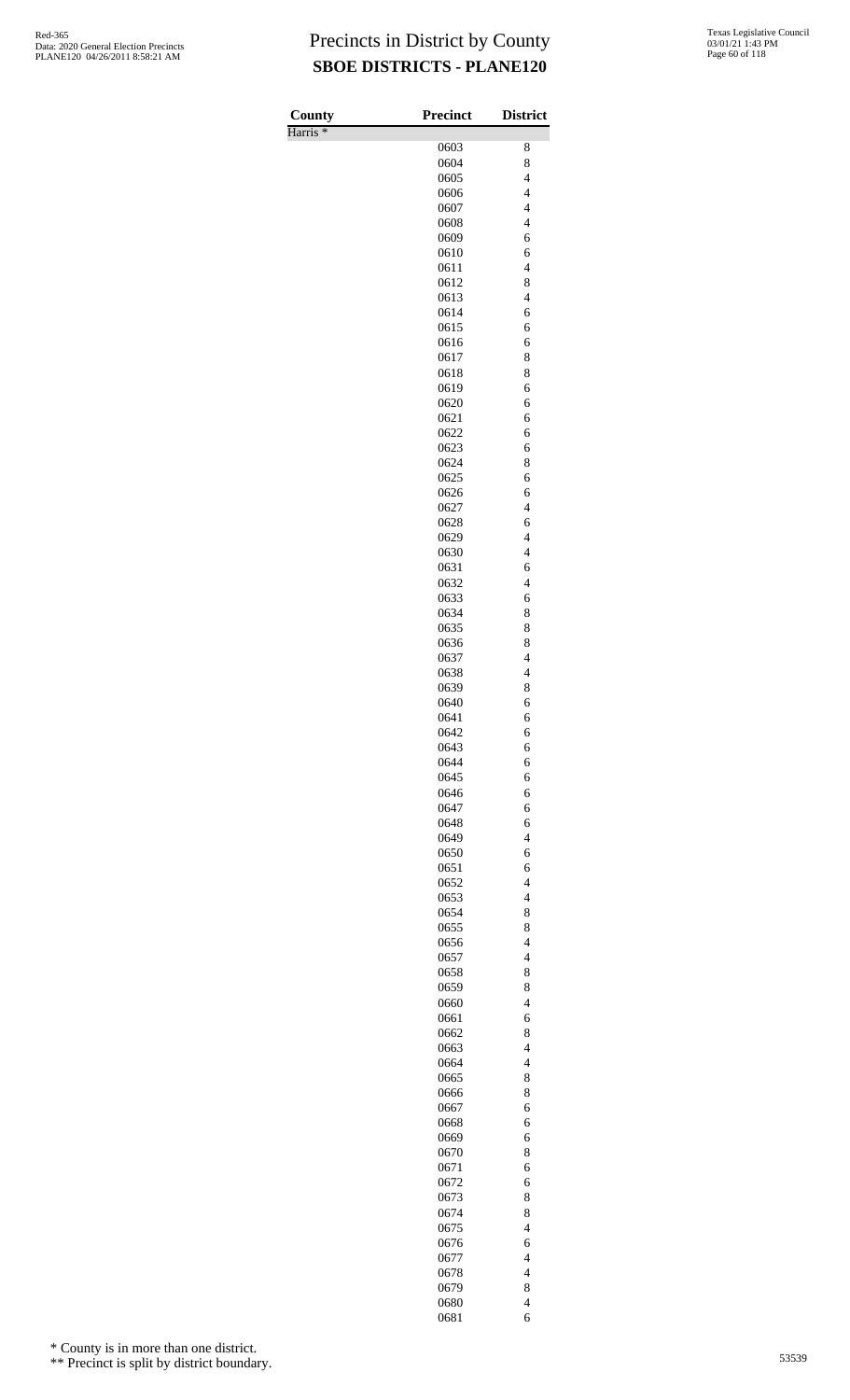Harris \*

| County              | <b>Precinct</b> | <b>District</b>                                      |
|---------------------|-----------------|------------------------------------------------------|
| Harris <sup>*</sup> |                 |                                                      |
|                     | 0682            | 8<br>$\overline{4}$                                  |
|                     | 0683            | 6                                                    |
|                     | 0684<br>0685    | 6                                                    |
|                     | 0686            | 6                                                    |
|                     | 0687            | 6                                                    |
|                     | 0688            | 6                                                    |
|                     | 0689            | 6                                                    |
|                     | 0690            | 6                                                    |
|                     | 0691            | 6                                                    |
|                     | 0692            | 8                                                    |
|                     | 0693            | $\overline{\mathcal{L}}$                             |
|                     | 0694            | 6                                                    |
|                     | 0695            | 8                                                    |
|                     | 0696            | 8                                                    |
|                     | 0697<br>0698    | $\overline{\mathcal{L}}$<br>$\overline{\mathcal{L}}$ |
|                     | 0699            | 8                                                    |
|                     | 0700            | 8                                                    |
|                     | 0701            | 6                                                    |
|                     | 0702            | $\overline{4}$                                       |
|                     | 0703            | 8                                                    |
|                     | 0704            | 8                                                    |
|                     | 0705            | $\overline{4}$                                       |
|                     | 0706            | 6                                                    |
|                     | 0707            | 6                                                    |
|                     | 0708            | $\overline{4}$                                       |
|                     | 0709            | 6                                                    |
|                     | 0710            | 6                                                    |
|                     | 0711            | 6                                                    |
|                     | 0712            | 8                                                    |
|                     | 0713            | 6<br>$\overline{\mathcal{L}}$                        |
|                     | 0714<br>0715    | 8                                                    |
|                     | 0716            | 8                                                    |
|                     | 0717            | $\overline{\mathcal{L}}$                             |
|                     | 0718            | 8                                                    |
|                     | 0719            | $\overline{4}$                                       |
|                     | 0720            | 8                                                    |
|                     | 0721            | 8                                                    |
|                     | 0722            | $\overline{\mathcal{L}}$                             |
|                     | 0723            | $\overline{\mathcal{L}}$                             |
|                     | 0724            | 8                                                    |
|                     | 0725            | $\overline{4}$                                       |
|                     | 0726            | 6                                                    |
|                     | 0727            | 6                                                    |
|                     | 0728            | 8                                                    |
|                     | 0729            | $\overline{\mathcal{L}}$                             |
|                     | 0730<br>0731    | 6<br>8                                               |
|                     | 0732            | 8                                                    |
|                     | 0733            | $\overline{\mathcal{L}}$                             |
|                     | 0734            | 6                                                    |
|                     | 0735            | 6                                                    |
|                     | 0736            | $\overline{4}$                                       |
|                     | 0737            | $\overline{\mathcal{L}}$                             |
|                     | 0738            | $\overline{\mathcal{L}}$                             |
|                     | 0739            | 8                                                    |
|                     | 0740            | 8                                                    |
|                     | 0741            | $\overline{4}$                                       |
|                     | 0742            | 8                                                    |
|                     | 0743            | $\overline{\mathcal{L}}$                             |
|                     | 0744            | 8                                                    |
|                     | 0745            | 8                                                    |
|                     | 0746<br>0747    | 8<br>8                                               |
|                     | 0748            | 8                                                    |
|                     | 0749            | $\overline{\mathcal{L}}$                             |
|                     | 0750            | 8                                                    |
|                     | 0751            | 6                                                    |
|                     | 0752            | 8                                                    |
|                     | 0753            | 8                                                    |
|                     | 0754            | $\overline{\mathcal{L}}$                             |
|                     | 0755            | $\overline{4}$                                       |
|                     | 0756            | $\overline{4}$                                       |
|                     | 0757            | $\overline{4}$                                       |
|                     | 0758            | 8                                                    |
|                     | 0759            | 6                                                    |
|                     | 0760            | 8                                                    |

\* County is in more than one district.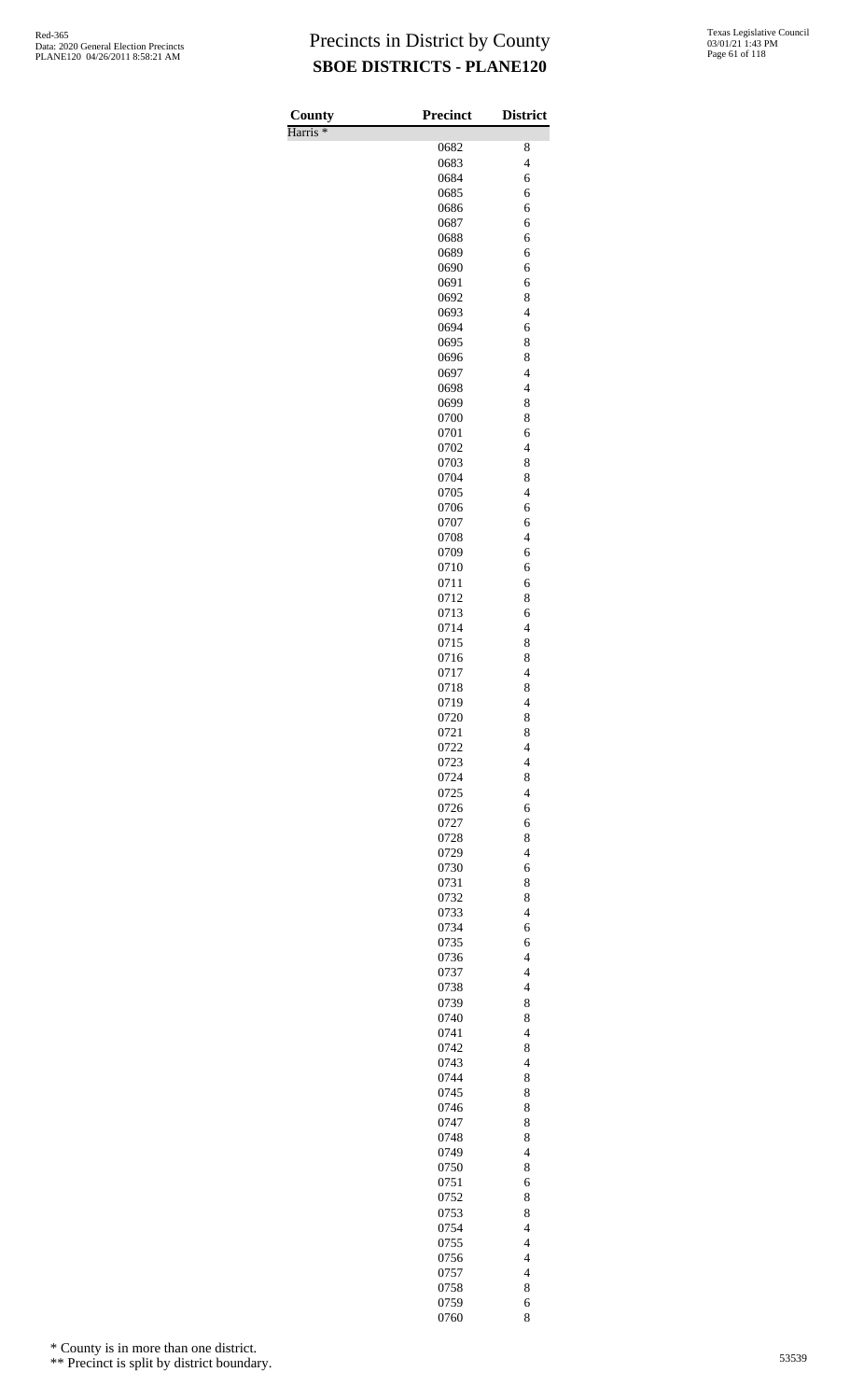Harris \*

| County<br>Harris <sup>*</sup> | <b>Precinct</b> | <b>District</b>                                      |
|-------------------------------|-----------------|------------------------------------------------------|
|                               | 0761            | 6                                                    |
|                               | 0762            | 8                                                    |
|                               | 0763            | $\overline{\mathcal{L}}$                             |
|                               | 0764<br>0765    | 8<br>6                                               |
|                               | 0766            | $\overline{\mathbf{4}}$                              |
|                               | 0767            | $\overline{\mathcal{L}}$                             |
|                               | 0768            | 6                                                    |
|                               | 0769            | $\overline{4}$                                       |
|                               | 0770<br>0771    | $\overline{\mathcal{L}}$<br>6                        |
|                               | 0772            | 6                                                    |
|                               | 0773            | 6                                                    |
|                               | 0774            | $\overline{4}$                                       |
|                               | 0775<br>0776    | $\overline{\mathcal{L}}$<br>8                        |
|                               | 0777            | $\overline{\mathcal{L}}$                             |
|                               | 0778            | $\overline{4}$                                       |
|                               | 0779            | $\overline{4}$                                       |
|                               | 0780            | $\overline{\mathcal{L}}$                             |
|                               | 0781<br>0782    | 6<br>8                                               |
|                               | 0783            | $\overline{\mathcal{L}}$                             |
|                               | 0784            | $\overline{\mathcal{L}}$                             |
|                               | 0785            | 8                                                    |
|                               | 0786<br>0787    | $\overline{\mathcal{L}}$<br>$\overline{\mathcal{L}}$ |
|                               | 0788            | 6                                                    |
|                               | 0789            | 6                                                    |
|                               | 0790            | 8                                                    |
|                               | 0791            | $\overline{\mathcal{L}}$                             |
|                               | 0792<br>0793    | $\overline{4}$<br>8                                  |
|                               | 0794            | $\overline{4}$                                       |
|                               | 0795            | $\overline{\mathbf{4}}$                              |
|                               | 0796            | 8                                                    |
|                               | 0797<br>0798    | $\overline{\mathcal{L}}$<br>$\overline{\mathcal{L}}$ |
|                               | 0799            | $\overline{4}$                                       |
|                               | 0800            | 6                                                    |
|                               | 0801            | $\overline{4}$                                       |
|                               | 0802            | 6                                                    |
|                               | 0803<br>0804    | 6<br>6                                               |
|                               | 0805            | 6                                                    |
|                               | 0806            | 6                                                    |
|                               | 0807            | 6                                                    |
|                               | 0808<br>0809    | $\overline{4}$<br>6                                  |
|                               | 0810            | $\overline{4}$                                       |
|                               | 0811            | $\overline{\mathcal{L}}$                             |
|                               | 0812            | $\overline{4}$                                       |
|                               | 0813            | 8                                                    |
|                               | 0814<br>0815    | 6<br>$\overline{4}$                                  |
|                               | 0816            | $\overline{\mathcal{L}}$                             |
|                               | 0817            | 6                                                    |
|                               | 0818            | $\overline{4}$                                       |
|                               | 0819            | 6                                                    |
|                               | 0820<br>0821    | $\overline{4}$<br>$\overline{\mathcal{L}}$           |
|                               | 0822            | $\overline{\mathcal{L}}$                             |
|                               | 0823            | 6                                                    |
|                               | 0824            | $\overline{4}$                                       |
|                               | 0825<br>0826    | 6<br>6                                               |
|                               | 0827            | $\overline{\mathcal{L}}$                             |
|                               | 0828            | 6                                                    |
|                               | 0829            | $\overline{4}$                                       |
|                               | 0830            | $\overline{\mathcal{L}}$                             |
|                               | 0831<br>0832    | 8<br>$\overline{\mathcal{L}}$                        |
|                               | 0833            | $\overline{\mathcal{L}}$                             |
|                               | 0834            | $\overline{4}$                                       |
|                               | 0835            | $\overline{4}$                                       |
|                               | 0836            | $\overline{\mathcal{L}}$                             |
|                               | 0837<br>0838    | 6<br>$\overline{\mathcal{L}}$                        |
|                               | 0839            | 6                                                    |

\* County is in more than one district.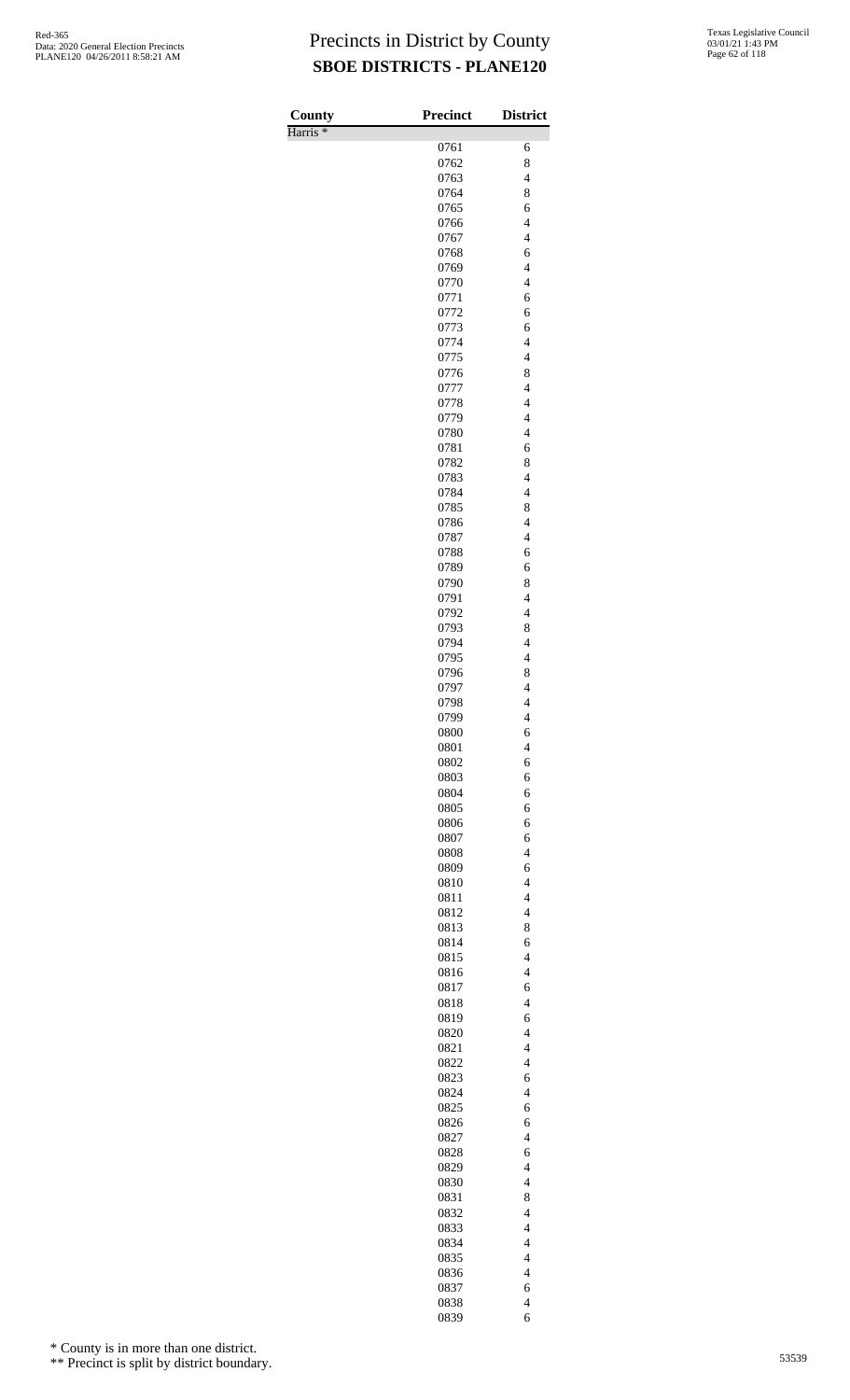Harris \*

| County              | Precinct     | <b>District</b>                            |
|---------------------|--------------|--------------------------------------------|
| Harris <sup>*</sup> |              |                                            |
|                     | 0840         | 4                                          |
|                     | 0841         | $\overline{\mathcal{L}}$                   |
|                     | 0842<br>0843 | $\overline{\mathcal{L}}$<br>$\overline{4}$ |
|                     | 0844         | $\overline{4}$                             |
|                     | 0845         | 8                                          |
|                     | 0846         | $\overline{\mathcal{L}}$                   |
|                     | 0847         | $\overline{\mathcal{L}}$                   |
|                     | 0848         | $\overline{4}$                             |
|                     | 0849         | $\overline{4}$                             |
|                     | 0850         | $\overline{\mathcal{L}}$                   |
|                     | 0851         | 6                                          |
|                     | 0852         | $\overline{\mathcal{L}}$                   |
|                     | 0853<br>0854 | 6<br>$\overline{4}$                        |
|                     | 0855         | $\overline{\mathcal{L}}$                   |
|                     | 0856         | $\overline{\mathcal{L}}$                   |
|                     | 0857         | $\overline{\mathcal{L}}$                   |
|                     | 0858         | $\overline{4}$                             |
|                     | 0859         | $\overline{4}$                             |
|                     | 0860         | $\overline{\mathcal{L}}$                   |
|                     | 0861         | $\overline{\mathcal{L}}$                   |
|                     | 0862         | 6<br>$\overline{4}$                        |
|                     | 0863<br>0864 | $\overline{4}$                             |
|                     | 0865         | $\overline{\mathcal{L}}$                   |
|                     | 0866         | $\overline{\mathcal{L}}$                   |
|                     | 0867         | $\overline{\mathcal{L}}$                   |
|                     | 0868         | $\overline{4}$                             |
|                     | 0869         | $\overline{4}$                             |
|                     | 0870         | 6                                          |
|                     | 0871         | $\overline{4}$                             |
|                     | 0872<br>0873 | 8<br>$\overline{4}$                        |
|                     | 0874         | 6                                          |
|                     | 0875         | 8                                          |
|                     | 0876         | 6                                          |
|                     | 0877         | 8                                          |
|                     | 0878         | 6                                          |
|                     | 0879         | 8                                          |
|                     | 0880         | 6                                          |
|                     | 0881<br>0882 | 8<br>6                                     |
|                     | 0883         | $\overline{4}$                             |
|                     | 0884         | $\overline{4}$                             |
|                     | 0885         | 8                                          |
|                     | 0886         | 6                                          |
|                     | 0887         | 6                                          |
|                     | 0888         | 8                                          |
|                     | 0889         | $\overline{4}$                             |
|                     | 0890         | $\overline{\mathcal{L}}$                   |
|                     | 0891<br>0892 | 6<br>$\overline{4}$                        |
|                     | 0893         | $\overline{4}$                             |
|                     | 0894         | $\overline{4}$                             |
|                     | 0895         | 6                                          |
|                     | 0896         | 6                                          |
|                     | 0897         | 8                                          |
|                     | 0898         | 8                                          |
|                     | 0899         | 6                                          |
|                     | 0900         | $\overline{\mathcal{L}}$                   |
|                     | 0901<br>0902 | 8<br>6                                     |
|                     | 0903         | 6                                          |
|                     | 0904         | 6                                          |
|                     | 0905         | $\overline{4}$                             |
|                     | 0906         | 6                                          |
|                     | 0907         | 8                                          |
|                     | 0908         | $\overline{4}$                             |
|                     | 0909         | $\overline{4}$<br>$\overline{\mathcal{L}}$ |
|                     | 0910<br>0911 | 8                                          |
|                     | 0912         | 8                                          |
|                     | 0913         | 8                                          |
|                     | 0914         | $\overline{4}$                             |
|                     | 0915         | 6                                          |
|                     | 0916         | 6                                          |
|                     | 0917         | $\overline{\mathcal{L}}$                   |
|                     | 0918         | $\overline{\mathcal{L}}$                   |

\* County is in more than one district.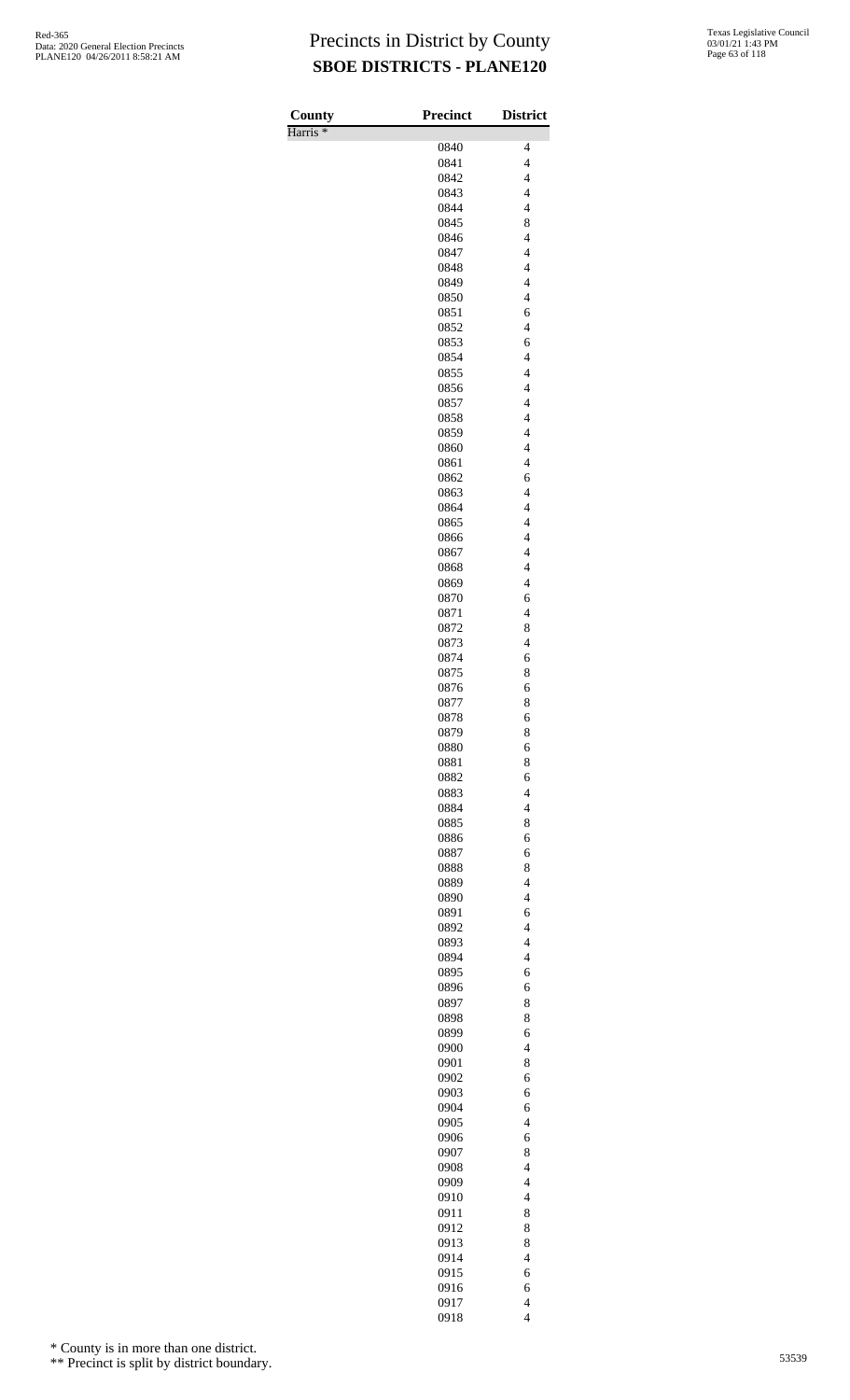Harris \*

| County<br>Harris <sup>*</sup> | <b>Precinct</b> | <b>District</b>                                      |
|-------------------------------|-----------------|------------------------------------------------------|
|                               | 0919            | 8                                                    |
|                               | 0920            | 8                                                    |
|                               | 0921            | $\overline{\mathcal{L}}$                             |
|                               | 0922            | $\overline{4}$                                       |
|                               | 0923            | 8                                                    |
|                               | 0924            | $\overline{\mathcal{L}}$                             |
|                               | 0925            | 8                                                    |
|                               | 0926            | 6                                                    |
|                               | 0927            | $\overline{4}$                                       |
|                               | 0928            | $\overline{4}$                                       |
|                               | 0929            | $\overline{4}$                                       |
|                               | 0930            | $\overline{4}$                                       |
|                               | 0931<br>0932    | 6<br>6                                               |
|                               | 0933            | 6                                                    |
|                               | 0934            | $\overline{4}$                                       |
|                               | 0935            | $\overline{\mathcal{L}}$                             |
|                               | 0936            | $\overline{4}$                                       |
|                               | 0937            | $\overline{4}$                                       |
|                               | 0938            | 6                                                    |
|                               | 0939            | 6                                                    |
|                               | 0940            | $\overline{\mathcal{L}}$                             |
|                               | 0941            | 8                                                    |
|                               | 0942            | 6                                                    |
|                               | 0943            | $\overline{\mathbf{4}}$                              |
|                               | 0944            | 6                                                    |
|                               | 0945            | $\overline{4}$                                       |
|                               | 0946            | $\overline{4}$<br>$\overline{4}$                     |
|                               | 0947<br>0948    | $\overline{4}$                                       |
|                               | 0949            | $\overline{4}$                                       |
|                               | ** 0950         | $\overline{4}$                                       |
|                               | ** 0950         | 8                                                    |
|                               | 0951            | 8                                                    |
|                               | 0952            | 6                                                    |
|                               | 0953            | $\overline{4}$                                       |
|                               | 0954            | $\overline{4}$                                       |
|                               | 0955            | 6                                                    |
|                               | 0956            | 6                                                    |
|                               | 0957            | 4                                                    |
|                               | 0958            | $\overline{\mathbf{4}}$                              |
|                               | 0959            | $\overline{4}$                                       |
|                               | 0960<br>0961    | $\overline{\mathcal{L}}$<br>$\overline{\mathcal{L}}$ |
|                               | 0962            | $\overline{4}$                                       |
|                               | 0963            | $\overline{4}$                                       |
|                               | 0964            | 8                                                    |
|                               | 0965            | 8                                                    |
|                               | 0966            | 6                                                    |
|                               | 0967            | 8                                                    |
|                               | 0968            | 8                                                    |
|                               | 0969            | $\overline{4}$                                       |
|                               | 0970            | $\overline{\mathcal{L}}$                             |
|                               | 0971            | 6                                                    |
|                               | 0972            | $\overline{\mathcal{L}}$                             |
|                               | 0973            | 6                                                    |
|                               | 0974            | $\overline{\mathcal{L}}$                             |
|                               | 0975<br>0976    | $\overline{\mathcal{L}}$<br>$\overline{\mathcal{L}}$ |
|                               | 0977            | $\overline{4}$                                       |
|                               | 0978            | $\overline{4}$                                       |
|                               | 0979            | 8                                                    |
|                               | 0980            | 6                                                    |
|                               | 0981            | 6                                                    |
|                               | 0982            | 6                                                    |
|                               | 0983            | 6                                                    |
|                               | 0984            | 6                                                    |
|                               | 0985            | $\overline{\mathcal{L}}$                             |
|                               | 0986            | $\overline{4}$                                       |
|                               | 0987            | $\overline{4}$                                       |
|                               | 0988            | 8                                                    |
|                               | 0989            | $\overline{\mathcal{L}}$                             |
|                               | 0990            | $\overline{\mathcal{L}}$                             |
|                               | 0991<br>0992    | 6<br>8                                               |
|                               | 0993            | $\overline{4}$                                       |
|                               | 0994            | $\overline{4}$                                       |
|                               | 0995            | $\overline{\mathcal{L}}$                             |
|                               | 0996            | 8                                                    |

\* County is in more than one district.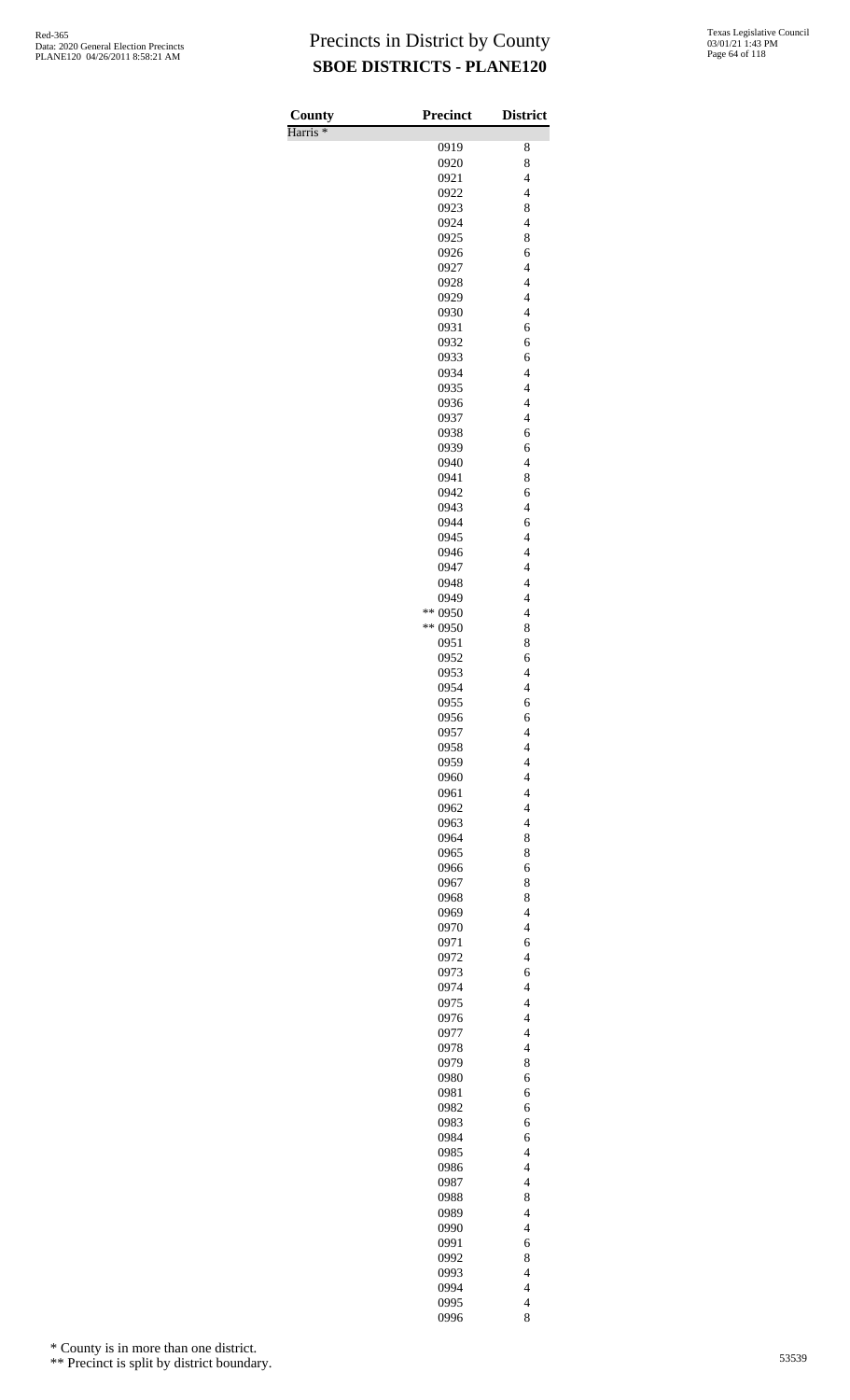| $\overline{\mathcal{L}}$<br>0997<br>0998<br>6<br>0999<br>6<br>$\overline{4}$<br>1000<br>1001<br>6<br>1002<br>6<br>1003<br>6<br>1004<br>$\overline{4}$<br>$\overline{\mathcal{L}}$<br>1005<br>8<br>1006<br>1007<br>$\overline{4}$<br>1008<br>8<br>1009<br>8<br>$\overline{\mathcal{L}}$<br>1010<br>1011<br>6<br>1012<br>$\overline{4}$<br>Harrison<br>0001<br>9<br>9<br>0002<br>9<br>0003<br>9<br>0004<br>9<br>0005<br>9<br>0006<br>9<br>0007<br>9<br>0008<br>9<br>0009<br>9<br>0010<br>9<br>0011<br>9<br>0012<br>9<br>0013<br>9<br>0014<br>9<br>0015<br>9<br>0016<br>9<br>0017<br>9<br>0018<br>9<br>0019<br>9<br>0020<br>9<br>0021<br>9<br>0022<br>0023<br>9<br>9<br>0024<br>9<br>0025<br>0026<br>9<br>Hartley<br>0101<br>15<br>0102<br>15<br>15<br>0201<br>15<br>0202<br>15<br>0301<br>0401<br>15<br>Haskell<br>0001<br>15<br>0002<br>15<br>15<br>0003<br>0004<br>15<br>0005<br>15<br>0006<br>15<br>15<br>0007<br>15<br>0008<br>0009<br>15<br>0010<br>15<br>Hays<br>0110<br>5<br>5<br>0111<br>5<br>0112<br>5<br>0113<br>5<br>0114<br>5<br>0115<br>5<br>0120<br>5<br>0121<br>5<br>0122<br>5<br>0123<br>5<br>0125<br>5<br>0126<br>$\frac{5}{5}$<br>0127<br>0128<br>5<br>0129<br>5<br>0130 | County              | Precinct | <b>District</b> |
|------------------------------------------------------------------------------------------------------------------------------------------------------------------------------------------------------------------------------------------------------------------------------------------------------------------------------------------------------------------------------------------------------------------------------------------------------------------------------------------------------------------------------------------------------------------------------------------------------------------------------------------------------------------------------------------------------------------------------------------------------------------------------------------------------------------------------------------------------------------------------------------------------------------------------------------------------------------------------------------------------------------------------------------------------------------------------------------------------------------------------------------------------------------------------------------|---------------------|----------|-----------------|
|                                                                                                                                                                                                                                                                                                                                                                                                                                                                                                                                                                                                                                                                                                                                                                                                                                                                                                                                                                                                                                                                                                                                                                                          | Harris <sup>*</sup> |          |                 |
|                                                                                                                                                                                                                                                                                                                                                                                                                                                                                                                                                                                                                                                                                                                                                                                                                                                                                                                                                                                                                                                                                                                                                                                          |                     |          |                 |
|                                                                                                                                                                                                                                                                                                                                                                                                                                                                                                                                                                                                                                                                                                                                                                                                                                                                                                                                                                                                                                                                                                                                                                                          |                     |          |                 |
|                                                                                                                                                                                                                                                                                                                                                                                                                                                                                                                                                                                                                                                                                                                                                                                                                                                                                                                                                                                                                                                                                                                                                                                          |                     |          |                 |
|                                                                                                                                                                                                                                                                                                                                                                                                                                                                                                                                                                                                                                                                                                                                                                                                                                                                                                                                                                                                                                                                                                                                                                                          |                     |          |                 |
|                                                                                                                                                                                                                                                                                                                                                                                                                                                                                                                                                                                                                                                                                                                                                                                                                                                                                                                                                                                                                                                                                                                                                                                          |                     |          |                 |
|                                                                                                                                                                                                                                                                                                                                                                                                                                                                                                                                                                                                                                                                                                                                                                                                                                                                                                                                                                                                                                                                                                                                                                                          |                     |          |                 |
|                                                                                                                                                                                                                                                                                                                                                                                                                                                                                                                                                                                                                                                                                                                                                                                                                                                                                                                                                                                                                                                                                                                                                                                          |                     |          |                 |
|                                                                                                                                                                                                                                                                                                                                                                                                                                                                                                                                                                                                                                                                                                                                                                                                                                                                                                                                                                                                                                                                                                                                                                                          |                     |          |                 |
|                                                                                                                                                                                                                                                                                                                                                                                                                                                                                                                                                                                                                                                                                                                                                                                                                                                                                                                                                                                                                                                                                                                                                                                          |                     |          |                 |
|                                                                                                                                                                                                                                                                                                                                                                                                                                                                                                                                                                                                                                                                                                                                                                                                                                                                                                                                                                                                                                                                                                                                                                                          |                     |          |                 |
|                                                                                                                                                                                                                                                                                                                                                                                                                                                                                                                                                                                                                                                                                                                                                                                                                                                                                                                                                                                                                                                                                                                                                                                          |                     |          |                 |
|                                                                                                                                                                                                                                                                                                                                                                                                                                                                                                                                                                                                                                                                                                                                                                                                                                                                                                                                                                                                                                                                                                                                                                                          |                     |          |                 |
|                                                                                                                                                                                                                                                                                                                                                                                                                                                                                                                                                                                                                                                                                                                                                                                                                                                                                                                                                                                                                                                                                                                                                                                          |                     |          |                 |
|                                                                                                                                                                                                                                                                                                                                                                                                                                                                                                                                                                                                                                                                                                                                                                                                                                                                                                                                                                                                                                                                                                                                                                                          |                     |          |                 |
|                                                                                                                                                                                                                                                                                                                                                                                                                                                                                                                                                                                                                                                                                                                                                                                                                                                                                                                                                                                                                                                                                                                                                                                          |                     |          |                 |
|                                                                                                                                                                                                                                                                                                                                                                                                                                                                                                                                                                                                                                                                                                                                                                                                                                                                                                                                                                                                                                                                                                                                                                                          |                     |          |                 |
|                                                                                                                                                                                                                                                                                                                                                                                                                                                                                                                                                                                                                                                                                                                                                                                                                                                                                                                                                                                                                                                                                                                                                                                          |                     |          |                 |
|                                                                                                                                                                                                                                                                                                                                                                                                                                                                                                                                                                                                                                                                                                                                                                                                                                                                                                                                                                                                                                                                                                                                                                                          |                     |          |                 |
|                                                                                                                                                                                                                                                                                                                                                                                                                                                                                                                                                                                                                                                                                                                                                                                                                                                                                                                                                                                                                                                                                                                                                                                          |                     |          |                 |
|                                                                                                                                                                                                                                                                                                                                                                                                                                                                                                                                                                                                                                                                                                                                                                                                                                                                                                                                                                                                                                                                                                                                                                                          |                     |          |                 |
|                                                                                                                                                                                                                                                                                                                                                                                                                                                                                                                                                                                                                                                                                                                                                                                                                                                                                                                                                                                                                                                                                                                                                                                          |                     |          |                 |
|                                                                                                                                                                                                                                                                                                                                                                                                                                                                                                                                                                                                                                                                                                                                                                                                                                                                                                                                                                                                                                                                                                                                                                                          |                     |          |                 |
|                                                                                                                                                                                                                                                                                                                                                                                                                                                                                                                                                                                                                                                                                                                                                                                                                                                                                                                                                                                                                                                                                                                                                                                          |                     |          |                 |
|                                                                                                                                                                                                                                                                                                                                                                                                                                                                                                                                                                                                                                                                                                                                                                                                                                                                                                                                                                                                                                                                                                                                                                                          |                     |          |                 |
|                                                                                                                                                                                                                                                                                                                                                                                                                                                                                                                                                                                                                                                                                                                                                                                                                                                                                                                                                                                                                                                                                                                                                                                          |                     |          |                 |
|                                                                                                                                                                                                                                                                                                                                                                                                                                                                                                                                                                                                                                                                                                                                                                                                                                                                                                                                                                                                                                                                                                                                                                                          |                     |          |                 |
|                                                                                                                                                                                                                                                                                                                                                                                                                                                                                                                                                                                                                                                                                                                                                                                                                                                                                                                                                                                                                                                                                                                                                                                          |                     |          |                 |
|                                                                                                                                                                                                                                                                                                                                                                                                                                                                                                                                                                                                                                                                                                                                                                                                                                                                                                                                                                                                                                                                                                                                                                                          |                     |          |                 |
|                                                                                                                                                                                                                                                                                                                                                                                                                                                                                                                                                                                                                                                                                                                                                                                                                                                                                                                                                                                                                                                                                                                                                                                          |                     |          |                 |
|                                                                                                                                                                                                                                                                                                                                                                                                                                                                                                                                                                                                                                                                                                                                                                                                                                                                                                                                                                                                                                                                                                                                                                                          |                     |          |                 |
|                                                                                                                                                                                                                                                                                                                                                                                                                                                                                                                                                                                                                                                                                                                                                                                                                                                                                                                                                                                                                                                                                                                                                                                          |                     |          |                 |
|                                                                                                                                                                                                                                                                                                                                                                                                                                                                                                                                                                                                                                                                                                                                                                                                                                                                                                                                                                                                                                                                                                                                                                                          |                     |          |                 |
|                                                                                                                                                                                                                                                                                                                                                                                                                                                                                                                                                                                                                                                                                                                                                                                                                                                                                                                                                                                                                                                                                                                                                                                          |                     |          |                 |
|                                                                                                                                                                                                                                                                                                                                                                                                                                                                                                                                                                                                                                                                                                                                                                                                                                                                                                                                                                                                                                                                                                                                                                                          |                     |          |                 |
|                                                                                                                                                                                                                                                                                                                                                                                                                                                                                                                                                                                                                                                                                                                                                                                                                                                                                                                                                                                                                                                                                                                                                                                          |                     |          |                 |
|                                                                                                                                                                                                                                                                                                                                                                                                                                                                                                                                                                                                                                                                                                                                                                                                                                                                                                                                                                                                                                                                                                                                                                                          |                     |          |                 |
|                                                                                                                                                                                                                                                                                                                                                                                                                                                                                                                                                                                                                                                                                                                                                                                                                                                                                                                                                                                                                                                                                                                                                                                          |                     |          |                 |
|                                                                                                                                                                                                                                                                                                                                                                                                                                                                                                                                                                                                                                                                                                                                                                                                                                                                                                                                                                                                                                                                                                                                                                                          |                     |          |                 |
|                                                                                                                                                                                                                                                                                                                                                                                                                                                                                                                                                                                                                                                                                                                                                                                                                                                                                                                                                                                                                                                                                                                                                                                          |                     |          |                 |
|                                                                                                                                                                                                                                                                                                                                                                                                                                                                                                                                                                                                                                                                                                                                                                                                                                                                                                                                                                                                                                                                                                                                                                                          |                     |          |                 |
|                                                                                                                                                                                                                                                                                                                                                                                                                                                                                                                                                                                                                                                                                                                                                                                                                                                                                                                                                                                                                                                                                                                                                                                          |                     |          |                 |
|                                                                                                                                                                                                                                                                                                                                                                                                                                                                                                                                                                                                                                                                                                                                                                                                                                                                                                                                                                                                                                                                                                                                                                                          |                     |          |                 |
|                                                                                                                                                                                                                                                                                                                                                                                                                                                                                                                                                                                                                                                                                                                                                                                                                                                                                                                                                                                                                                                                                                                                                                                          |                     |          |                 |
|                                                                                                                                                                                                                                                                                                                                                                                                                                                                                                                                                                                                                                                                                                                                                                                                                                                                                                                                                                                                                                                                                                                                                                                          |                     |          |                 |
|                                                                                                                                                                                                                                                                                                                                                                                                                                                                                                                                                                                                                                                                                                                                                                                                                                                                                                                                                                                                                                                                                                                                                                                          |                     |          |                 |
|                                                                                                                                                                                                                                                                                                                                                                                                                                                                                                                                                                                                                                                                                                                                                                                                                                                                                                                                                                                                                                                                                                                                                                                          |                     |          |                 |
|                                                                                                                                                                                                                                                                                                                                                                                                                                                                                                                                                                                                                                                                                                                                                                                                                                                                                                                                                                                                                                                                                                                                                                                          |                     |          |                 |
|                                                                                                                                                                                                                                                                                                                                                                                                                                                                                                                                                                                                                                                                                                                                                                                                                                                                                                                                                                                                                                                                                                                                                                                          |                     |          |                 |
|                                                                                                                                                                                                                                                                                                                                                                                                                                                                                                                                                                                                                                                                                                                                                                                                                                                                                                                                                                                                                                                                                                                                                                                          |                     |          |                 |
|                                                                                                                                                                                                                                                                                                                                                                                                                                                                                                                                                                                                                                                                                                                                                                                                                                                                                                                                                                                                                                                                                                                                                                                          |                     |          |                 |
|                                                                                                                                                                                                                                                                                                                                                                                                                                                                                                                                                                                                                                                                                                                                                                                                                                                                                                                                                                                                                                                                                                                                                                                          |                     |          |                 |
|                                                                                                                                                                                                                                                                                                                                                                                                                                                                                                                                                                                                                                                                                                                                                                                                                                                                                                                                                                                                                                                                                                                                                                                          |                     |          |                 |
|                                                                                                                                                                                                                                                                                                                                                                                                                                                                                                                                                                                                                                                                                                                                                                                                                                                                                                                                                                                                                                                                                                                                                                                          |                     |          |                 |
|                                                                                                                                                                                                                                                                                                                                                                                                                                                                                                                                                                                                                                                                                                                                                                                                                                                                                                                                                                                                                                                                                                                                                                                          |                     |          |                 |
|                                                                                                                                                                                                                                                                                                                                                                                                                                                                                                                                                                                                                                                                                                                                                                                                                                                                                                                                                                                                                                                                                                                                                                                          |                     |          |                 |
|                                                                                                                                                                                                                                                                                                                                                                                                                                                                                                                                                                                                                                                                                                                                                                                                                                                                                                                                                                                                                                                                                                                                                                                          |                     |          |                 |
|                                                                                                                                                                                                                                                                                                                                                                                                                                                                                                                                                                                                                                                                                                                                                                                                                                                                                                                                                                                                                                                                                                                                                                                          |                     |          |                 |
|                                                                                                                                                                                                                                                                                                                                                                                                                                                                                                                                                                                                                                                                                                                                                                                                                                                                                                                                                                                                                                                                                                                                                                                          |                     |          |                 |
|                                                                                                                                                                                                                                                                                                                                                                                                                                                                                                                                                                                                                                                                                                                                                                                                                                                                                                                                                                                                                                                                                                                                                                                          |                     |          |                 |
|                                                                                                                                                                                                                                                                                                                                                                                                                                                                                                                                                                                                                                                                                                                                                                                                                                                                                                                                                                                                                                                                                                                                                                                          |                     |          |                 |
|                                                                                                                                                                                                                                                                                                                                                                                                                                                                                                                                                                                                                                                                                                                                                                                                                                                                                                                                                                                                                                                                                                                                                                                          |                     |          |                 |
|                                                                                                                                                                                                                                                                                                                                                                                                                                                                                                                                                                                                                                                                                                                                                                                                                                                                                                                                                                                                                                                                                                                                                                                          |                     |          |                 |
|                                                                                                                                                                                                                                                                                                                                                                                                                                                                                                                                                                                                                                                                                                                                                                                                                                                                                                                                                                                                                                                                                                                                                                                          |                     |          |                 |
|                                                                                                                                                                                                                                                                                                                                                                                                                                                                                                                                                                                                                                                                                                                                                                                                                                                                                                                                                                                                                                                                                                                                                                                          |                     |          |                 |
|                                                                                                                                                                                                                                                                                                                                                                                                                                                                                                                                                                                                                                                                                                                                                                                                                                                                                                                                                                                                                                                                                                                                                                                          |                     |          |                 |
|                                                                                                                                                                                                                                                                                                                                                                                                                                                                                                                                                                                                                                                                                                                                                                                                                                                                                                                                                                                                                                                                                                                                                                                          |                     |          |                 |
|                                                                                                                                                                                                                                                                                                                                                                                                                                                                                                                                                                                                                                                                                                                                                                                                                                                                                                                                                                                                                                                                                                                                                                                          |                     |          |                 |
|                                                                                                                                                                                                                                                                                                                                                                                                                                                                                                                                                                                                                                                                                                                                                                                                                                                                                                                                                                                                                                                                                                                                                                                          |                     |          |                 |
| 5<br>0220                                                                                                                                                                                                                                                                                                                                                                                                                                                                                                                                                                                                                                                                                                                                                                                                                                                                                                                                                                                                                                                                                                                                                                                |                     |          |                 |

\* County is in more than one district.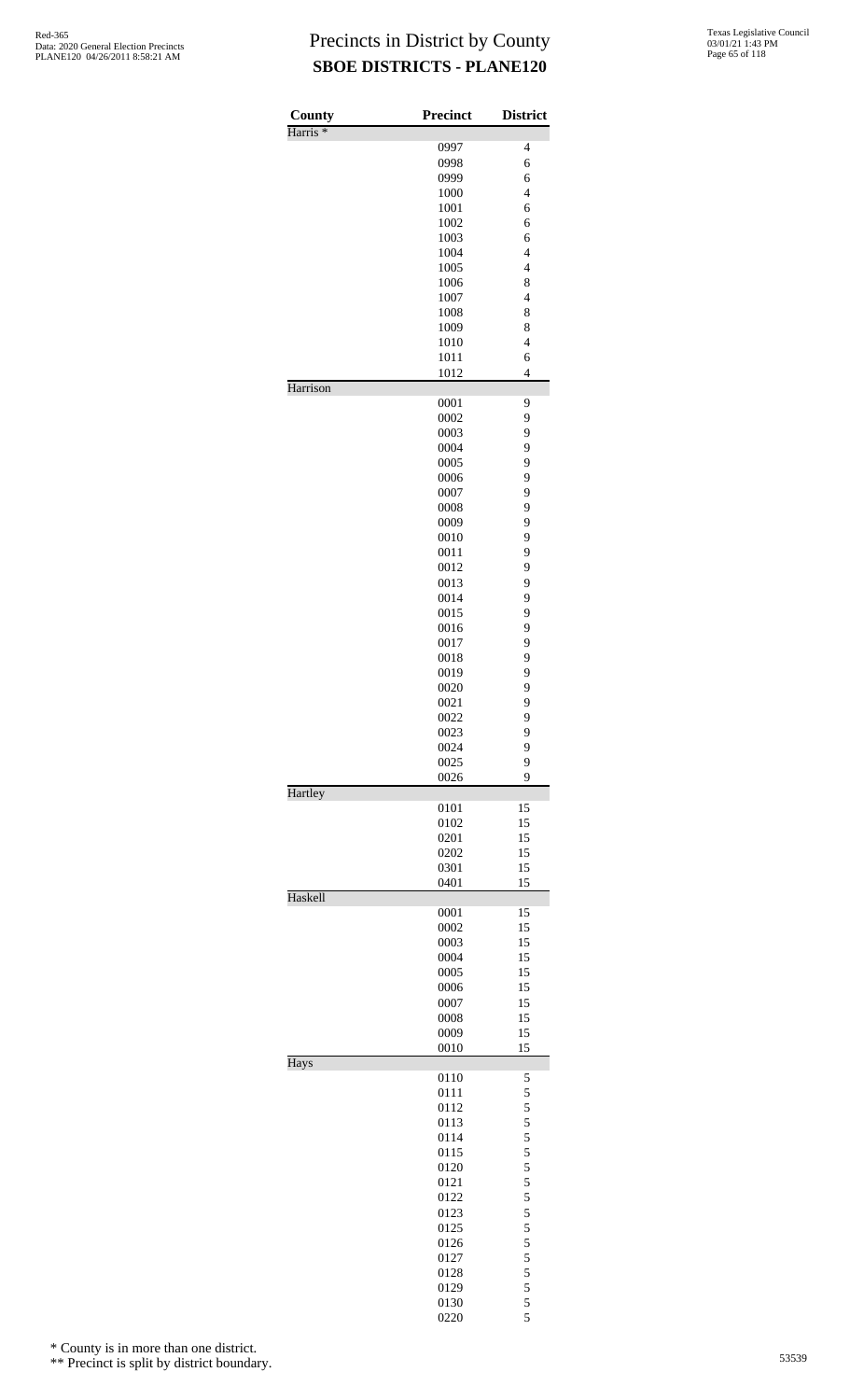| County    | <b>Precinct</b> | <b>District</b> |
|-----------|-----------------|-----------------|
| Hays      |                 |                 |
|           | 0221            | 5               |
|           | 0222            | 5               |
|           | 0223            | 5               |
|           | 0224            | 5<br>5          |
|           | 0225<br>0226    | 5               |
|           | 0227            | 5               |
|           | 0228            | 5               |
|           | 0229            | 5               |
|           | 0230            | 5               |
|           | 0231            | 5               |
|           | 0232            | 5               |
|           | 0233            | 5               |
|           | 0234            | 5               |
|           | 0235            | 5               |
|           | 0236            | 5               |
|           | 0238            | 5               |
|           | 0301            | 5               |
|           | 0315            | 5               |
|           | 0316            | 5               |
|           | 0317            | 5<br>5          |
|           | 0318<br>0330    | 5               |
|           | 0332            | 5               |
|           | 0333            | 5               |
|           | 0334            | 5               |
|           | 0335            | 5               |
|           | 0336            | 5               |
|           | 0337            | 5               |
|           | 0338            | 5               |
|           | 0339            | 5               |
|           | 0340            | 5               |
|           | 0413            | 5               |
|           | 0414            | 5               |
|           | 0415            | 5               |
|           | 0416            | 5               |
|           | 0417            | 5               |
|           | 0418<br>0419    | 5<br>5          |
|           | 0420            | 5               |
|           | 0421            | 5               |
|           | 0440            | 5               |
|           | 0441            | 5               |
|           | 0442            | 5               |
|           | 0443            | 5               |
|           | 0444            | 5               |
|           | 0445            | 5               |
|           | 0446            | 5               |
|           | 0447            | 5               |
|           | 0448            | 5               |
|           | 0449            | 5               |
| Hemphill  |                 |                 |
|           | 0101            | 15<br>15        |
|           | 0201<br>0202    | 15              |
|           | 0301            | 15              |
|           | 0302            | 15              |
|           | 0303            | 15              |
|           | 0401            | 15              |
|           | 0402            | 15              |
| Henderson |                 |                 |
|           | 0002            | 9               |
|           | 0003            | 9               |
|           | 0004            | 9               |
|           | 001A            | 9               |
|           | 001M<br>001T    | 9<br>9          |
|           | 002E            | 9               |
|           | 003B            | 9               |
|           | 003C            | 9               |
|           | 003M            | 9               |
|           | 003N            | 9               |
|           | 004A            | 9               |
|           | 004W            | 9               |
|           | 01CR            | 9               |
|           | 01MN            | 9               |
|           | $01$ TC         | 9               |
|           | 03WS            | 9               |
|           | 04BV            | 9               |

\* County is in more than one district.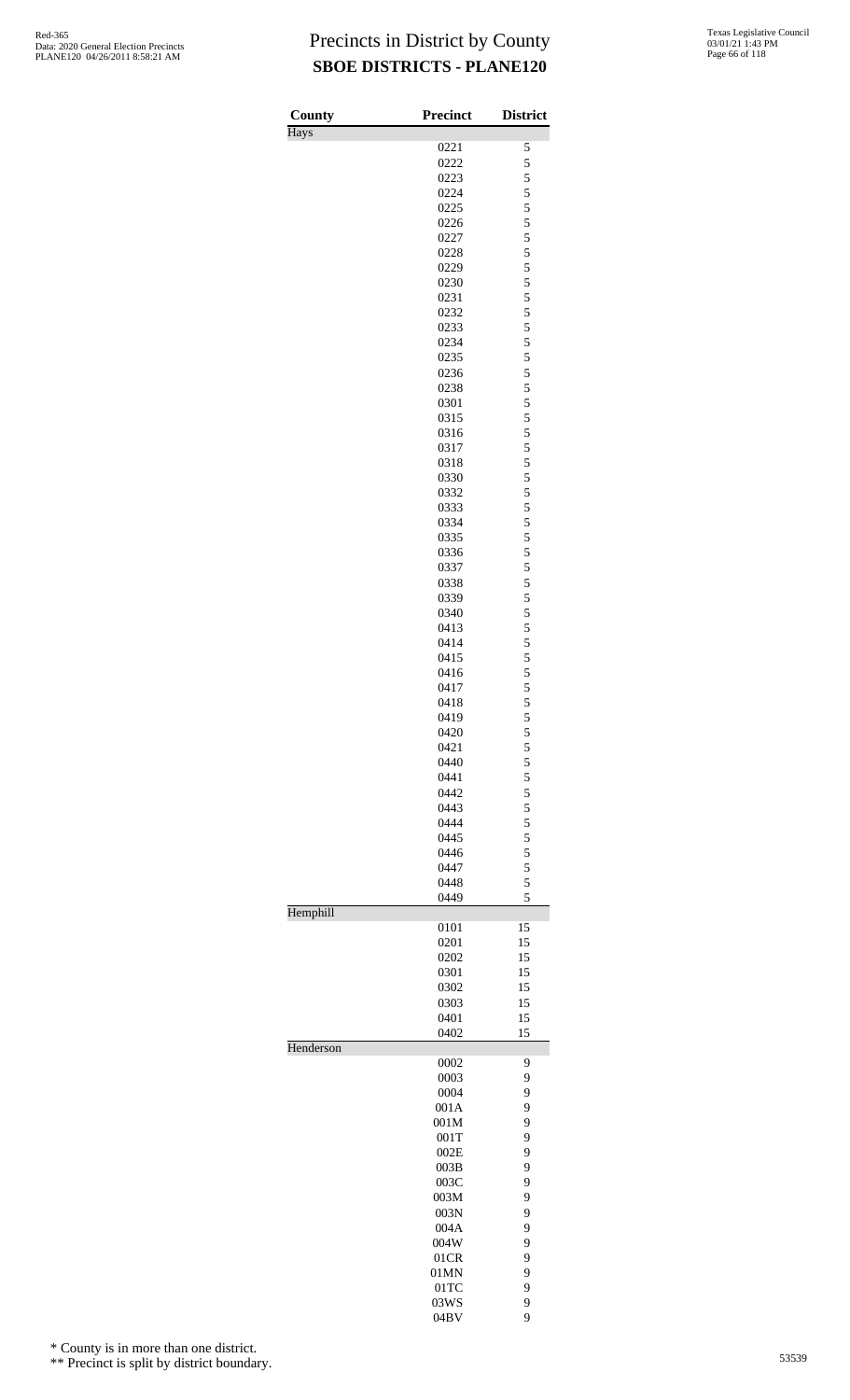| County               | <b>Precinct</b> | <b>District</b>                                 |
|----------------------|-----------------|-------------------------------------------------|
| Henderson            |                 |                                                 |
|                      | 04CC            | 9                                               |
|                      | 04MS            | 9                                               |
|                      | 04PF            | 9                                               |
|                      | 04SE            | 9                                               |
|                      | 2GBN            | 9                                               |
|                      | 2GBS<br>2PSN    | 9<br>9                                          |
|                      | 2PSS            | 9                                               |
|                      | 4NYL            | 9                                               |
| Hidalgo <sup>*</sup> |                 |                                                 |
|                      | 0001            | $\overline{\mathbf{c}}$                         |
|                      | 0002            | $\overline{c}$                                  |
|                      | 0003<br>0004    | $\begin{array}{c} 2 \\ 2 \\ 2 \end{array}$      |
|                      | 0005            |                                                 |
|                      | 0006            |                                                 |
|                      | 0007            | $\frac{2}{2}$                                   |
|                      | 0008            | $\frac{2}{2}$                                   |
|                      | 0009            |                                                 |
|                      | 0010            | $\overline{c}$<br>3                             |
|                      | 0011<br>0012    | $\overline{c}$                                  |
|                      | 0013            | 3                                               |
|                      | 0014            | 3                                               |
|                      | 0015            | $\overline{c}$                                  |
|                      | 0016            | $\frac{2}{2}$                                   |
|                      | 0017            |                                                 |
|                      | 0018            | $\frac{2}{3}$                                   |
|                      | 0019<br>0020    | $\overline{c}$                                  |
|                      | 0021            |                                                 |
|                      | 0022            | $\frac{2}{2}$                                   |
|                      | 0023            |                                                 |
|                      | 0024            | $\frac{2}{3}$                                   |
|                      | 0025            | $\overline{\mathbf{c}}$                         |
|                      | 0026            | $\frac{2}{2}$                                   |
|                      | 0027            | $\overline{c}$                                  |
|                      | 0028<br>0029    | 3                                               |
|                      | 0030            | 3                                               |
|                      | 0031            |                                                 |
|                      | 0032            | $\frac{3}{2}$                                   |
|                      | 0033            |                                                 |
|                      | 0034            |                                                 |
|                      | 0035            |                                                 |
|                      | 0036<br>0037    | $\begin{array}{c} 2 \\ 2 \\ 2 \\ 2 \end{array}$ |
|                      | 0038            |                                                 |
|                      | 0039            |                                                 |
|                      | 0040            | 2222222222                                      |
|                      | 0041            |                                                 |
|                      | 0042            |                                                 |
|                      | 0043            |                                                 |
|                      | 0044            |                                                 |
|                      | 0045<br>0046    |                                                 |
|                      | 0047            |                                                 |
|                      | 0048            |                                                 |
|                      | 0049            | $\frac{2}{3}$                                   |
|                      | 0050            |                                                 |
|                      | 0051            | $\frac{3}{3}$                                   |
|                      | 0052<br>0053    |                                                 |
|                      | 0054            | $\frac{3}{3}$                                   |
|                      | 0055            | $\overline{\mathbf{c}}$                         |
|                      | 0056            |                                                 |
|                      | 0057            | $\frac{2}{2}$                                   |
|                      | 0058            |                                                 |
|                      | 0059            | $\begin{array}{c} 2 \\ 2 \\ 2 \\ 2 \end{array}$ |
|                      | 0060            |                                                 |
|                      | 0061            |                                                 |
|                      | 0062<br>0063    |                                                 |
|                      | 0064            | $\frac{2}{3}$                                   |
|                      | 0065            | $\overline{\mathbf{c}}$                         |
|                      | 0066            | $\frac{2}{2}$                                   |
|                      | 0067            |                                                 |
|                      | 0068            | $\frac{3}{3}$                                   |
|                      | 0069            |                                                 |

\* County is in more than one district.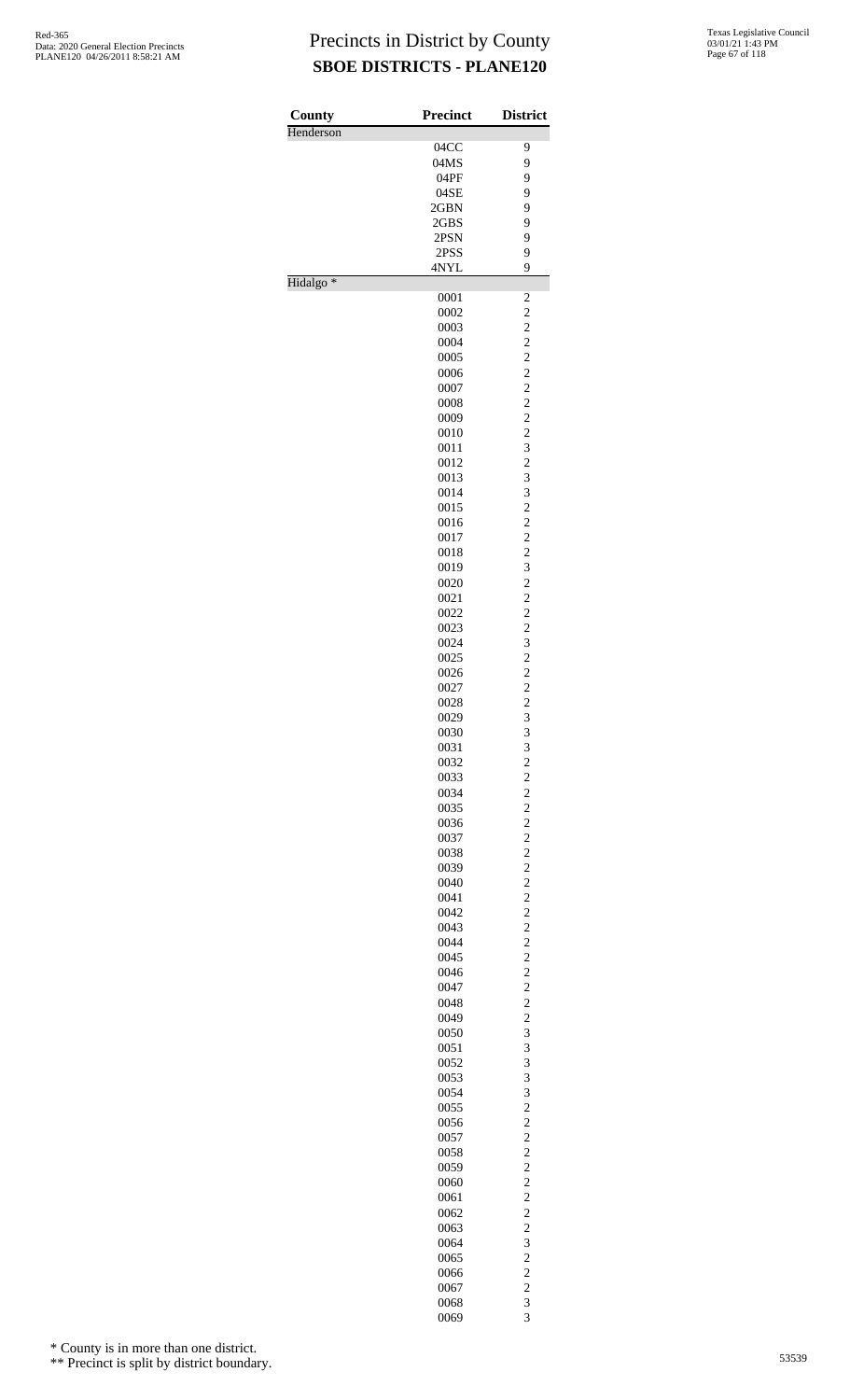| County               | <b>Precinct</b> | <b>District</b>                                        |
|----------------------|-----------------|--------------------------------------------------------|
| Hidalgo <sup>*</sup> |                 |                                                        |
|                      | 0070            | $\overline{\mathbf{c}}$                                |
|                      | 0071            | $\overline{c}$                                         |
|                      | 0072<br>0073    | 3<br>3                                                 |
|                      | 0074            | 3                                                      |
|                      | 0075            | 3                                                      |
|                      | 0076            | 3                                                      |
|                      | 0077            | $\overline{\mathbf{c}}$                                |
|                      | 0078            | 3                                                      |
|                      | 0079            | $\overline{c}$                                         |
|                      | 0080            | 3                                                      |
|                      | 0081<br>0082    | $\overline{c}$                                         |
|                      | 0083            | $\frac{2}{2}$                                          |
|                      | 0084            | $\overline{c}$                                         |
|                      | 0085            | $\overline{c}$                                         |
|                      | 0086            | $\overline{c}$                                         |
|                      | 0087            | $\frac{2}{3}$                                          |
|                      | 0088            |                                                        |
|                      | 0089            | 3                                                      |
|                      | 0090            | $\overline{c}$                                         |
|                      | 0091<br>0092    | $\overline{c}$                                         |
|                      | 0093            | $\overline{\mathbf{c}}$<br>3                           |
|                      | 0094            | $\overline{c}$                                         |
|                      | 0095            | $\overline{c}$                                         |
|                      | 0096            | 3                                                      |
|                      | 0097            | $\frac{2}{2}$                                          |
|                      | 0098            |                                                        |
|                      | 0099            | 3                                                      |
|                      | 0100            | 3<br>$\overline{c}$                                    |
|                      | 0101<br>0102    |                                                        |
|                      | 0103            | $\frac{2}{2}$                                          |
|                      | 0104            | $\overline{c}$                                         |
|                      | 0105            | 3                                                      |
|                      | 0106            | 3                                                      |
|                      | 0107            | 3                                                      |
|                      | 0108            | 3                                                      |
|                      | 0109            | $\begin{array}{c} 3 \\ 2 \\ 2 \end{array}$             |
|                      | 0110<br>0111    |                                                        |
|                      | 0112            |                                                        |
|                      | 0113            |                                                        |
|                      | 0114            |                                                        |
|                      | 0115            | $\begin{array}{c} 2 \\ 2 \\ 2 \\ 2 \end{array}$        |
|                      | 0116            |                                                        |
|                      | 0117            |                                                        |
|                      | 0118            |                                                        |
|                      | 0119<br>0120    |                                                        |
|                      | 0121            | $\begin{array}{c} 2 \\ 2 \\ 2 \\ 2 \end{array}$        |
|                      | 0122            |                                                        |
|                      | 0123            |                                                        |
|                      | 0124            | $\begin{array}{c} 2 \\ 2 \\ 3 \end{array}$             |
|                      | 0125            |                                                        |
|                      | 0126            | $\overline{\mathbf{c}}$                                |
|                      | 0127            | $\begin{array}{c}\n2 \\ 2 \\ 3 \\ 2 \\ 3\n\end{array}$ |
|                      | 0128            |                                                        |
|                      | 0129<br>0130    |                                                        |
|                      | 0131            |                                                        |
|                      | 0132            |                                                        |
|                      | 0133            | $\frac{2}{3}$                                          |
|                      | 0134            | $\overline{\mathbf{c}}$                                |
|                      | 0135            | $\overline{c}$                                         |
|                      | 0136            | $\overline{c}$                                         |
|                      | 0137            | $\begin{array}{c} 2 \\ 2 \\ 2 \\ 2 \end{array}$        |
|                      | 0138<br>0139    |                                                        |
|                      | 0140            |                                                        |
|                      | 0141            |                                                        |
|                      | 0142            |                                                        |
|                      | 0143            | $\frac{2}{2}$                                          |
|                      | 0144            | $\frac{2}{3}$                                          |
|                      | 0145            |                                                        |
|                      | 0146            | $\overline{\mathbf{c}}$                                |
|                      | 0147            | $\frac{2}{2}$                                          |
|                      | 0148            |                                                        |

\* County is in more than one district.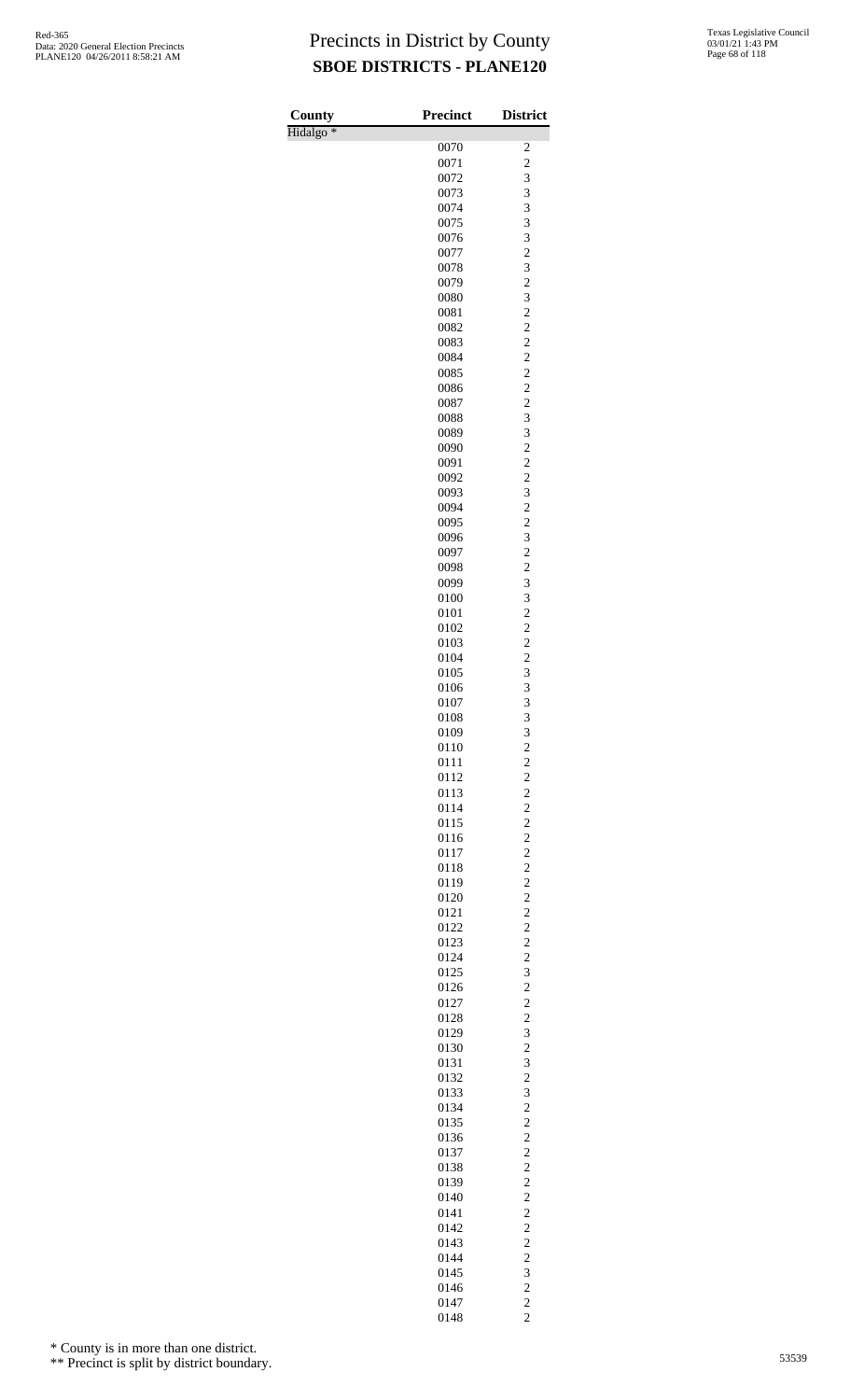| County               | <b>Precinct</b> | <b>District</b>                           |
|----------------------|-----------------|-------------------------------------------|
| Hidalgo <sup>*</sup> |                 |                                           |
|                      | 0149<br>0150    | 2<br>$\overline{c}$                       |
|                      | 0151            | 3                                         |
|                      | 0152            | 3                                         |
|                      | 0153            | $\overline{\mathbf{c}}$                   |
|                      | 0154            | 3                                         |
|                      | 0155            | $\overline{c}$                            |
|                      | 0156            | $\overline{c}$<br>$\overline{c}$          |
|                      | 0157<br>0158    | 3                                         |
|                      | 0159            | $\overline{c}$                            |
|                      | 0160            | $\overline{c}$                            |
|                      | 0161            | $\overline{c}$                            |
|                      | 0162            | $\overline{c}$                            |
|                      | 0163            | $\overline{\mathbf{c}}$<br>$\overline{c}$ |
|                      | 0164<br>0165    | 3                                         |
|                      | 0166            | 3                                         |
|                      | 0167            | 3                                         |
|                      | 0168            | 3                                         |
|                      | 0169            | $\overline{c}$                            |
|                      | 0170            | 3                                         |
|                      | 0171<br>0172    | $\overline{c}$<br>$\overline{c}$          |
|                      | 0173            | $\overline{\mathbf{c}}$                   |
|                      | 0174            | $\overline{c}$                            |
|                      | 0175            | $\overline{c}$                            |
|                      | 0176            | $\overline{c}$                            |
|                      | 0177            | $\overline{c}$                            |
|                      | 0178            | $\overline{\mathbf{c}}$<br>$\overline{c}$ |
|                      | 0179<br>0180    | $\overline{c}$                            |
|                      | 0181            | $\overline{c}$                            |
|                      | 0182            | 3                                         |
|                      | 0183            | 3                                         |
|                      | 0184            | $\overline{c}$                            |
|                      | 0185            | 3                                         |
|                      | 0186<br>0187    | $\overline{c}$<br>3                       |
|                      | 0188            |                                           |
|                      | 0189            | $\frac{2}{2}$                             |
|                      | 0190            | $\overline{c}$                            |
|                      | 0191            | $\overline{c}$                            |
|                      | 0192            | $\overline{c}$                            |
|                      | 0193<br>0194    | $\overline{\mathbf{c}}$<br>3              |
|                      | 0195            | 3                                         |
|                      | 0196            | $\overline{c}$                            |
|                      | 0197            | 3                                         |
|                      | 0198            | 3                                         |
|                      | 0199            | 3                                         |
|                      | 0200<br>0201    | 3<br>3                                    |
|                      | 0202            | $\overline{c}$                            |
|                      | 0203            | $\overline{\mathbf{c}}$                   |
|                      | 0204            | $\overline{c}$                            |
|                      | 0205            | $\overline{c}$                            |
|                      | 0206            | 3<br>3                                    |
|                      | 0207<br>0209    | 3                                         |
|                      | 0210            | 3                                         |
|                      | 0211            | 3                                         |
|                      | 0212            | 3                                         |
|                      | 0213            | $\overline{c}$                            |
|                      | 0215            | $\overline{\mathbf{c}}$<br>$\overline{c}$ |
|                      | 0216<br>0217    | 3                                         |
|                      | 0218            | 3                                         |
|                      | 0219            | 3                                         |
|                      | 0220            | $\overline{\mathbf{c}}$                   |
|                      | 0221            | 3                                         |
|                      | 0222            | 3                                         |
|                      | 0223<br>0224    | 3<br>3                                    |
|                      | 0225            | $\overline{\mathbf{c}}$                   |
|                      | 0226            | $\overline{c}$                            |
|                      | 0227            | $\overline{c}$                            |
|                      | 0228            | $\overline{c}$                            |
|                      | 0229            | $\overline{c}$                            |

\* County is in more than one district.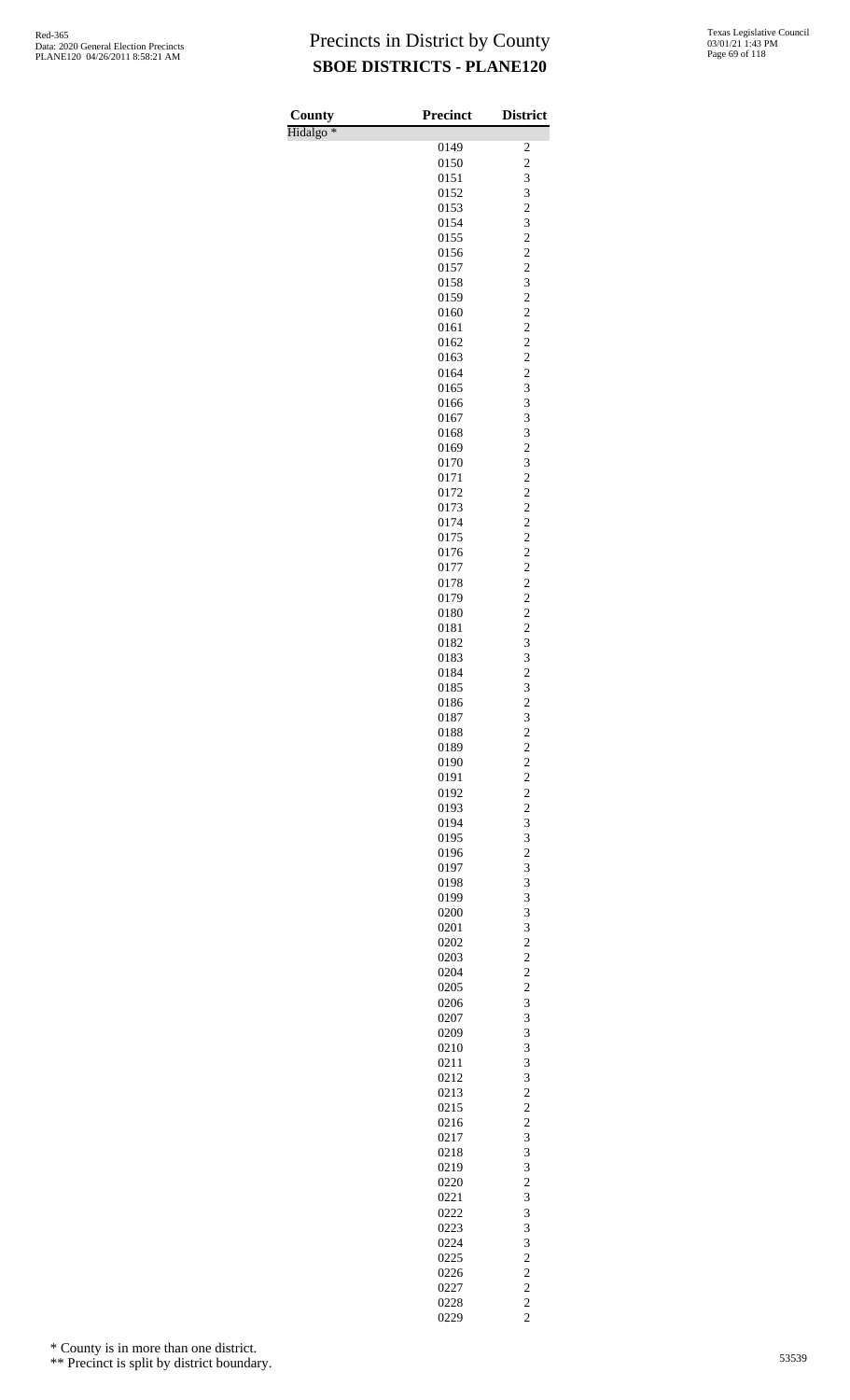| County               | <b>Precinct</b> | <b>District</b>                                    |
|----------------------|-----------------|----------------------------------------------------|
| Hidalgo <sup>*</sup> | 0230            | 3                                                  |
|                      | 0231            | $\overline{c}$                                     |
|                      | 0232            | $\overline{\mathbf{c}}$                            |
|                      | 0233            | $\overline{c}$                                     |
|                      | 0234            | $\overline{c}$                                     |
|                      | 0235<br>0236    | $\overline{c}$<br>$\overline{c}$                   |
|                      | 0237            |                                                    |
|                      | 0238            | $\frac{2}{2}$                                      |
|                      | 0239            | 3                                                  |
|                      | 0240            | $\overline{\mathbf{c}}$                            |
|                      | 0241            | 3                                                  |
|                      | 0242<br>0243    | $\overline{\mathbf{c}}$<br>$\overline{\mathbf{3}}$ |
|                      | 0244            | 3                                                  |
|                      | 0245            | $\overline{c}$                                     |
|                      | 0246            | $\overline{c}$                                     |
|                      | 0247            | $\frac{2}{2}$                                      |
|                      | 0248            |                                                    |
|                      | 0249<br>0250    | $\overline{c}$<br>$\overline{\mathbf{c}}$          |
|                      | 0251            | $\overline{c}$                                     |
|                      | 0252            |                                                    |
|                      | 0253            | $\frac{2}{2}$                                      |
|                      | 0254            | 3                                                  |
|                      | 0255            | $\overline{c}$<br>3                                |
|                      | 0256<br>0257    | 3                                                  |
| Hill                 |                 |                                                    |
|                      | 0002            | 14                                                 |
|                      | 0003            | 14<br>14                                           |
|                      | 0004<br>0005    | 14                                                 |
|                      | 0006            | 14                                                 |
|                      | 0007            | 14                                                 |
|                      | 0008            | 14                                                 |
|                      | 0009<br>0010    | 14<br>14                                           |
|                      | 0012            | 14                                                 |
|                      | 0013            | 14                                                 |
|                      | 0014            | 14                                                 |
|                      | 0015            | 14                                                 |
|                      | 0016            | 14<br>14                                           |
|                      | 0018<br>0019    | 14                                                 |
|                      | 0020            | 14                                                 |
|                      | 0021            | 14                                                 |
|                      | 0022            | 14                                                 |
|                      | 0023            | 14                                                 |
|                      | 0024<br>0027    | 14<br>14                                           |
| Hockley              |                 |                                                    |
|                      | 0011            | 15                                                 |
|                      | 0014            | 15                                                 |
|                      | 0015<br>0016    | 15<br>15                                           |
|                      | 0021            | 15                                                 |
|                      | 0024            | 15                                                 |
|                      | 0032            | 15                                                 |
|                      | 0033            | 15                                                 |
|                      | 0035<br>0036    | 15<br>15                                           |
|                      | 0043            | 15                                                 |
|                      | 0044            | 15                                                 |
|                      | 0045            | 15                                                 |
| Hood                 | 0046            | 15                                                 |
|                      | 0001            | 14                                                 |
|                      | 0002            | 14                                                 |
|                      | 0003            | 14                                                 |
|                      | 0004            | 14                                                 |
|                      | 0005<br>0007    | 14<br>14                                           |
|                      | 0008            | 14                                                 |
|                      | 0009            | 14                                                 |
|                      | 0010            | 14                                                 |
|                      | 0011            | 14                                                 |
|                      | 0012            | 14                                                 |

14

\* County is in more than one district.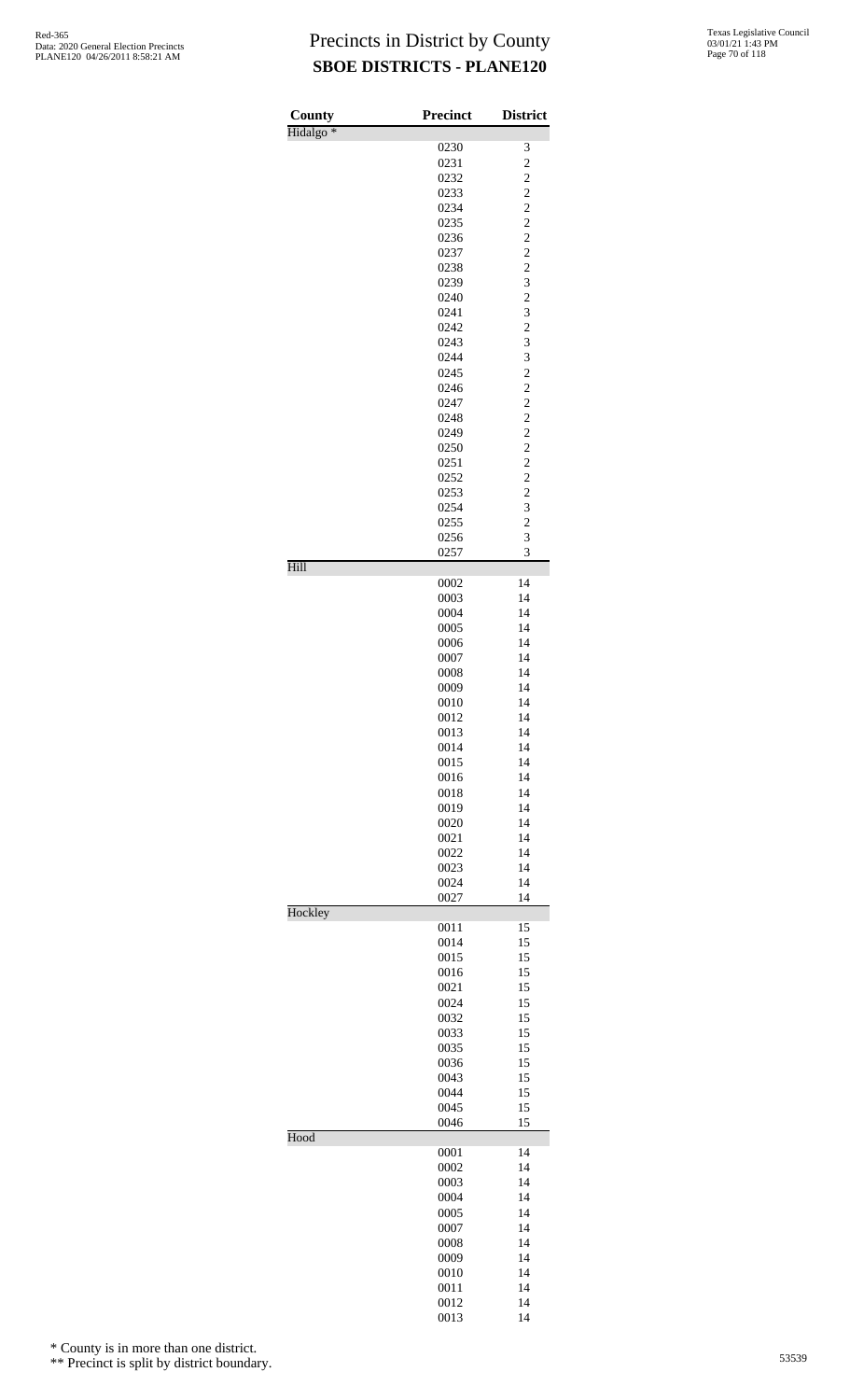| <b>County</b> | <b>Precinct</b> | <b>District</b> |
|---------------|-----------------|-----------------|
| Hood          | 0014            | 14              |
|               | 0015            | 14              |
|               | 0016            | 14              |
| Hopkins       |                 |                 |
|               | 0001<br>0002    | 9<br>9          |
|               | 0003            | 9               |
|               | 0004            | 9               |
|               | 0005            | 9               |
|               | 0008            | 9               |
|               | 0011<br>0012    | 9<br>9          |
|               | 0013            | 9               |
|               | 0014            | 9               |
|               | 0016            | 9               |
|               | 0017            | 9               |
|               | 001A            | 9               |
|               | 0020<br>0023    | 9<br>9          |
|               | 0024            | 9               |
|               | 0025            | 9               |
|               | 002A            | 9               |
|               | 0036            | 9               |
|               | 003A            | 9<br>9          |
| Houston       | 004A            |                 |
|               | 0001            | 8               |
|               | 0002            | 8               |
|               | 0003            | 8               |
|               | 0004            | 8               |
|               | 0005<br>0006    | 8<br>8          |
|               | 0007            | 8               |
|               | 0008            | 8               |
|               | 0009            | 8               |
|               | 0010            | 8               |
|               | 0011            | 8               |
|               | 0012            | 8<br>8          |
|               | 0014<br>0015    | 8               |
|               | 0016            | 8               |
|               | 0017            | 8               |
|               | 0018            | 8               |
|               | 0019            | 8               |
|               | 0020<br>0021    | 8<br>8          |
|               | 0022            | 8               |
| Howard        |                 |                 |
|               | 0011            | 15              |
|               | 0012<br>0013    | 15<br>15        |
|               | 0014            | 15              |
|               | 0016            | 15              |
|               | 0024            | 15              |
|               | 0025            | 15              |
|               | 0026            | 15              |
|               | 0032<br>0033    | 15<br>15        |
|               | 0034            | 15              |
|               | 0035            | 15              |
|               | 0037            | 15              |
|               | 0042            | 15              |
|               | 0045            | 15              |
|               | 0046<br>0103    | 15<br>15        |
|               | 0104            | 15              |
|               | 0105            | 15              |
|               | 012A            | 15              |
|               | 0205            | 15              |
|               | 0207            | 15              |
|               | 0208<br>0209    | 15<br>15        |
|               | 0304            | 15              |
|               | 0404            | 15              |
|               | 0405            | 15              |
|               | 0408            | 15              |
|               | 0409            | 15              |
|               | 207C            | 15              |

\* County is in more than one district.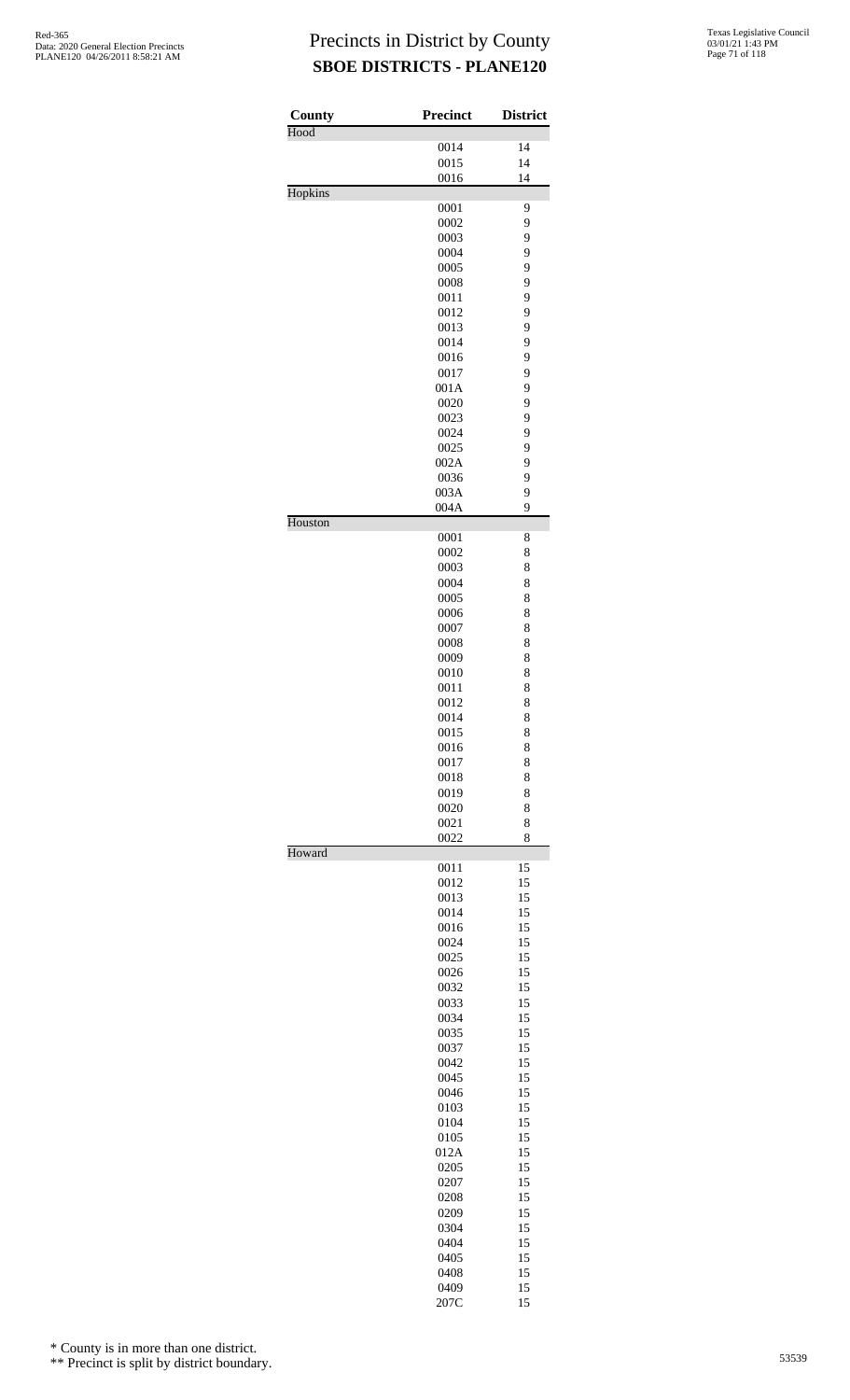| County      | <b>Precinct</b> | <b>District</b>                            |
|-------------|-----------------|--------------------------------------------|
| Hudspeth    | 0001            | $\mathbf{1}$                               |
|             | 0002            | $\mathbf{1}$                               |
|             | 0004            | $\mathbf{1}$                               |
|             | 003N            | $\mathbf{1}$                               |
|             | 003S            | $\mathbf{1}$                               |
| Hunt        |                 |                                            |
|             | 0101<br>0102    | 9<br>9                                     |
|             | 0103            | 9                                          |
|             | 0104            | 9                                          |
|             | 0105            | 9                                          |
|             | 0106            | 9                                          |
|             | 0107            | 9                                          |
|             | 0108<br>0109    | 9<br>9                                     |
|             | 0210            | 9                                          |
|             | 0211            | 9                                          |
|             | 0212            | 9                                          |
|             | 0213            | 9                                          |
|             | 0214            | 9                                          |
|             | 0215<br>0216    | 9<br>9                                     |
|             | 0217            | 9                                          |
|             | 0318            | 9                                          |
|             | 0319            | 9                                          |
|             | 0320            | 9                                          |
|             | 0321            | 9                                          |
|             | 0322            | 9                                          |
|             | 0323<br>0324    | 9<br>9                                     |
|             | 0325            | 9                                          |
|             | 0426            | 9                                          |
|             | 0427            | 9                                          |
|             | 0428            | 9                                          |
|             | 0429<br>0430    | 9<br>9                                     |
|             | 0431            | 9                                          |
|             | 0432            | 9                                          |
|             | 0433            | 9                                          |
|             | 0434            | 9                                          |
| Hutchinson  |                 |                                            |
|             | 0011<br>0014    | 15<br>15                                   |
|             | 0021            | 15                                         |
|             | 0023            | 15                                         |
|             | 0031            | 15                                         |
|             | 0033            | 15                                         |
|             | 0041<br>0042    | 15<br>15                                   |
| Irion       |                 |                                            |
|             | 0100            | 1                                          |
|             | 0200            | 1                                          |
|             | 0300            | 1                                          |
| <b>Jack</b> | 0400            | 1                                          |
|             | 0001            | 14                                         |
|             | 0002            | 14                                         |
|             | 0003            | 14                                         |
|             | 0004            | 14<br>14                                   |
|             | 0005<br>0006    | 14                                         |
| Jackson     |                 |                                            |
|             | 0001            | $\overline{\mathbf{c}}$                    |
|             | 0002            | $\overline{c}$                             |
|             | 0003<br>0004    | $\overline{\mathbf{c}}$                    |
|             | 0005            | $\frac{2}{2}$                              |
|             | 0006            |                                            |
|             | 0007            | $\begin{array}{c} 2 \\ 2 \\ 2 \end{array}$ |
|             | 0008            |                                            |
| Jasper      | 0009            | $\overline{c}$                             |
|             | 0001            | 7                                          |
|             | 0002            | $\overline{7}$                             |
|             | 0003            | 7                                          |
|             | 0004            | 7                                          |
|             | 0005<br>0006    | $\overline{7}$<br>7                        |
|             | 0007            | 7                                          |

\* County is in more than one district.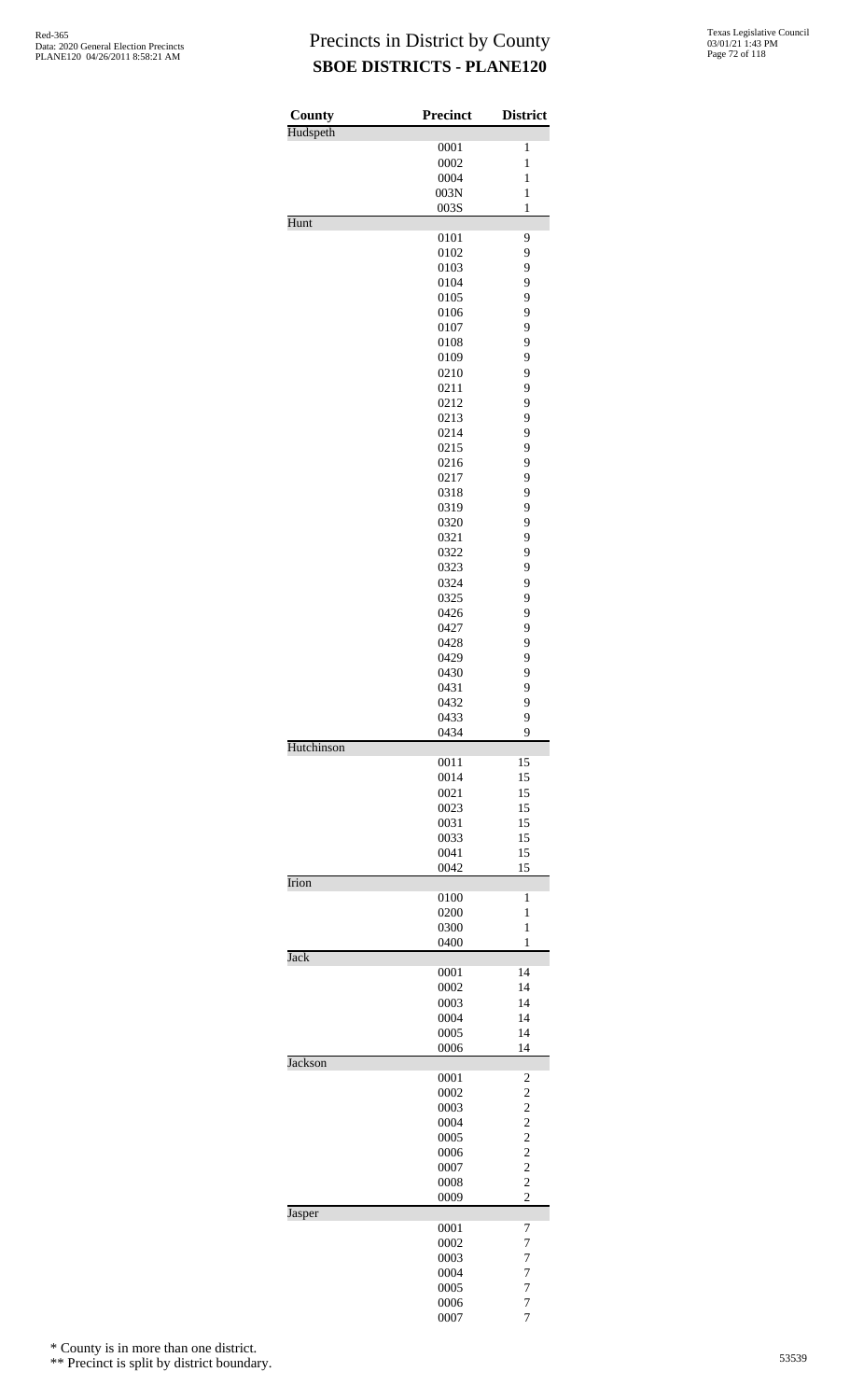| County            | <b>Precinct</b> | <b>District</b>                  |
|-------------------|-----------------|----------------------------------|
| Jasper            |                 |                                  |
|                   | 0008            | 7                                |
|                   | 0009            | 7                                |
|                   | 0010            | $\overline{7}$                   |
|                   | 0011            | $\overline{7}$                   |
|                   | 0012            | $\overline{7}$                   |
|                   | 0013            | $\overline{7}$                   |
|                   | 0014            | $\overline{7}$                   |
|                   | 0015            | $\overline{7}$                   |
|                   | 0016            | $\overline{7}$                   |
|                   | 0017            | $\overline{7}$                   |
|                   | 0019            | $\overline{7}$                   |
|                   | 0020            | $\overline{7}$                   |
| <b>Jeff Davis</b> | 0021            | $\overline{7}$                   |
|                   | 0001            | 1                                |
|                   | 0002            | $\mathbf{1}$                     |
|                   | 0003            | $\mathbf{1}$                     |
|                   | 0004<br>0005    | $\mathbf{1}$<br>$\mathbf{1}$     |
| Jefferson         |                 |                                  |
|                   | 0001            | 7                                |
|                   | 0002<br>0003    | 7                                |
|                   |                 | $\overline{7}$                   |
|                   | 0004<br>0005    | $\overline{7}$                   |
|                   | 0006            | $\overline{7}$<br>$\overline{7}$ |
|                   | 0007            | $\overline{7}$                   |
|                   | 0008            | $\overline{7}$                   |
|                   | 0009            | $\overline{7}$                   |
|                   | 0010            | $\overline{7}$                   |
|                   | 0011            | $\overline{7}$                   |
|                   | 0012            | $\overline{7}$                   |
|                   | 0013            | $\overline{7}$                   |
|                   | 0014            | $\overline{7}$                   |
|                   | 0015            | $\overline{7}$                   |
|                   | 0016            | $\overline{7}$                   |
|                   | 0017            | 7                                |
|                   | 0018            | $\overline{7}$                   |
|                   | 0019            | 7                                |
|                   | 0020            | $\overline{7}$                   |
|                   | 0021            | 7                                |
|                   | 0022            | $\overline{7}$                   |
|                   | 0023            | 7                                |
|                   | 0024            | 7                                |
|                   | 0025            | 7                                |
|                   | 0026            | 7                                |
|                   | 0027            | $\overline{7}$                   |
|                   | 0028            | $\overline{7}$                   |
|                   | 0029            | 7                                |
|                   | 0030            | $\overline{7}$                   |
|                   | 0031            | 7                                |
|                   | 0032            | $\overline{7}$                   |
|                   | 0033            | $\overline{7}$                   |
|                   | 0034            | 7                                |
|                   | 0035            | 7                                |
|                   | 0036            | 7                                |
|                   | 0037            | $\overline{7}$                   |
|                   | 0038            | $\overline{7}$                   |
|                   | 0039            | 7                                |
|                   | 0040            | $\overline{7}$                   |
|                   | 0041            | 7                                |
|                   | 0042            | $\overline{7}$                   |
|                   | 0043            | $\overline{7}$                   |
|                   | 0044            | 7                                |
|                   | 0045            | 7                                |
|                   | 0046            | 7                                |
|                   | 0047            | $\overline{7}$                   |
|                   | 0048            | $\overline{7}$                   |
|                   | 0049            | 7                                |
|                   | 0050            | $\overline{7}$                   |
|                   | 0051            | 7                                |
|                   | 0052            | $\overline{7}$                   |
|                   | 0053            | 7                                |
|                   | 0054            | 7                                |
|                   | 0055            | 7                                |
|                   | 0056            | 7                                |
|                   | 0057            | $\overline{7}$                   |
|                   | 0058            | $\overline{7}$                   |
|                   | 0059            | $\overline{7}$                   |

\* County is in more than one district.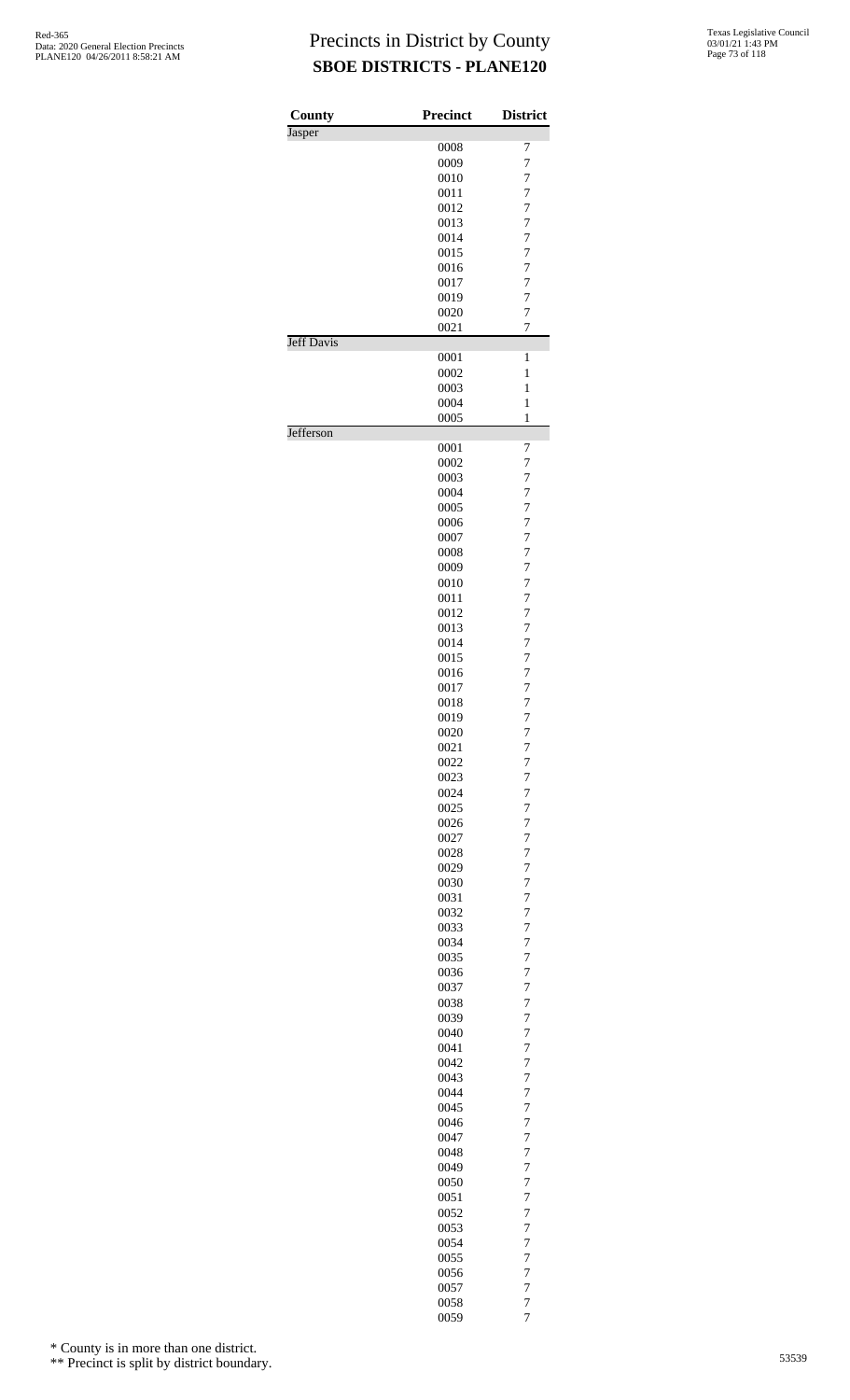| County    | <b>Precinct</b> | <b>District</b>                  |
|-----------|-----------------|----------------------------------|
| Jefferson |                 |                                  |
|           | 0060            | 7                                |
|           | 0061            | 7                                |
|           | 0062<br>0063    | $\overline{7}$<br>$\overline{7}$ |
|           | 0064            | $\overline{7}$                   |
|           | 0065            | $\overline{7}$                   |
|           | 0066            | $\overline{7}$                   |
|           | 0067            | $\overline{7}$                   |
|           | 0068            | 7                                |
|           | 0069            | $\overline{7}$                   |
|           | 0070            | $\overline{7}$                   |
|           | 0071            | $\overline{7}$                   |
|           | 0072<br>0073    | $\overline{7}$<br>$\overline{7}$ |
|           | 0074            | $\overline{7}$                   |
|           | 0075            | $\overline{7}$                   |
|           | 0076            | $\overline{7}$                   |
|           | 0077            | $\overline{7}$                   |
|           | 0078            | 7                                |
|           | 0079            | $\overline{7}$                   |
|           | 0080            | $\overline{7}$                   |
|           | 0081            | $\overline{7}$<br>$\overline{7}$ |
|           | 0082<br>0083    | $\overline{7}$                   |
|           | 0084            | $\overline{7}$                   |
|           | 0085            | $\overline{7}$                   |
|           | 0086            | $\overline{7}$                   |
|           | 0087            | $\overline{7}$                   |
|           | 0088            | 7                                |
|           | 0089            | $\overline{7}$                   |
|           | 0090            | $\overline{7}$                   |
|           | 0091            | $\overline{7}$                   |
|           | 0092<br>0093    | $\overline{7}$<br>$\overline{7}$ |
|           | 0094            | $\overline{7}$                   |
|           | 0095            | $\overline{7}$                   |
|           | 0096            | $\overline{7}$                   |
|           | 0097            | $\overline{7}$                   |
|           | 0098            | $\overline{7}$                   |
|           | 0099            | 7                                |
|           | 0100            | 7                                |
|           | 0101            | 7                                |
|           | 0102<br>0103    | 7<br>$\overline{7}$              |
|           | 0104            | 7                                |
|           | 0105            | 7                                |
|           | 0106            | 7                                |
|           | 0107            | $\overline{7}$                   |
|           | 0108            | $\overline{7}$                   |
|           | 0109            | $\overline{7}$                   |
| Jim Hogg  |                 |                                  |
|           | 0001<br>0002    | 3<br>3                           |
|           | 0003            | 3                                |
|           | 0004            | 3                                |
|           | 0005            | 3                                |
| Jim Wells |                 |                                  |
|           | 0001            | 3                                |
|           | 0002            | 3                                |
|           | 0003            | 3                                |
|           | 0004<br>0005    | 3<br>3                           |
|           | 0006            | 3                                |
|           | 0007            | 3                                |
|           | 0008            | 3                                |
|           | 0009            | 3                                |
|           | 0010            | 3                                |
|           | 0011            | 3                                |
|           | 0012            | 3                                |
|           | 0013            | 3                                |
|           | 0014<br>0015    | 3<br>3                           |
|           | 0016            | 3                                |
|           | 0017            | 3                                |
|           | 0018            | 3                                |
|           | 0019            | 3                                |
|           | 0020            | 3                                |
|           | 0022            | 3                                |

\* County is in more than one district.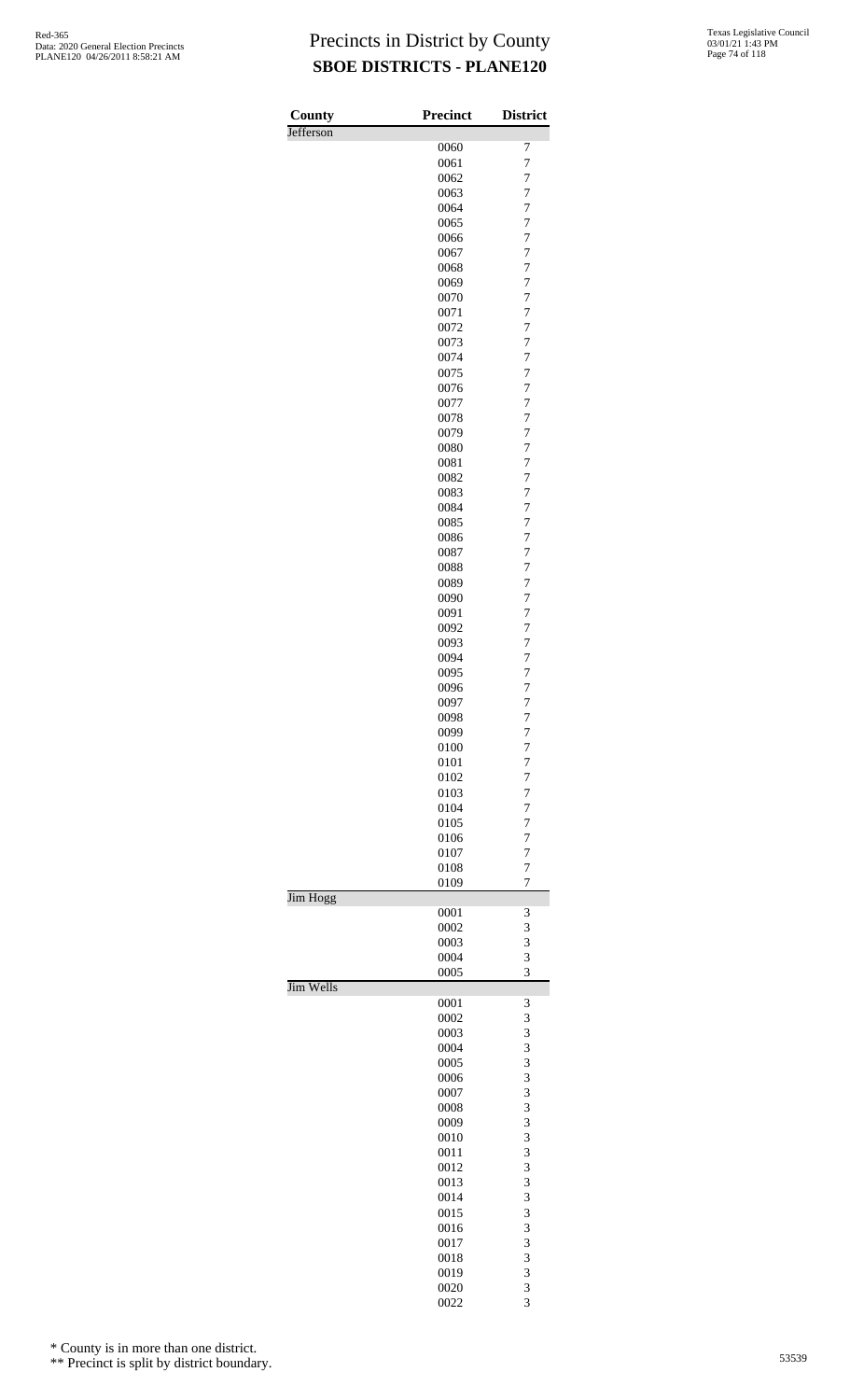| County  | Precinct     | <b>District</b> |
|---------|--------------|-----------------|
| Johnson | 0001         | 14              |
|         | 0002         | 14              |
|         | 0003         | 14              |
|         | 0004         | 14              |
|         | 0005         | 14              |
|         | 0006         | 14              |
|         | 0007         | 14              |
|         | 0008         | 14              |
|         | 0009         | 14              |
|         | 0010<br>0011 | 14<br>14        |
|         | 0012         | 14              |
|         | 0013         | 14              |
|         | 0014         | 14              |
|         | 0015         | 14              |
|         | 0016         | 14              |
|         | 0017         | 14              |
|         | 0018         | 14              |
|         | 0019         | 14              |
|         | 0020         | 14              |
|         | 0021         | 14              |
|         | 0022         | 14              |
|         | 0023         | 14              |
|         | 0024         | 14              |
|         | 0025         | 14              |
|         | 0026         | 14              |
|         | 0027<br>0028 | 14<br>14        |
|         | 0029         | 14              |
|         | 0030         | 14              |
|         | 0031         | 14              |
|         | 0032         | 14              |
|         | 0033         | 14              |
|         | 0034         | 14              |
|         | 0035         | 14              |
|         | 0036         | 14              |
| Jones   |              |                 |
|         | 0101         | 15              |
|         | 0102<br>0103 | 15              |
|         | 0201         | 15<br>15        |
|         | 0202         | 15              |
|         | 0203         | 15              |
|         | 0301         | 15              |
|         | 0302         | 15              |
|         | 0303         | 15              |
|         | 0401         | 15              |
|         | 0402         | 15              |
| Karnes  |              |                 |
|         | 0001<br>0002 | 3<br>3          |
|         | 0003         | 3               |
|         | 0004         | 3               |
|         | 0005         | 3               |
|         | 0006         | 3               |
|         | 0007         | 3               |
|         | 0008         | 3               |
|         | 0009         | 3               |
|         | 0010         | 3               |
|         | 0011         | 3               |
|         | 0012<br>0013 | 3<br>3          |
|         | 0014         | 3               |
|         | 0015         | 3               |
| Kaufman |              |                 |
|         | 0001         | 9               |
|         | 0002         | 9               |
|         | 0003         | 9               |
|         | 0004         | 9               |
|         | 0005         | 9               |
|         | 0006         | 9               |
|         | 0007         | 9               |
|         | 0008<br>0009 | 9<br>9          |
|         | 0010         | 9               |
|         | 0011         | 9               |
|         | 0012         | 9               |
|         | 0013         | 9               |

9

\* County is in more than one district.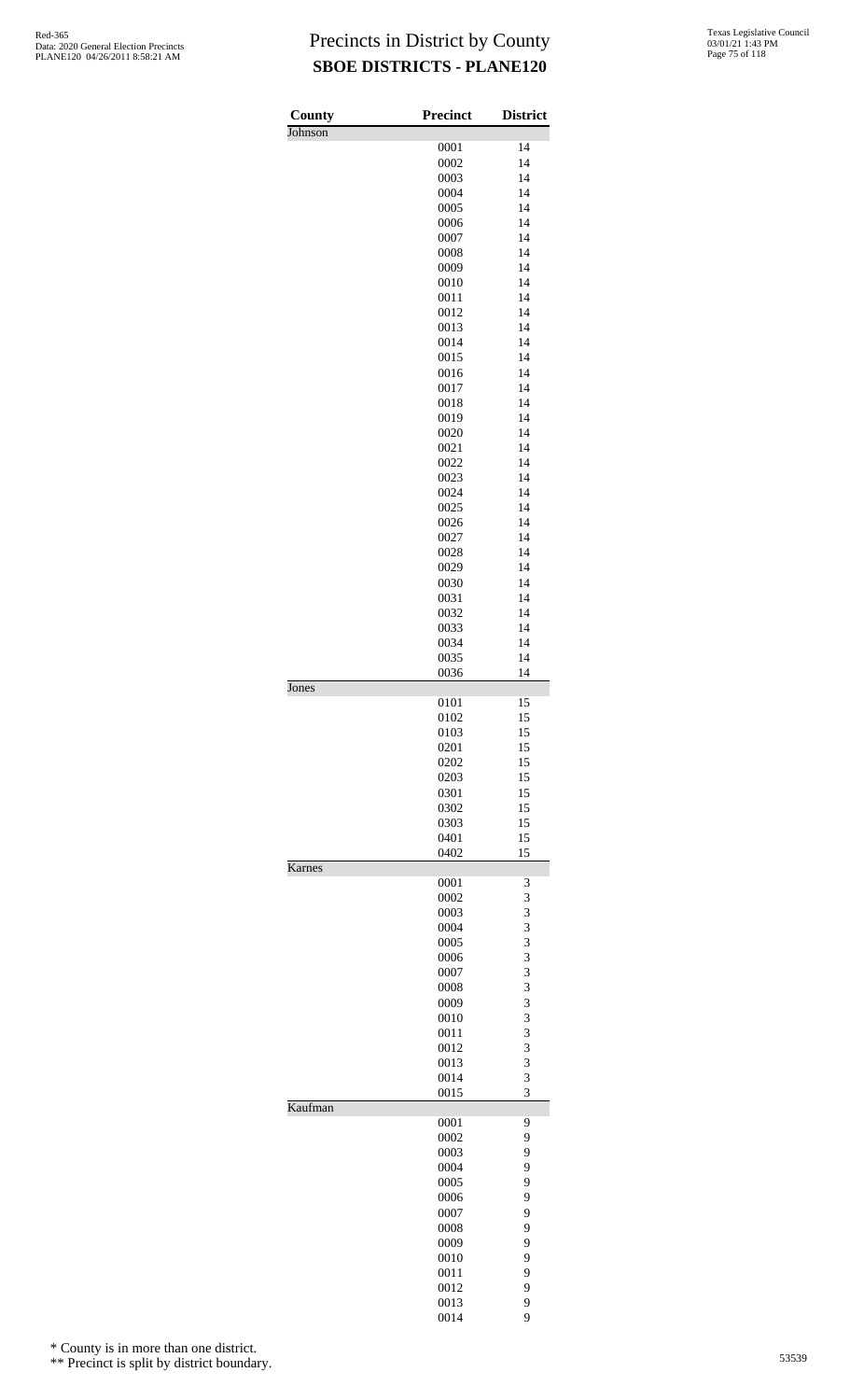| County  | Precinct     | <b>District</b>                                    |
|---------|--------------|----------------------------------------------------|
| Kaufman |              |                                                    |
|         | 0015         | 9                                                  |
|         | 0016<br>0017 | 9                                                  |
|         | 0018         | 9<br>9                                             |
|         | 0019         | 9                                                  |
|         | 0020         | 9                                                  |
|         | 0021         | 9                                                  |
|         | 0022         | 9                                                  |
|         | 0023         | 9                                                  |
|         | 0024<br>0025 | 9<br>9                                             |
|         | 0026         | 9                                                  |
|         | 0027         | 9                                                  |
|         | 0028         | 9                                                  |
|         | 0029         | 9                                                  |
| Kendall | 0030         | 9                                                  |
|         | 1010         | 5                                                  |
|         | 1110         | 5                                                  |
|         | 2020         | 5                                                  |
|         | 2080         | 5                                                  |
|         | 2120         | 5                                                  |
|         | 3030         | 5                                                  |
|         | 3040<br>3060 | 5<br>5                                             |
|         | 4050         | 5                                                  |
|         | 4070         | 5                                                  |
|         | 4100         | 5                                                  |
| Kenedy  |              |                                                    |
|         | 0001<br>0002 | $\overline{\mathbf{c}}$<br>$\overline{\mathbf{c}}$ |
|         | 0003         | $\overline{\mathbf{c}}$                            |
|         | 0004         | $\overline{\mathbf{c}}$                            |
|         | 0005         | $\overline{2}$                                     |
|         | 0006         | $\overline{c}$                                     |
| Kent    |              |                                                    |
|         | 0101<br>0201 | 15<br>15                                           |
|         | 0202         | 15                                                 |
|         | 0301         | 15                                                 |
|         | 0302         | 15                                                 |
|         | 0401         | 15                                                 |
| Kerr    | 0101         | 5                                                  |
|         | 0107         | 5                                                  |
|         | 0109         | 5                                                  |
|         | 0113         | 5                                                  |
|         | 0118         | 5                                                  |
|         | 0119         | 5                                                  |
|         | 0202<br>0211 | 5<br>5                                             |
|         | 0215         | 5                                                  |
|         | 0220         | 5                                                  |
|         | 0303         | 5                                                  |
|         | 0308         | 5                                                  |
|         | 0312         | 5                                                  |
|         | 0314<br>0404 | 5<br>5                                             |
|         | 0405         | 5                                                  |
|         | 0406         | 5                                                  |
|         | 0410         | 5                                                  |
|         | 0416         | 5                                                  |
| Kimble  | 0417         | 5                                                  |
|         | 0001         | 1                                                  |
|         | 0002         | 1                                                  |
|         | 0003         | 1                                                  |
|         | 0004         | $\mathbf{1}$                                       |
|         | 0006         | $\mathbf{1}$                                       |
|         | 0007<br>0009 | $\mathbf{1}$<br>1                                  |
| King    |              |                                                    |
|         | 0001         | 15                                                 |
|         | 0002         | 15                                                 |
|         | 0003         | 15                                                 |
|         | 0004         | 15                                                 |
| Kinney  | 0001         | 1                                                  |
|         | 0002         | $\mathbf{1}$                                       |

\* County is in more than one district.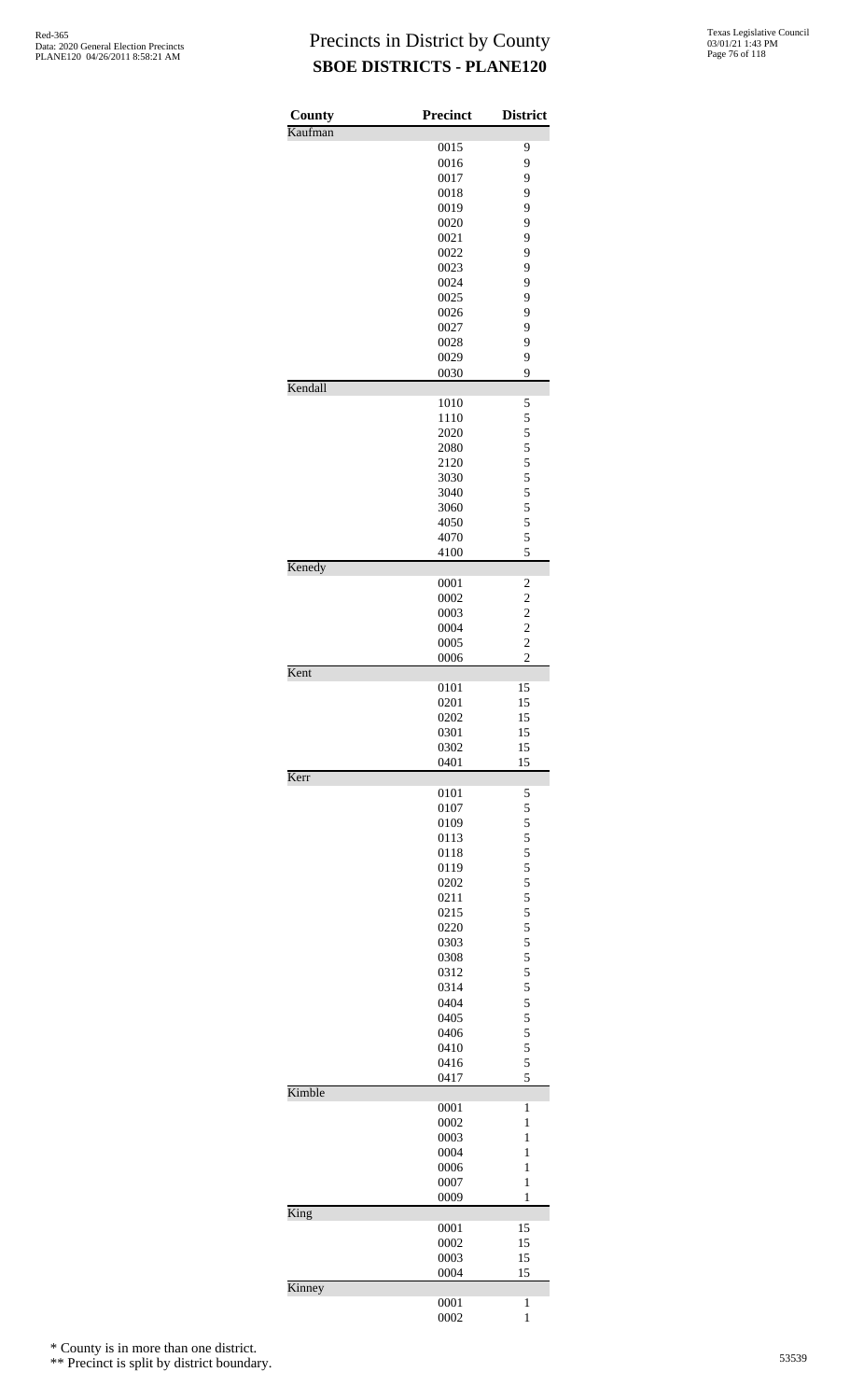| County   | <b>Precinct</b> | <b>District</b>                  |
|----------|-----------------|----------------------------------|
| Kinney   |                 |                                  |
|          | 0003<br>0004    | 1<br>$\mathbf{1}$                |
| Kleberg  |                 |                                  |
|          | 0011            | $\overline{\mathbf{c}}$          |
|          | 0012<br>0013    | $\overline{c}$<br>$\overline{c}$ |
|          | 0014            | $\overline{c}$                   |
|          | 0021            | $\overline{\mathbf{c}}$          |
|          | 0022            | $\overline{\mathbf{c}}$          |
|          | 0023<br>0024    | $\overline{c}$<br>$\overline{c}$ |
|          | 0031            | $\overline{c}$                   |
|          | 0032            | $\overline{\mathbf{c}}$          |
|          | 0033            | $\overline{\mathbf{c}}$          |
|          | 0034<br>0035    | $\overline{c}$<br>$\overline{c}$ |
|          | 0041            | $\overline{c}$                   |
|          | 0042            | $\overline{c}$                   |
|          | 0043            | $\overline{c}$                   |
|          | 0044            | $\overline{c}$<br>$\overline{c}$ |
| Knox     | 0045            |                                  |
|          | 0101            | 15                               |
|          | 0201            | 15                               |
|          | 0202            | 15                               |
|          | 0301<br>0302    | 15<br>15                         |
|          | 0401            | 15                               |
| La Salle |                 |                                  |
|          | 0001            | 1                                |
|          | 0002<br>0003    | 1<br>$\mathbf{1}$                |
|          | 0004            | $\mathbf{1}$                     |
|          | 0005            | 1                                |
|          | 0006            | $\mathbf{1}$                     |
| Lamar    | 003A            | 1                                |
|          | 001B            | 9                                |
|          | 001C            | 9                                |
|          | 001D<br>001E    | 9<br>9                           |
|          | 001F            | 9                                |
|          | 001G            | 9                                |
|          | 001H            | 9                                |
|          | 001I<br>002D    | 9<br>9                           |
|          | 002E            | 9                                |
|          | 002F            | 9                                |
|          | 002G            | 9                                |
|          | 003D<br>003E    | 9<br>9                           |
|          | 003F            | 9                                |
|          | 003G            | 9                                |
|          | 003I            | 9                                |
|          | 004B<br>004C    | 9<br>9                           |
|          | 004D            | 9                                |
|          | 004E            | 9                                |
|          | 004F            | 9<br>9                           |
|          | 004G<br>1A3B    | 9                                |
|          | 1A5A            | 9                                |
|          | 1E7C            | 9                                |
|          | 2A1A            | 9<br>9                           |
|          | 2B2A<br>2C3A    | 9                                |
|          | 3C7G            | 9                                |
|          | 3H3C            | 9                                |
| Lamb     | 4A6E            | 9                                |
|          | 0001            | 15                               |
|          | 0002            | 15                               |
|          | 0003            | 15                               |
|          | 0004<br>0005    | 15<br>15                         |
|          | 0006            | 15                               |
|          | 0007            | 15                               |
|          | 0008            | 15                               |
|          | 0009            | 15                               |

\* County is in more than one district.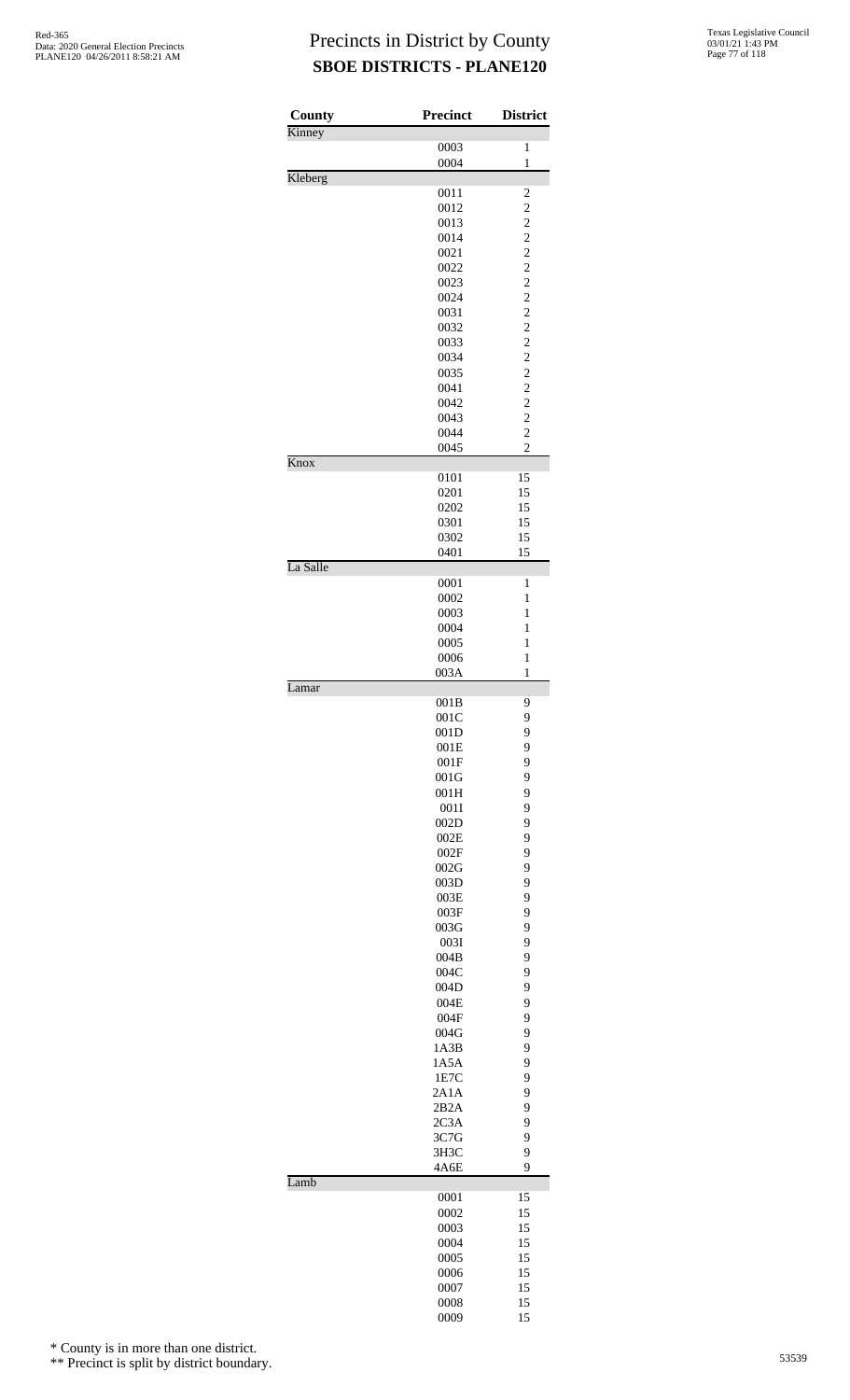| County<br>Lamb | <b>Precinct</b> | <b>District</b>                  |
|----------------|-----------------|----------------------------------|
|                | 0010            | 15                               |
|                | 0011            | 15                               |
|                | 0012            | 15                               |
| Lampasas       | 0001            | 14                               |
|                | 0002            | 14                               |
|                | 0003            | 14                               |
|                | 0004            | 14                               |
|                | 0005<br>0006    | 14<br>14                         |
|                | 0007            | 14                               |
|                | 0008            | 14                               |
|                | 0009            | 14                               |
| Lavaca         | 0001            | 3                                |
|                | 0002            | 3                                |
|                | 0007            | 3                                |
|                | 0008            | 3                                |
|                | 0009<br>0011    | 3<br>3                           |
|                | 0012            | 3                                |
|                | 0015            | 3                                |
|                | 0016            | 3                                |
|                | 0017            | 3<br>3                           |
|                | 0019<br>0020    | 3                                |
|                | 0023            | 3                                |
|                | 0026            | 3                                |
|                | 0027            | 3                                |
|                | 0029<br>0030    | 3<br>3                           |
|                | 0031            | 3                                |
|                | 0032            | 3                                |
| Lee            |                 |                                  |
|                | 0101<br>0102    | 10<br>10                         |
|                | 0103            | 10                               |
|                | 0201            | 10                               |
|                | 0202            | 10                               |
|                | 0203<br>0301    | 10<br>10                         |
|                | 0302            | 10                               |
|                | 0303            | 10                               |
|                | 0304            | 10<br>10                         |
|                | 0401<br>0402    | 10                               |
|                | 0403            | 10                               |
|                | 0404            | 10                               |
| Leon           | 0405            | 10                               |
|                | 0001            | 10                               |
|                | 0002            | 10                               |
|                | 0003            | 10                               |
|                | 0004<br>0005    | 10<br>10                         |
|                | 0006            | 10                               |
|                | 0007            | 10                               |
|                | 0008            | 10                               |
|                | 0009<br>0010    | 10<br>10                         |
|                | 0011            | 10                               |
|                | 0012            | 10                               |
|                | 0013            | 10                               |
|                | 0014<br>001A    | 10<br>10                         |
|                | 005A            | 10                               |
|                | 014A            | 10                               |
| Liberty        |                 |                                  |
|                | 0001<br>0002    | 7<br>$\overline{7}$              |
|                | 0003            | $\overline{7}$                   |
|                | 0004            | $\overline{7}$                   |
|                | 0005            | $\overline{7}$                   |
|                | 0006<br>0007    | $\overline{7}$<br>$\overline{7}$ |
|                | 0008            | $\overline{7}$                   |
|                | 0009            | 7                                |
|                | 0010            | $\overline{7}$                   |
|                | 0011            | $\overline{7}$                   |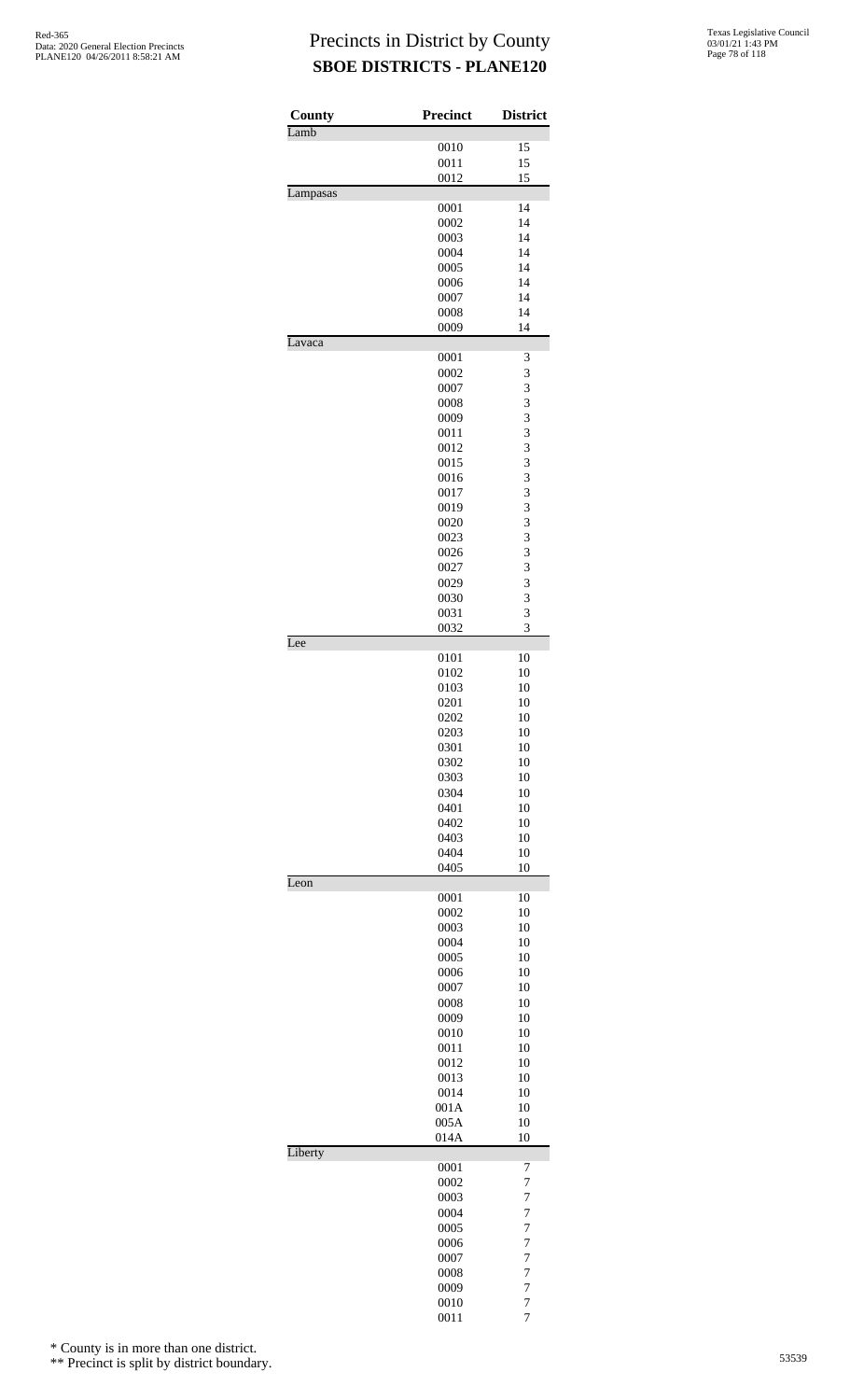| County    | <b>Precinct</b> | <b>District</b>     |
|-----------|-----------------|---------------------|
| Liberty   | 0012            | 7                   |
|           | 0013            | $\overline{7}$      |
|           | 0014            | 7                   |
|           | 0015            | $\overline{7}$      |
|           | 0016            | $\overline{7}$      |
|           | 0017            | $\overline{7}$      |
|           | 0018            | $\overline{7}$      |
|           | 0019            | 7                   |
|           | 0020            | 7                   |
|           | 0021            | $\overline{7}$      |
|           | 0022            | $\overline{7}$      |
|           | 0023            | $\overline{7}$      |
|           | 0024<br>0025    | 7<br>$\overline{7}$ |
|           | 0026            | $\overline{7}$      |
|           | 0027            | $\overline{7}$      |
|           | 0028            | $\overline{7}$      |
|           | 0029            | $\overline{7}$      |
|           | 0030            | 7                   |
| Limestone |                 |                     |
|           | 0101<br>0102    | 10<br>10            |
|           | 0103            | 10                  |
|           | 0104            | 10                  |
|           | 0201            | 10                  |
|           | 0202            | 10                  |
|           | 0203            | 10                  |
|           | 0204            | 10                  |
|           | 0205            | 10                  |
|           | 0206            | 10                  |
|           | 0301            | 10                  |
|           | 0302            | 10                  |
|           | 0303            | 10                  |
|           | 0304            | 10                  |
|           | 0305<br>0401    | 10<br>10            |
|           | 0402            | 10                  |
|           | 0403            | 10                  |
|           | 0404            | 10                  |
|           | 0405            | 10                  |
|           | 0406            | 10                  |
| Lipscomb  | 0106            | 15                  |
|           | 0202            | 15                  |
|           | 0207            | 15                  |
|           | 0303            | 15                  |
|           | 0308            | 15                  |
|           | 0404            | 15                  |
|           | 0409            | 15                  |
| Live Oak  | 0001            | 3                   |
|           | 0002            | 3                   |
|           | 0003            | 3                   |
|           | 0004            | 3                   |
|           | 0005            | 3                   |
|           | 0006            | 3                   |
|           | 0007            | 3                   |
|           | 0008            | 3<br>3              |
|           | 0009<br>0010    | 3                   |
|           | 0011            | 3                   |
|           | 0012            | 3                   |
|           | 0013            | 3                   |
|           | 0014            | 3                   |
| Llano     | 0101            | 5                   |
|           | 0102            | 5                   |
|           | 0108            | 5                   |
|           | 0109            | 5                   |
|           | 0203            | 5                   |
|           | 0204            | 5                   |
|           | 0205            | 5                   |
|           | 0307            | 5                   |
|           | 0410            | 5                   |
| Loving    | 0001            | 1                   |
|           | 0002            | $\mathbf{1}$        |
|           | 0003            | 1                   |
|           | 0004            | $\mathbf{1}$        |

\* County is in more than one district.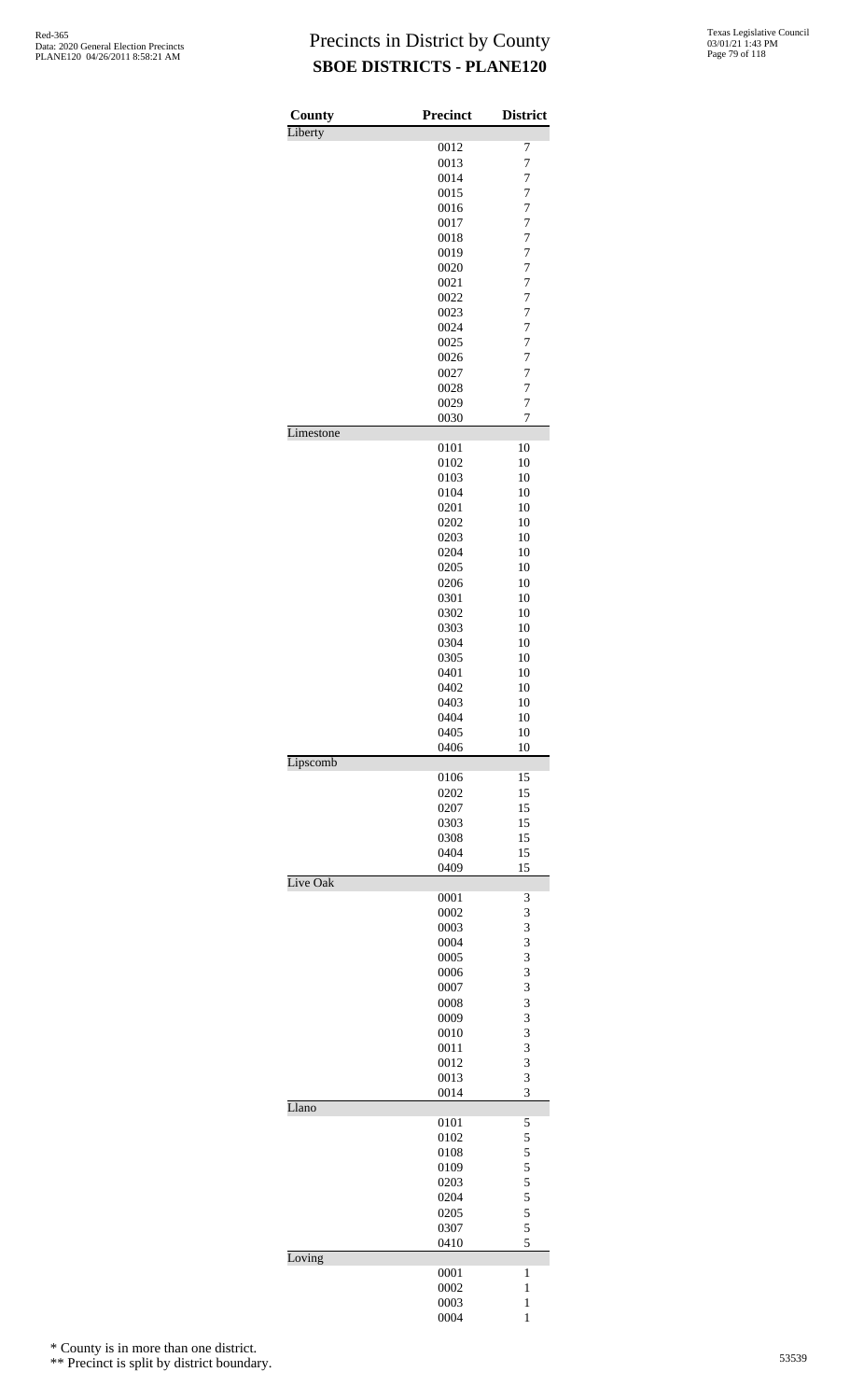Lubbock

| County  | <b>Precinct</b> | <b>District</b> |
|---------|-----------------|-----------------|
| Lubbock | 0001            | 15              |
|         | 0002            | 15              |
|         | 0003            | 15              |
|         | 0004            | 15              |
|         | 0005            | 15              |
|         | 0006            | 15              |
|         | 0007            | 15              |
|         | 0008            | 15              |
|         | 0009<br>0010    | 15<br>15        |
|         | 0012            | 15              |
|         | 0013            | 15              |
|         | 0014            | 15              |
|         | 0015            | 15              |
|         | 0016            | 15              |
|         | 0017            | 15              |
|         | 0018            | 15              |
|         | 0019<br>0020    | 15<br>15        |
|         | 0021            | 15              |
|         | 0022            | 15              |
|         | 0023            | 15              |
|         | 0024            | 15              |
|         | 0025            | 15              |
|         | 0026            | 15              |
|         | 0027            | 15              |
|         | 0028<br>0029    | 15<br>15        |
|         | 0030            | 15              |
|         | 0031            | 15              |
|         | 0033            | 15              |
|         | 0034            | 15              |
|         | 0035            | 15              |
|         | 0036            | 15              |
|         | 0038            | 15              |
|         | 0039            | 15<br>15        |
|         | 0040<br>0041    | 15              |
|         | 0043            | 15              |
|         | 0044            | 15              |
|         | 0045            | 15              |
|         | 0046            | 15              |
|         | 0047            | 15              |
|         | 0049            | 15              |
|         | 0050            | 15<br>15        |
|         | 0051<br>0052    | 15              |
|         | 0053            | 15              |
|         | 0054            | 15              |
|         | 0056            | 15              |
|         | 0057            | 15              |
|         | 0058            | 15              |
|         | 0059            | 15              |
|         | 0060            | 15              |
|         | 0062<br>0063    | 15<br>15        |
|         | 0065            | 15              |
|         | 0066            | 15              |
|         | 0067            | 15              |
|         | 0072            | 15              |
|         | 0075            | 15              |
|         | 0076            | 15              |
|         | 0078            | 15<br>15        |
|         | 0092<br>0096    | 15              |
|         | 0102            | 15              |
|         | 0104            | 15              |
|         | 0109            | 15              |
|         | 0110            | 15              |
|         | 0111            | 15              |
|         | 0112            | 15              |
|         | 0113            | 15              |
|         | 0114<br>0118    | 15<br>15        |
|         | 0119            | 15              |
|         | 0120            | 15              |
|         | 0121            | 15              |
|         | 0122            | 15              |
|         | 0123            | 15              |

\* County is in more than one district.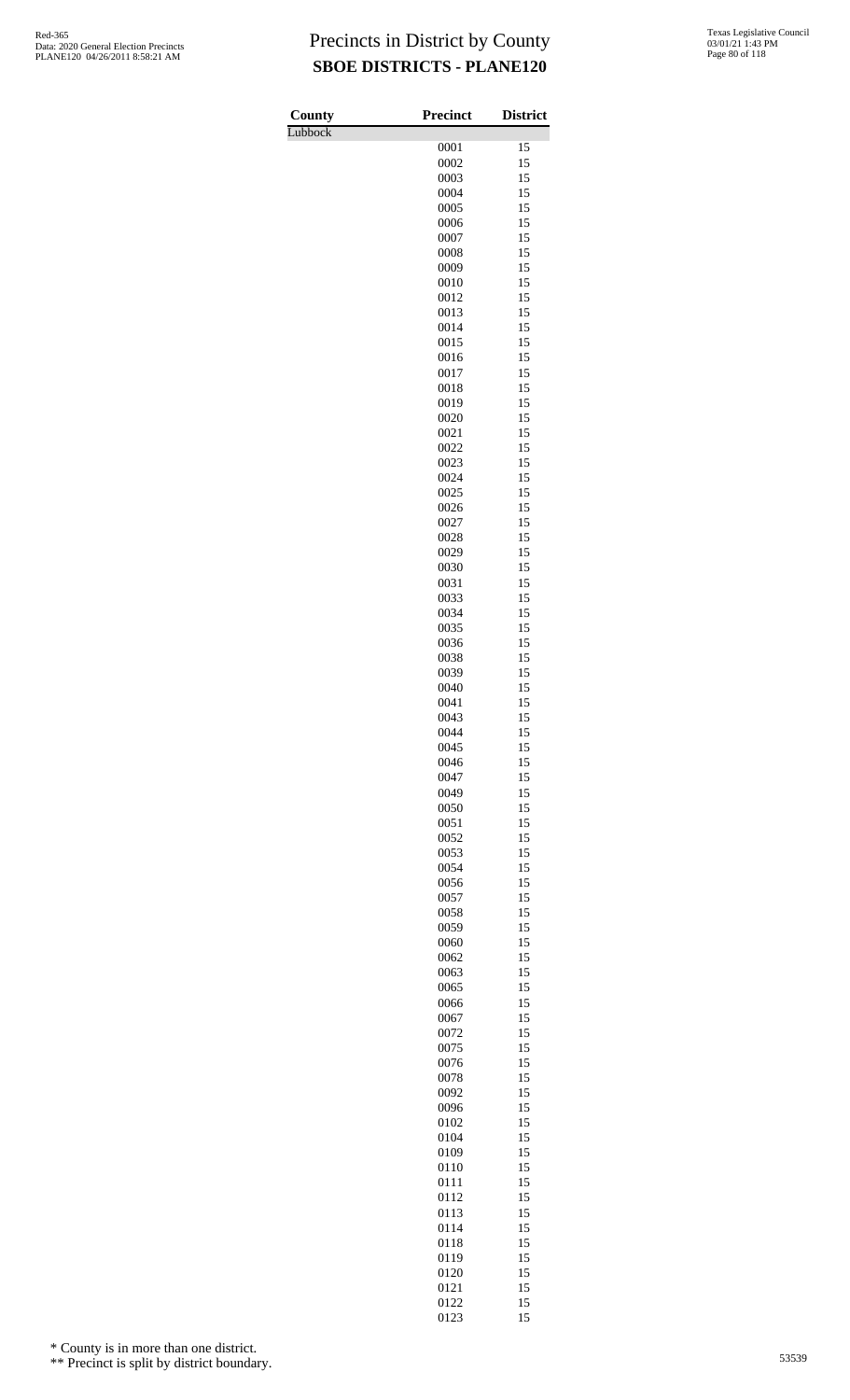| County    | Precinct     | <b>District</b>                                    |
|-----------|--------------|----------------------------------------------------|
| Lubbock   |              |                                                    |
|           | 0124         | 15                                                 |
|           | 0125         | 15                                                 |
|           | 0126         | 15<br>15                                           |
|           | 0127<br>0128 | 15                                                 |
|           | 0129         | 15                                                 |
|           | 0135         | 15                                                 |
|           | 0138         | 15                                                 |
|           | 0140         | 15                                                 |
|           | 0141         | 15                                                 |
|           | 0142<br>0151 | 15<br>15                                           |
|           | 0152         | 15                                                 |
|           | 0153         | 15                                                 |
|           | 0154         | 15                                                 |
|           | 0155         | 15                                                 |
|           | 0159         | 15                                                 |
| Lynn      | 0178         | 15                                                 |
|           | 0001         | 15                                                 |
|           | 0002         | 15                                                 |
|           | 0003         | 15                                                 |
|           | 0004         | 15                                                 |
|           | 0005         | 15                                                 |
|           | 0006         | 15                                                 |
|           | 0007<br>0008 | 15<br>15                                           |
|           | 0009         | 15                                                 |
|           | 0010         | 15                                                 |
|           | 0011         | 15                                                 |
|           | 0012         | 15                                                 |
|           | 0013         | 15                                                 |
| Madison   | 0014         | 15                                                 |
|           | 0101         | 10                                                 |
|           | 0202         | 10                                                 |
|           | 0303         | 10                                                 |
| Marion    | 0404         | 10                                                 |
|           | 0001         | 9                                                  |
|           | 0002         | 9                                                  |
|           | 0003         | 9                                                  |
|           | 0004         | 9                                                  |
|           | 0005         | 9                                                  |
|           | 0006<br>0007 | 9<br>9                                             |
|           | 0008         | 9                                                  |
|           | 0009         | 9                                                  |
|           | 0010         | 9                                                  |
| Martin    |              |                                                    |
|           | 0001         | 15                                                 |
|           | 0002<br>0003 | 15<br>15                                           |
|           | 0004         | 15                                                 |
|           | 003A         | 15                                                 |
|           | 004A         | 15                                                 |
| Mason     |              |                                                    |
|           | 0101<br>0210 | 5<br>5                                             |
|           | 0302         | 5                                                  |
|           | 0405         | 5                                                  |
| Matagorda |              |                                                    |
|           | 0002<br>0004 | $\overline{\mathbf{c}}$<br>$\overline{\mathbf{c}}$ |
|           | 0005         | $\overline{c}$                                     |
|           | 0006         | $\overline{\mathbf{c}}$                            |
|           | 0007         | $\overline{c}$                                     |
|           | 0008         | $\frac{2}{2}$                                      |
|           | 0009         |                                                    |
|           | 0010<br>0012 | $\overline{c}$<br>$\overline{c}$                   |
|           | 0013         | $\overline{\mathbf{c}}$                            |
|           | 001A         |                                                    |
|           | 001B         | $\frac{2}{2}$                                      |
|           | 001C         | $\overline{c}$                                     |
|           | 001D         | $\overline{c}$                                     |
|           | 001E         | $\overline{c}$<br>$\overline{c}$                   |
|           | 001F         |                                                    |

003A 2

\* County is in more than one district.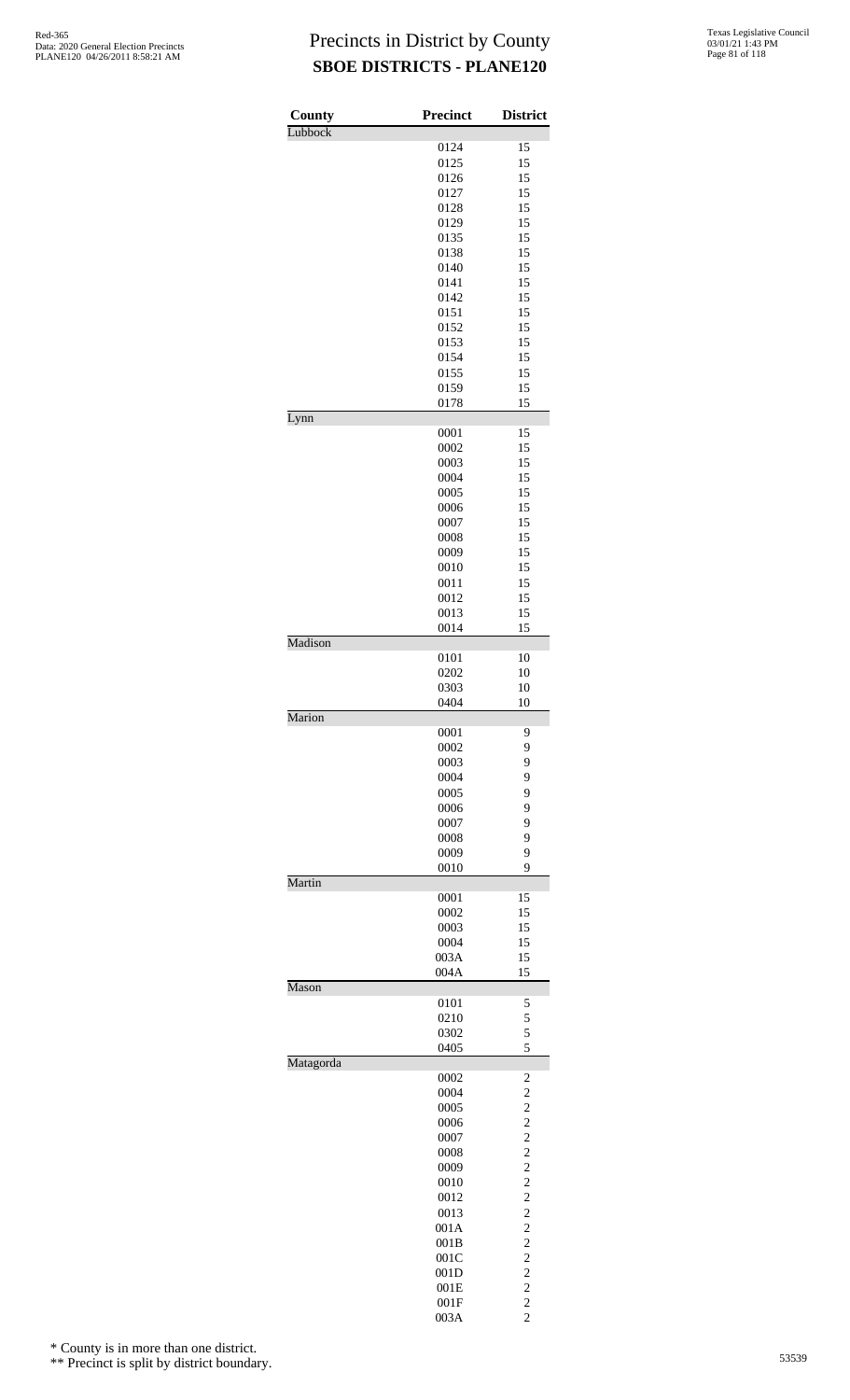| County    | <b>Precinct</b> | <b>District</b>   |
|-----------|-----------------|-------------------|
| Matagorda |                 | $\overline{c}$    |
| Maverick  | 003B            |                   |
|           | 001A            | 1                 |
|           | 001B            | 1                 |
|           | 001C            | $\mathbf{1}$      |
|           | 002A            | $\mathbf{1}$      |
|           | 002B<br>002C    | 1<br>1            |
|           | 002D            | 1                 |
|           | 003A            | $\mathbf{1}$      |
|           | 003B            | $\mathbf{1}$      |
|           | 003C            | 1                 |
|           | 004A            | 1                 |
|           | 004B            | 1                 |
|           | 004C            | $\mathbf{1}$      |
| McCulloch | 004D            | 1                 |
|           | 0101            | 1                 |
|           | 0102            | 1                 |
|           | 0201            | $\mathbf{1}$      |
|           | 0202            | 1                 |
|           | 0301            | 1                 |
|           | 0302            | 1                 |
|           | 0401            | 1                 |
|           | 0402<br>0403    | $\mathbf{1}$<br>1 |
| McLennan  |                 |                   |
|           | 0001            | 14                |
|           | 0002            | 14                |
|           | 0003            | 14                |
|           | 0004            | 14                |
|           | 0005            | 14                |
|           | 0006            | 14                |
|           | 0007            | 14                |
|           | 0008<br>0009    | 14<br>14          |
|           | 0010            | 14                |
|           | 0011            | 14                |
|           | 0012            | 14                |
|           | 0013            | 14                |
|           | 0014            | 14                |
|           | 0015            | 14                |
|           | 0016            | 14                |
|           | 0017            | 14<br>14          |
|           | 0018<br>0019    | 14                |
|           | 0020            | 14                |
|           | 0021            | 14                |
|           | 0022            | 14                |
|           | 0023            | 14                |
|           | 0024            | 14                |
|           | 0025            | 14                |
|           | 0026            | 14                |
|           | 0027<br>0028    | 14<br>14          |
|           | 0029            | 14                |
|           | 0030            | 14                |
|           | 0031            | 14                |
|           | 0032            | 14                |
|           | 0033            | 14                |
|           | 0034            | 14                |
|           | 0035            | 14                |
|           | 0036            | 14<br>14          |
|           | 0037<br>0038    | 14                |
|           | 0039            | 14                |
|           | 0040            | 14                |
|           | 0041            | 14                |
|           | 0042            | 14                |
|           | 0043            | 14                |
|           | 0044            | 14                |
|           | 0045            | 14                |
|           | 0046<br>0047    | 14<br>14          |
|           | 0048            | 14                |
|           | 0049            | 14                |
|           | 0050            | 14                |
|           | 0051            | 14                |
|           | 0052            | 14                |

\* County is in more than one district.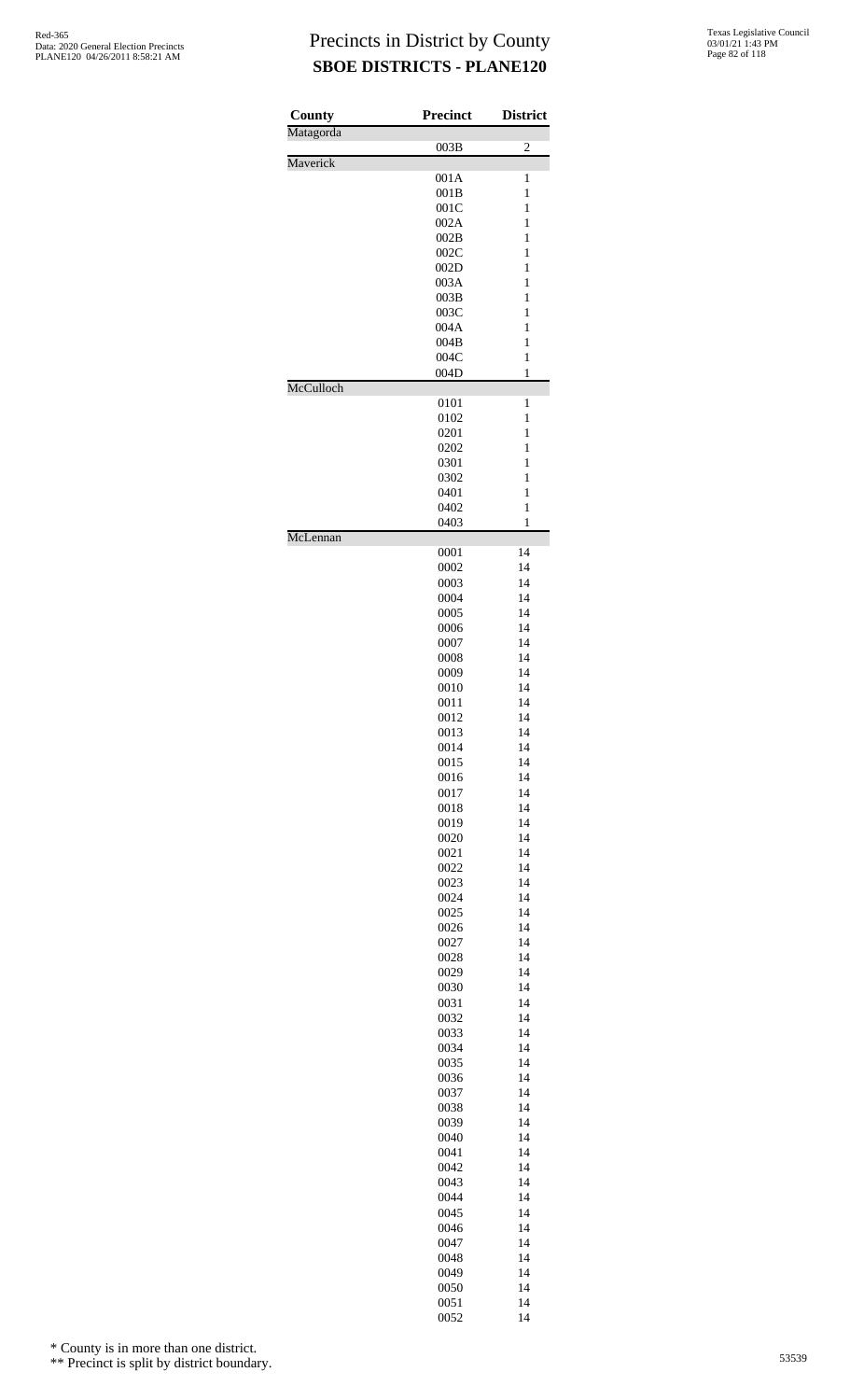| County   | <b>Precinct</b> | <b>District</b> |
|----------|-----------------|-----------------|
| McLennan |                 |                 |
|          | 0053            | 14              |
|          | 0054            | 14              |
|          | 0055            | 14              |
|          | 0056            | 14              |
|          | 0057            | 14              |
|          | 0058            | 14              |
|          | 0059            | 14              |
|          | 0060            | 14              |
|          | 0061            | 14              |
|          | 0062            | 14              |
|          | 0063            | 14              |
|          | 0064            | 14              |
|          | 0065            | 14              |
|          | 0066            | 14              |
|          | 0067            | 14              |
|          | 0068            | 14              |
|          | 0069            | 14              |
|          |                 | 14              |
|          | 0070            | 14              |
|          | 0071            |                 |
|          | 0072            | 14              |
|          | 0073            | 14              |
|          | 0074            | 14              |
|          | 0075            | 14              |
|          | 0076            | 14              |
|          | 0077            | 14              |
|          | 0078            | 14              |
|          | 0079            | 14              |
|          | 0080            | 14              |
|          | 0081            | 14              |
|          | 0082            | 14              |
|          | 0083            | 14              |
|          | 0084            | 14              |
|          | 0085            | 14              |
|          | 0086            | 14              |
|          | 0087            | 14              |
|          | 0088            | 14              |
|          | 0089            | 14              |
|          | 0090            | 14              |
|          | 0091            | 14              |
| McMullen |                 |                 |
|          | 0001            | 3               |
|          | 0003            | 3               |
|          | 002A            | 3               |
|          | 002B            | 3               |
|          | 004A            | 3               |
|          | 004B            | 3               |
| Medina   |                 |                 |
|          |                 | 1               |
|          | 001A<br>001B    | 1               |
|          | 001C            | 1               |
|          |                 | $\mathbf{1}$    |
|          | 001D            |                 |
|          | 002A            | 1               |
|          | 002B            | 1               |
|          | 002C            | 1               |
|          | 003A            | 1               |
|          | 003B            | $\mathbf{1}$    |
|          | 003C            | 1               |
|          | 003D            | 1               |
|          | 004A            | 1               |
|          | 004B            | 1               |
|          | 004C            | 1               |
| Menard   |                 |                 |
|          | 0001            | 1               |
|          | 0002            | 1               |
|          | 0003            | 1               |
|          | 0004            | $\mathbf{1}$    |
|          | 0005            | $\mathbf{1}$    |
|          | 0006            | 1               |
| Midland  |                 |                 |
|          | 0101            | 15              |
|          | 0102            | 15              |
|          | 0103            | 15              |
|          | 0104            | 15              |
|          | 0105            | 15              |
|          | 0106            | 15              |
|          | 0107            | 15              |
|          | 0108            | 15              |
|          | 0109            | 15              |
|          | 0110            | 15              |

\* County is in more than one district.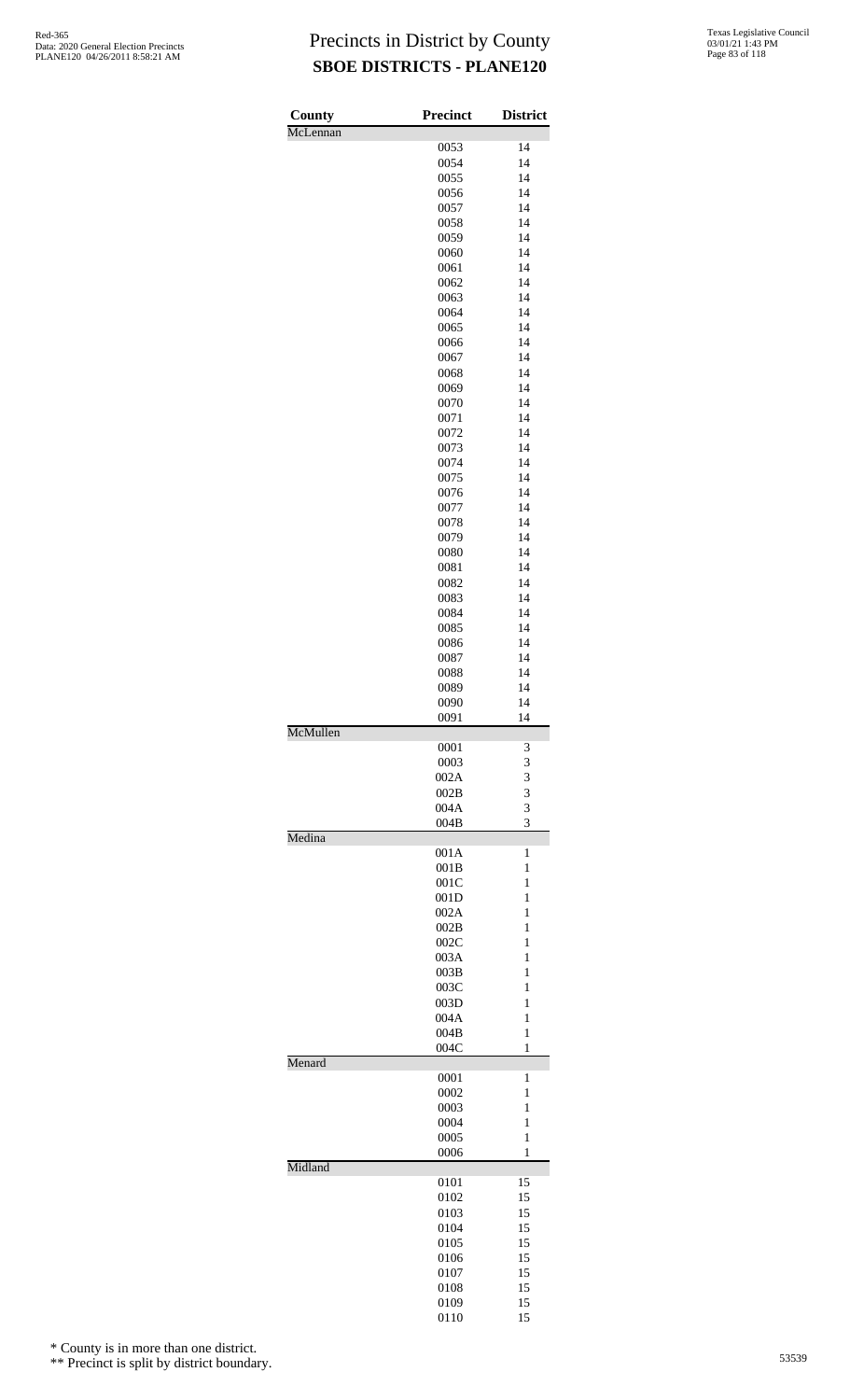| County   | Precinct     | <b>District</b> |
|----------|--------------|-----------------|
| Midland  |              |                 |
|          | 0201         | 15              |
|          | 0202         | 15<br>15        |
|          | 0203<br>0204 | 15              |
|          | 0205         | 15              |
|          | 0206         | 15              |
|          | 0207         | 15              |
|          | 0208         | 15              |
|          | 0210         | 15<br>15        |
|          | 0211<br>0212 | 15              |
|          | 0302         | 15              |
|          | 0303         | 15              |
|          | 0304         | 15              |
|          | 0305         | 15              |
|          | 0306         | 15              |
|          | 0307<br>0308 | 15<br>15        |
|          | 0309         | 15              |
|          | 0310         | 15              |
|          | 0401         | 15              |
|          | 0402         | 15              |
|          | 0403         | 15              |
|          | 0404         | 15              |
|          | 0405<br>0406 | 15<br>15        |
|          | 0407         | 15              |
|          | 0408         | 15              |
|          | 0409         | 15              |
|          | 0410         | 15              |
|          | 0411         | 15              |
|          | 108A<br>109A | 15<br>15        |
|          | 307A         | 15              |
|          | 309A         | 15              |
|          | 402A         | 15              |
| Milam    |              |                 |
|          | 0101<br>0105 | 10<br>10        |
|          | 0203         | 10              |
|          | 0207         | 10              |
|          | 0210         | 10              |
|          | 0212         | 10              |
|          | 0316<br>0317 | 10<br>10        |
|          | 0318         | 10              |
|          | 0419         | 10              |
|          | 0420         | 10              |
| Mills    |              |                 |
|          | 0001<br>0002 | 14<br>14        |
|          | 0004         | 14              |
|          | 0006         | 14              |
|          | 0008         | 14              |
|          | 0009         | 14              |
| Mitchell | 0011         | 14              |
|          | 0001         | 15              |
|          | 0002         | 15              |
|          | 0003         | 15              |
|          | 0004         | 15              |
|          | 0025<br>0046 | 15<br>15        |
| Montague |              |                 |
|          | 0002         | 15              |
|          | 0003         | 15              |
|          | 0004<br>0005 | 15<br>15        |
|          | 0006         | 15              |
|          | 0007         | 15              |
|          | 0008         | 15              |
|          | 0009         | 15              |
|          | 0010         | 15              |
|          | 0011<br>0012 | 15<br>15        |
|          | 0013         | 15              |
|          | 0014         | 15              |
|          | 0015         | 15              |

15

\* County is in more than one district.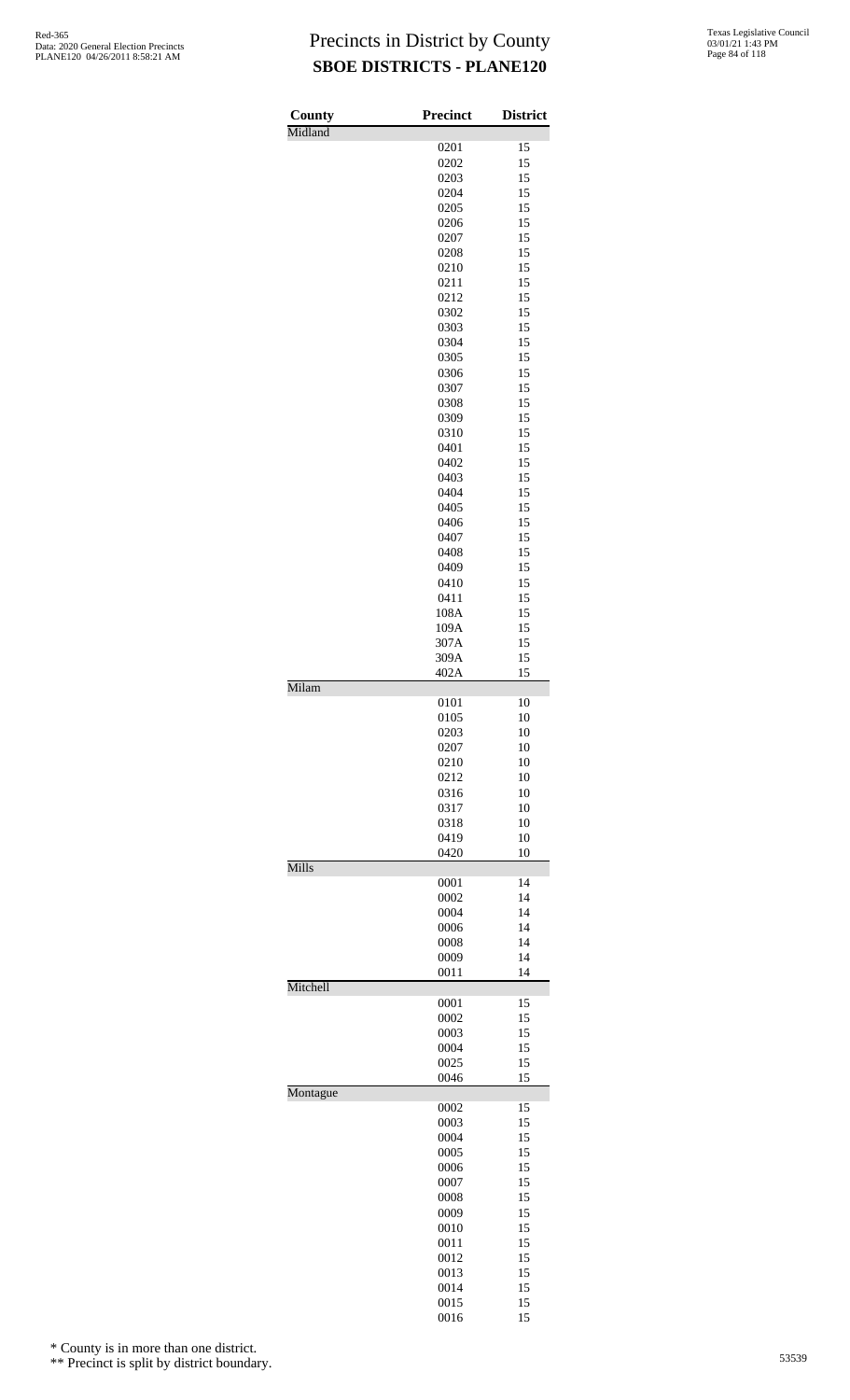| County     | <b>Precinct</b> | <b>District</b> |
|------------|-----------------|-----------------|
| Montgomery |                 |                 |
|            | 0001            | 8               |
|            | 0002            | 8               |
|            | 0003<br>0004    | 8<br>8          |
|            | 0005            | 8               |
|            | 0006            | 8               |
|            | 0007            | 8               |
|            | 0008            | 8               |
|            | 0009            | 8               |
|            | 0010<br>0011    | 8<br>8          |
|            | 0012            | 8               |
|            | 0013            | 8               |
|            | 0014            | 8               |
|            | 0015            | 8               |
|            | 0016            | 8               |
|            | 0017<br>0018    | 8<br>8          |
|            | 0019            | 8               |
|            | 0020            | 8               |
|            | 0021            | 8               |
|            | 0022            | 8               |
|            | 0023            | 8               |
|            | 0024<br>0025    | 8<br>8          |
|            | 0026            | 8               |
|            | 0027            | 8               |
|            | 0028            | 8               |
|            | 0029            | 8               |
|            | 0030            | 8               |
|            | 0031<br>0032    | 8<br>8          |
|            | 0033            | 8               |
|            | 0034            | 8               |
|            | 0035            | 8               |
|            | 0036            | 8               |
|            | 0037            | 8               |
|            | 0038<br>0039    | 8<br>8          |
|            | 0040            | 8               |
|            | 0041            | 8               |
|            | 0042            | 8               |
|            | 0043            | 8               |
|            | 0044<br>0045    | 8<br>8          |
|            | 0046            | 8               |
|            | 0047            | 8               |
|            | 0048            | 8               |
|            | 0049            | 8               |
|            | 0050<br>0051    | 8<br>8          |
|            | 0052            | 8               |
|            | 0053            | 8               |
|            | 0054            | 8               |
|            | 0055            | 8               |
|            | 0056            | 8               |
|            | 0057<br>0058    | 8<br>8          |
|            | 0059            | 8               |
|            | 0060            | 8               |
|            | 0061            | 8               |
|            | 0062            | 8               |
|            | 0063<br>0064    | 8<br>8          |
|            | 0065            | 8               |
|            | 0066            | 8               |
|            | 0067            | 8               |
|            | 0068            | 8               |
|            | 0069            | 8               |
|            | 0070<br>0071    | 8<br>8          |
|            | 0072            | 8               |
|            | 0073            | 8               |
|            | 0074            | 8               |
|            | 0075            | 8               |
|            | 0076<br>0077    | 8<br>8          |
|            | 0078            | 8               |
|            | 0079            | 8               |

\* County is in more than one district.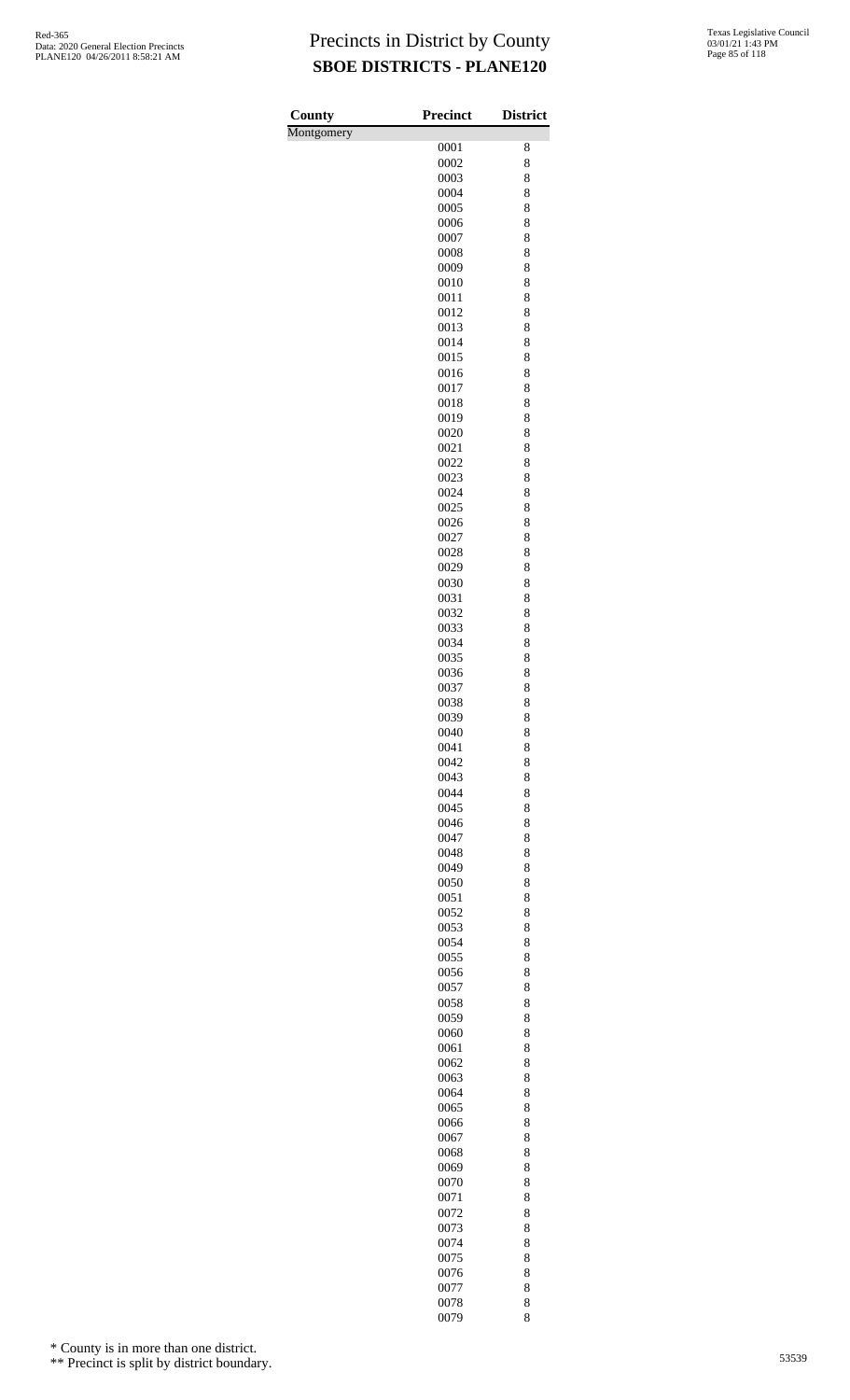| County      | <b>Precinct</b> | <b>District</b> |
|-------------|-----------------|-----------------|
| Montgomery  |                 |                 |
|             | 0080            | 8               |
|             | 0081            | 8               |
|             | 0082            | 8               |
|             | 0083<br>0084    | 8<br>8          |
|             | 0085            | 8               |
|             | 0086            | 8               |
|             | 0087            | 8               |
|             | 0088            | 8               |
|             | 0089            | 8               |
|             | 0090            | 8               |
|             | 0091            | 8               |
|             | 0092            | 8               |
|             | 0093<br>0094    | 8<br>8          |
|             | 0095            | 8               |
|             | 0096            | 8               |
|             | 0097            | 8               |
|             | 0098            | 8               |
|             | 0099            | 8               |
|             | 0100            | 8               |
| Moore       |                 |                 |
|             | 0101<br>0201    | 15<br>15        |
|             | 0202            | 15              |
|             | 0203            | 15              |
|             | 0301            | 15              |
|             | 0401            | 15              |
|             | 0402            | 15              |
| Morris      |                 |                 |
|             | 0101<br>0102    | 9<br>9          |
|             | 0103            | 9               |
|             | 0202            | 9               |
|             | 0203            | 9               |
|             | 0302            | 9               |
|             | 0303            | 9               |
|             | 0401            | 9               |
| Motley      |                 |                 |
|             | 0001<br>0002    | 15<br>15        |
|             | 0003            | 15              |
|             | 0004            | 15              |
|             | 0005            | 15              |
|             | 0006            | 15              |
| Nacogdoches |                 |                 |
|             | 0012<br>0013    | 9<br>9          |
|             | 0014            | 9               |
|             | 0015            | 9               |
|             | 0016            | 9               |
|             | 0017            | 9               |
|             | 0021            | 9               |
|             | 0022            | 9               |
|             | 0023            | 9               |
|             | 0024            | 9               |
|             | 0025<br>0026    | 9<br>9          |
|             | 0027            | 9               |
|             | 0030            | 9               |
|             | 0031            | 9               |
|             | 0032            | 9               |
|             | 0033            | 9               |
|             | 0034            | 9               |
|             | 0041            | 9               |
|             | 0042<br>0043    | 9<br>9          |
|             | 0044            | 9               |
|             | 0045            | 9               |
|             | 0046            | 9               |
|             | 0047            | 9               |
| Navarro     |                 |                 |
|             | 0101            | 14              |
|             | 0103<br>0104    | 14<br>14        |
|             | 0105            | 14              |
|             | 0106            | 14              |
|             | 0107            | 14              |
|             | 0108            | 14              |

\* County is in more than one district.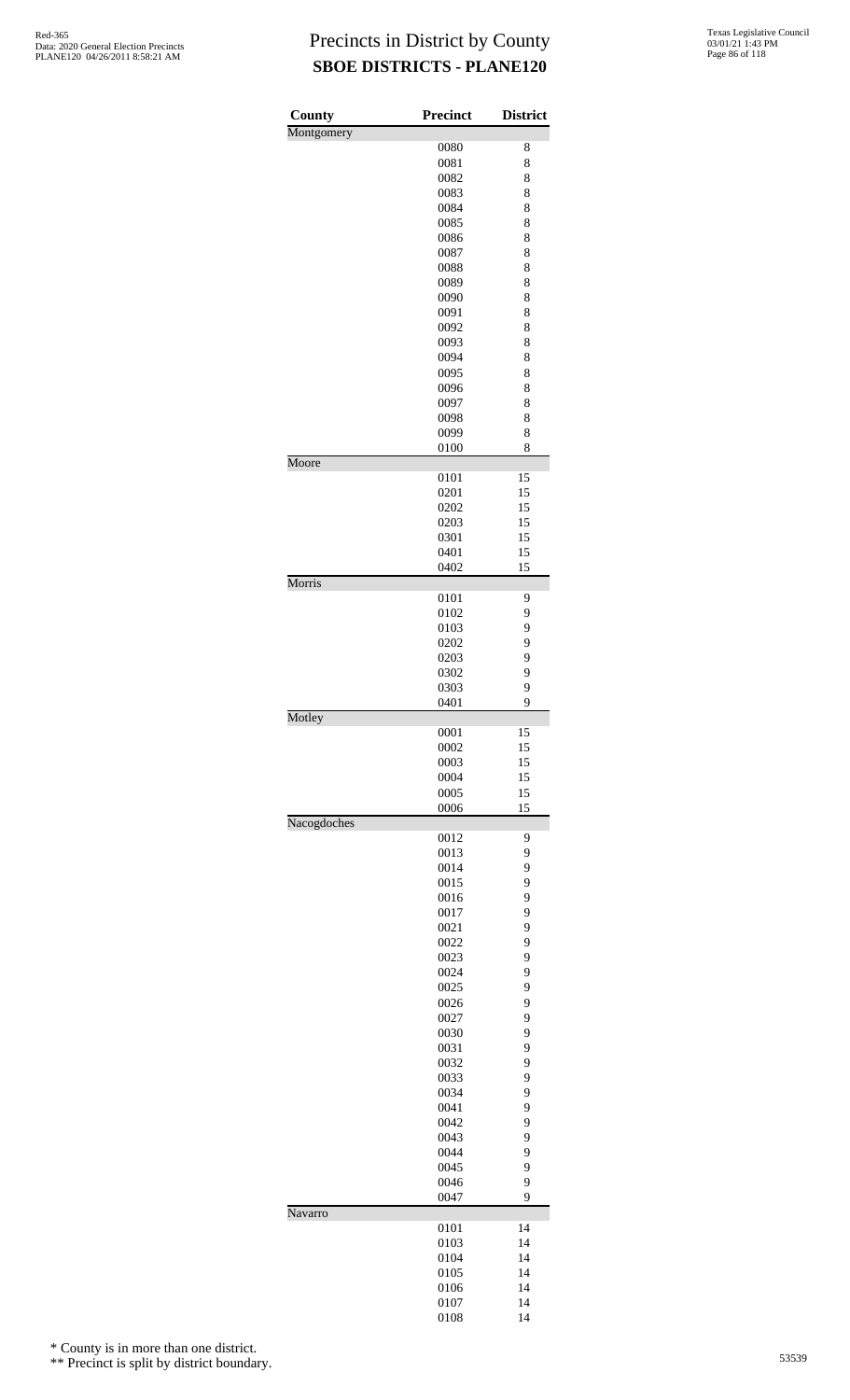| County<br>Navarro | <b>Precinct</b> | <b>District</b>                    |
|-------------------|-----------------|------------------------------------|
|                   | 0109            | 14                                 |
|                   | 0200            | 14                                 |
|                   | 0201            | 14                                 |
|                   | 0202            | 14                                 |
|                   | 0203            | 14                                 |
|                   | 0204            | 14                                 |
|                   | 0205            | 14                                 |
|                   | 0206            | 14                                 |
|                   | 0300            | 14                                 |
|                   | 0301            | 14                                 |
|                   | 0303            | 14                                 |
|                   | 0304            | 14                                 |
|                   | 0305            | 14                                 |
|                   | 0306            | 14                                 |
|                   | 0307            | 14                                 |
|                   | 0308            | 14                                 |
|                   | 0400            | 14                                 |
|                   | 0401            | 14                                 |
|                   | 0402            | 14                                 |
|                   | 0403            | 14                                 |
|                   | 0404            | 14                                 |
|                   | 0405            | 14                                 |
| Newton            | 0406            | 14                                 |
|                   | 0001            | 7                                  |
|                   | 0002            | 7                                  |
|                   | 0003            | 7                                  |
|                   | 0004            | $\overline{7}$                     |
|                   | 0005            | $\overline{7}$<br>$\boldsymbol{7}$ |
|                   | 0006<br>0007    | $\overline{7}$                     |
|                   | 0008            | $\overline{7}$                     |
|                   | 0009            | $\overline{7}$                     |
|                   | 0010            | $\overline{7}$                     |
|                   | 0011            | $\overline{7}$                     |
|                   | 0012            | $\overline{7}$                     |
|                   | 0013            | $\overline{7}$                     |
|                   | 0014            | $\overline{7}$                     |
|                   | 0015            | $\overline{7}$                     |
|                   | 0016            | 7                                  |
|                   | 0017            | 7                                  |
|                   | 0018            | 7                                  |
|                   | 0019            | 7                                  |
|                   | 0020            | $\overline{7}$                     |
|                   | 0021<br>0022    | $\overline{7}$<br>$\overline{7}$   |
| Nolan             |                 |                                    |
|                   | 0001            | 15                                 |
|                   | 0002            | 15                                 |
|                   | 0003            | 15                                 |
|                   | 0004            | 15                                 |
|                   | 0005            | 15                                 |
|                   | 0006            | 15                                 |
|                   | 0007<br>0008    | 15<br>15                           |
|                   | 0009            | 15                                 |
| <b>Nueces</b>     |                 |                                    |
|                   | 0001<br>0002    | 2<br>$\overline{c}$                |
|                   | 0003            | $\overline{c}$                     |
|                   | 0004            | $\overline{c}$                     |
|                   | 0005            | $\overline{c}$                     |
|                   | 0006            | $\overline{c}$                     |
|                   | 0007            | $\overline{c}$                     |
|                   | 0008            | $\overline{c}$                     |
|                   | 0009            | $\overline{c}$                     |
|                   | 0010            | $\overline{c}$                     |
|                   | 0011            | $\overline{c}$                     |
|                   | 0012            | $\overline{c}$                     |
|                   | 0013            | $\overline{c}$                     |
|                   | 0014            | $\overline{c}$                     |
|                   | 0015            | $\overline{c}$                     |
|                   | 0016            | $\overline{c}$                     |
|                   | 0017            | $\overline{c}$                     |
|                   | 0018            | $\overline{c}$                     |
|                   | 0019            | $\overline{c}$                     |
|                   | 0020            | $\overline{c}$                     |
|                   | 0021            | $\overline{c}$                     |
|                   | 0022            | $\overline{c}$                     |

\* County is in more than one district.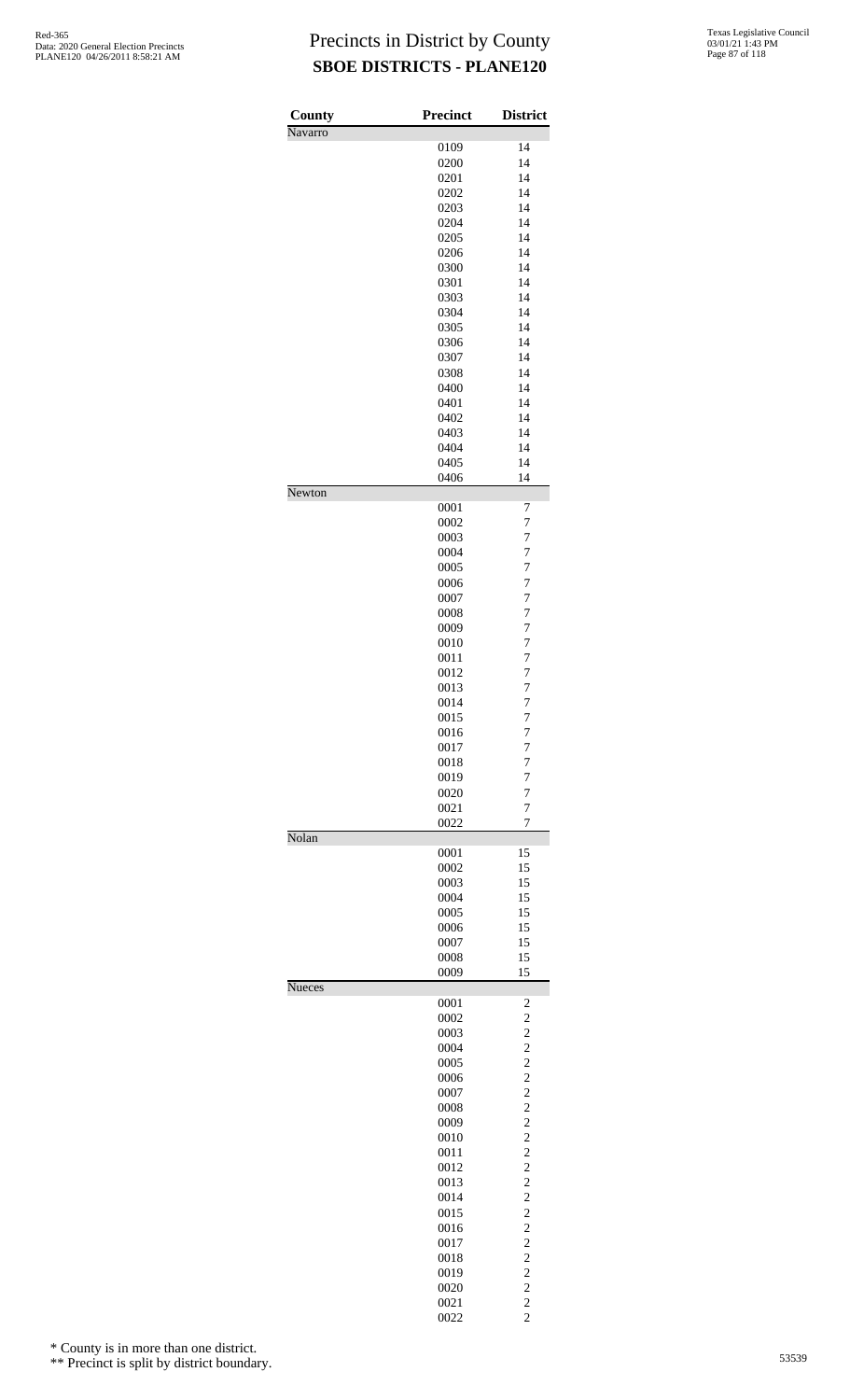| County | Precinct     | <b>District</b>                  |
|--------|--------------|----------------------------------|
| Nueces |              |                                  |
|        | 0023         | 2                                |
|        | 0024<br>0025 | $\overline{c}$<br>$\overline{c}$ |
|        | 0026         | $\overline{c}$                   |
|        | 0027         | $\overline{c}$                   |
|        | 0028         | $\overline{c}$                   |
|        | 0029         | $\overline{c}$                   |
|        | 0030         | $\overline{c}$                   |
|        | 0031         | $\overline{c}$<br>$\overline{c}$ |
|        | 0032<br>0033 | $\overline{c}$                   |
|        | 0034         | $\overline{c}$                   |
|        | 0035         | $\overline{c}$                   |
|        | 0036         | $\overline{c}$                   |
|        | 0037         | $\overline{c}$                   |
|        | 0038<br>0039 | $\overline{c}$<br>$\overline{c}$ |
|        | 0040         | $\overline{c}$                   |
|        | 0041         | $\overline{c}$                   |
|        | 0042         | $\overline{c}$                   |
|        | 0043         | $\overline{c}$                   |
|        | 0044         | $\overline{c}$                   |
|        | 0045<br>0046 | $\overline{c}$<br>$\overline{c}$ |
|        | 0047         | $\overline{c}$                   |
|        | 0048         | $\overline{c}$                   |
|        | 0049         | $\overline{c}$                   |
|        | 0050         | $\overline{c}$                   |
|        | 0051         | $\overline{c}$                   |
|        | 0052<br>0053 | $\overline{c}$<br>$\overline{c}$ |
|        | 0054         | $\overline{c}$                   |
|        | 0055         | $\overline{c}$                   |
|        | 0056         | $\overline{c}$                   |
|        | 0057         | $\overline{c}$                   |
|        | 0058         | $\overline{c}$                   |
|        | 0059<br>0060 | $\overline{c}$<br>$\overline{c}$ |
|        | 0061         | $\overline{c}$                   |
|        | 0062         | $\overline{\mathbf{c}}$          |
|        | 0063         | $\overline{c}$                   |
|        | 0064         | $\overline{c}$                   |
|        | 0065<br>0066 | $\overline{c}$<br>$\overline{c}$ |
|        | 0067         | $\overline{c}$                   |
|        | 0068         | $\overline{c}$                   |
|        | 0069         | $\overline{c}$                   |
|        | 0070         | $\overline{c}$                   |
|        | 0071<br>0072 | $\overline{c}$<br>$\overline{c}$ |
|        | 0073         | $\overline{c}$                   |
|        | 0074         | $\overline{c}$                   |
|        | 0075         | $\overline{c}$                   |
|        | 0076         | $\overline{c}$                   |
|        | 0077         | $\overline{c}$                   |
|        | 0078<br>0079 | $\overline{c}$<br>$\overline{c}$ |
|        | 0080         | $\overline{c}$                   |
|        | 0081         | $\overline{c}$                   |
|        | 0082         | $\overline{c}$                   |
|        | 0083         | $\overline{c}$                   |
|        | 0084         | $\overline{c}$                   |
|        | 0085<br>0086 | $\overline{c}$<br>$\overline{c}$ |
|        | 0087         | $\overline{c}$                   |
|        | 0088         | $\overline{c}$                   |
|        | 0089         | $\overline{c}$                   |
|        | 0090         | $\overline{c}$                   |
|        | 0091         | $\overline{c}$<br>$\overline{c}$ |
|        | 0092<br>0093 | $\overline{c}$                   |
|        | 0094         | $\overline{c}$                   |
|        | 0095         | $\overline{c}$                   |
|        | 0096         | $\overline{c}$                   |
|        | 0097         | $\overline{c}$                   |
|        | 0098<br>0099 | $\overline{c}$<br>$\overline{c}$ |
|        | 0100         | $\overline{c}$                   |
|        | 0101         | $\overline{c}$                   |

\* County is in more than one district.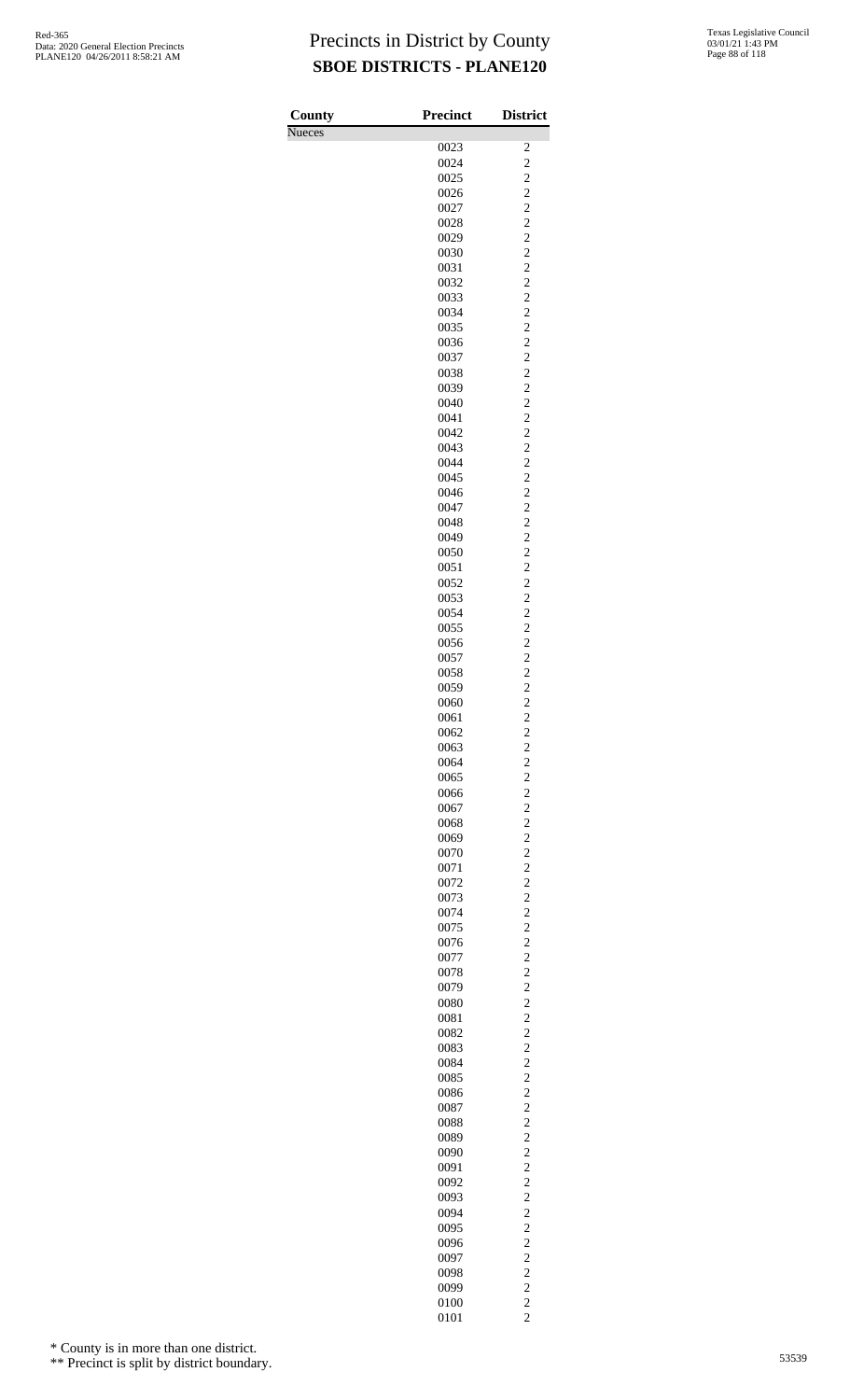| County        | Precinct     | <b>District</b>                  |
|---------------|--------------|----------------------------------|
| <b>Nueces</b> | 0102         | $\overline{\mathbf{c}}$          |
|               | 0103         | $\overline{c}$                   |
|               | 0104         |                                  |
|               | 0105         | $\frac{2}{2}$                    |
|               | 0106         | $\overline{\mathbf{c}}$          |
|               | 0107         | $\overline{c}$                   |
|               | 0108         | $\overline{c}$                   |
|               | 0109<br>0110 | $\frac{2}{2}$                    |
|               | 0111         | $\overline{\mathbf{c}}$          |
|               | 0112         | $\overline{c}$                   |
|               | 0113         | $\overline{c}$                   |
|               | 0114         |                                  |
|               | 0115         | $\frac{2}{2}$                    |
|               | 0116         | $\overline{c}$                   |
|               | 0117         | $\overline{c}$                   |
|               | 0118         | $\overline{c}$                   |
|               | 0119         | $\frac{2}{2}$                    |
|               | 0120<br>0121 | $\overline{c}$                   |
|               | 0122         | $\overline{\mathbf{c}}$          |
|               | 0123         | $\overline{c}$                   |
|               | 0124         |                                  |
|               | 0125         | $\frac{2}{2}$                    |
|               | 0126         | $\overline{c}$                   |
|               | 0127         | $\overline{c}$                   |
| Ochiltree     |              |                                  |
|               | 0001         | 15                               |
|               | 0002         | 15                               |
|               | 0003<br>0004 | 15<br>15                         |
| Oldham        |              |                                  |
|               | 0101         | 15                               |
|               | 0103         | 15                               |
|               | 0202         | 15                               |
|               | 0203         | 15                               |
|               | 0303         | 15                               |
|               | 0403         | 15                               |
|               | 0404         | 15                               |
| Orange        | 0001         | 7                                |
|               | 0002         | $\overline{7}$                   |
|               | 0003         | $\overline{7}$                   |
|               | 0004         | $\overline{7}$                   |
|               | 0005         | $\overline{7}$                   |
|               | 0006         | $\overline{7}$                   |
|               | 0007         | $\overline{7}$                   |
|               | 0008         | $\overline{7}$                   |
|               | 0009         | $\overline{7}$                   |
|               | 0010         | $\overline{7}$                   |
|               | 0011         | $\overline{7}$                   |
|               | 0012         | $\overline{7}$                   |
|               | 0013         | $\overline{7}$<br>$\overline{7}$ |
|               | 0014<br>0015 | $\overline{7}$                   |
|               | 0016         | $\overline{7}$                   |
|               | 0017         | $\overline{7}$                   |
|               | 0018         | $\overline{7}$                   |
|               | 0019         | $\overline{7}$                   |
|               | 0020         | $\overline{7}$                   |
|               | 0021         | $\overline{7}$                   |
|               | 0022         | $\overline{7}$                   |
|               | 0023         | $\overline{7}$                   |
|               | 0024         | $\overline{7}$                   |
|               | 0025         | $\overline{7}$                   |
|               | 0026         | $\overline{7}$                   |
|               | 0027         | $\overline{7}$<br>$\overline{7}$ |
|               | 0028<br>0029 | $\overline{7}$                   |
|               | 0030         | $\overline{7}$                   |
|               | 0031         | $\overline{7}$                   |
|               | 0032         | $\overline{7}$                   |
|               | 0033         | $\overline{7}$                   |
|               | 0034         | $\overline{7}$                   |
| Palo Pinto    |              |                                  |
|               | 0001         | 14                               |
|               | 0002         | 14                               |
|               | 0003         | 14                               |
|               | 0004         | 14                               |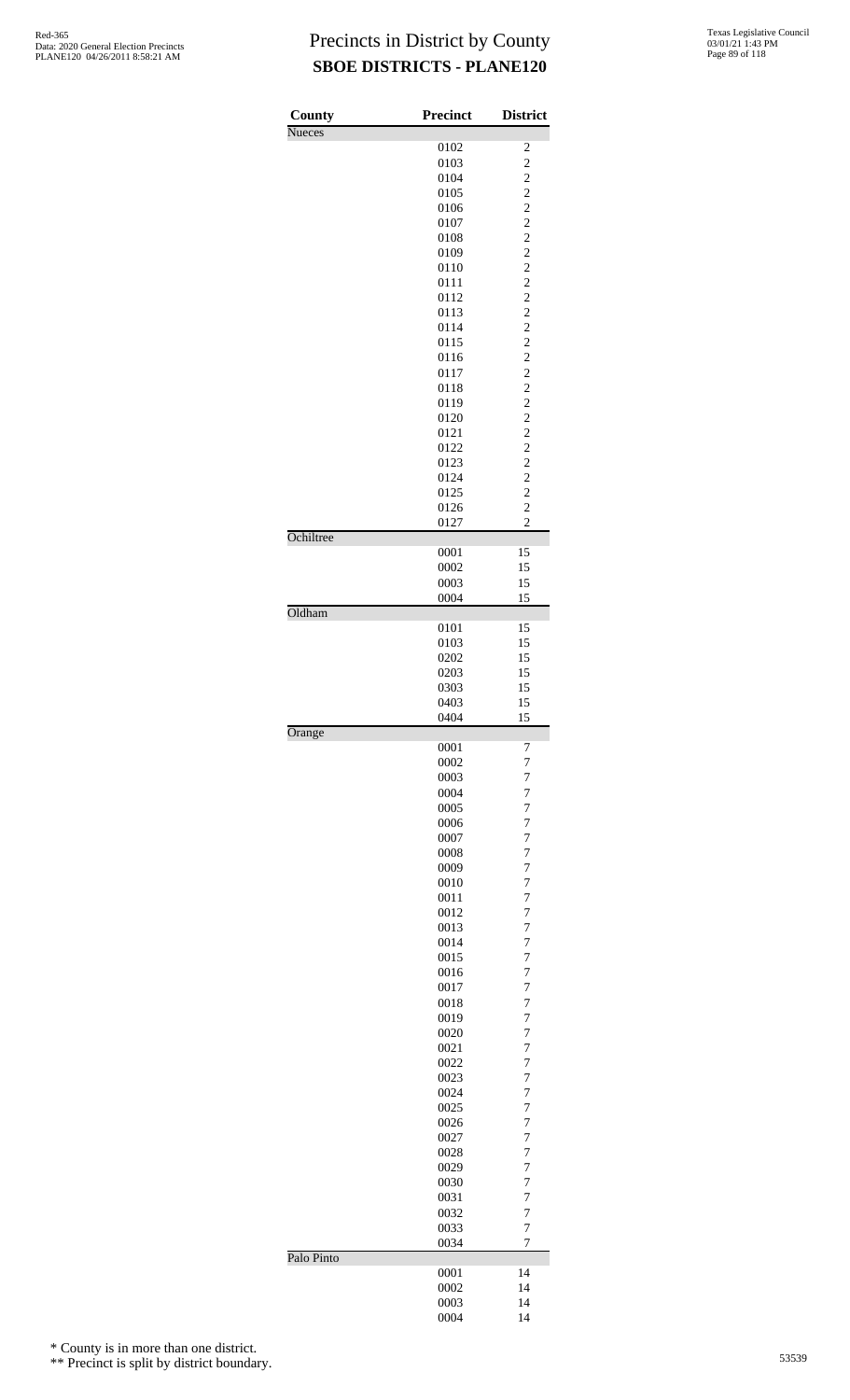| County     | <b>Precinct</b> | <b>District</b> |
|------------|-----------------|-----------------|
| Palo Pinto |                 |                 |
|            | 0005            | 14              |
|            | 0006            | 14              |
|            | 0007            | 14<br>14        |
|            | 0008<br>0009    | 14              |
|            | 0011            | 14              |
|            | 0012            | 14              |
|            | 0013            | 14              |
|            | 0014            | 14              |
|            | 0015            | 14              |
|            | 0016            | 14              |
|            | 0017            | 14              |
|            | 0018            | 14              |
|            | 0020            | 14              |
|            | 0021            | 14              |
|            | 0022            | 14              |
|            | 0023            | 14              |
|            | 0024            | 14              |
|            | 0025            | 14              |
|            | 0026            | 14              |
|            | 0027            | 14              |
|            | 0028            | 14              |
|            | 0029            | 14              |
| Panola     | 0030            | 14              |
|            | 0001            | 9               |
|            | 0002            | 9               |
|            | 0003            | 9               |
|            | 0005            | 9               |
|            | 0007            | 9               |
|            | 0008            | 9               |
|            | 0009            | 9               |
|            | 0010            | 9               |
|            | 0012            | 9               |
|            | 0013            | 9               |
|            | 0014            | 9               |
|            | 0018            | 9<br>9          |
|            | 0019<br>0020    | 9               |
|            | 0022            | 9               |
|            | 0026            | 9               |
|            | 0027            | 9               |
|            | 0028            | 9               |
|            | 0029            | 9               |
| Parker     |                 |                 |
|            | 0100<br>0105    | 11<br>11        |
|            | 0110            | 11              |
|            | 0111            | 11              |
|            | 0115            | 11              |
|            | 0120            | 11              |
|            | 0125            | 11              |
|            | 0130            | 11              |
|            | 0135            | 11              |
|            | 0140            | 11              |
|            | 0200            | 11              |
|            | 0205            | 11              |
|            | 0210            | 11              |
|            | 0215            | 11              |
|            | 0220            | 11              |
|            | 0225            | 11              |
|            | 0230            | 11              |
|            | 0235            | 11              |
|            | 0240            | 11              |
|            | 0245            | 11              |
|            | 0250            | 11              |
|            | 0255            | 11              |
|            | 0300            | 11<br>11        |
|            | 0305<br>0310    | 11              |
|            | 0315            | 11              |
|            | 0320            | 11              |
|            | 0325            | 11              |
|            | 0330            | 11              |
|            | 0335            | 11              |
|            | 0340            | 11              |
|            | 0345            | 11              |
|            | 0350            | 11              |
|            | 0400            | 11              |

\* County is in more than one district.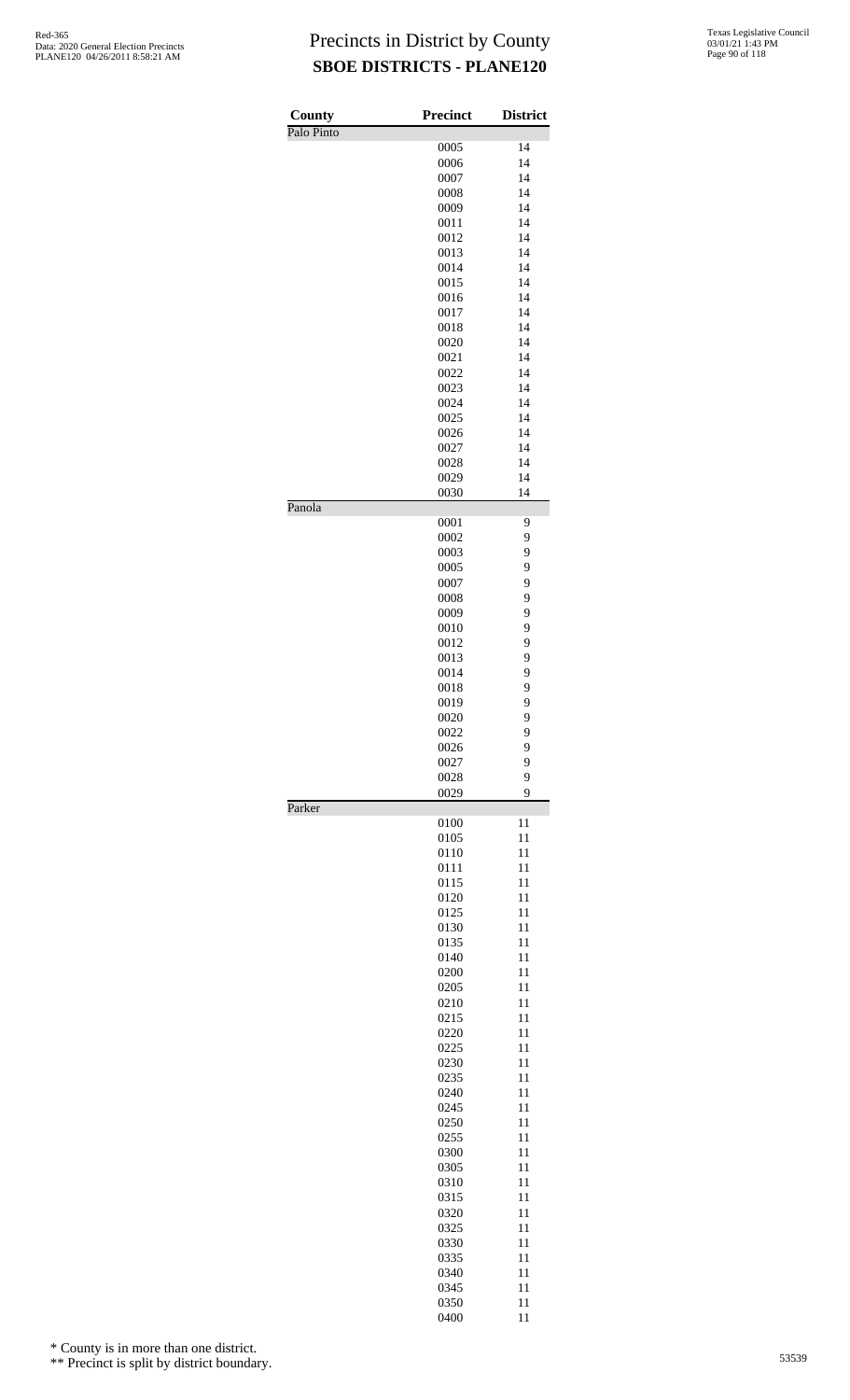| County | <b>Precinct</b> | <b>District</b> |
|--------|-----------------|-----------------|
| Parker |                 |                 |
|        | 0405            | 11              |
|        | 0410            | 11              |
|        | 0415            | 11              |
|        | 0420            | 11              |
|        | 0425            | 11              |
|        | 0430            | 11              |
|        | 0435            | 11              |
|        | 0440<br>0445    | 11<br>11        |
|        | 0450            | 11              |
| Parmer |                 |                 |
|        | 0101            | 15              |
|        | 0201            | 15              |
|        | 0202            | 15              |
|        | 0203            | 15              |
|        | 0301            | 15              |
|        | 0302            | 15              |
|        | 0303            | 15              |
|        | 0401            | 15              |
|        | 0402            | 15              |
| Pecos  | 0001            | 1               |
|        | 0002            | 1               |
|        | 0003            | 1               |
|        | 0004            | 1               |
|        | 0005            | 1               |
|        | 0006            | 1               |
|        | 0007            | 1               |
|        | 0009            | $\mathbf{1}$    |
|        | 0010            | $\mathbf{1}$    |
| Polk   |                 |                 |
|        | 0001            | 8               |
|        | 0002            | 8               |
|        | 0003<br>0004    | 8               |
|        |                 | 8<br>8          |
|        | 0005<br>0006    | 8               |
|        | 0007            | 8               |
|        | 0008            | 8               |
|        | 0009            | 8               |
|        | 0010            | 8               |
|        | 0011            | 8               |
|        | 0012            | 8               |
|        | 0013            | 8               |
|        | 0014            | 8               |
|        | 0015            | 8               |
|        | 0016            | 8               |
|        | 0017            | 8               |
|        | 0018            | 8               |
|        | 0019            | 8               |
|        | 0020            | 8               |
|        | 0021            | 8               |
| Potter | 0121            | 15              |
|        | 0122            | 15              |
|        | 0123            | 15              |
|        | 0124            | 15              |
|        | 0125            | 15              |
|        |                 | 15              |
|        | 0126            |                 |
|        | 0221            | 15              |
|        | 0222            | 15              |
|        | 0223            | 15              |
|        | 0224            | 15              |
|        | 0225            | 15              |
|        | 0321            | 15              |
|        | 0322            | 15              |
|        | 0323            | 15              |
|        | 0324            | 15              |
|        | 0325            | 15              |
|        | 0326            | 15              |
|        | 0327            | 15              |
|        | 0421            | 15              |
|        | 0422            | 15              |
|        | 0424            | 15              |
|        | 0425            | 15              |
|        | 0426<br>0427    | 15<br>15        |

1

\* County is in more than one district.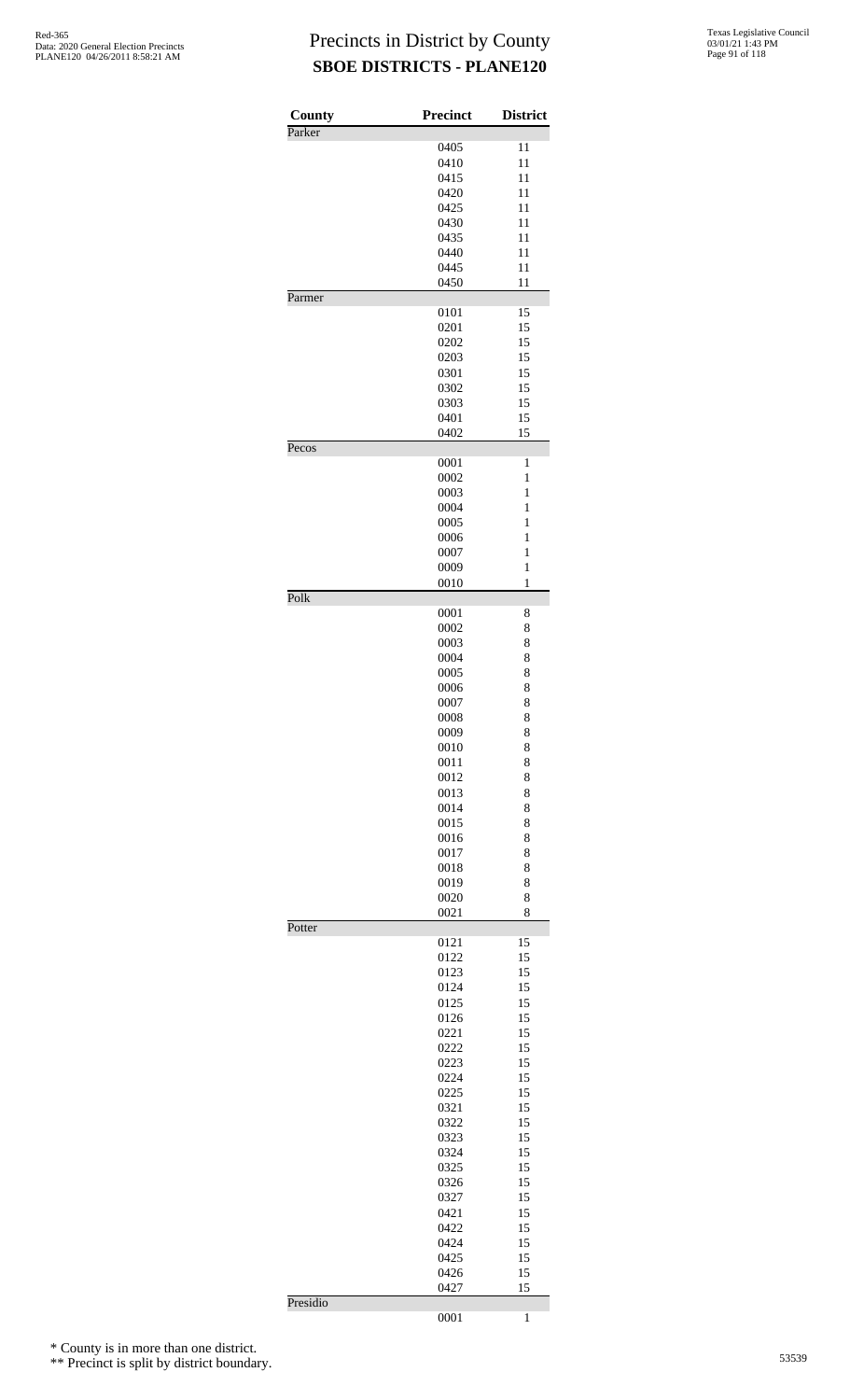| County<br>Presidio | <b>Precinct</b> | <b>District</b>              |
|--------------------|-----------------|------------------------------|
|                    | 0002            | 1                            |
|                    | 0003            | 1                            |
|                    | 0004            | 1                            |
|                    | 0005            | 1                            |
|                    | 0006            | $\mathbf{1}$                 |
|                    | 0007            | $\mathbf{1}$                 |
| Rains              |                 |                              |
|                    | 0101            | 9                            |
|                    | 0102            | 9                            |
|                    | 0203            | 9                            |
|                    | 0204            | 9                            |
|                    | 0305            | 9                            |
|                    | 0306            | 9                            |
|                    | 0407            | 9                            |
| Randall            | 0408            | 9                            |
|                    | 0110            | 15                           |
|                    | 0111            | 15                           |
|                    | 0112            | 15                           |
|                    | 0114            | 15                           |
|                    | 0123            | 15                           |
|                    | 0208            | 15                           |
|                    | 0220            | 15                           |
|                    | 0222            | 15                           |
|                    | 0227            | 15                           |
|                    | 0228            | 15                           |
|                    | 0230            | 15                           |
|                    | 0305            | 15                           |
|                    | 0306            | 15                           |
|                    | 0307            | 15                           |
|                    | 0309            | 15                           |
|                    | 0324            | 15                           |
|                    | 0325            | 15                           |
|                    | 0415            | 15                           |
|                    | 0418            | 15                           |
|                    | 0421            | 15                           |
|                    | 0426            | 15                           |
|                    | 0429            | 15                           |
| Reagan             |                 |                              |
|                    | 0001            | 1                            |
|                    | 0002            | 1                            |
|                    | 0003<br>0004    | $\mathbf{1}$<br>$\mathbf{1}$ |
| Real               |                 |                              |
|                    | 0001            | 1                            |
|                    | 0002            | 1                            |
|                    | 0003            | 1                            |
|                    | 0004            | 1                            |
|                    | 0006            | $\mathbf{1}$                 |
|                    | 0007            | $\mathbf{1}$                 |
| <b>Red River</b>   | 0001            | 9                            |
|                    | 0002            | 9                            |
|                    | 0003            | 9                            |
|                    | 0004            | 9                            |
|                    | 0005            | 9                            |
|                    | 0007            | 9                            |
|                    |                 |                              |
|                    | 0009<br>0010    | 9<br>9                       |
|                    | 0011            | 9                            |
|                    | 0013            | 9                            |
|                    |                 |                              |
|                    | 0014            | 9                            |
|                    | 0017            | 9<br>9                       |
|                    | 0018            |                              |
|                    | 0019            | 9<br>9                       |
|                    | 0020            |                              |
|                    | 0021            | 9                            |
|                    | 0024            | 9                            |
|                    | 0027            | 9                            |
|                    | 0028            | 9                            |
|                    | 0029            | 9                            |
|                    | 0030<br>0031    | 9<br>9                       |
| Reeves             |                 |                              |
|                    | 0001            | 1                            |
|                    | 0002            | 1                            |
|                    | 0003            | 1                            |
|                    | 0004            | $\mathbf{1}$                 |
|                    | 0005            | $\mathbf 1$                  |

\* County is in more than one district.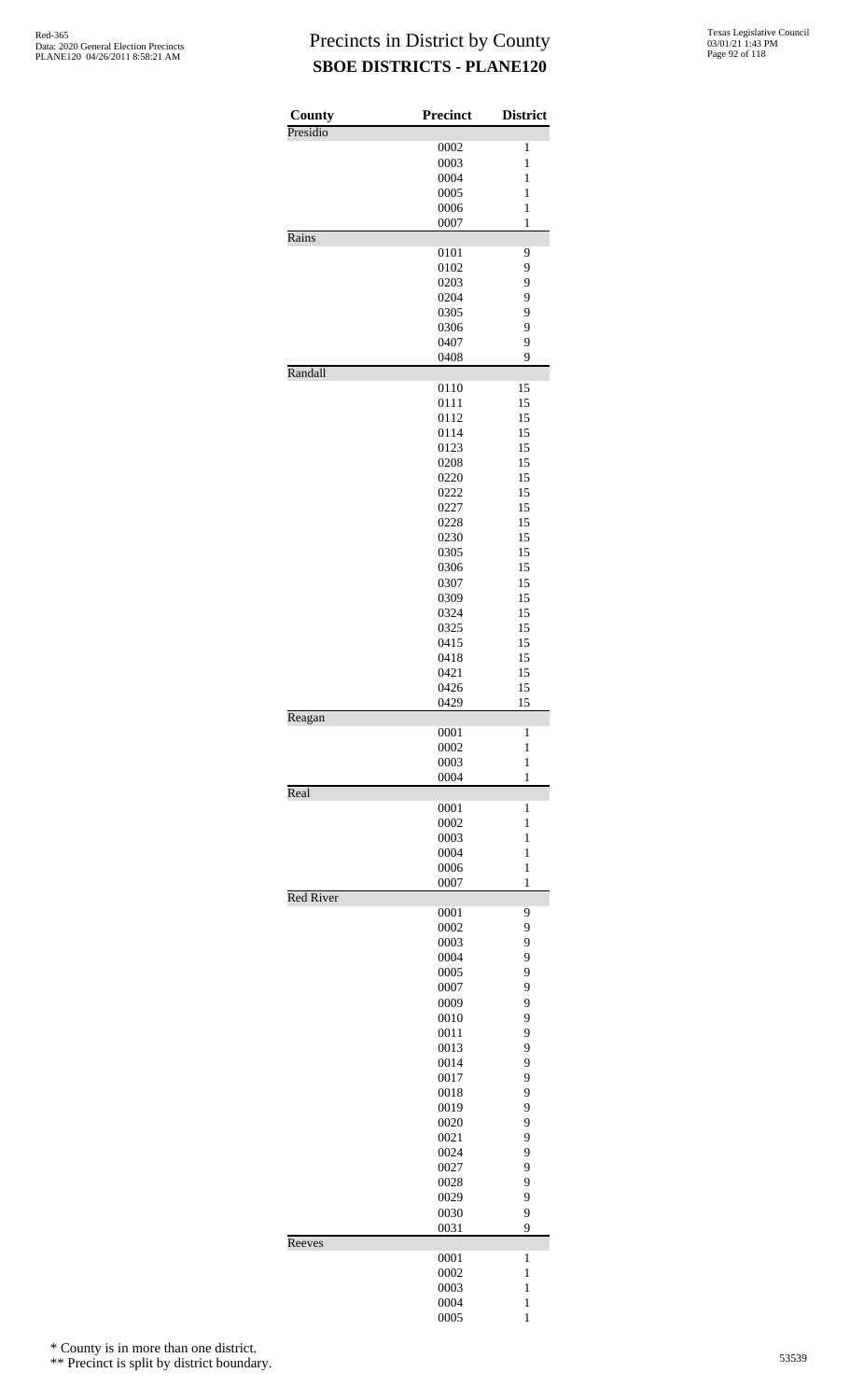| County      | <b>Precinct</b> | <b>District</b>         |
|-------------|-----------------|-------------------------|
| Reeves      | 0006            | 1                       |
|             | 0007            | $\mathbf{1}$            |
|             | 0008            | 1                       |
|             | 0010            | 1                       |
|             | 0011            | $\mathbf{1}$            |
|             | 0012            | $\mathbf{1}$            |
| Refugio     |                 |                         |
|             | 0001            | $\overline{\mathbf{c}}$ |
|             | 0002            | $\overline{c}$          |
|             | 0003            | $\overline{\mathbf{c}}$ |
|             | 0004            | $\overline{c}$          |
|             | 001A            | $\overline{c}$          |
|             | 002A            | $\overline{c}$          |
|             | 002B            | $\overline{\mathbf{c}}$ |
|             | 003A            | $\overline{c}$          |
|             | 004A            | $\overline{c}$          |
|             | 004B            | $\overline{c}$          |
| Roberts     | 0001            | 15                      |
|             | 0002            | 15                      |
|             | 0003            | 15                      |
|             | $04 - 1$        | 15                      |
|             | $04 - 2$        | 15                      |
| Robertson   |                 |                         |
|             | 0001            | 10                      |
|             | 0002            | 10                      |
|             | 0003            | 10                      |
|             | 0004            | 10                      |
|             | 0005            | 10                      |
|             | 0006            | 10                      |
|             | 0007            | 10                      |
|             | 0008            | 10                      |
|             | 0011            | 10                      |
|             | 0013            | 10                      |
|             | 0016            | 10                      |
|             | 0018            | 10                      |
|             | 0019            | 10                      |
|             | 0022            | 10                      |
|             | 0023            | 10                      |
| Rockwall    |                 |                         |
|             | 0001<br>0002    | 9<br>9                  |
|             | 0003            | 9                       |
|             | 0004            | 9                       |
|             | 001A            | 9                       |
|             | 001B            | 9                       |
|             | 001C            | 9                       |
|             | 002A            | 9                       |
|             | 002B            | 9                       |
|             | 002C            | 9                       |
|             | 003A            | 9                       |
|             | 003B            | 9                       |
|             | 003C            | 9                       |
|             | 003D            | 9                       |
|             | 004A            | 9                       |
|             | 004B            | 9                       |
|             | 004C            | 9                       |
| Runnels     |                 |                         |
|             | 0001            | 15                      |
|             | 0002            | 15                      |
|             | 0003<br>0004    | 15<br>15                |
|             | 0005            | 15                      |
|             | 0006            | 15                      |
|             | 0007            | 15                      |
|             | 0008            | 15                      |
|             | 0009            | 15                      |
|             | 0010            | 15                      |
| <b>Rusk</b> |                 |                         |
|             | 0111            | 9                       |
|             | 0112            | 9                       |
|             | 0113            | 9                       |
|             | 0114            | 9                       |
|             | 0201            | 9                       |
|             | 0212            | 9                       |
|             | 0213            | 9                       |
|             | 0214            | 9                       |
|             | 0215            | 9                       |
|             | 0302            | 9                       |

\* County is in more than one district.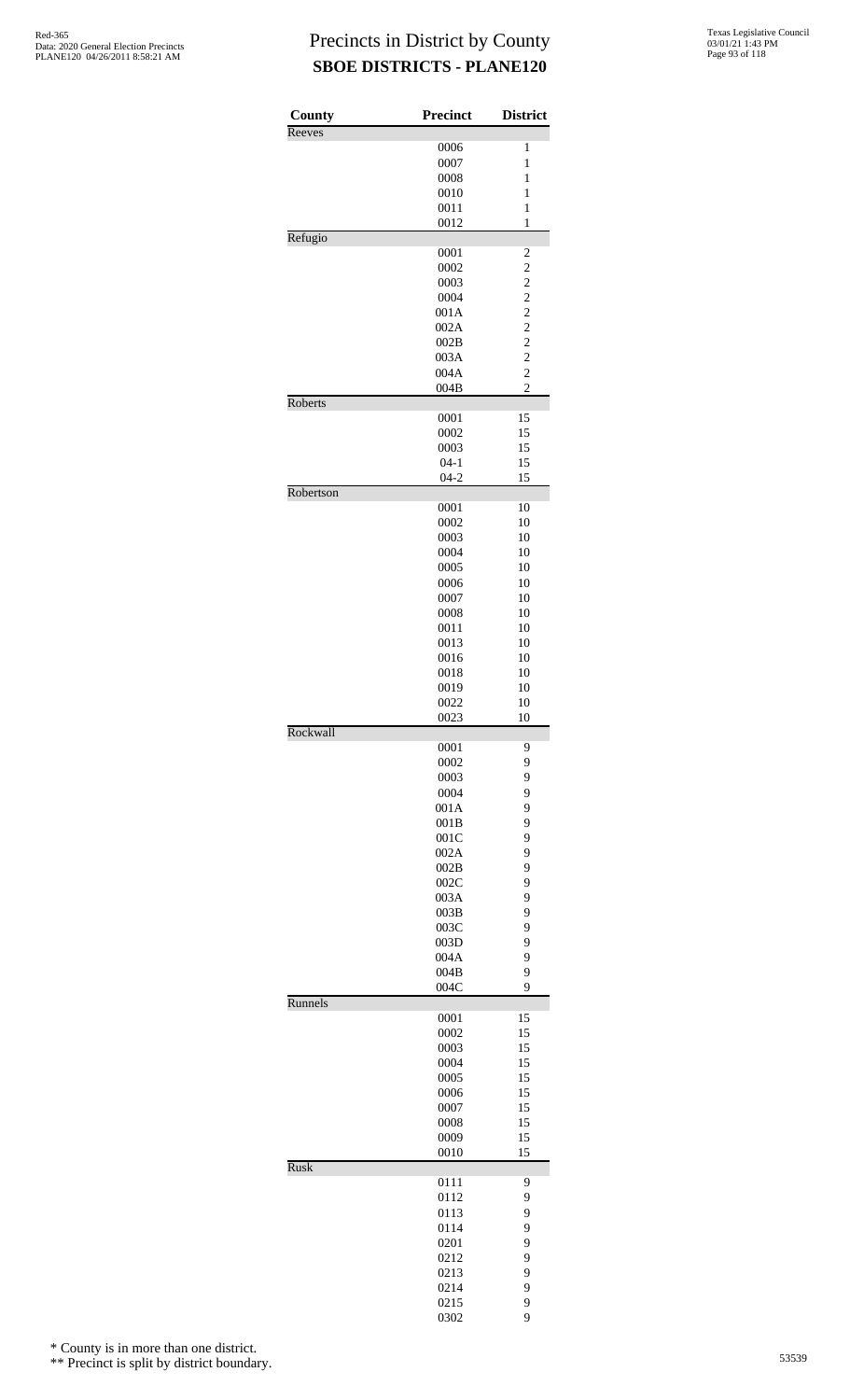| County        | <b>Precinct</b> | <b>District</b>                |
|---------------|-----------------|--------------------------------|
| <b>Rusk</b>   |                 |                                |
|               | 0303            | 9                              |
|               | 0314            | 9                              |
|               | 0315            | 9                              |
|               | 0316            | 9                              |
|               | 0317<br>0318    | 9<br>9                         |
|               | 0319            | 9                              |
|               | 0404            | 9                              |
|               | 0405            | 9                              |
|               | 0416            | 9                              |
|               | 0417            | 9                              |
|               | 0418            | 9                              |
| Sabine        |                 |                                |
|               | 0001            | 7                              |
|               | 0002            | 7                              |
|               | 0003            | $\overline{7}$                 |
|               | 0004<br>0005    | 7<br>7                         |
|               | 0006            | 7                              |
|               | 0007            | $\overline{7}$                 |
|               | 0008            | 7                              |
| San Augustine |                 |                                |
|               | 0001            | 7                              |
|               | 0002            | 7                              |
|               | 0003            | 7                              |
|               | 0004            | $\overline{7}$                 |
|               | 0005            | 7                              |
|               | 0006            | 7                              |
|               | 0007            | 7                              |
|               | 0008            | 7                              |
|               | 0009            | $\overline{7}$                 |
|               | 0010<br>0011    | 7<br>7                         |
| San Jacinto   |                 |                                |
|               | 0001            | 8                              |
|               | 0002            | 8                              |
|               | 0003            | 8                              |
|               | 0004            | 8                              |
|               | 0005            | 8                              |
|               | 0006            | 8                              |
|               | 0007            | 8                              |
|               | 0008            | 8                              |
|               | 0010            | 8                              |
|               | 0013<br>0014    | 8<br>8                         |
| San Patricio  |                 |                                |
|               | 0101            | $\overline{\mathbf{c}}$        |
|               | 0102            | $\overline{c}$                 |
|               | 0103            | $\overline{c}$                 |
|               | 0104            | $\overline{c}$                 |
|               | 0105            | $\overline{c}$                 |
|               | 0106            | $\overline{\mathbf{c}}$        |
|               | 0107            | $\overline{c}$                 |
|               | 0108            | $\overline{c}$                 |
|               | 0109            | $\overline{c}$                 |
|               | 0110<br>0111    | $\overline{c}$                 |
|               | 0112            | $\frac{2}{2}$                  |
|               | 0113            | $\overline{c}$                 |
|               | 0114            | $\overline{c}$                 |
|               | 0115            | $\overline{c}$                 |
|               | 0116            | $\overline{\mathbf{c}}$        |
|               | 0117            | $\overline{c}$                 |
|               | 0118            | $\overline{c}$                 |
|               | 0119            | $\overline{c}$                 |
|               | 0120            | $\overline{c}$                 |
|               | 0121            | $\frac{2}{2}$                  |
|               | 0122            | $\overline{c}$                 |
|               | 0123<br>0124    | $\overline{c}$                 |
|               | 0125            | $\overline{c}$                 |
| San Saba      |                 |                                |
|               | 0001            | 5                              |
|               | 002A            | 5                              |
|               | 002B            |                                |
|               | 003A            |                                |
|               | 003B            | $\frac{5}{5}$<br>$\frac{5}{5}$ |
|               | 004A            |                                |
|               | 004B            | 5                              |

\* County is in more than one district.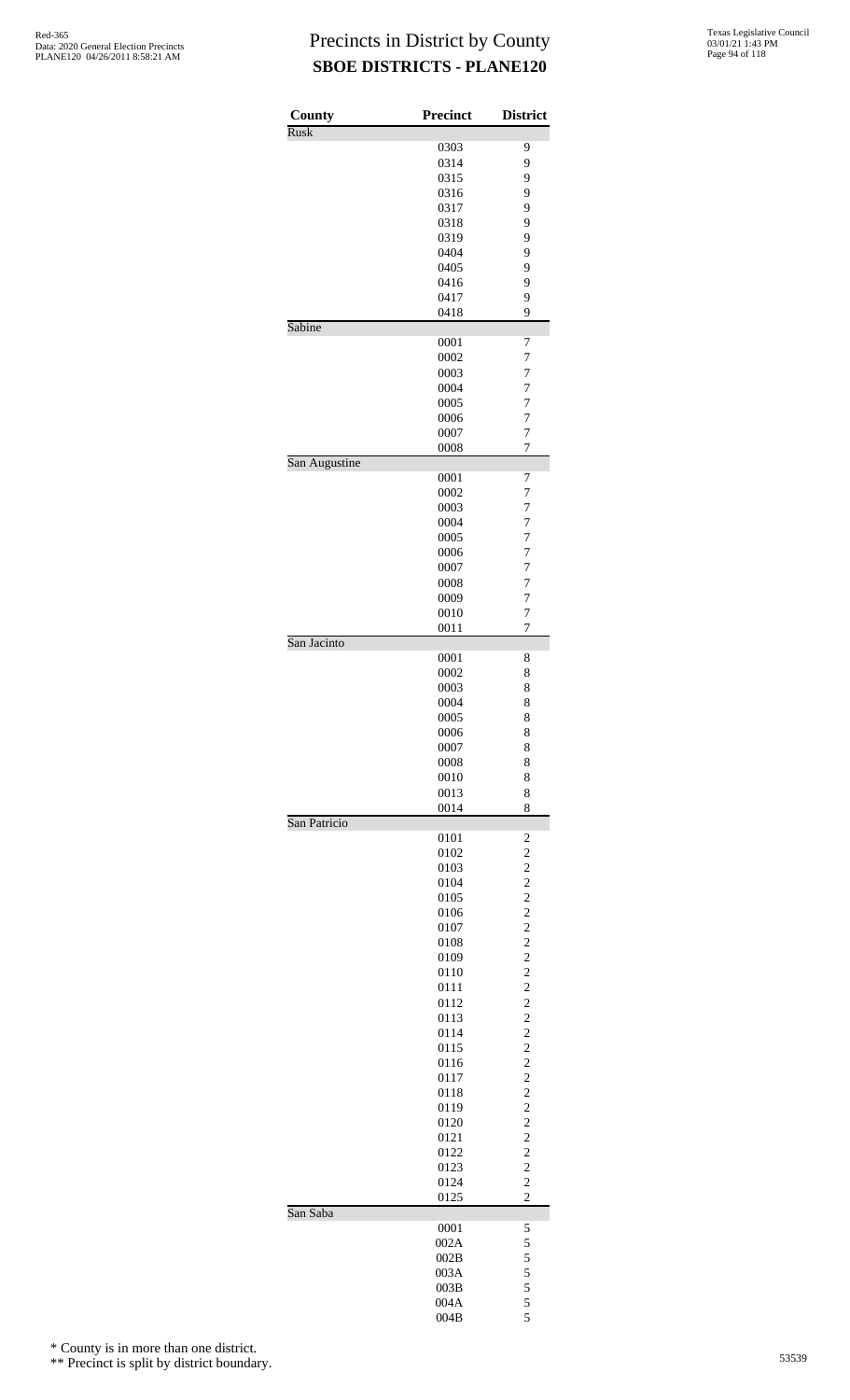| County      | <b>Precinct</b> | <b>District</b> |
|-------------|-----------------|-----------------|
| Schleicher  | 0001            | 1               |
|             | 0002            | $\mathbf{1}$    |
|             | 0003            | $\mathbf{1}$    |
|             | 0004            | 1               |
| Scurry      |                 |                 |
|             | 0005            | 15              |
|             | 0006            | 15              |
|             | 0007            | 15              |
|             | 0008            | 15              |
|             | 0009            | 15              |
|             | 0010            | 15              |
|             | 0011            | 15              |
|             | 0012<br>0013    | 15<br>15        |
|             | 0014            | 15              |
|             | 0015            | 15              |
| Shackelford |                 |                 |
|             | 0101            | 15              |
|             | 0202            | 15              |
|             | 0303            | 15              |
|             | 0307            | 15              |
|             | 0404            | 15              |
|             | 0405            | 15              |
|             | 0406            | 15              |
| Shelby      |                 |                 |
|             | 0002            | 9               |
|             | 0003            | 9               |
|             | 0004<br>0005    | 9<br>9          |
|             | 0006            | 9               |
|             | 0007            | 9               |
|             | 0008            | 9               |
|             | 001N            | 9               |
|             | 001S            | 9               |
|             | 001W            | 9               |
|             | 009N            | 9               |
|             | 009S            | 9               |
|             | 01SE            | 9               |
|             | 01SW            | 9               |
| Sherman     |                 |                 |
|             | 0101            | 15              |
|             | 0102            | 15              |
|             | 0201            | 15              |
|             | 0202            | 15<br>15        |
|             | 0301<br>0302    | 15              |
|             | 0401            | 15              |
| Smith       |                 |                 |
|             | 0001            | 9               |
|             | 0002            | 9               |
|             | 0003            | 9               |
|             | 0004            | 9               |
|             | 0005            | 9               |
|             | 0006            | 9               |
|             | 0007            | 9               |
|             | 0008            | 9               |
|             | 0009            | 9               |
|             | 0010            | 9               |
|             | 0011            | 9               |
|             | 0012            | 9               |
|             | 0013            | 9               |
|             | 0014            | 9               |
|             | 0015<br>0016    | 9<br>9          |
|             | 0017            | 9               |
|             | 0018            | 9               |
|             | 0019            | 9               |
|             | 0020            | 9               |
|             | 0021            | 9               |
|             | 0022            | 9               |
|             | 0023            | 9               |
|             | 0025            | 9               |
|             | 0026            | 9               |
|             | 0027            | 9               |
|             | 0028            | 9               |
|             | 0029            | 9               |
|             | 0030            | 9               |
|             | 0031            | 9               |
|             | 0032            | 9               |

\* County is in more than one district.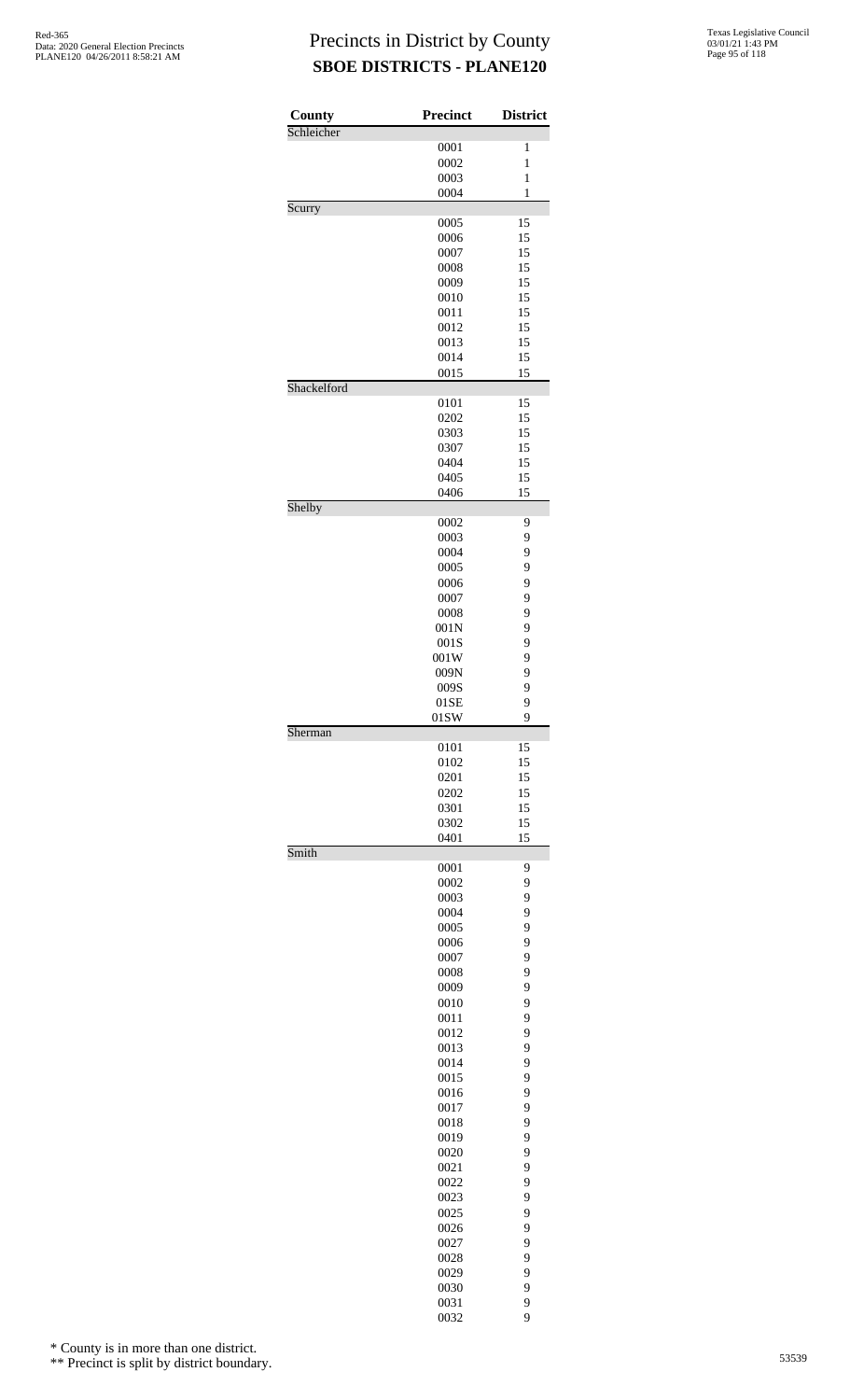| County    | <b>Precinct</b>      | <b>District</b> |
|-----------|----------------------|-----------------|
| Smith     |                      | 9               |
|           | 0034<br>0035         | 9               |
|           | 0036                 | 9               |
|           | 0037                 | 9               |
|           | 0038                 | 9               |
|           | 0039                 | 9               |
|           | 0040                 | 9               |
|           | 0041                 | 9               |
|           | 0042                 | 9               |
|           | 0043                 | 9               |
|           | 0044                 | 9               |
|           | 0045                 | 9               |
|           | 0046                 | 9               |
|           | 0047                 | 9               |
|           | 0048                 | 9               |
|           | 0049                 | 9               |
|           | 0050                 | 9               |
|           | 0052                 | 9               |
|           | 0054                 | 9               |
|           | 0055                 | 9               |
|           | 0056                 | 9               |
|           | 0058<br>0059         | 9<br>9          |
|           | 0060                 | 9               |
|           | 0061                 | 9               |
|           | 0063                 | 9               |
|           | 0064                 | 9               |
|           | 0065                 | 9               |
|           | 0066                 | 9               |
|           | 0070                 | 9               |
|           | 0071                 | 9               |
|           | 0072                 | 9               |
|           | 0073                 | 9               |
|           | 0074                 | 9               |
|           | 0075                 | 9               |
|           | 0076                 | 9               |
|           | 0077                 | 9               |
|           | 0078                 | 9               |
|           | 0079                 | 9               |
|           | 0080                 | 9               |
|           | 0081                 | 9               |
| Somervell | 0082                 | 9               |
|           | 0001                 | 14              |
|           | 0002                 | 14              |
|           | 0003                 | 14              |
|           | 0004                 | 14              |
| Starr     |                      |                 |
|           | 0001                 | 3               |
|           | 0002                 | 3               |
|           | 0003                 | 3               |
|           | 0004                 | 3               |
|           | 0005                 | 3               |
|           | 0006                 | 3               |
|           | 0007                 | 3               |
|           | 0008                 | 3               |
|           | 0009                 | 3               |
|           | 0010                 | 3               |
| Stephens  |                      |                 |
|           | $1 - 11$             | 14<br>14        |
|           | $2 - 11$<br>$2 - 19$ | 14              |
|           | $3 - 11$             | 14              |
|           | $3-19$               | 14              |
|           | $4 - 11$             | 14              |
|           | $4 - 19$             | 14              |
|           | $5-11$               | 14              |
| Sterling  |                      |                 |
|           | 0001                 | 15              |
|           | 0002                 | 15              |
|           | 0003                 | 15              |
|           | 0004                 | 15              |
| Stonewall |                      |                 |
|           | 0001                 | 15              |
|           | 0002                 | 15              |
|           | 0003                 | 15              |
|           | 0004                 | 15              |
| Sutton    |                      |                 |
|           | 0101                 | 1               |

\* County is in more than one district.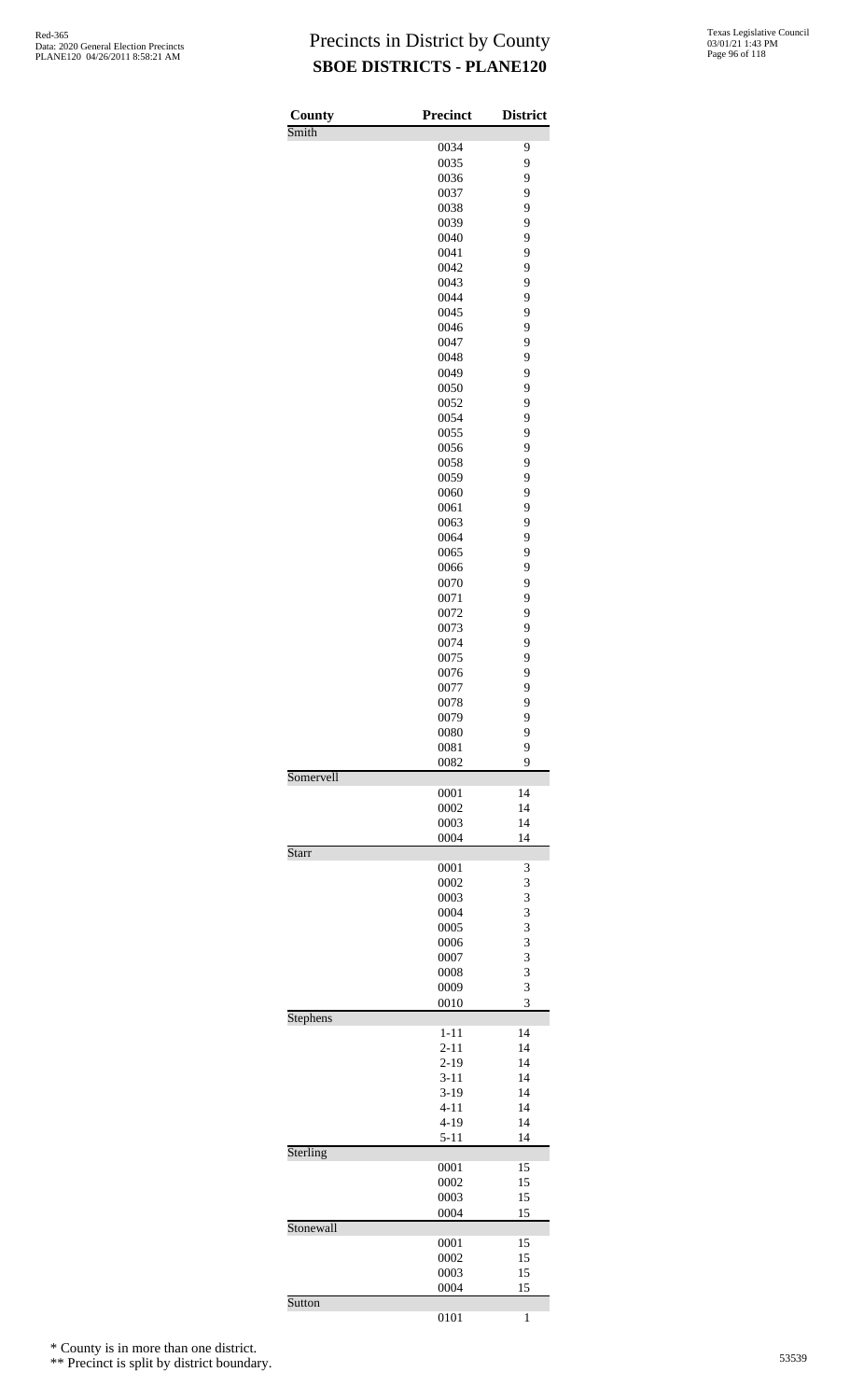| County   | <b>Precinct</b> | <b>District</b> |
|----------|-----------------|-----------------|
| Sutton   | 0201            | 1               |
|          | 0301            | $\mathbf{1}$    |
|          | 0401            | $\mathbf{1}$    |
| Swisher  |                 |                 |
|          | 0001<br>0002    | 15<br>15        |
|          | 0003            | 15              |
|          | 0004            | 15              |
|          | 0006            | 15              |
|          | 0007<br>0009    | 15<br>15        |
|          | 0011            | 15              |
| Tarrant* |                 |                 |
|          | 1001<br>1004    | 13<br>11        |
|          | 1005            | 13              |
|          | 1008            | 13              |
|          | 1009            | 11              |
|          | 1010            | 13              |
|          | 1011<br>1012    | 13<br>13        |
|          | 1013            | 13              |
|          | 1014            | 11              |
|          | 1015            | 13              |
|          | 1019<br>1021    | 13<br>11        |
|          | 1022            | 11              |
|          | 1023            | 11              |
|          | 1024            | 11              |
|          | 1025<br>1034    | 13<br>11        |
|          | 1056            | 13              |
|          | 1059            | 13              |
|          | 1061            | 13              |
|          | 1062<br>1064    | 11<br>11        |
|          | 1066            | 13              |
|          | 1071            | 11              |
|          | 1074            | 13              |
|          | 1075            | 13<br>13        |
|          | 1076<br>1078    | 13              |
|          | 1079            | 13              |
|          | 1080            | 13              |
|          | 1081<br>1082    | 11<br>11        |
|          | 1083            | 13              |
|          | 1084            | 13              |
|          | 1085            | 11              |
|          | 1088            | 13              |
|          | 1089<br>1090    | 13<br>13        |
|          | 1094            | 13              |
|          | 1095            | 11              |
|          | 1098            | 13              |
|          | 1099<br>1103    | 13<br>11        |
|          | 1104            | 13              |
|          | 1105            | 11              |
|          | 1106            | 13              |
|          | 1108            | 11<br>11        |
|          | 1109<br>1111    | 11              |
|          | 1117            | 11              |
|          | 1119            | 11              |
|          | 1120            | 13              |
|          | 1126<br>1127    | 13<br>13        |
|          | 1132            | 13              |
|          | 1133            | 11              |
|          | 1142            | 11              |
|          | 1146<br>1149    | 13<br>13        |
|          | 1150            | 13              |
|          | 1151            | 13              |
|          | 1153            | 13              |
|          | 1154<br>1165    | 13              |
|          |                 | 11              |

1165 11<br>1167 11

\* County is in more than one district.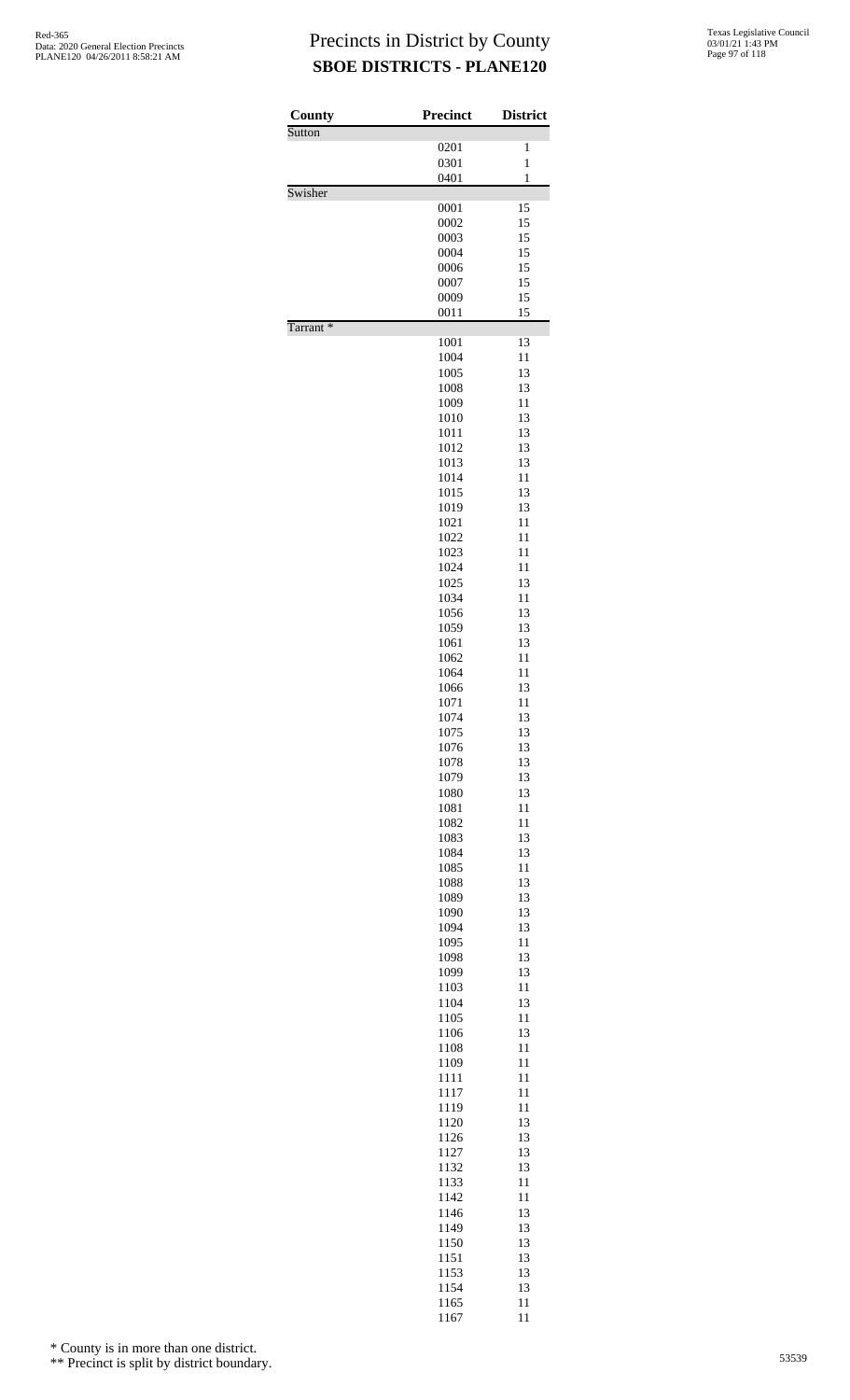| Texas Legislative Council |
|---------------------------|
| 03/01/21 1:43 PM          |
| Page 98 of 118            |

| County<br>Tarrant <sup>*</sup> | Precinct     | <b>District</b> |
|--------------------------------|--------------|-----------------|
|                                | 1170         | 13              |
|                                | 1175         | 11              |
|                                | 1184         | 11              |
|                                | 1186         | 11              |
|                                | 1188         | 13              |
|                                | 1189         | 11              |
|                                | 1197<br>1198 | 11<br>13        |
|                                | 1199         | 13              |
|                                | 1206         | 11              |
|                                | 1207         | 11              |
|                                | 1208         | 11              |
|                                | 1211         | 13              |
|                                | 1227         | 13              |
|                                | 1236<br>1237 | 13<br>11        |
|                                | 1238         | 11              |
|                                | 1241         | 11              |
|                                | 1244         | 13              |
|                                | 1251         | 11              |
|                                | 1255         | 11              |
|                                | 1257         | 11              |
|                                | 1264<br>1265 | 11<br>11        |
|                                | 1270         | 13              |
|                                | 1271         | 11              |
|                                | 1273         | 11              |
|                                | 1277         | 13              |
|                                | 1278         | 13              |
|                                | 1279         | 13              |
|                                | 1291<br>1292 | 13<br>11        |
|                                | 1293         | 13              |
|                                | 1294         | 11              |
|                                | 1295         | 13              |
|                                | 1296         | 11              |
|                                | 1297         | 13              |
|                                | 1298         | 11              |
|                                | 1300<br>1301 | 11<br>13        |
|                                | 1311         | 13              |
|                                | 1337         | 11              |
|                                | 1339         | 11              |
|                                | 1345         | 11              |
|                                | 1346         | 13              |
|                                | 1347         | 11<br>11        |
|                                | 1348<br>1351 | 13              |
|                                | 1352         | 11              |
|                                | 1366         | 11              |
|                                | 1376         | 13              |
|                                | 1377         | 11              |
|                                | 1378         | 11              |
|                                | 1380         | 11              |
|                                | 1382<br>1388 | 11<br>11        |
|                                | 1394         | 11              |
|                                | 1404         | 11              |
|                                | 1407         | 13              |
|                                | 1408         | 11              |
|                                | 1412         | 13              |
|                                | 1414         | 13              |
|                                | 1415<br>1416 | 13<br>11        |
|                                | 1418         | 11              |
|                                | 1420         | 11              |
|                                | 1423         | 11              |
|                                | 1424         | 11              |
|                                | 1427         | 13              |
|                                | 1430<br>1431 | 13<br>11        |
|                                | 1434         | 11              |
|                                | 1436         | 11              |
|                                | 1437         | 11              |
|                                | 1439         | 13              |
|                                | 1440         | 11              |
|                                | 1441         | 11              |
|                                | 1444<br>1445 | 13<br>11        |
|                                |              |                 |

\* County is in more than one district.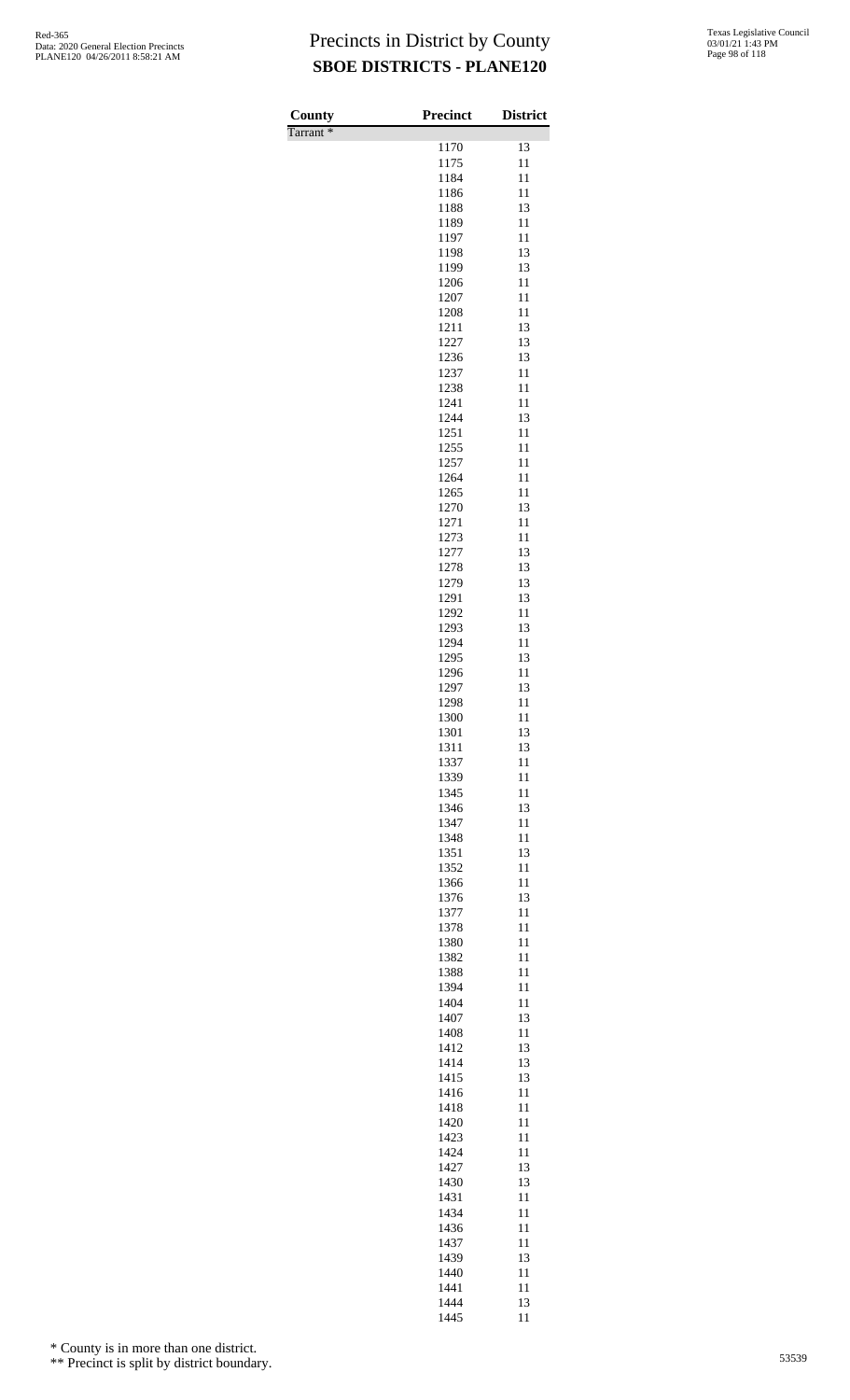| County               | <b>Precinct</b> | <b>District</b> |
|----------------------|-----------------|-----------------|
| Tarrant <sup>*</sup> | 1455            | 13              |
|                      | 1457            | 11              |
|                      | 1459            | 11              |
|                      | 1460            | 13              |
|                      | 1463            | 11              |
|                      | 1472<br>1473    | 13<br>13        |
|                      | 1476            | 13              |
|                      | 1477            | 13              |
|                      | 1479            | 13              |
|                      | 1481<br>1482    | 13<br>13        |
|                      | 1489            | 13              |
|                      | 1490            | 11              |
|                      | 1491            | 13              |
|                      | 1501            | 11              |
|                      | 1504<br>1514    | 11<br>13        |
|                      | 1515            | 13              |
|                      | 1518            | 13              |
|                      | 1543            | 13              |
|                      | 1544<br>1547    | 13<br>11        |
|                      | 1549            | 13              |
|                      | 1550            | 13              |
|                      | 1555            | 13              |
|                      | 1559            | 13              |
|                      | 1564<br>1576    | 11<br>13        |
|                      | 1577            | 13              |
|                      | 1578            | 13              |
|                      | 1586            | 11              |
|                      | 1589<br>1594    | 11<br>11        |
|                      | 1597            | 13              |
|                      | 1603            | 11              |
|                      | 1605            | 13              |
|                      | 1607<br>1608    | 11<br>11        |
|                      | 1610            | 13              |
|                      | 1611            | 11              |
|                      | 1617            | 13              |
|                      | 1619            | 13              |
|                      | 1621<br>1622    | 13<br>13        |
|                      | 1623            | 13              |
|                      | 1625            | 13              |
|                      | 1627            | 11              |
|                      | 1628            | 13              |
|                      | 1631<br>1633    | 11<br>11        |
|                      | 1639            | 11              |
|                      | 1641            | 11              |
|                      | 1642            | 11              |
|                      | 1651<br>1652    | 13<br>13        |
|                      | 1672            | 13              |
|                      | 1674            | 13              |
|                      | 1676            | 13              |
|                      | 1677            | 13              |
|                      | 1678<br>1679    | 13<br>13        |
|                      | 1684            | 13              |
|                      | 1701            | 11              |
|                      | 1704            | 11              |
|                      | 1710<br>1714    | 11<br>13        |
|                      | 1715            | 11              |
|                      | 1717            | 11              |
|                      | 1718            | 11              |
|                      | 1719            | 11              |
|                      | 1722<br>1723    | 11<br>11        |
|                      | 2002            | 13              |
|                      | 2003            | 13              |
|                      | 2007            | 11              |
|                      | 2026            | 13              |
|                      | 2027<br>2028    | 13<br>11        |

\* County is in more than one district.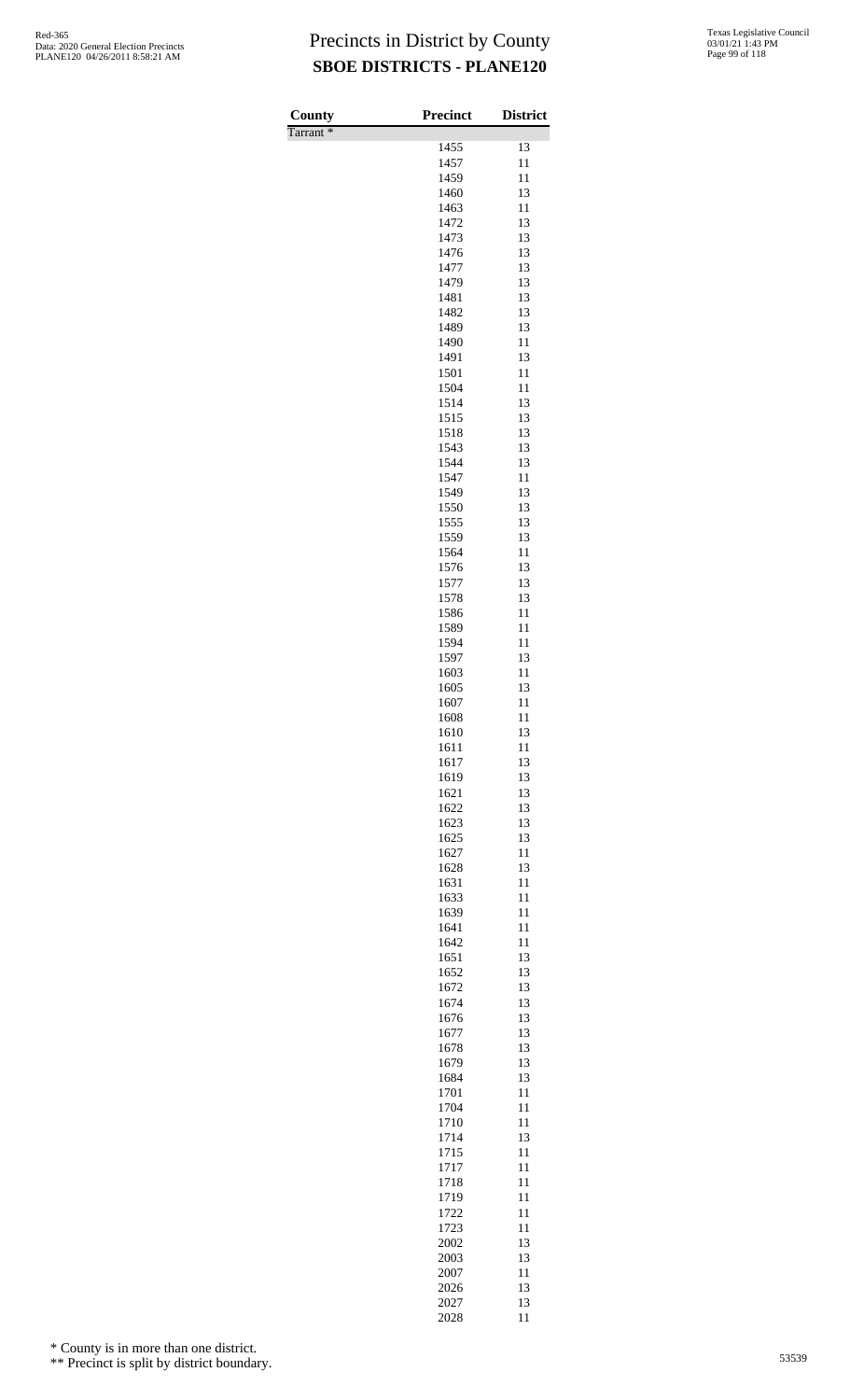| County               | Precinct     | <b>District</b> |
|----------------------|--------------|-----------------|
| Tarrant <sup>*</sup> |              |                 |
|                      | 2029         | 11              |
|                      | 2030         | 13              |
|                      | 2031<br>2033 | 13<br>11        |
|                      | 2052         | 13              |
|                      | 2055         | 11              |
|                      | 2058         | 13              |
|                      | 2100         | 13              |
|                      | 2112         | 13              |
|                      | 2134<br>2143 | 13<br>13        |
|                      | 2145         | 13              |
|                      | 2147         | 13              |
|                      | 2148         | 13              |
|                      | 2158         | 11              |
|                      | 2161         | 13              |
|                      | 2168         | 13              |
|                      | 2169<br>2171 | 13<br>13        |
|                      | 2173         | 11              |
|                      | 2174         | 11              |
|                      | 2180         | 13              |
|                      | 2181         | 13              |
|                      | 2190         | 13              |
|                      | 2205<br>2210 | 13<br>13        |
|                      | 2217         | 13              |
|                      | 2219         | 11              |
|                      | 2220         | 11              |
|                      | 2221         | 11              |
|                      | 2223         | 11              |
|                      | 2224<br>2225 | 11<br>13        |
|                      | 2226         | 13              |
|                      | 2228         | 11              |
|                      | 2229         | 11              |
|                      | 2235         | 13              |
|                      | 2246<br>2258 | 11<br>11        |
|                      | 2262         | 11              |
|                      | 2263         | 13              |
|                      | 2266         | 11              |
|                      | 2267         | 13              |
|                      | 2268         | 13              |
|                      | 2269<br>2274 | 13<br>13        |
|                      | 2275         | 13              |
|                      | 2280         | 13              |
|                      | 2281         | 11              |
|                      | 2299         | 13              |
|                      | 2302         | 13              |
|                      | 2303<br>2304 | 13<br>11        |
|                      | 2305         | 11              |
|                      | 2306         | 11              |
|                      | 2307         | 11              |
|                      | 2308         | 11              |
|                      | 2309         | 13              |
|                      | 2310<br>2313 | 11<br>11        |
|                      | 2314         | 11              |
|                      | 2315         | 11              |
|                      | 2316         | 11              |
|                      | 2317         | 11              |
|                      | 2318<br>2319 | 13<br>11        |
|                      | 2320         | 13              |
|                      | 2341         | 13              |
|                      | 2349         | 13              |
|                      | 2353         | 13              |
|                      | 2354         | 13              |
|                      | 2355<br>2356 | 11              |
|                      | 2357         | 13<br>11        |
|                      | 2358         | 11              |
|                      | 2360         | 11              |
|                      | 2379         | 13              |
|                      | 2381         | 13              |

13

\* County is in more than one district.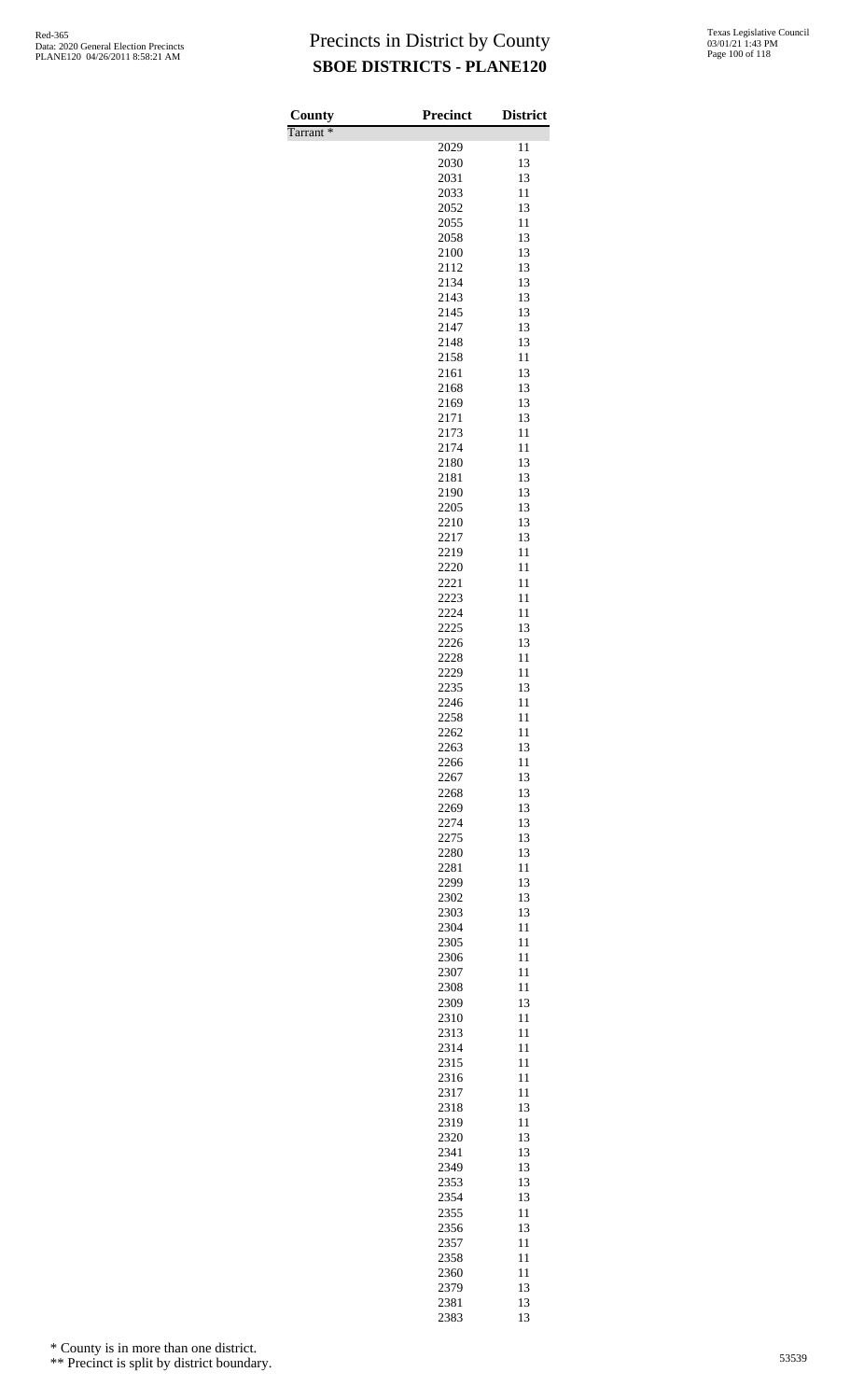| County               | <b>Precinct</b> | <b>District</b> |
|----------------------|-----------------|-----------------|
| Tarrant <sup>*</sup> |                 |                 |
|                      | 2393            | 13              |
|                      | 2401<br>2402    | 13<br>13        |
|                      | 2403            | 13              |
|                      | 2405            | 13              |
|                      | 2411            | 13              |
|                      | 2413            | 13              |
|                      | 2419            | 13              |
|                      | 2425            | 11<br>11        |
|                      | 2426<br>2428    | 13              |
|                      | 2435            | 11              |
|                      | 2438            | 13              |
|                      | 2442            | 11              |
|                      | 2448            | 13              |
|                      | 2449<br>2450    | 13<br>13        |
|                      | 2451            | 13              |
|                      | 2453            | 13              |
|                      | 2461            | 13              |
|                      | 2462            | 13              |
|                      | 2464            | 11              |
|                      | 2466<br>2467    | 13<br>11        |
|                      | 2468            | 11              |
|                      | 2474            | 11              |
|                      | 2484            | 13              |
|                      | 2488            | 13              |
|                      | 2505            | 11              |
|                      | 2506<br>2513    | 11<br>13        |
|                      | 2519            | 13              |
|                      | 2520            | 11              |
|                      | 2521            | 11              |
|                      | 2522            | 11              |
|                      | 2523            | 13              |
|                      | 2524<br>2525    | 11<br>13        |
|                      | 2535            | 11              |
|                      | 2536            | 11              |
|                      | 2537            | 11              |
|                      | 2541            | 13              |
|                      | 2546            | 11              |
|                      | 2548<br>2553    | 11<br>13        |
|                      | 2556            | 11              |
|                      | 2557            | 11              |
|                      | 2561            | 11              |
|                      | 2569            | 13              |
|                      | 2571            | 11              |
|                      | 2581<br>2600    | 13<br>11        |
|                      | 2601            | 11              |
|                      | 2606            | 13              |
|                      | 2609            | 13              |
|                      | 2612            | 11              |
|                      | 2613            | 13              |
|                      | 2614<br>2616    | 11<br>11        |
|                      | 2618            | 11              |
|                      | 2635            | 13              |
|                      | 2636            | 11              |
|                      | 2643            | 11              |
|                      | 2644<br>2645    | 11<br>11        |
|                      | 2655            | 13              |
|                      | 2656            | 13              |
|                      | 2657            | 13              |
|                      | 2658            | 13              |
|                      | 2659            | 13              |
|                      | 2660<br>2670    | 13<br>13        |
|                      | 2673            | 13              |
|                      | 2675            | 13              |
|                      | 2680            | 13              |
|                      | 2681            | 11              |
|                      | 2697            | 11              |
|                      | 2699<br>2708    | 11<br>11        |

\* County is in more than one district.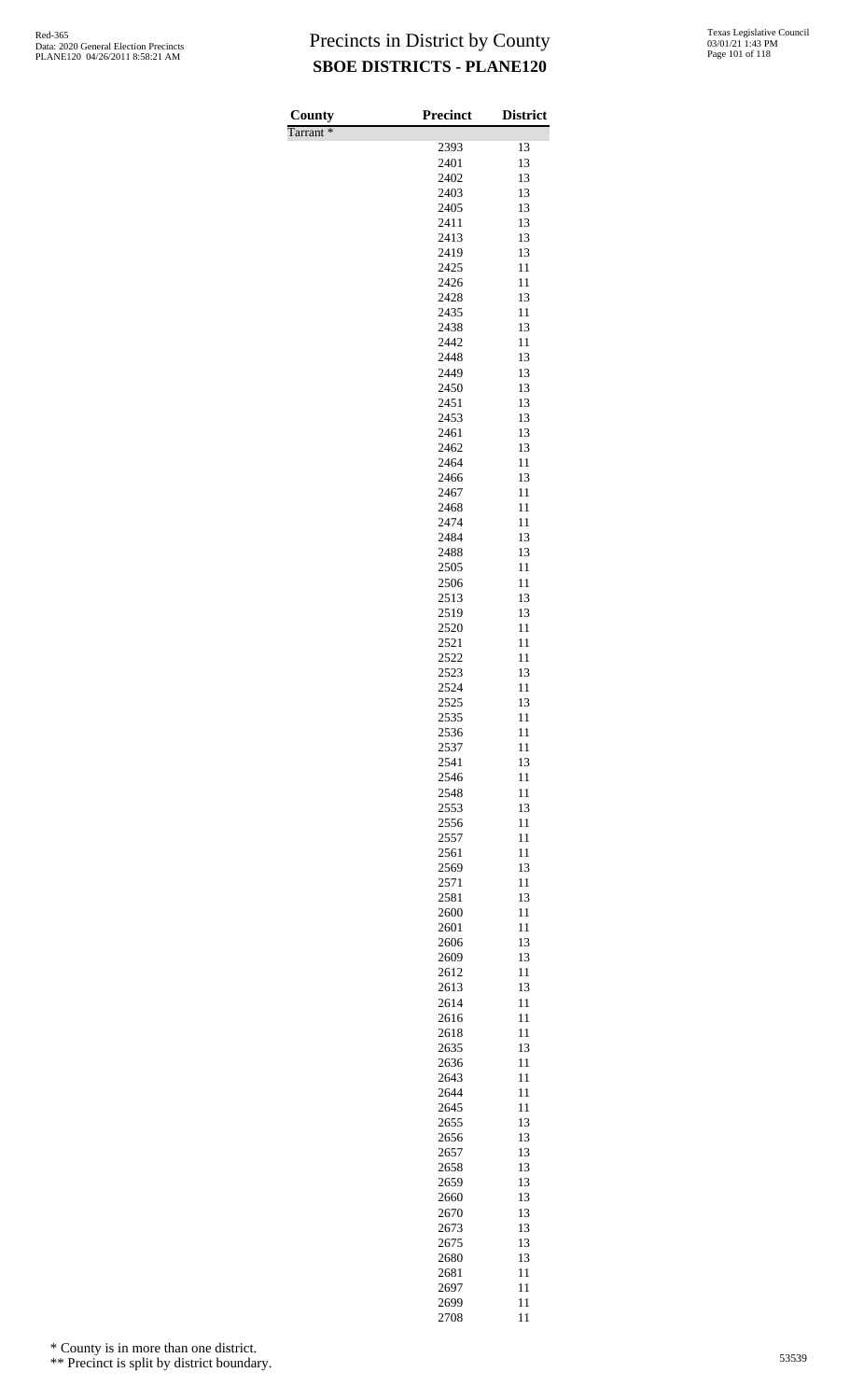| County               | <b>Precinct</b> | <b>District</b> |
|----------------------|-----------------|-----------------|
| Tarrant <sup>*</sup> |                 |                 |
|                      | 2712            | 11              |
|                      | 2721            | 11              |
|                      | 2726<br>2727    | 13<br>11        |
|                      | 3032            | 11              |
|                      | 3035            | 11              |
|                      | 3036            | 11              |
|                      | 3037            | 11              |
|                      | 3038            | 11              |
|                      | 3039<br>3040    | 11<br>11        |
|                      | 3041            | 11              |
|                      | 3043            | 11              |
|                      | 3049            | 11              |
|                      | 3054            | 11              |
|                      | 3063<br>3072    | 11<br>11        |
|                      | 3114            | 11              |
|                      | 3131            | 11              |
|                      | 3139            | 11              |
|                      | 3140            | 11              |
|                      | 3152            | 11              |
|                      | 3156            | 11              |
|                      | 3157            | 11              |
|                      | 3160<br>3164    | 11<br>11        |
|                      | 3166            | 11              |
|                      | 3172            | 11              |
|                      | 3176            | 11              |
|                      | 3177            | 11              |
|                      | 3183            | 11              |
|                      | 3185<br>3187    | 11<br>11        |
|                      | 3192            | 11              |
|                      | 3193            | 11              |
|                      | 3194            | 11              |
|                      | 3196            | 11              |
|                      | 3200            | 11              |
|                      | 3209<br>3212    | 11<br>11        |
|                      | 3213            | 11              |
|                      | 3214            | 11              |
|                      | 3215            | 11              |
|                      | 3216            | 11              |
|                      | 3240<br>3247    | 11<br>11        |
|                      | 3248            | 11              |
|                      | 3249            | 11              |
|                      | 3254            | 11              |
|                      | 3260            | 11              |
|                      | 3282            | 11              |
|                      | 3283<br>3286    | 11<br>11        |
|                      | 3287            | 11              |
|                      | 3289            | 11              |
|                      | 3321            | 11              |
|                      | 3322            | 11              |
|                      | 3323            | 11              |
|                      | 3324<br>3325    | 11<br>11        |
|                      | 3326            | 11              |
|                      | 3327            | 11              |
|                      | 3329            | 11              |
|                      | 3330            | 11              |
|                      | 3331            | 11              |
|                      | 3332<br>3333    | 11<br>11        |
|                      | 3334            | 11              |
|                      | 3335            | 11              |
|                      | 3336            | 11              |
|                      | 3359            | 11              |
|                      | 3361            | 11              |
|                      | 3363            | 11              |
|                      | 3364<br>3365    | 11<br>11        |
|                      | 3367            | 11              |
|                      | 3368            | 11              |
|                      | 3372            | 11              |

11

\* County is in more than one district.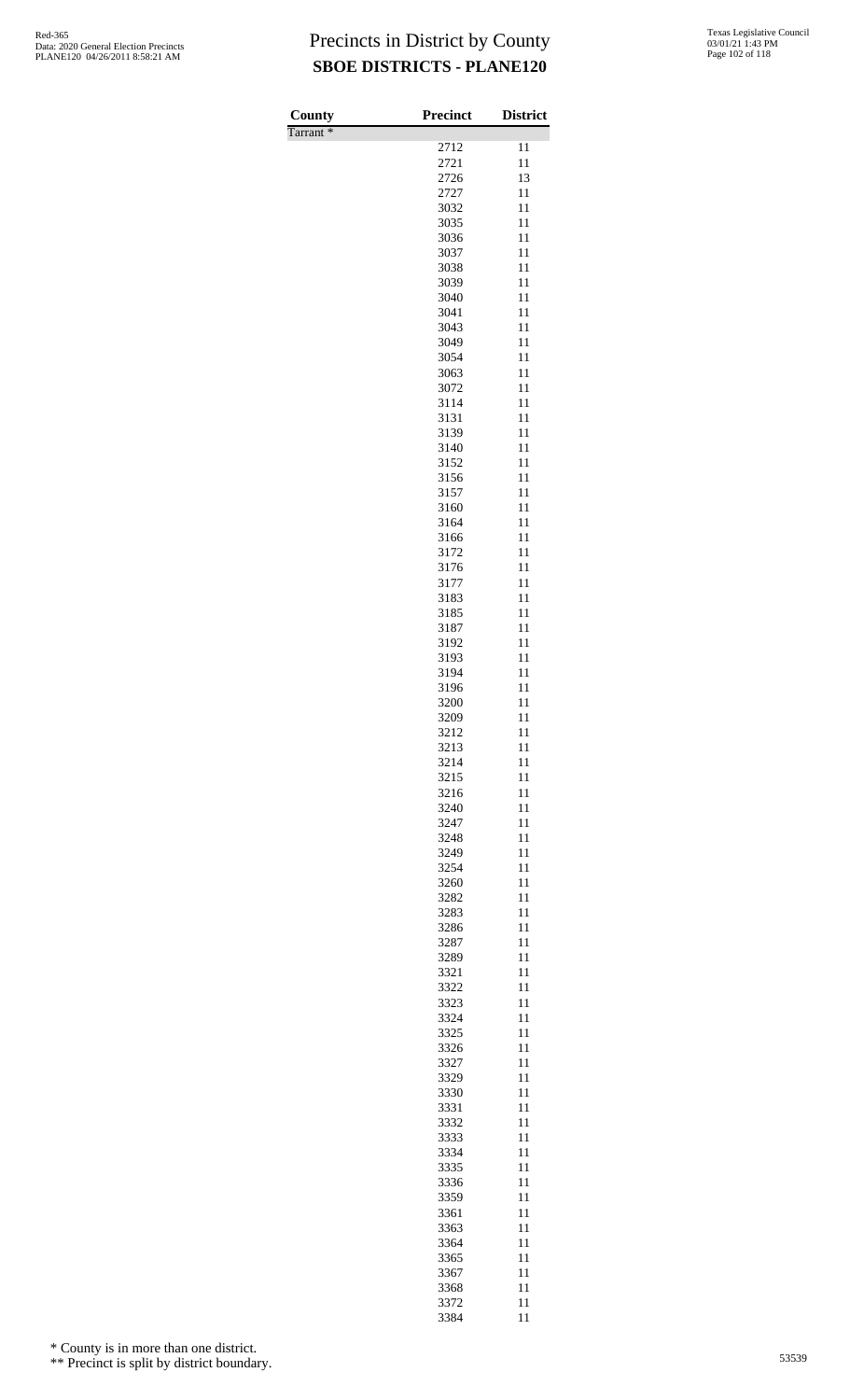| County               | <b>Precinct</b> | <b>District</b> |
|----------------------|-----------------|-----------------|
| Tarrant <sup>*</sup> |                 |                 |
|                      | 3385            | 11              |
|                      | 3386            | 11              |
|                      | 3387            | 11              |
|                      | 3389            | 11              |
|                      | 3390            | 11              |
|                      | 3391<br>3392    | 11<br>11        |
|                      | 3396            | 11              |
|                      | 3398            | 11              |
|                      | 3406            | 13              |
|                      | 3409            | 11              |
|                      | 3417            | 11              |
|                      | 3421            | 11              |
|                      | 3422            | 11              |
|                      | 3433<br>3443    | 11              |
|                      | 3446            | 11<br>11        |
|                      | 3447            | 11              |
|                      | 3465            | 11              |
|                      | 3469            | 11              |
|                      | 3470            | 11              |
|                      | 3471            | 11              |
|                      | 3486            | 11              |
|                      | 3500            | 11              |
|                      | 3502            | 11              |
|                      | 3507<br>3509    | 11<br>11        |
|                      | 3510            | 11              |
|                      | 3511            | 11              |
|                      | 3516            | 11              |
|                      | 3517            | 11              |
|                      | 3526            | 11              |
|                      | 3527            | 11              |
|                      | 3529            | 11              |
|                      | 3530            | 11              |
|                      | 3538            | 11              |
|                      | 3539<br>3542    | 11<br>11        |
|                      | 3545            | 11              |
|                      | 3552            | 11              |
|                      | 3554            | 11              |
|                      | 3558            | 11              |
|                      | 3560            | 11              |
|                      | 3562            | 11              |
|                      | 3566            | 11              |
|                      | 3567            | 11              |
|                      | 3570<br>3574    | 11<br>11        |
|                      | 3575            | 11              |
|                      | 3579            | 11              |
|                      | 3580            | 11              |
|                      | 3582            | 11              |
|                      | 3583            | 11              |
|                      | 3584            | 11              |
|                      | 3585            | 11              |
|                      | 3590            | 11              |
|                      | 3624            | 11              |
|                      | 3626<br>3637    | 11<br>11        |
|                      | 3646            | 11              |
|                      | 3647            | 11              |
|                      | 3648            | 11              |
|                      | 3653            | 11              |
|                      | 3654            | 11              |
|                      | 3661            | 11              |
|                      | 3662            | 11              |
|                      | 3663            | 11              |
|                      | 3664            | 11<br>11        |
|                      | 3665<br>3667    | 11              |
|                      | 3668            | 11              |
|                      | 3669            | 11              |
|                      | 3671            | 11              |
|                      | 3695            | 11              |
|                      | 3696            | 11              |
|                      | 3698            | 11              |
|                      | 3700            | 11              |
|                      | 3706            | 11              |

11

\* County is in more than one district.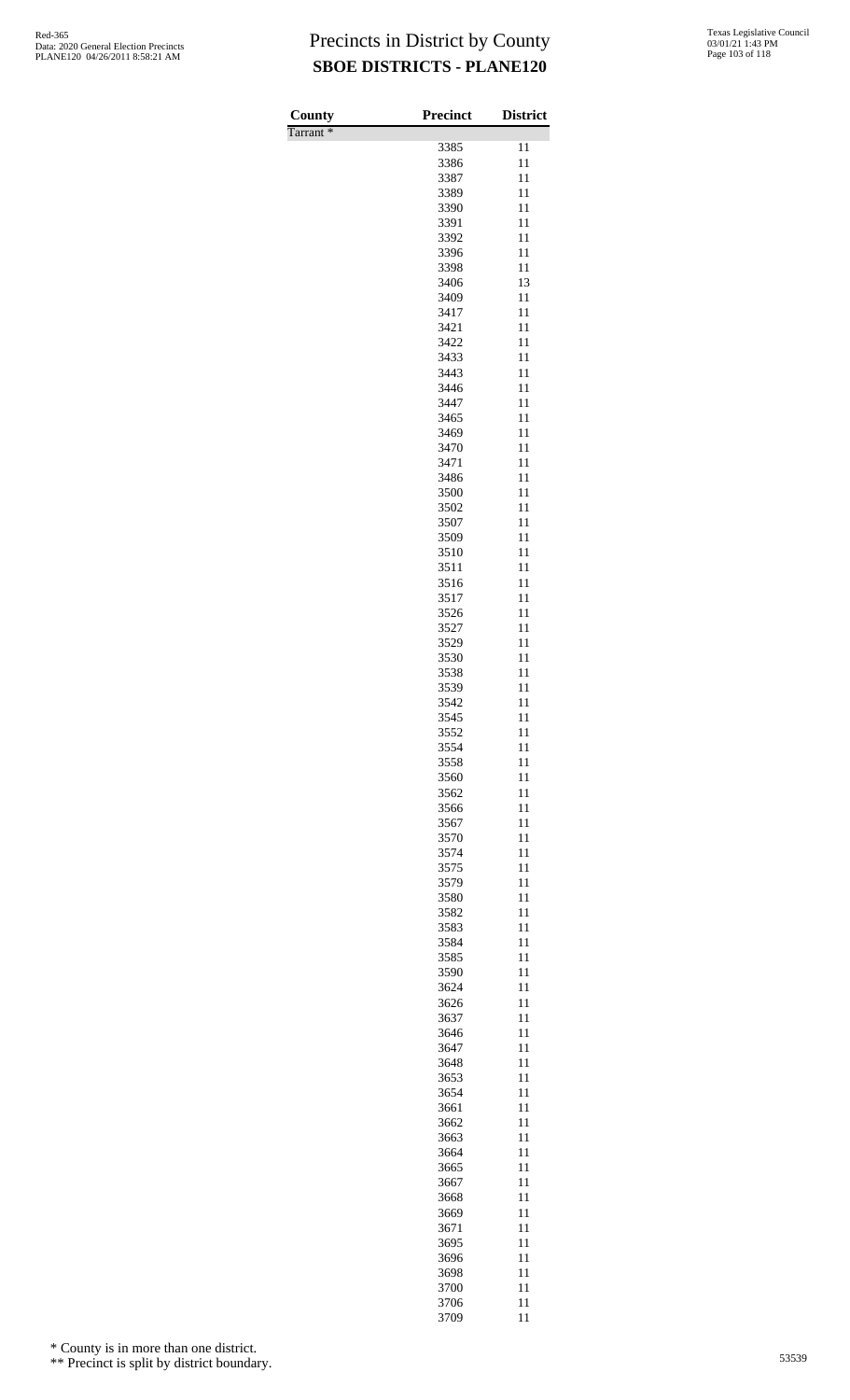| County               | <b>Precinct</b> | <b>District</b> |
|----------------------|-----------------|-----------------|
| Tarrant <sup>*</sup> | 3716            | 11              |
|                      | 3720            | 11              |
|                      | 3725            | 11              |
|                      | 3728            | 11              |
|                      | 3729<br>4006    | 11<br>13        |
|                      | 4016            | 11              |
|                      | 4017            | 13              |
|                      | 4018            | 11<br>11        |
|                      | 4020<br>4042    | 11              |
|                      | 4044            | 11              |
|                      | 4045            | 11              |
|                      | 4046<br>4047    | 11<br>11        |
|                      | 4048            | 13              |
|                      | 4050            | 13              |
|                      | 4051            | 13              |
|                      | 4053<br>4057    | 11<br>13        |
|                      | 4060            | 13              |
|                      | 4065            | 11              |
|                      | 4067            | 13              |
|                      | 4068<br>4069    | 13<br>11        |
|                      | 4070            | 11              |
|                      | 4073            | 13              |
|                      | 4077            | 13              |
|                      | 4086<br>4087    | 11<br>13        |
|                      | 4091            | 11              |
|                      | 4092            | 13              |
|                      | 4093            | 13              |
|                      | 4096<br>4097    | 13<br>13        |
|                      | 4101            | 11              |
|                      | 4102            | 11              |
|                      | 4107            | 13              |
|                      | 4110<br>4113    | 13<br>11        |
|                      | 4115            | 11              |
|                      | 4116            | 11              |
|                      | 4118<br>4121    | 11<br>11        |
|                      | 4122            | 11              |
|                      | 4123            | 13              |
|                      | 4124            | 11              |
|                      | 4125<br>4128    | 11<br>11        |
|                      | 4129            | 11              |
|                      | 4130            | 11              |
|                      | 4135            | 11              |
|                      | 4136<br>4137    | 11<br>11        |
|                      | 4138            | 11              |
|                      | 4141            | 11              |
|                      | 4144            | 11              |
|                      | 4155<br>4159    | 13<br>11        |
|                      | 4162            | 11              |
|                      | 4163            | 11              |
|                      | 4178            | 11<br>11        |
|                      | 4179<br>4182    | 11              |
|                      | 4191            | 11              |
|                      | 4195            | 13              |
|                      | 4201<br>4202    | 13<br>11        |
|                      | 4203            | 11              |
|                      | 4204            | 11              |
|                      | 4218            | 11              |
|                      | 4222<br>4230    | 11<br>11        |
|                      | 4231            | 13              |
|                      | 4232            | 11              |
|                      | 4233            | 13              |
|                      | 4234<br>4239    | 11<br>11        |

11

\* County is in more than one district.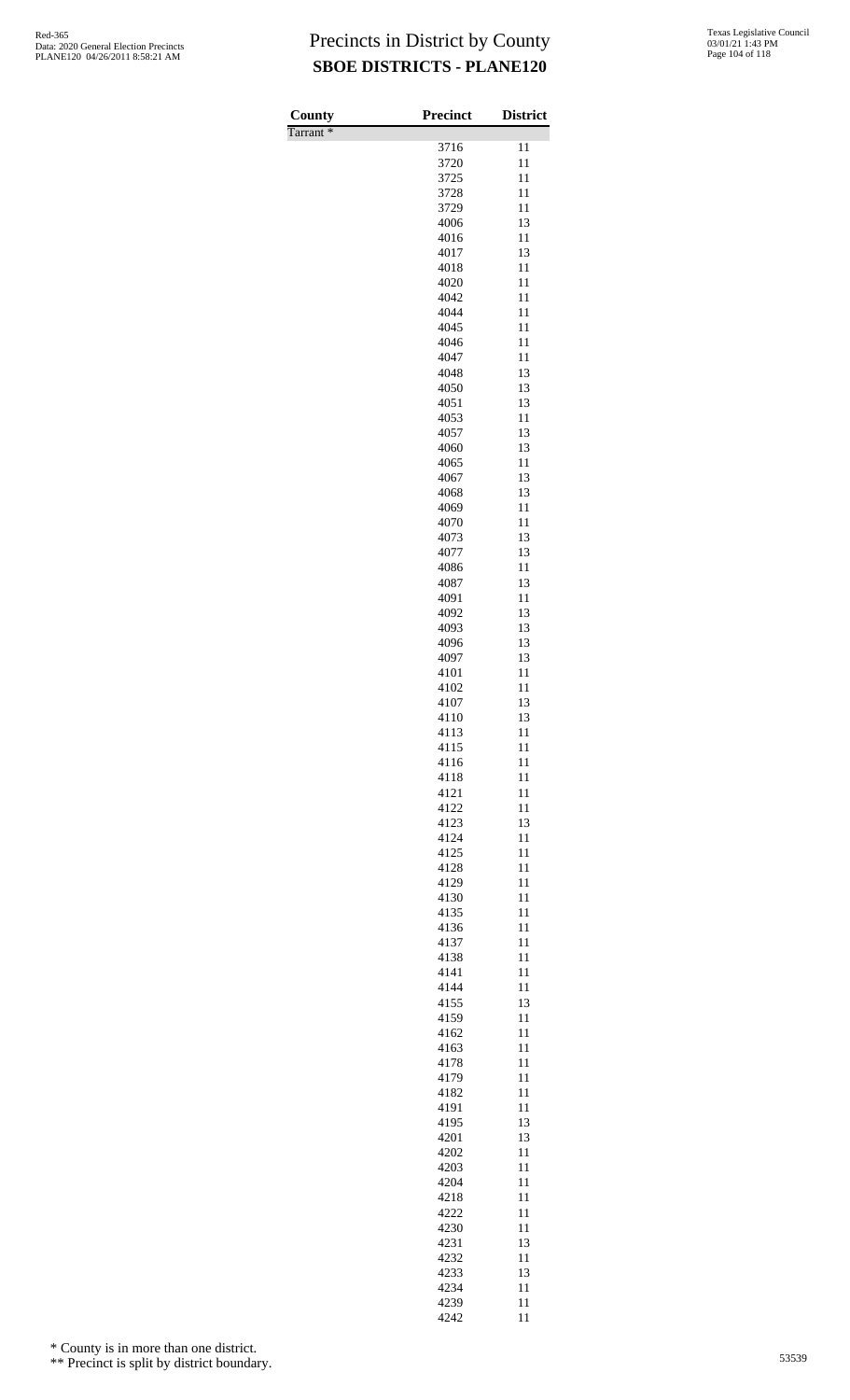| County               | <b>Precinct</b> | <b>District</b> |
|----------------------|-----------------|-----------------|
| Tarrant <sup>*</sup> |                 |                 |
|                      | 4243<br>4245    | 11<br>11        |
|                      | 4250            | 11              |
|                      | 4252            | 11              |
|                      | 4253            | 13              |
|                      | 4256<br>4259    | 11<br>11        |
|                      | 4261            | 11              |
|                      | 4272            | 11              |
|                      | 4276            | 11              |
|                      | 4284            | 11              |
|                      | 4285<br>4288    | 11<br>13        |
|                      | 4290            | 11              |
|                      | 4312            | 13              |
|                      | 4328            | 11              |
|                      | 4338<br>4340    | 11<br>11        |
|                      | 4342            | 11              |
|                      | 4343            | 11              |
|                      | 4344            | 11              |
|                      | 4350<br>4362    | 11<br>13        |
|                      | 4369            | 11              |
|                      | 4370            | 13              |
|                      | 4371            | 11              |
|                      | 4373<br>4374    | 11<br>11        |
|                      | 4375            | 11              |
|                      | 4395            | 11              |
|                      | 4397            | 11              |
|                      | 4399            | 11<br>11        |
|                      | 4400<br>4410    | 11              |
|                      | 4429            | 11              |
|                      | 4432            | 13              |
|                      | 4452<br>4454    | 11              |
|                      | 4456            | 11<br>11        |
|                      | 4458            | 13              |
|                      | 4475            | 13              |
|                      | 4478<br>4480    | 13<br>11        |
|                      | 4483            | 11              |
|                      | 4485            | 11              |
|                      | 4487            | 11              |
|                      | 4492<br>4493    | 13<br>13        |
|                      | 4494            | 13              |
|                      | 4495            | 13              |
|                      | 4496            | 11              |
|                      | 4497<br>4498    | 11<br>11        |
|                      | 4499            | 11              |
|                      | 4503            | 11              |
|                      | 4508            | 11              |
|                      | 4512<br>4528    | 11<br>11        |
|                      | 4531            | 11              |
|                      | 4532            | 11              |
|                      | 4533            | 11              |
|                      | 4534<br>4540    | 11<br>11        |
|                      | 4551            | 11              |
|                      | 4563            | 13              |
|                      | 4565            | 11              |
|                      | 4568<br>4572    | 11<br>13        |
|                      | 4573            | 11              |
|                      | 4587            | 13              |
|                      | 4588            | 11              |
|                      | 4591            | 11              |
|                      | 4592<br>4593    | 11<br>11        |
|                      | 4595            | 11              |
|                      | 4596            | 11              |
|                      | 4598<br>4599    | 11              |
|                      |                 | 11              |

11

\* County is in more than one district.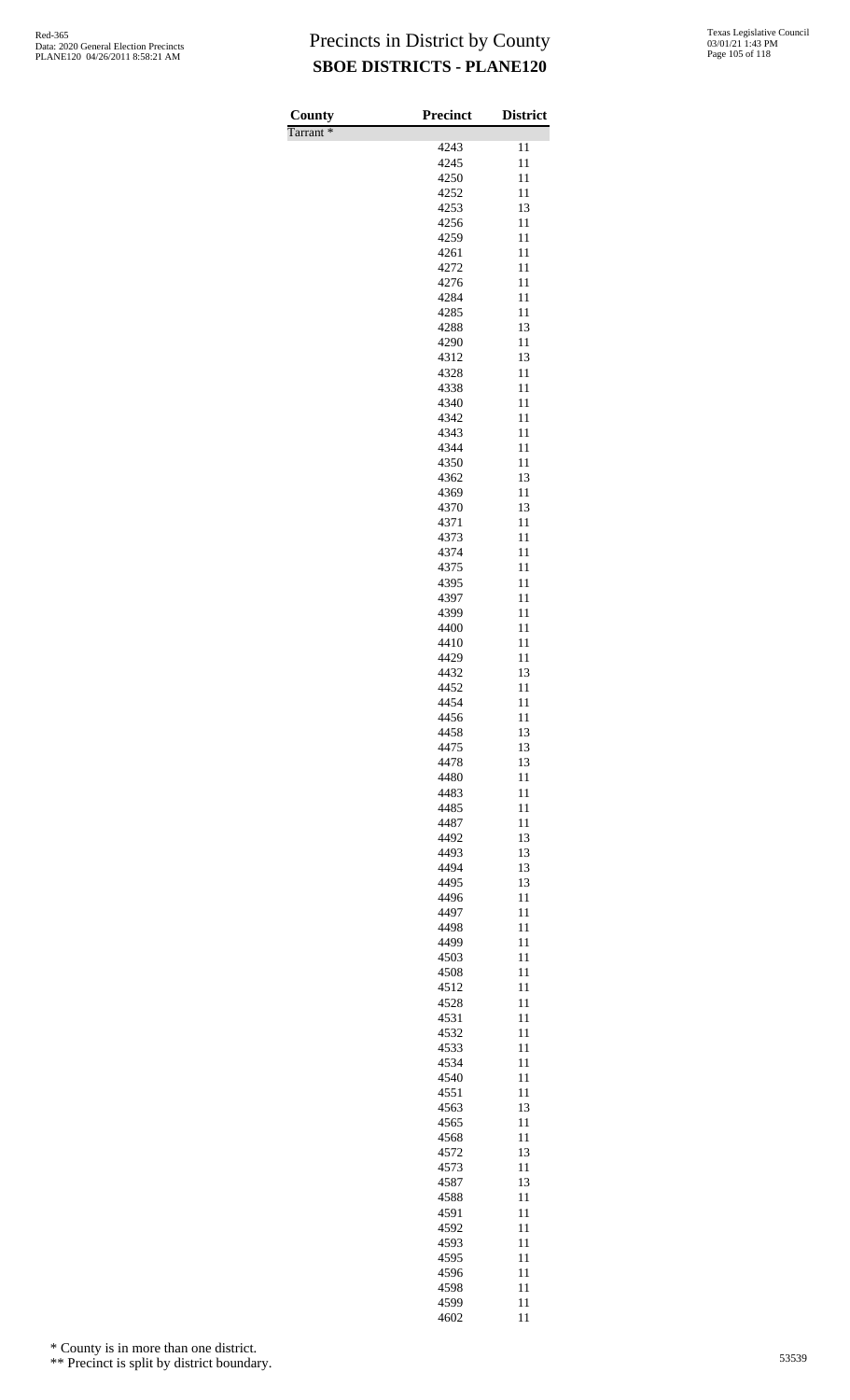| County<br>Tarrant <sup>*</sup> | Precinct     | <b>District</b>   |
|--------------------------------|--------------|-------------------|
|                                | 4604         | 11                |
|                                | 4615         | 13                |
|                                | 4620         | 11                |
|                                | 4629         | 11                |
|                                | 4630         | 11                |
|                                | 4632         | 13                |
|                                | 4634         | 13                |
|                                | 4638         | 11                |
|                                | 4640         | 13                |
|                                | 4649         | 11                |
|                                | 4650         | 11                |
|                                | 4666         | 11                |
|                                | 4682         | 11                |
|                                | 4683         | 13                |
|                                | 4685         | 13                |
|                                | 4686         | 13                |
|                                | 4687         | 11                |
|                                | 4688         | 11<br>11          |
|                                | 4689<br>4690 | 11                |
|                                | 4691         | 11                |
|                                | 4692         | 11                |
|                                | 4693         | 11                |
|                                | 4694         | 11                |
|                                | 4702         | 11                |
|                                | 4703         | 11                |
|                                | 4705         | 11                |
|                                | 4707         | 11                |
|                                | 4711         | 11                |
|                                | 4713         | 11                |
|                                | 4724         | 11                |
| Taylor                         |              |                   |
|                                | 0101         | 15                |
|                                | 0102         | 15                |
|                                | 0103         | 15                |
|                                | 0104         | 15                |
|                                | 0105         | 15                |
|                                | 0106         | 15                |
|                                | 0107         | 15                |
|                                | 0108         | 15                |
|                                | 0109         | 15                |
|                                | 0110<br>0201 | 15<br>15          |
|                                | 0202         | 15                |
|                                | 0203         | 15                |
|                                | 0204         | 15                |
|                                | 0205         | 15                |
|                                | 0206         | 15                |
|                                | 0207         | 15                |
|                                | 0301         | 15                |
|                                | 0302         | 15                |
|                                | 0303         | 15                |
|                                | 0304         | 15                |
|                                | 0305         | 15                |
|                                | 0306         | 15                |
|                                | 0307         | 15                |
|                                | 0308         | 15                |
|                                | 0401         | 15                |
|                                | 0402         | 15                |
|                                | 0403         | 15                |
|                                | 0404         | 15                |
|                                | 0405         | 15                |
|                                | 0406         | 15                |
|                                | 0407         | 15                |
|                                | 0408         | 15                |
|                                | 0409         | 15                |
| Terrell                        |              |                   |
|                                | 0001         | 1<br>$\mathbf{1}$ |
|                                | 0002<br>0003 | $\mathbf{1}$      |
|                                | 0004         | $\mathbf{1}$      |
| Terry                          |              |                   |
|                                | 0101         | 15                |
|                                | 0102         | 15                |
|                                | 0201         | 15                |
|                                | 0202         | 15                |
|                                | 0301         | 15                |
|                                | 0401         | 15                |
|                                | 0402         | 15                |

\* County is in more than one district.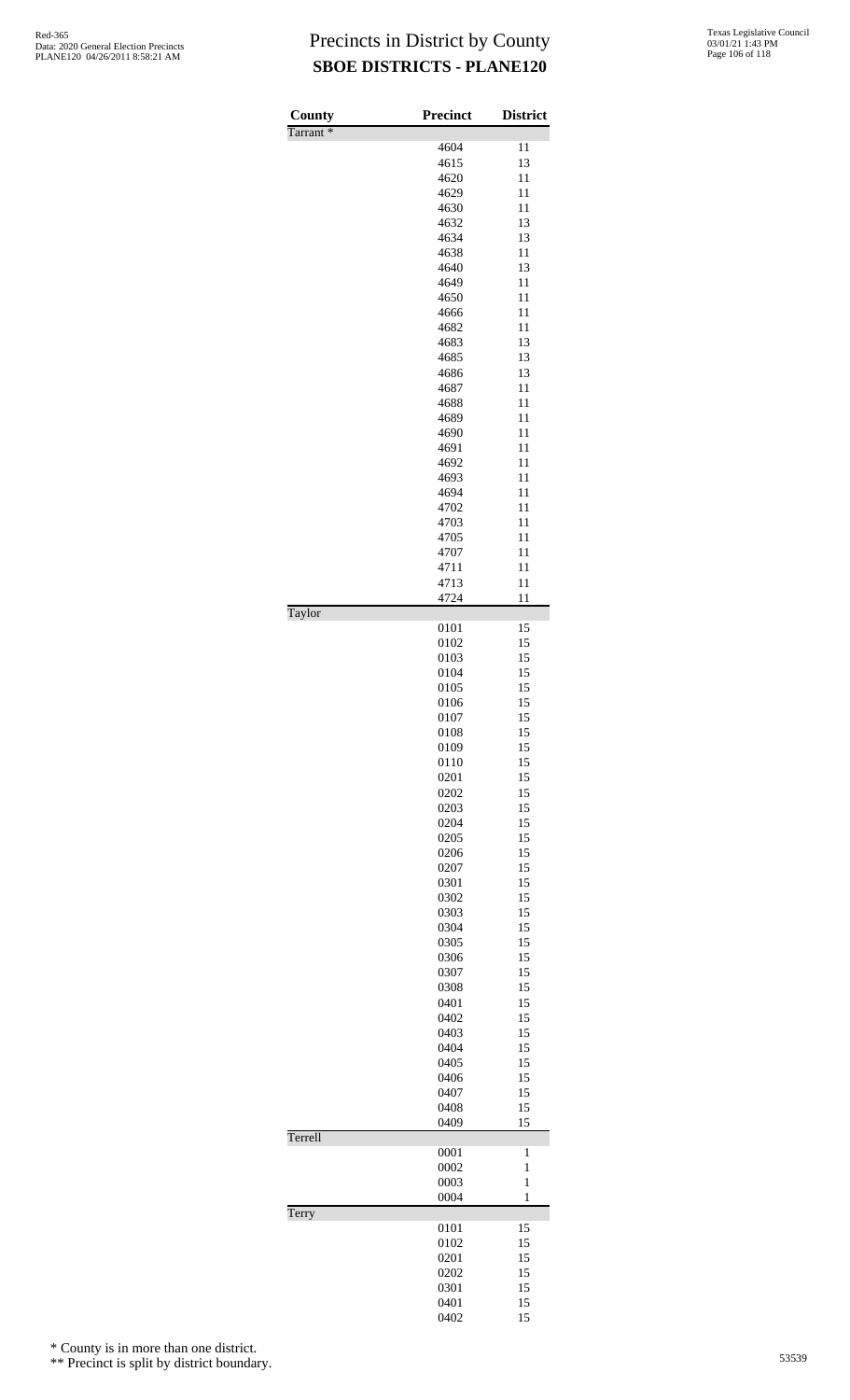| County              | <b>Precinct</b> | <b>District</b> |
|---------------------|-----------------|-----------------|
| Throckmorton        | 0001            | 15              |
|                     | 0002            | 15              |
|                     | 3003            | 15              |
|                     | 4005            | 15              |
|                     | 4006            | 15              |
| <b>Titus</b>        |                 |                 |
|                     | 0001            | 9               |
|                     | 0002            | 9               |
|                     | 0003            | 9               |
|                     | 0004<br>0005    | 9<br>9          |
|                     | 0006            | 9               |
|                     | 0007            | 9               |
|                     | 0008            | 9               |
|                     | 0009            | 9               |
|                     | 0010            | 9               |
|                     | 0011            | 9               |
|                     | 0012            | 9               |
|                     | 0014            | 9               |
|                     | 0015            | 9               |
|                     | 0016            | 9               |
|                     | 0017            | 9               |
|                     | 0018<br>0019    | 9<br>9          |
|                     | 0020            | 9               |
| Tom Green           |                 |                 |
|                     | 0106            | 15              |
|                     | 0107            | 15              |
|                     | 0108            | 15              |
|                     | 0112            | 15              |
|                     | 0114            | 15              |
|                     | 0124            | 15<br>15        |
|                     | 0137<br>0144    | 15              |
|                     | 0146            | 15              |
|                     | 0213            | 15              |
|                     | 0215            | 15              |
|                     | 0225            | 15              |
|                     | 0228            | 15              |
|                     | 0230            | 15              |
|                     | 0241            | 15              |
|                     | 0304            | 15              |
|                     | 0305            | 15              |
|                     | 0306<br>0308    | 15<br>15        |
|                     | 0319            | 15              |
|                     | 0327            | 15              |
|                     | 0348            | 15              |
|                     | 0351            | 15              |
|                     | 0358            | 15              |
|                     | 0401            | 15              |
|                     | 0402            | 15              |
|                     | 0420            | 15              |
|                     | 0421            | 15              |
|                     | 0422            | 15              |
|                     | 0423<br>0424    | 15<br>15        |
|                     | 0434            | 15              |
|                     | 0435            | 15              |
|                     | 0436            | 15              |
| Travis <sup>*</sup> |                 |                 |
|                     | 0101<br>0102    | 5<br>10         |
|                     | 0103            | 10              |
|                     | 0104            | 10              |
|                     | 0105            | 10              |
|                     | 0106            | 10              |
|                     | 0107            | 10              |
|                     | 0108            | 10              |
|                     | 0109            | 10              |
|                     | 0110            | 10              |
|                     | 0111            | 10              |
|                     | 0112            | 10              |
|                     | 0113            | 10              |
|                     | 0114            | 5               |
|                     | 0115            | 5<br>5          |
|                     | 0116<br>0117    | 5               |
|                     | 0118            | 5               |
|                     |                 |                 |

\* County is in more than one district.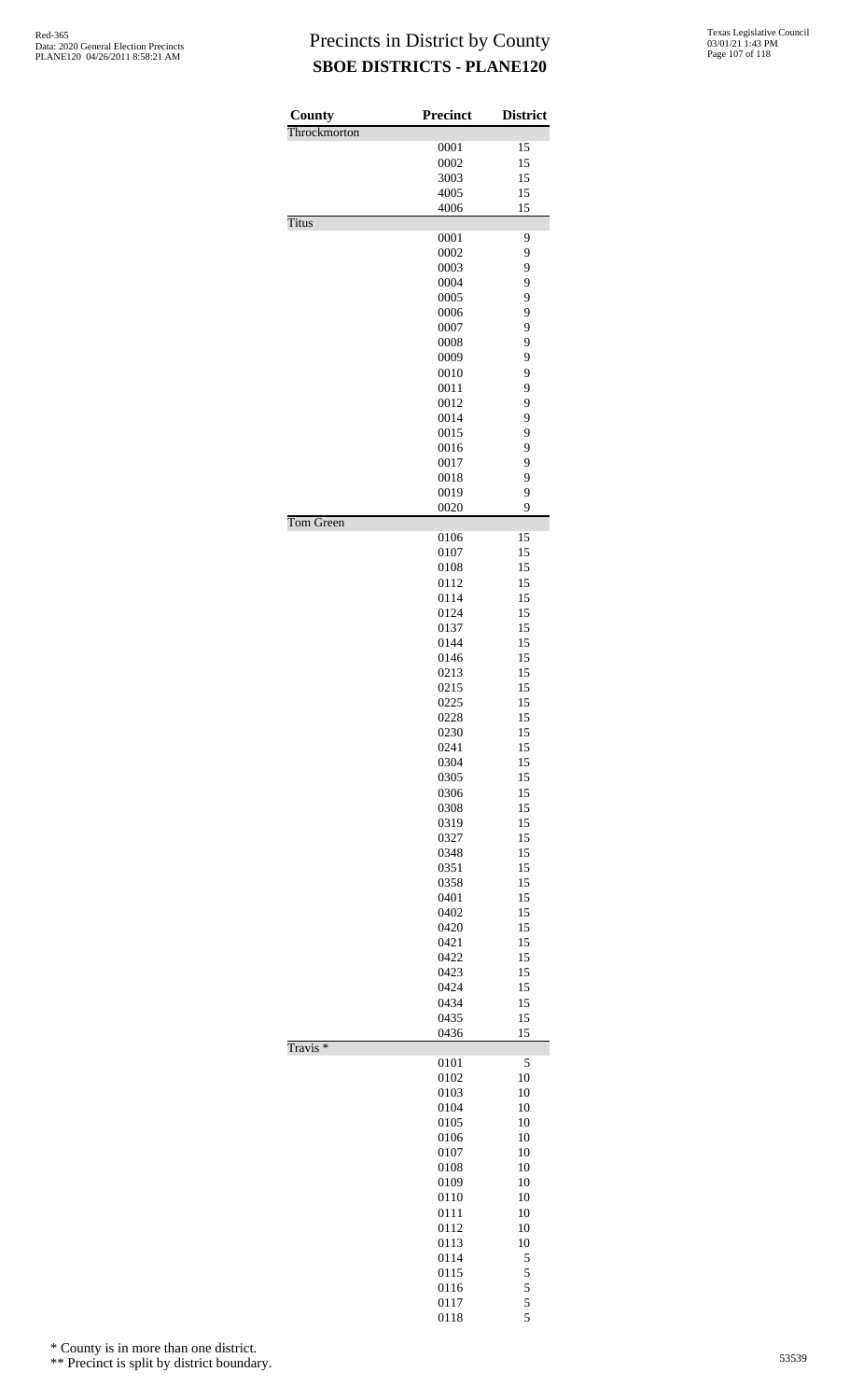Travis \*

| County<br>$\overline{\text{Travis}}$ * | <b>Precinct</b> | <b>District</b> |
|----------------------------------------|-----------------|-----------------|
|                                        | 0119            | 5               |
|                                        | 0120            | 10              |
|                                        | 0121            | 5               |
|                                        | 0122            | 5               |
|                                        | 0123<br>0124    | 10<br>5         |
|                                        | 0125            | 10              |
|                                        | 0126            | 5               |
|                                        | 0127            | 5               |
|                                        | 0128<br>0129    | 10<br>5         |
|                                        | 0130            | 5               |
|                                        | 0131            | 10              |
|                                        | 0132            | 5               |
|                                        | 0133            | 5               |
|                                        | 0134<br>0135    | 10<br>5         |
|                                        | 0136            | 10              |
|                                        | 0137            | 10              |
|                                        | 0138            | 5               |
|                                        | 0139            | 10              |
|                                        | 0140<br>0141    | 10<br>10        |
|                                        | 0142            | 5               |
|                                        | 0145            | 10              |
|                                        | 0146            | 10              |
|                                        | 0148<br>0149    | 10<br>10        |
|                                        | 0150            | 10              |
|                                        | 0151            | 5               |
|                                        | 0152            | 5               |
|                                        | 0153            | 10              |
|                                        | 0154<br>0156    | 10<br>10        |
|                                        | 0160            | 10              |
|                                        | 0161            | 10              |
|                                        | 0163            | 10              |
|                                        | 0164<br>0200    | 10<br>5         |
|                                        | 0202            | 5               |
|                                        | 0203            | 10              |
|                                        | 0205            | 10              |
|                                        | 0206<br>0207    | 5<br>10         |
|                                        | 0208            | 5               |
|                                        | 0209            | 10              |
|                                        | 0210            | 5               |
|                                        | 0211            | 10              |
|                                        | 0212<br>0213    | 5<br>5          |
|                                        | 0214            | 5               |
|                                        | 0215            | 10              |
|                                        | 0216            | 10              |
|                                        | 0217<br>0218    | 10<br>10        |
|                                        | 0219            | 10              |
|                                        | 0220            | 10              |
|                                        | 0221            | 5               |
|                                        | 0222<br>0223    | 10<br>10        |
|                                        | 0224            | 10              |
|                                        | 0225            | 10              |
|                                        | 0226            | 10              |
|                                        | 0227            | 10              |
|                                        | 0228<br>0229    | 10<br>10        |
|                                        | 0231            | 10              |
|                                        | 0232            | 10              |
|                                        | 0233            | 10              |
|                                        | 0234            | 10              |
|                                        | 0235<br>0236    | 5<br>5          |
|                                        | 0237            | 10              |
|                                        | 0238            | 10              |
|                                        | 0239            | 10              |
|                                        | 0240            | 10              |
|                                        | 0241<br>0242    | 10<br>10        |
|                                        | 0243            | 10              |

\* County is in more than one district.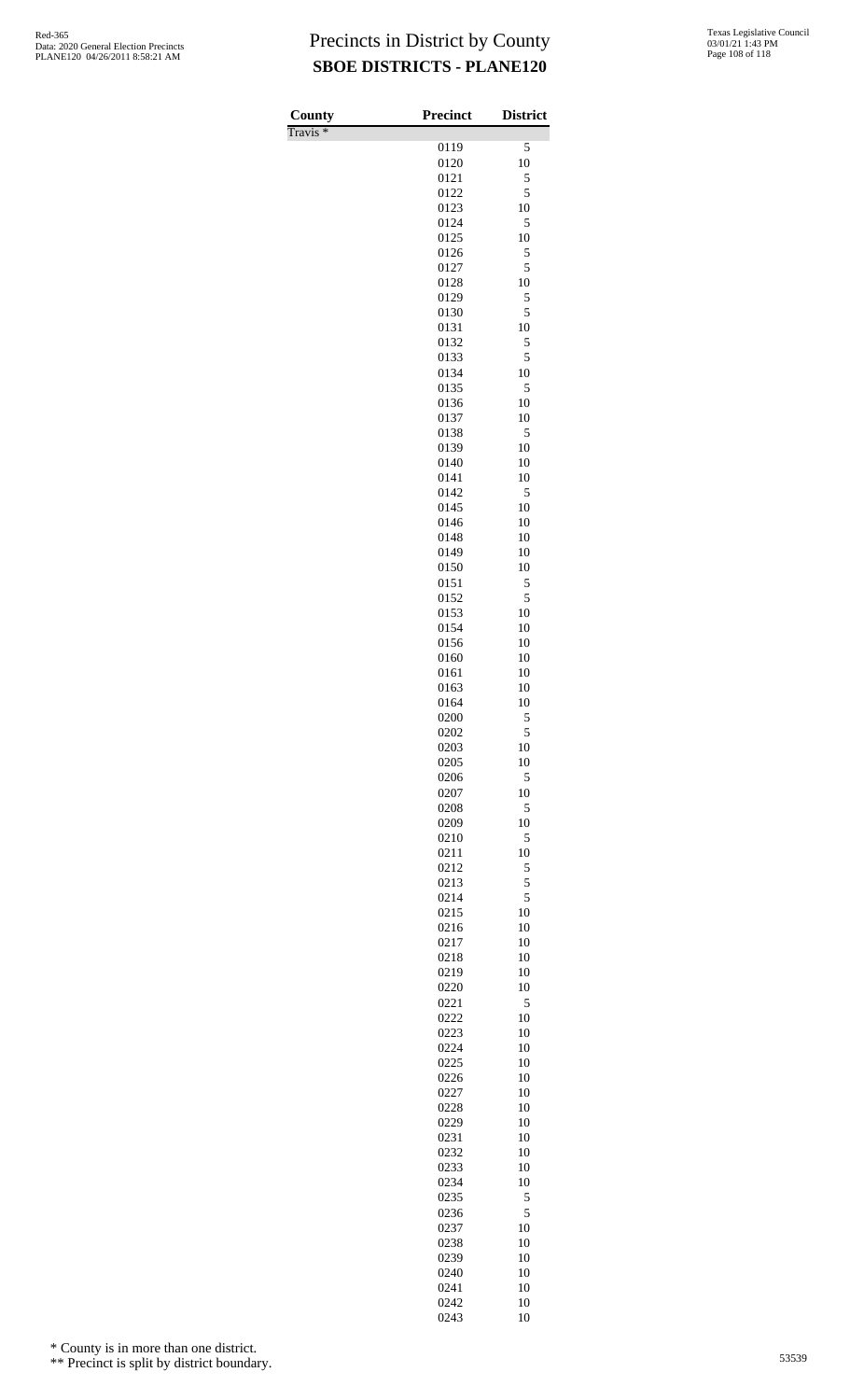Travis \*

| County<br>$\overline{\Gamma}$ ravis * | <b>Precinct</b> | <b>District</b> |
|---------------------------------------|-----------------|-----------------|
|                                       | 0244            | 10              |
|                                       | 0245            | 10              |
|                                       | 0246            | 10              |
|                                       | 0247            | 10              |
|                                       | 0248            | 10              |
|                                       | 0249            | 10              |
|                                       | 0250            | 5               |
|                                       | 0251            | 5<br>10         |
|                                       | 0252<br>0253    | 10              |
|                                       | 0254            | 10              |
|                                       | 0256            | 5               |
|                                       | 0258            | 10              |
|                                       | 0259            | 10              |
|                                       | 0260            | 10              |
|                                       | 0262            | 10              |
|                                       | 0263            | 10              |
|                                       | 0266<br>0267    | 5<br>10         |
|                                       | 0268            | 10              |
|                                       | 0273            | 5               |
|                                       | 0274            | 5               |
|                                       | 0275            | 5               |
|                                       | 0277            | 5               |
|                                       | 0301            | 5               |
|                                       | 0302            | 5               |
|                                       | 0303<br>0304    | 5<br>5          |
|                                       | 0305            | 10              |
|                                       | 0306            | 10              |
|                                       | 0307            | 5               |
|                                       | 0308            | 10              |
|                                       | 0309            | 5               |
|                                       | 0310            | 5               |
|                                       | 0311            | 5               |
|                                       | 0312            | 10              |
|                                       | 0313<br>0314    | 5<br>5          |
|                                       | 0315            | 5               |
|                                       | 0316            | 10              |
|                                       | 0317            | 5               |
|                                       | 0318            | 5               |
|                                       | 0319            | 10              |
|                                       | 0320            | 10              |
|                                       | 0321            | 10              |
|                                       | 0323            | 10              |
|                                       | 0324<br>0325    | 10<br>5         |
|                                       | 0326            | 10              |
|                                       | 0327            | 10              |
|                                       | 0328            | 10              |
|                                       | 0329            | 5               |
|                                       | 0330            | 5               |
|                                       | 0331            | 10              |
|                                       | 0332            | 5               |
|                                       | 0333            | 10<br>10        |
|                                       | 0334<br>0335    | 10              |
|                                       | 0336            | 10              |
|                                       | 0337            | 10              |
|                                       | 0338            | 5               |
|                                       | 0339            | 5               |
|                                       | 0340            | 5               |
|                                       | 0341            | 5               |
|                                       | 0342            | 5<br>10         |
|                                       | 0343<br>0344    | 5               |
|                                       | 0345            | 10              |
|                                       | 0346            | 10              |
|                                       | 0347            | 5               |
|                                       | 0349            | 5               |
|                                       | 0350            | 5               |
|                                       | 0351            | 5               |
|                                       | 0352            | 5               |
|                                       | 0354<br>0356    | 5<br>5          |
|                                       | 0357            | 5               |
|                                       | 0358            | 5               |
|                                       | 0359            | 10              |

\* County is in more than one district.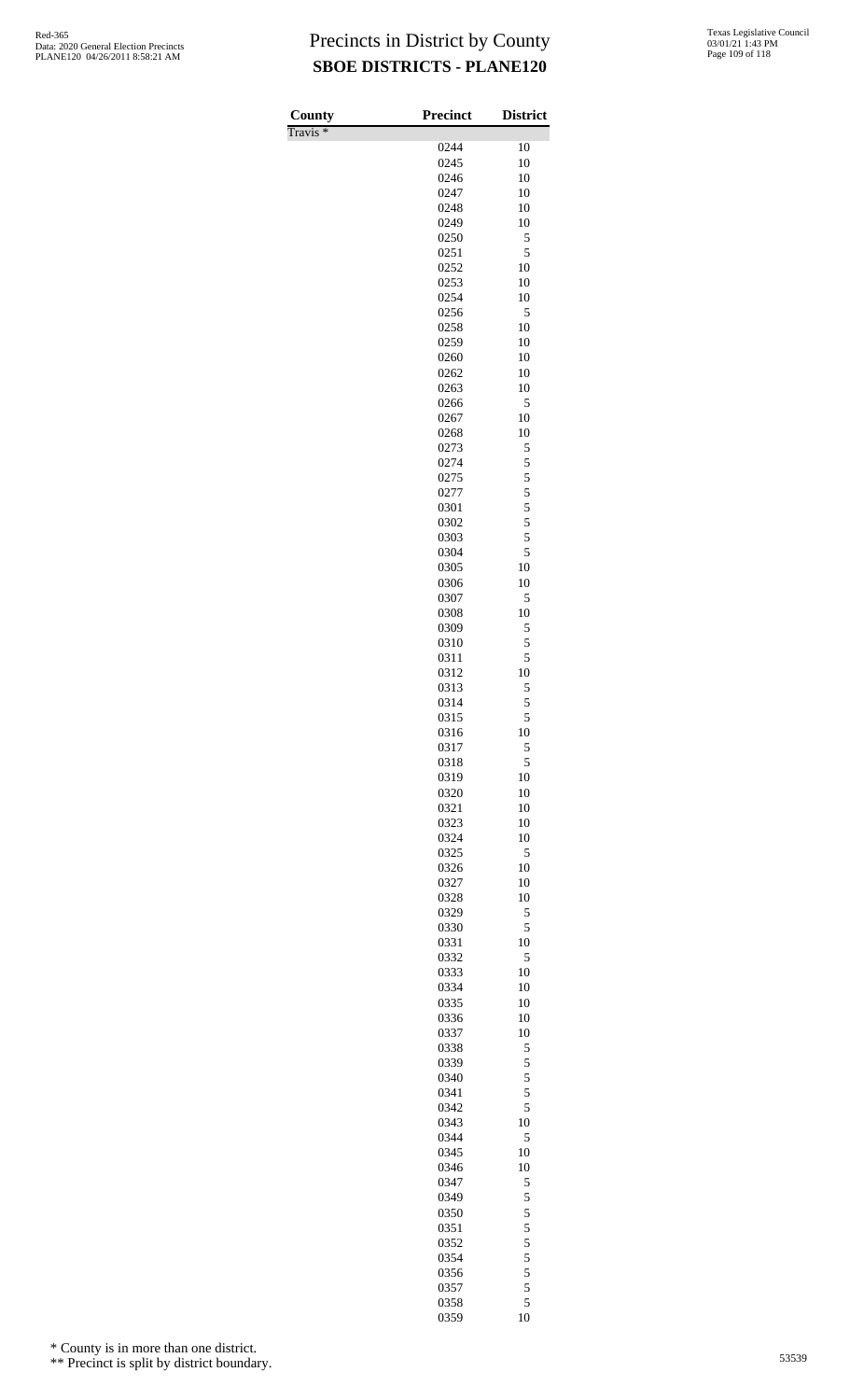| County              | <b>Precinct</b> | <b>District</b>         |
|---------------------|-----------------|-------------------------|
| Travis <sup>*</sup> |                 |                         |
|                     | 0360<br>0361    | 5<br>5                  |
|                     | 0362            | 5                       |
|                     | 0363            | 5                       |
|                     | 0364            | $\overline{\mathbf{5}}$ |
|                     | 0365            | 5                       |
|                     | 0366            | 5                       |
|                     | 0367            | 5                       |
|                     | 0368<br>0369    | 10<br>10                |
|                     | 0370            | 10                      |
|                     | 0371            | 10                      |
|                     | 0372            | 10                      |
|                     | 0373            | 10                      |
|                     | 0374            | 10                      |
|                     | 0375<br>0401    | 10<br>5                 |
|                     | 0402            | 5                       |
|                     | 0403            | 5                       |
|                     | 0404            | 5                       |
|                     | 0405            | 5                       |
|                     | 0406            | 5                       |
|                     | 0407<br>0408    | $\frac{5}{5}$           |
|                     | 0409            | 5                       |
|                     | 0410            | 5                       |
|                     | 0411            | $\overline{5}$          |
|                     | 0412            | 5                       |
|                     | 0413            | 5                       |
|                     | 0414<br>0415    | 5<br>5                  |
|                     | 0416            | 5                       |
|                     | 0417            |                         |
|                     | 0418            | $\frac{5}{5}$           |
|                     | 0419            | 5                       |
|                     | 0420            | $\frac{5}{5}$           |
|                     | 0421            |                         |
|                     | 0422<br>0423    | 5<br>5                  |
|                     | 0424            | 5                       |
|                     | 0425            |                         |
|                     | 0426            | $\frac{5}{5}$           |
|                     | 0427            | $\frac{5}{5}$           |
|                     | 0428<br>0429    |                         |
|                     | 0430            |                         |
|                     | 0431            |                         |
|                     | 0432            |                         |
|                     | 0433            |                         |
|                     | 0434            |                         |
|                     | 0435            | 55555555                |
|                     | 0436<br>0437    |                         |
|                     | 0438            | $\frac{5}{5}$           |
|                     | 0439            |                         |
|                     | 0440            | 55555555                |
|                     | 0441            |                         |
|                     | 0442<br>0443    |                         |
|                     | 0444            |                         |
|                     | 0446            |                         |
|                     | 0447            |                         |
|                     | 0448            | $\frac{5}{5}$           |
|                     | 0450            |                         |
|                     | 0451<br>0452    | 5 5 5 5 5 5             |
|                     | 0454            |                         |
|                     | 0458            |                         |
|                     | 0460            |                         |
|                     | 0461            | 5                       |
|                     | 0463            | 5                       |
| Trinity             | 0001            | 8                       |
|                     | 0002            | 8                       |
|                     | 0003            | 8                       |
|                     | 0004            | 8                       |
|                     | 0005            | 8                       |
|                     | 0006<br>0007    | 8<br>8                  |
|                     |                 |                         |

\* County is in more than one district.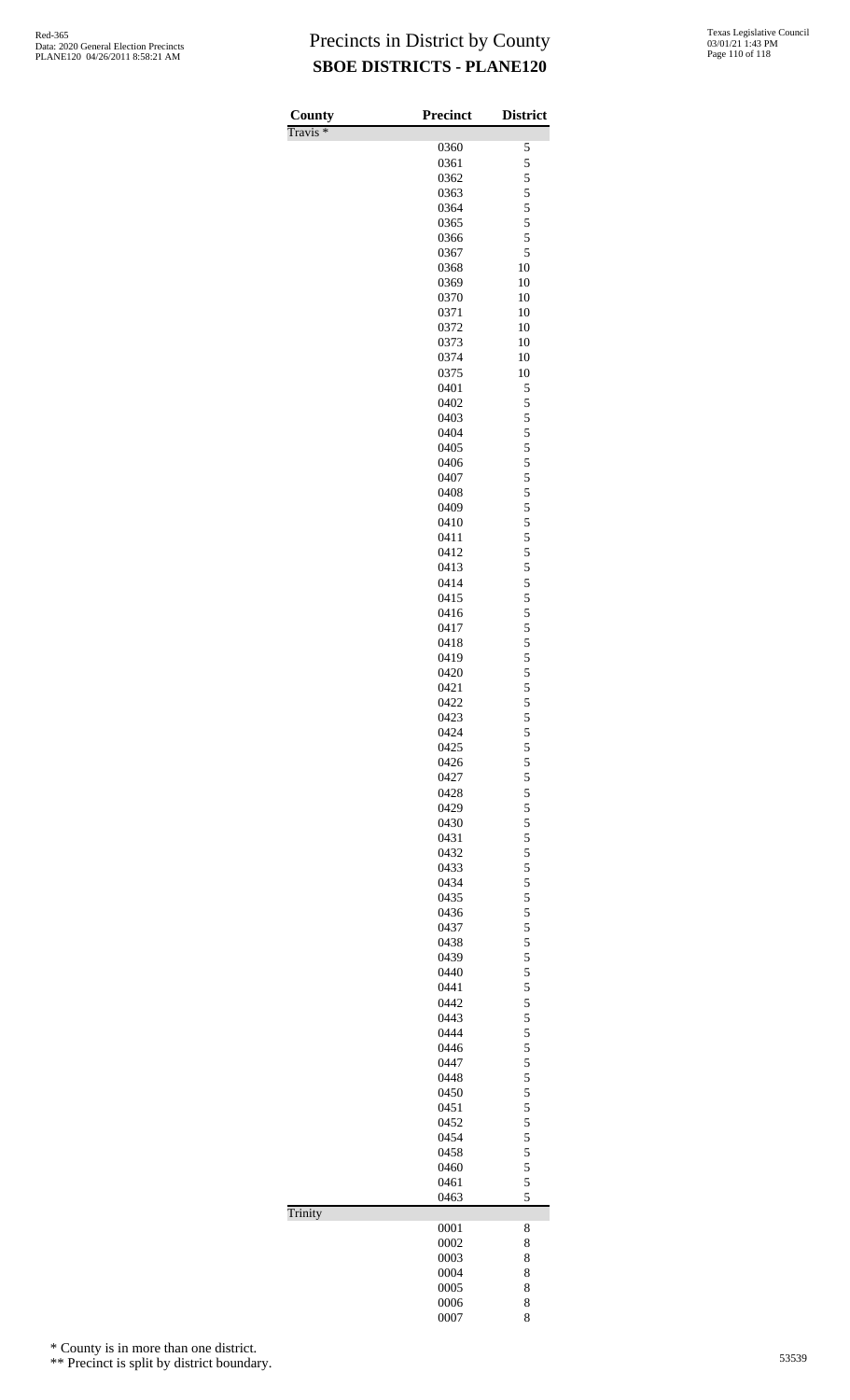| County    | <b>Precinct</b> | <b>District</b>              |
|-----------|-----------------|------------------------------|
| Trinity   | 0008            | 8                            |
|           | 0009            | 8                            |
|           | 0010            | 8                            |
|           | 0011            | 8<br>8                       |
|           | 0012<br>0014    | 8                            |
|           | 0015            | 8                            |
|           | 0016            | 8                            |
|           | 0017            | 8                            |
|           | 0018            | 8<br>8                       |
|           | 0019<br>0020    | 8                            |
|           | 0021            | 8                            |
| Tyler     |                 |                              |
|           | 0001<br>0002    | 7<br>7                       |
|           | 0003            | 7                            |
|           | 0004            | $\overline{7}$               |
|           | 0005            | 7                            |
|           | 0006            | $\overline{7}$               |
|           | 0007<br>0008    | 7<br>7                       |
|           | 0009            | $\overline{7}$               |
|           | 0010            | $\overline{7}$               |
|           | 0011            | $\overline{7}$               |
|           | 0013            | 7                            |
|           | 0014<br>0015    | 7<br>$\overline{7}$          |
|           | 0016            | 7                            |
|           | 0017            | $\overline{7}$               |
|           | 0018            | 7                            |
| Upshur    | 0001            | 9                            |
|           | 0002            | 9                            |
|           | 0003            | 9                            |
|           | 0004            | 9                            |
|           | 0005<br>0006    | 9                            |
|           | 0007            | 9<br>9                       |
|           | 0008            | 9                            |
|           | 0009            | 9                            |
|           | 0010            | 9                            |
|           | 0011            | 9<br>9                       |
|           | 0012<br>0013    | 9                            |
|           | 0014            | 9                            |
|           | 0015            | 9                            |
|           | 0016            | 9                            |
|           | 0017<br>0018    | 9<br>9                       |
|           | 0019            | 9                            |
|           | 0020            | 9                            |
|           | 0021            | 9                            |
| Upton     | 0001            | $\mathbf{1}$                 |
|           | 0002            | 1                            |
|           | 0003            | 1                            |
|           | 0004            | 1                            |
|           | 0005            | $\mathbf{1}$<br>$\mathbf{1}$ |
| Uvalde    | 0006            |                              |
|           | 0001            | 1                            |
|           | 0002            | 1                            |
|           | 0003            | $\mathbf{1}$<br>$\mathbf{1}$ |
|           | 0004<br>0005    | 1                            |
|           | 0006            | 1                            |
|           | 0007            | 1                            |
|           | 0008            | $\mathbf{1}$                 |
|           | 0009            | $\mathbf{1}$                 |
|           | 0010<br>0011    | 1<br>1                       |
|           | 0012            | 1                            |
|           | 0013            | $\mathbf{1}$                 |
|           | 0014            | 1                            |
| Val Verde | 0010            | 1                            |
|           | 0011            | $\mathbf{1}$                 |
|           | 0012            | $\mathbf{1}$                 |

\* County is in more than one district.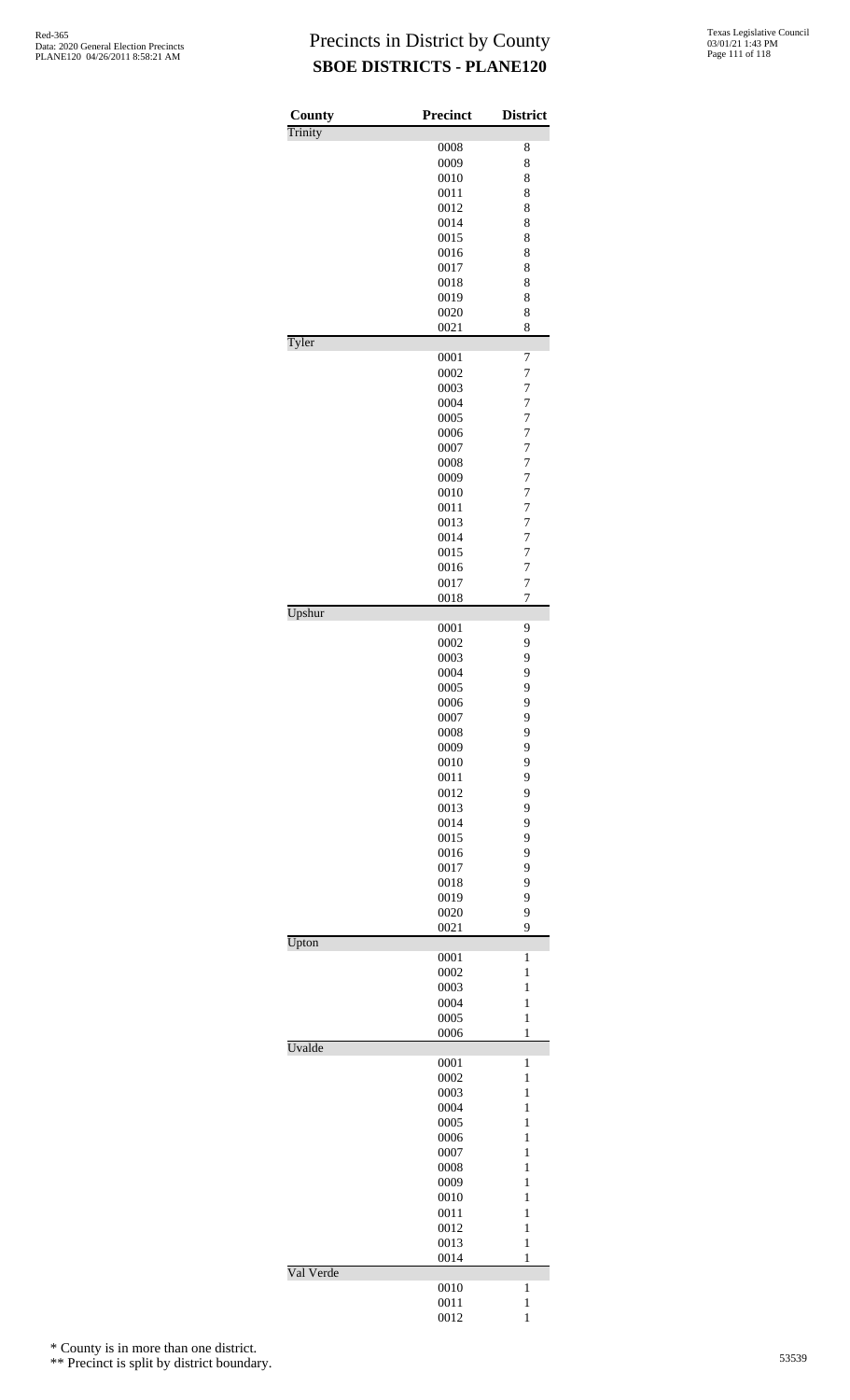| County<br>Val Verde | <b>Precinct</b> | <b>District</b>                  |
|---------------------|-----------------|----------------------------------|
|                     | 0013            | 1                                |
|                     | 0020            | $\mathbf{1}$                     |
|                     | 0021            | $\mathbf{1}$                     |
|                     | 0022            | 1                                |
|                     | 0023<br>0024    | $\mathbf{1}$<br>$\mathbf{1}$     |
|                     | 0030            | $\mathbf{1}$                     |
|                     | 0031            | $\mathbf{1}$                     |
|                     | 0032            | 1                                |
|                     | 0033            | $\mathbf{1}$                     |
|                     | 0040            | $\mathbf{1}$                     |
|                     | 0041            | $\,1$                            |
|                     | 0042            | $\,1$<br>$\mathbf{1}$            |
| Van Zandt           | 0043            |                                  |
|                     | 001A            | 9                                |
|                     | 001B            | 9                                |
|                     | 001C            | 9                                |
|                     | 001D            | 9                                |
|                     | 001E            | 9                                |
|                     | 002A            | 9                                |
|                     | 002B<br>002C    | 9<br>9                           |
|                     | 002D            | 9                                |
|                     | 003A            | 9                                |
|                     | 003B            | 9                                |
|                     | 003C            | 9                                |
|                     | 003D            | 9                                |
|                     | 004A            | 9                                |
|                     | 004B            | 9                                |
|                     | 004C<br>004D    | 9<br>9                           |
|                     | 004E            | 9                                |
| Victoria            |                 |                                  |
|                     | 0001            | 2                                |
|                     | 0002            |                                  |
|                     | 0003            | $\frac{2}{2}$                    |
|                     | 0004<br>0005    | $\overline{c}$                   |
|                     | 0006            | $\overline{\mathbf{c}}$          |
|                     | 0007            | $\overline{c}$                   |
|                     | 0008            | $\overline{c}$                   |
|                     | 0009            | $\frac{2}{2}$                    |
|                     | 0010            |                                  |
|                     | 0011<br>0012    | $\overline{c}$<br>$\overline{c}$ |
|                     | 0013            | $\overline{c}$                   |
|                     | 0014            | $\overline{c}$                   |
|                     | 0015            | $\overline{c}$                   |
|                     | 0016            | $\overline{c}$                   |
|                     | 0017            | $\overline{c}$                   |
|                     | 0018            | $\overline{c}$                   |
|                     | 0019            | $\overline{c}$<br>$\overline{c}$ |
|                     | 0020<br>0021    | $\overline{c}$                   |
|                     | 0022            | $\overline{c}$                   |
|                     | 0023            | $\overline{c}$                   |
|                     | 0024            | $\overline{c}$                   |
|                     | 0025            | $\overline{c}$                   |
|                     | 0026            | $\overline{c}$                   |
|                     | 0027            | $\overline{c}$                   |
|                     | 0028            | $\overline{c}$                   |
|                     | 0029<br>0030    | $\overline{c}$<br>$\overline{c}$ |
|                     | 0031            | $\overline{c}$                   |
|                     | 0032            | $\overline{c}$                   |
|                     | 0033            | $\overline{c}$                   |
|                     | 0034            | $\overline{c}$                   |
|                     | 0035            | $\overline{c}$                   |
| Walker              | 0101            | 8                                |
|                     | 0102            | 8                                |
|                     | 0103            | 8                                |
|                     | 0104            | 8                                |
|                     | 0201            | 8                                |
|                     | 0203            | 8                                |
|                     | 0204            | 8                                |
|                     | 0205            | 8                                |
|                     | 0206            | 8                                |

\* County is in more than one district.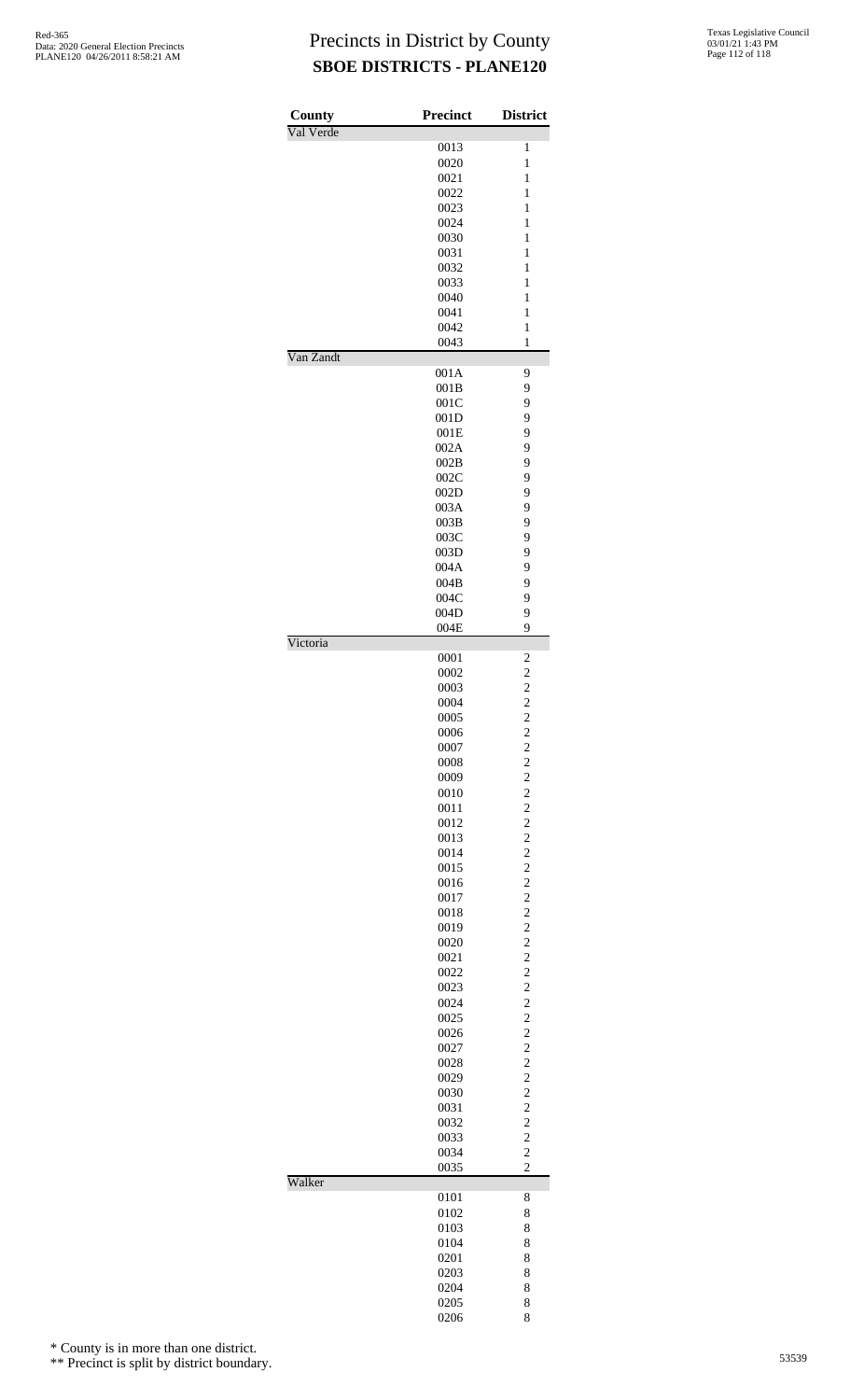| County     | <b>Precinct</b> | <b>District</b>              |
|------------|-----------------|------------------------------|
| Walker     |                 |                              |
|            | 0301<br>0302    | 8<br>8                       |
|            | 0303            | 8                            |
|            | 0304            | 8                            |
|            | 0401            | 8                            |
|            | 0403            | 8                            |
|            | 0404            | 8                            |
| Waller     |                 |                              |
|            | 0101            | 10                           |
|            | 0102            | 10                           |
|            | 0103            | 10                           |
|            | 0104            | 10                           |
|            | 0105<br>0206    | 10<br>10                     |
|            | 0207            | 10                           |
|            | 0208            | 10                           |
|            | 0309            | 10                           |
|            | 0310            | 10                           |
|            | 0311            | 10                           |
|            | 0312            | 10                           |
|            | 0313            | 10                           |
|            | 0414            | 10                           |
|            | 0415            | 10                           |
|            | 0416            | 10                           |
|            | 0417            | 10                           |
|            | 0418<br>0419    | 10                           |
|            | 0420            | 10<br>10                     |
| Ward       |                 |                              |
|            | 0002            | 1                            |
|            | 001E            | 1                            |
|            | 001W            | 1                            |
|            | 003N            | 1                            |
|            | 003S            | 1                            |
|            | 004E            | $\mathbf{1}$                 |
|            | 004M            | 1                            |
|            | 004W            | $\mathbf{1}$                 |
| Washington | 0101            | 10                           |
|            | 0104            | 10                           |
|            | 0109            | 10                           |
|            | 0115            | 10                           |
|            | 0117            | 10                           |
|            | 0121            | 10                           |
|            | 0202            | 10                           |
|            | 0203            | 10                           |
|            | 0205            | 10                           |
|            | 0208            | 10                           |
|            | 0307            | 10<br>10                     |
|            | 0311            | 10                           |
|            | 0312<br>0316    | 10                           |
|            | 0320            | 10                           |
|            | 0406            | 10                           |
|            | 0410            | 10                           |
|            | 0413            | 10                           |
|            | 0414            | 10                           |
|            | 0418            | 10                           |
|            | 0419            | 10                           |
| Webb       | 0122            | $\mathbf{1}$                 |
|            | 0124            | $\mathbf{1}$                 |
|            | 0125            | $\mathbf{1}$                 |
|            | 0128            | $\mathbf{1}$                 |
|            |                 | $\mathbf{1}$                 |
|            | 0129            |                              |
|            | 0130            | $\mathbf{1}$                 |
|            | 0132            | $\mathbf{1}$                 |
|            | 0133            | $\mathbf{1}$                 |
|            | 0134            | $\mathbf{1}$                 |
|            | 0135            | $\mathbf{1}$                 |
|            | 0136            | $\mathbf{1}$                 |
|            | 0154            | $\mathbf{1}$                 |
|            | 0164            | $\mathbf{1}$                 |
|            | 0169            | $\mathbf{1}$                 |
|            | 0215            | $\mathbf{1}$                 |
|            | 0218            | $\mathbf{1}$                 |
|            | 0219<br>0220    | $\mathbf{1}$<br>$\mathbf{1}$ |
|            |                 |                              |

\* County is in more than one district.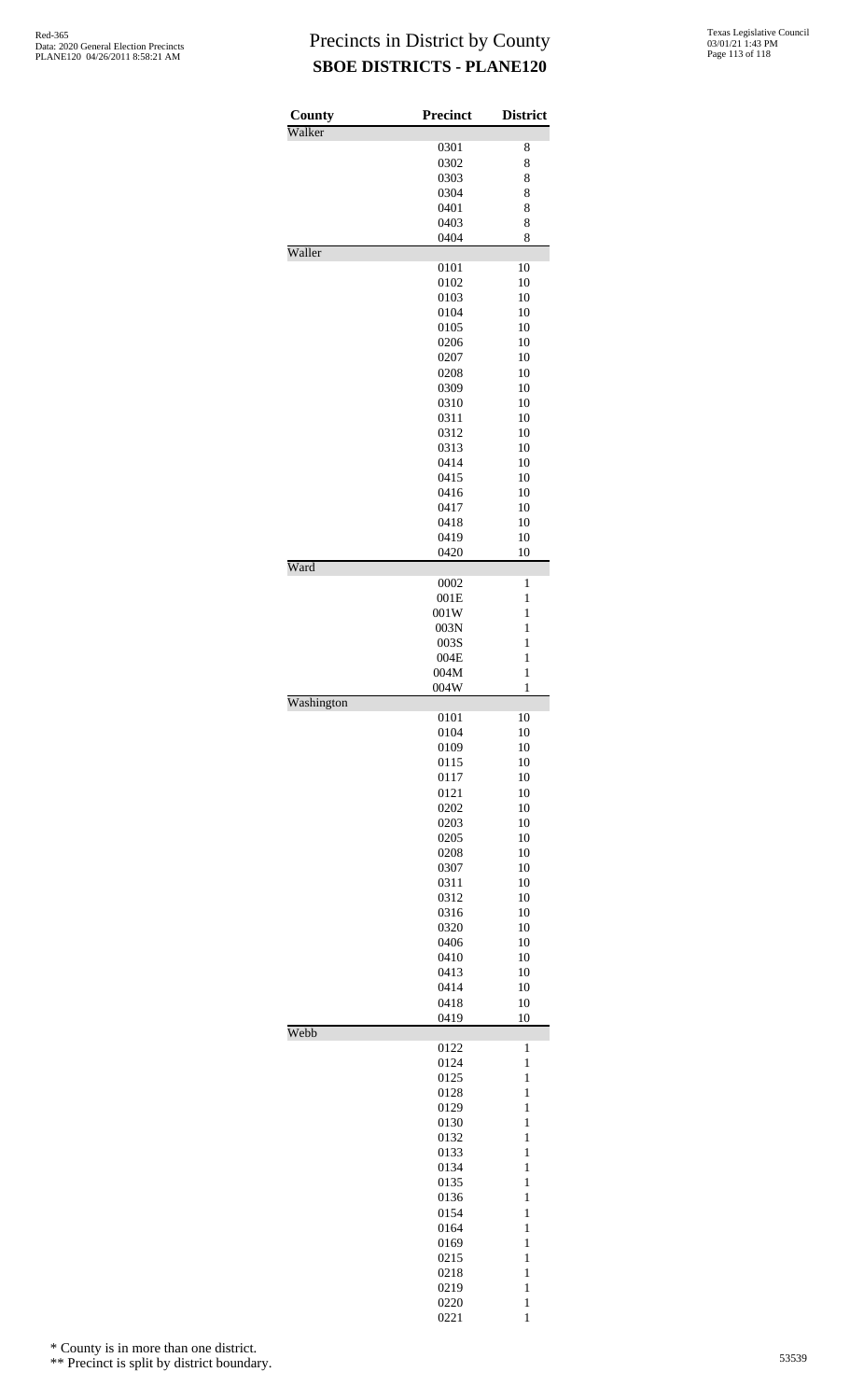| County<br>Webb | <b>Precinct</b> | <b>District</b>                  |
|----------------|-----------------|----------------------------------|
|                | 0226            | $\mathbf{1}$                     |
|                | 0227            | $\mathbf{1}$                     |
|                | 0231            | $\mathbf{1}$                     |
|                | 0237<br>0239    | $\mathbf{1}$<br>$\mathbf{1}$     |
|                | 0252            | $\mathbf{1}$                     |
|                | 0255            | $\mathbf{1}$                     |
|                | 0266            | $\mathbf{1}$                     |
|                | 0267            | $\mathbf{1}$                     |
|                | 0268            | $\mathbf{1}$                     |
|                | 0308<br>0309    | $\mathbf{1}$<br>$\mathbf{1}$     |
|                | 0310            | $\mathbf{1}$                     |
|                | 0311            | $\mathbf{1}$                     |
|                | 0312            | $\mathbf{1}$                     |
|                | 0338            | $\mathbf{1}$                     |
|                | 0340            | $\mathbf{1}$                     |
|                | 0341<br>0342    | $\mathbf{1}$<br>$\mathbf{1}$     |
|                | 0343            | $\mathbf{1}$                     |
|                | 0344            | $\mathbf{1}$                     |
|                | 0345            | $\mathbf{1}$                     |
|                | 0349            | $\mathbf{1}$                     |
|                | 0350            | $\mathbf{1}$                     |
|                | 0351<br>0356    | $\mathbf{1}$<br>$\mathbf{1}$     |
|                | 0359            | $\mathbf{1}$                     |
|                | 0360            | $\mathbf{1}$                     |
|                | 0361            | $\mathbf{1}$                     |
|                | 0362            | $\mathbf{1}$                     |
|                | 0363            | $\mathbf{1}$                     |
|                | 0401<br>0402    | $\mathbf{1}$<br>$\mathbf{1}$     |
|                | 0403            | $\mathbf{1}$                     |
|                | 0404            | $\mathbf{1}$                     |
|                | 0405            | $\mathbf{1}$                     |
|                | 0406            | $\mathbf{1}$                     |
|                | 0407<br>0413    | $\mathbf{1}$                     |
|                | 0414            | $\mathbf{1}$<br>$\mathbf{1}$     |
|                | 0416            | $\mathbf{1}$                     |
|                | 0417            | $\mathbf{1}$                     |
|                | 0423            | $\mathbf{1}$                     |
|                | 0446            | 1                                |
|                | 0447<br>0448    | $\mathbf{1}$<br>$\mathbf{1}$     |
|                | 0453            | $\mathbf{1}$                     |
|                | 0457            | $\mathbf{1}$                     |
|                | 0458            | 1                                |
|                | 0465            | $\mathbf{1}$                     |
| Wharton        | 0101            | $\overline{\mathbf{c}}$          |
|                | 0102            | $\overline{c}$                   |
|                | 0103            | $\overline{c}$                   |
|                | 0201            | $\overline{c}$                   |
|                | 0202            | $\overline{c}$                   |
|                | 0203<br>0301    | $\overline{c}$<br>$\overline{c}$ |
|                | 0302            | $\overline{c}$                   |
|                | 0303            | $\overline{c}$                   |
|                | 0401            | $\overline{c}$                   |
|                | 0402            | $\overline{c}$                   |
|                | 0403            | $\overline{c}$                   |
| Wheeler        | 0001            | 15                               |
|                | 0002            | 15                               |
|                | 0003            | 15                               |
|                | 0004            | 15                               |
|                | 0005<br>0006    | 15<br>15                         |
|                | 0007            | 15                               |
|                | 0008            | 15                               |
|                | 0009            | 15                               |
|                | 0010            | 15                               |
| Wichita        | 0101            | 15                               |
|                | 0102            | 15                               |
|                | 0103            | 15                               |
|                | 0104            | 15                               |

\* County is in more than one district.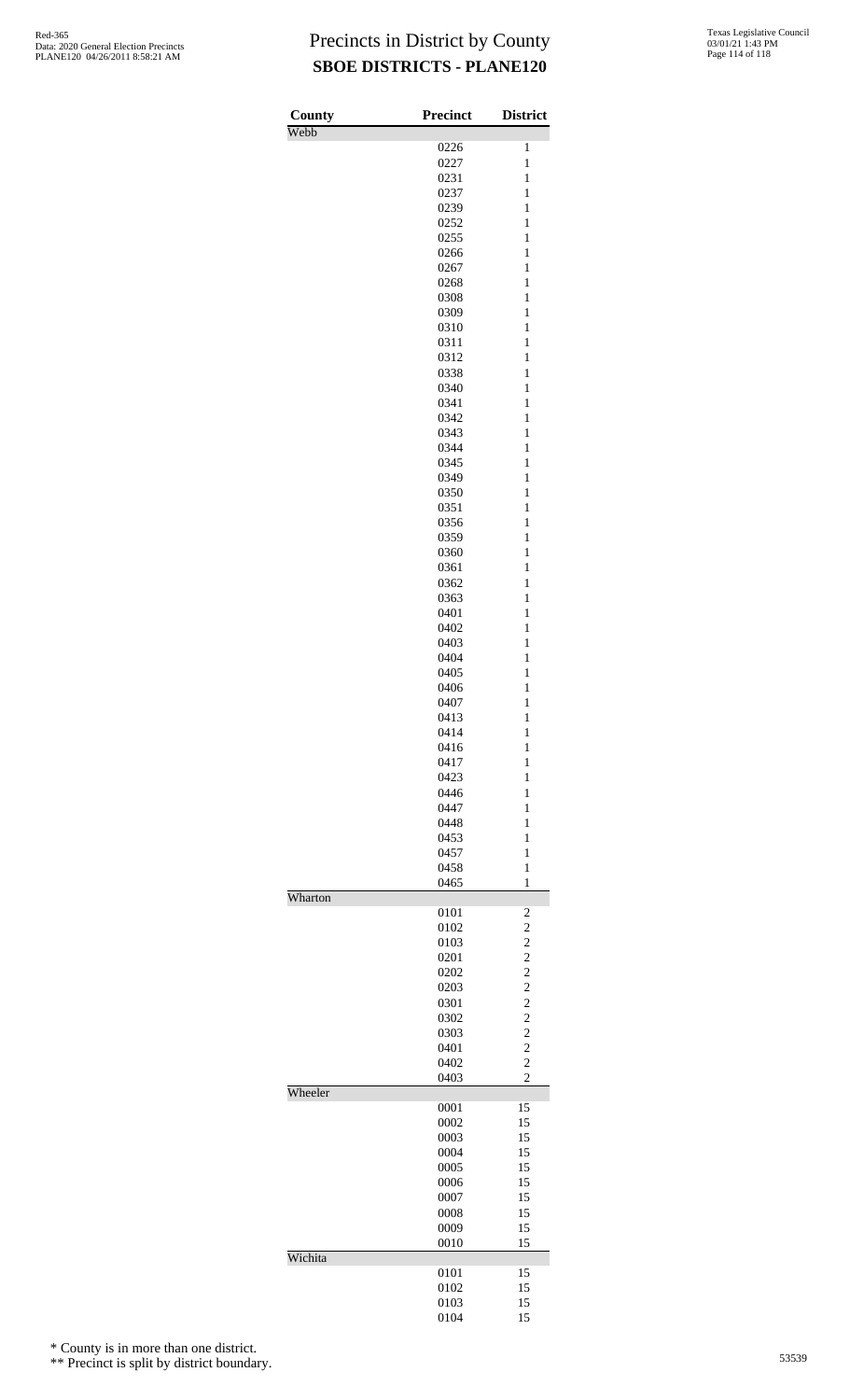| County<br>Wichita | Precinct     | <b>District</b>                            |
|-------------------|--------------|--------------------------------------------|
|                   | 0105         | 15                                         |
|                   | 0106         | 15                                         |
|                   | 0107         | 15                                         |
|                   | 0108         | 15                                         |
|                   | 0109         | 15                                         |
|                   | 0110<br>0111 | 15<br>15                                   |
|                   | 0112         | 15                                         |
|                   | 0113         | 15                                         |
|                   | 0114         | 15                                         |
|                   | 0115         | 15                                         |
|                   | 0116         | 15                                         |
|                   | 0117         | 15                                         |
|                   | 0201<br>0202 | 15<br>15                                   |
|                   | 0203         | 15                                         |
|                   | 0204         | 15                                         |
|                   | 0205         | 15                                         |
|                   | 0206         | 15                                         |
|                   | 0207         | 15                                         |
|                   | 0208         | 15                                         |
|                   | 0209         | 15<br>15                                   |
|                   | 0210<br>0211 | 15                                         |
|                   | 0301         | 15                                         |
|                   | 0302         | 15                                         |
|                   | 0303         | 15                                         |
|                   | 0304         | 15                                         |
|                   | 0305         | 15                                         |
|                   | 0306         | 15                                         |
|                   | 0307<br>0308 | 15<br>15                                   |
|                   | 0309         | 15                                         |
|                   | 0310         | 15                                         |
|                   | 0311         | 15                                         |
|                   | 0312         | 15                                         |
|                   | 0313         | 15                                         |
|                   | 0314         | 15                                         |
|                   | 0315<br>0316 | 15<br>15                                   |
|                   | 0317         | 15                                         |
|                   | 0318         | 15                                         |
|                   | 0319         | 15                                         |
|                   | 0401         | 15                                         |
|                   | 0402         | 15                                         |
|                   | 0403<br>0404 | 15<br>15                                   |
|                   | 0405         | 15                                         |
|                   | 0406         | 15                                         |
|                   | 0407         | 15                                         |
|                   | 0408         | 15                                         |
|                   | 0409         | 15                                         |
|                   | 0410         | 15                                         |
|                   | 0411<br>0412 | 15<br>15                                   |
|                   | 0413         | 15                                         |
|                   | 0414         | 15                                         |
| Wilbarger         |              |                                            |
|                   | 0001         | 15                                         |
|                   | 0019         | 15                                         |
|                   | 0020<br>0021 | 15<br>15                                   |
| Willacy           |              |                                            |
|                   | 0001         | 2                                          |
|                   | 0002         | $\overline{c}$                             |
|                   | 0003         | $\overline{\mathbf{c}}$                    |
|                   | 0004<br>0005 | $\begin{array}{c} 2 \\ 2 \\ 2 \end{array}$ |
|                   | 0006         |                                            |
|                   | 0007         | $\overline{\mathbf{c}}$                    |
|                   | 0008         |                                            |
|                   | 0009         |                                            |
|                   | 0010         | $\begin{array}{c} 2 \\ 2 \\ 2 \end{array}$ |
|                   | 0011<br>0012 | $\overline{c}$                             |
| Williamson        |              |                                            |
|                   | 0119         | 10                                         |
|                   | 0122         | 10                                         |
|                   | 0135         | 10                                         |

\* County is in more than one district.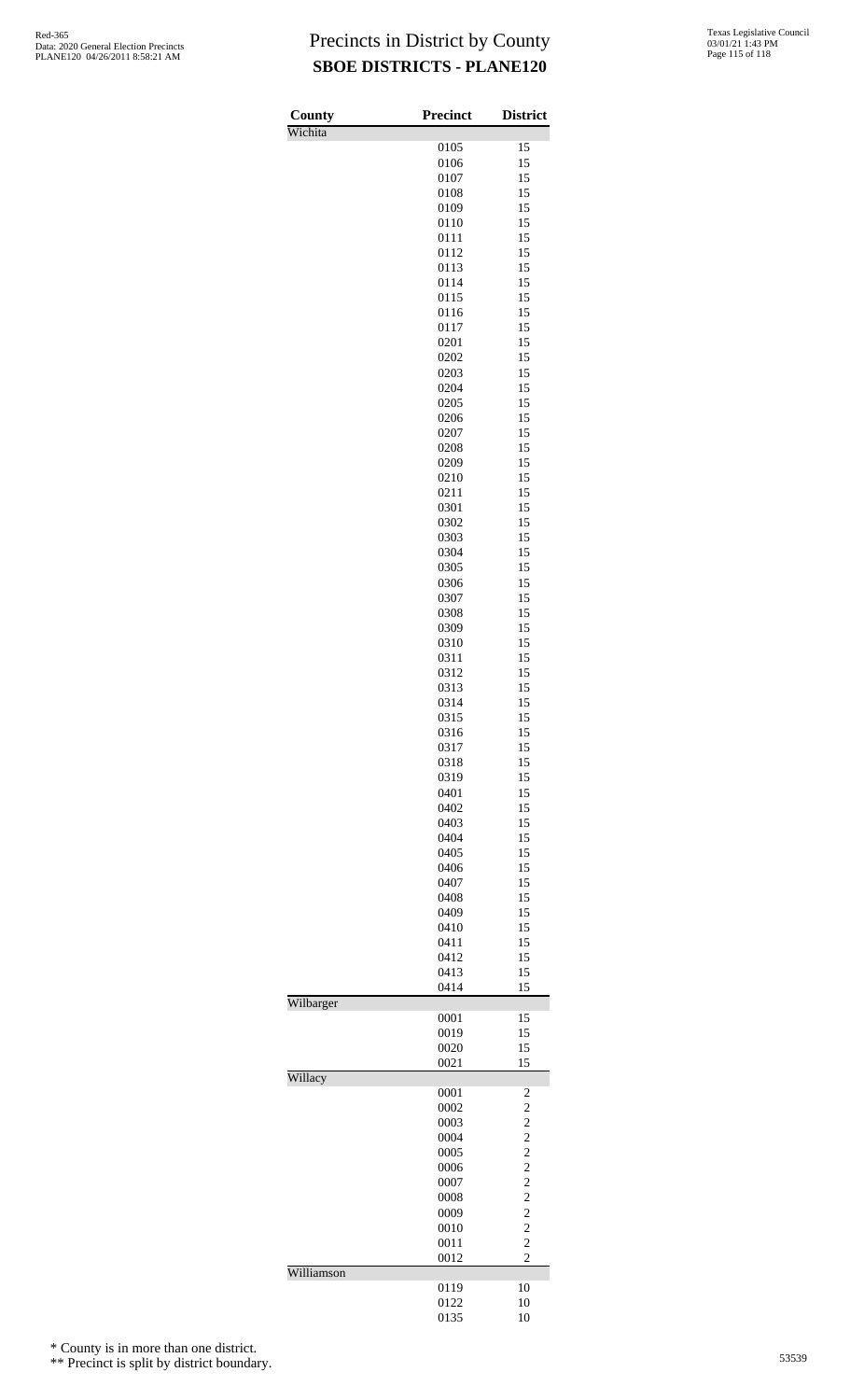| Texas Legislative Council |
|---------------------------|
| 03/01/21 1:43 PM          |
| Page 116 of 118           |

| County     | Precinct     | <b>District</b> |
|------------|--------------|-----------------|
| Williamson | 0138         | 10              |
|            | 0140         | 10              |
|            | 0145         | 10              |
|            | 0146         | 10              |
|            | 0147         | 10              |
|            | 0149         | 10              |
|            | 0150         | 10              |
|            | 0151<br>0152 | 10<br>10        |
|            | 0160         | 10              |
|            | 0162         | 10              |
|            | 0172         | 10              |
|            | 0182         | 10              |
|            | 0185         | 10              |
|            | 0186<br>0189 | 10<br>10        |
|            | 0190         | 10              |
|            | 0197         | 10              |
|            | 0198         | 10              |
|            | 0201         | 10              |
|            | 0202         | 10              |
|            | 0204         | 10              |
|            | 0206<br>0207 | 10<br>10        |
|            | 0216         | 10              |
|            | 0218         | 10              |
|            | 0253         | 10              |
|            | 0254         | 10              |
|            | 0259         | 10              |
|            | 0263         | 10              |
|            | 0264<br>0266 | 10<br>10        |
|            | 0267         | 10              |
|            | 0273         | 10              |
|            | 0274         | 10              |
|            | 0275         | 10              |
|            | 0277         | 10              |
|            | 0278         | 10              |
|            | 0283<br>0287 | 10<br>10        |
|            | 0305         | 10              |
|            | 0309         | 10              |
|            | 0310         | 10              |
|            | 0311         | 10              |
|            | 0312         | 10              |
|            | 0314<br>0330 | 10<br>10        |
|            | 0331         | 10              |
|            | 0332         | 10              |
|            | 0333         | 10              |
|            | 0337         | 10              |
|            | 0339         | 10              |
|            | 0341         | 10              |
|            | 0342         | 10              |
|            | 0343<br>0344 | 10<br>10        |
|            | 0345         | 10              |
|            | 0368         | 10              |
|            | 0369         | 10              |
|            | 0370         | 10              |
|            | 0371         | 10              |
|            | 0379<br>0381 | 10<br>10        |
|            | 0392         | 10              |
|            | 0393         | 10              |
|            | 0394         | 10              |
|            | 0395         | 10              |
|            | 0396         | 10              |
|            | 0402         | 10              |
|            | 0403<br>0413 | 10<br>10        |
|            | 0415         | 10              |
|            | 0420         | 10              |
|            | 0423         | 10              |
|            | 0424         | 10              |
|            | 0425         | 10              |
|            | 0426         | 10              |
|            | 0427<br>0428 | 10<br>10        |
|            |              |                 |

\* County is in more than one district.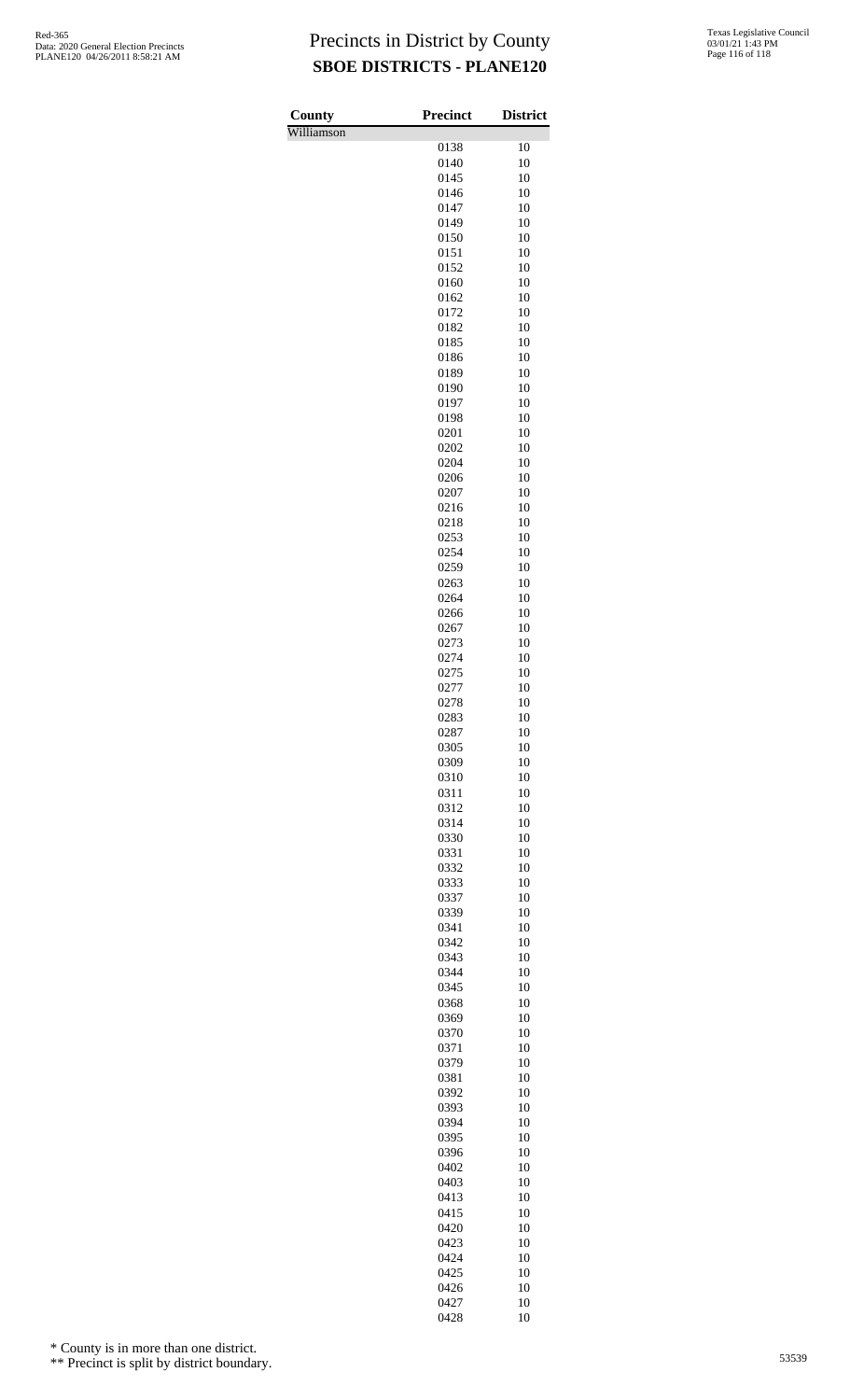| County     | <b>Precinct</b>    | <b>District</b> |
|------------|--------------------|-----------------|
| Williamson |                    |                 |
|            | 0429               | 10              |
|            | 0434               | 10              |
|            | 0436<br>0455       | 10<br>10        |
|            | 0456               | 10              |
|            | 0463               | 10              |
|            | 0480               | 10              |
|            | 0484               | 10              |
|            | 0488               | 10              |
|            | 0489               | 10              |
|            | 0490               | 10              |
|            | 0491               | 10              |
| Wilson     |                    |                 |
|            | 0101               | 3               |
|            | 0102               | 3               |
|            | 0103<br>0104       | 3<br>3          |
|            |                    | 3               |
|            | 0205<br>0206       | $\overline{3}$  |
|            | 0207               | 3               |
|            | 0208               | $\overline{3}$  |
|            | 0209               | 3               |
|            | 0310               | $\overline{3}$  |
|            | 0311               | $\overline{3}$  |
|            | 0312               | 3               |
|            | 0313               | 3               |
|            | 0414               | 3               |
|            | 0415               | 3               |
|            | 0416               | 3               |
| Winkler    |                    |                 |
|            | 0101               | 1               |
|            | 0201               | 1               |
|            | 0202               | 1               |
|            | 0301               | 1<br>1          |
| Wise       | 0401               |                 |
|            | 0001               | 14              |
|            | 0002               | 14              |
|            | 0003               | 14              |
|            | 0004               | 14              |
|            | 0005               | 14              |
|            | 0006               | 14              |
|            | 0007               | 14              |
|            | 0008               | 14              |
|            | 0009               | 14              |
|            | 0010               | 14              |
|            | 0011               | 14              |
|            | 0012               | 14              |
|            | 0013               | 14              |
|            | 0014               | 14              |
|            | 0015               | 14              |
|            | 0016               | 14              |
|            | 0017               | 14              |
|            | 0018               | 14              |
|            | 0019               | 14              |
|            | 0020<br>0022       | 14<br>14        |
|            | 0023               | 14              |
|            | 0024               | 14              |
|            | 0025               | 14              |
|            | 0027               | 14              |
| Wood       |                    |                 |
|            | $01 - 1$           | 9               |
|            | $01 - 2$           | 9               |
|            | $01-3$             | 9               |
|            | $01 - 4$           | 9               |
|            | $02 - 1$           | 9               |
|            | $02 - 2$           | 9               |
|            | $02 - 3$<br>$03-1$ | 9<br>9          |
|            | $03-2$             | 9               |
|            | $03 - 3$           | 9               |
|            | $04 - 1$           | 9               |
|            | $04 - 2$           | 9               |
|            | $04 - 3$           | 9               |
|            | $04 - 4$           | 9               |
| Yoakum     |                    |                 |
|            | 0101               | 15              |
|            | 0202               | 15              |

\* County is in more than one district.